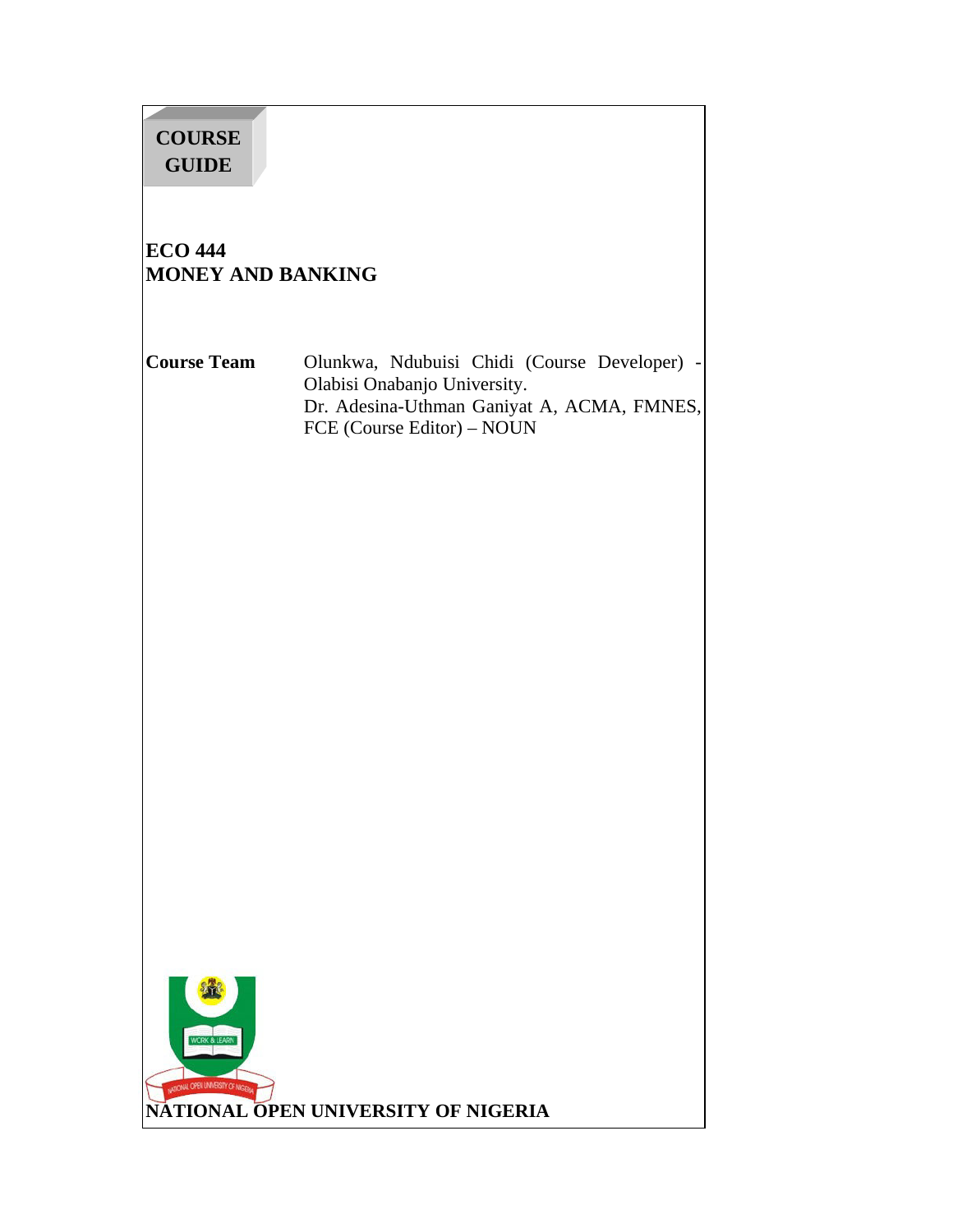$\overline{\phantom{a}}$ 

© 2018 by NOUN Press National Open University of Nigeria **Headquarters** University Village Plot 91, Cadastral Zone Nnamdi Azikiwe Expressway Jabi, Abuja

Lagos Office 14/16 Ahmadu Bello Way Victoria Island, Lagos

e-mail: centralinfo@nou.edu.ng URL: www.nou.edu.ng

All rights reserved. No part of this book may be reproduced, in any form or by any means, without permission in writing from the publisher.

Printed 2018

ii

ISBN: 978-978-8521-44-0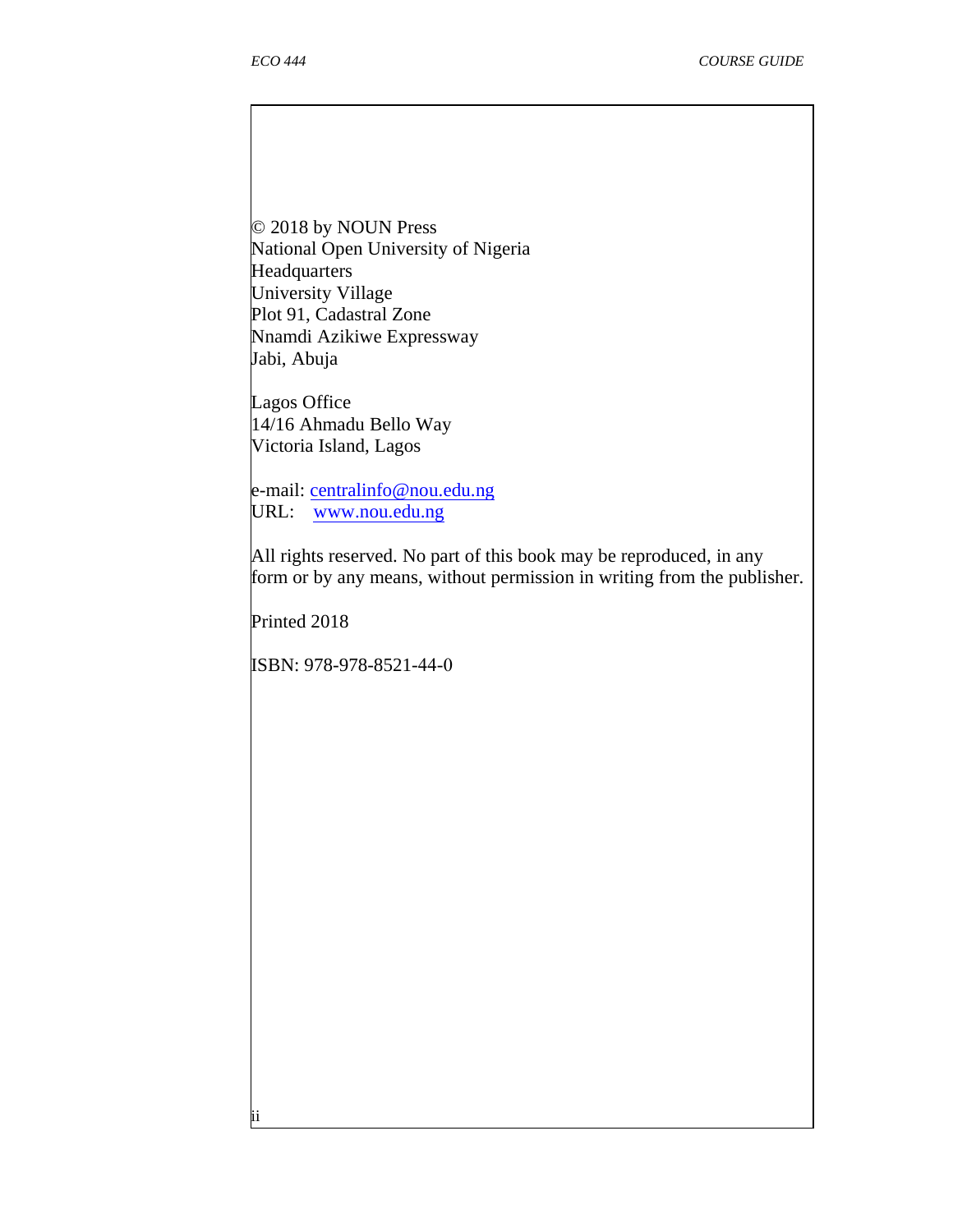# **CONTENTS PAGE**

| 1V              |
|-----------------|
| 1V              |
| iv              |
| V               |
| V               |
| V               |
| Vİ.             |
| vi              |
| vii             |
| vii             |
| vii             |
| viii            |
| $\overline{1}x$ |
| $\overline{1}x$ |
| $\mathbf{x}$    |
| X               |
| X               |
| X               |
| X1              |
| X1              |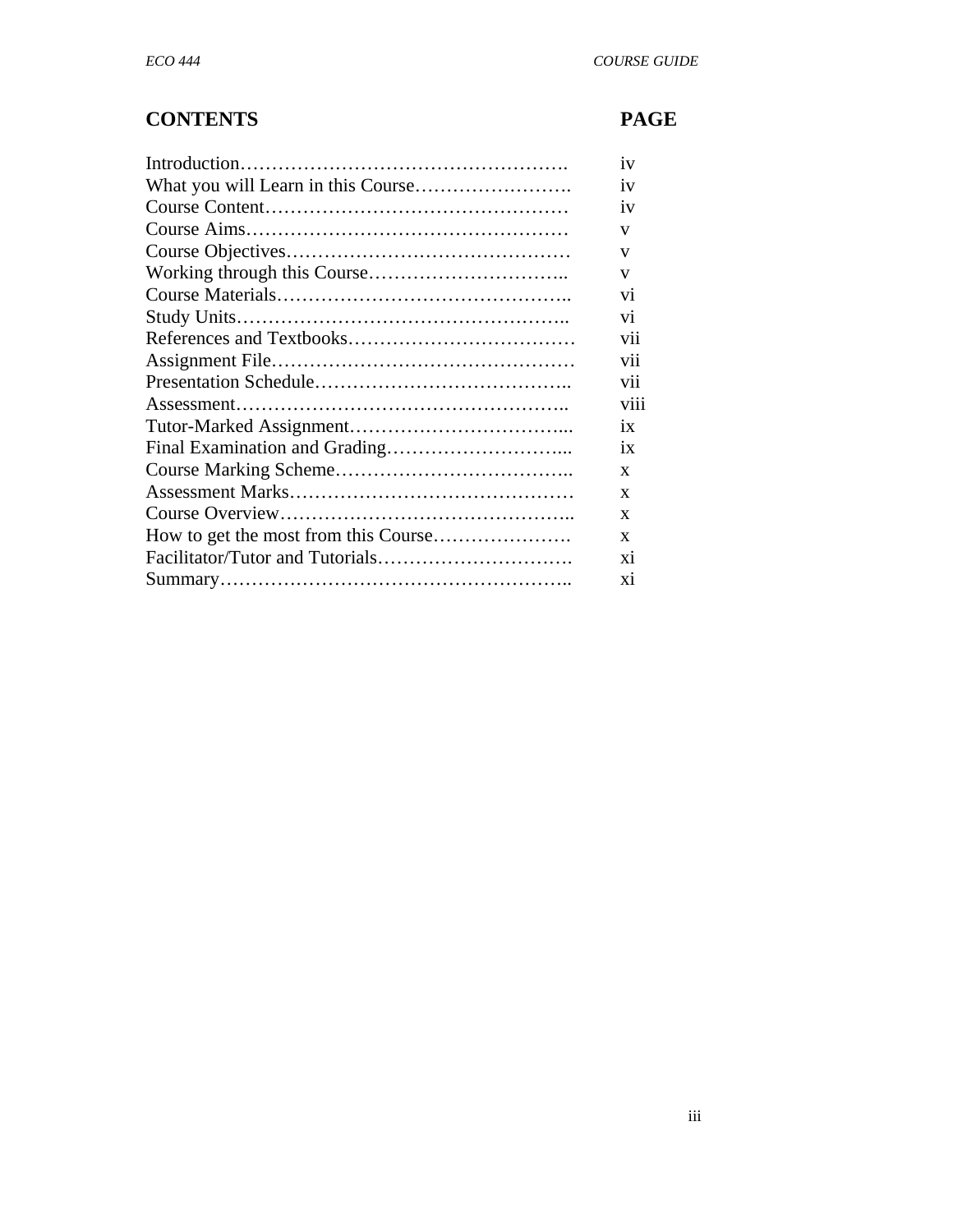#### **INTRODUCTION**

ECO 444 is a two credit unit course designed for final year economics students in the School of Art and Social Science at the National Open University of Nigeria. ECO 444 is a significant course to you in your academic pursuit as it will assist you to gain an in-depth understanding on how the banks and other financial institutions operate. More importantly, this course critically examined the relevant issues regarding money, credit and financial issue. It made some assumptions to serve as a guide to you for you to know the crucial role of the course in enhancing the stability of money in our economy.

Furthermore, this course will broaden your knowledge on how the economy is stabilized using the government monetary and fiscal policies. Subsequently, the course will inform you on what money and banking is and how money can be created in the banking industry.

Aside that, the course will also expose you to knowledge about different kinds of exchange rate in the exchange rate market. This course guide will provide you some guidance on your Tutor-Marked Assignment (TMA) as contained herein.

#### **WHAT YOU WILL LEARN IN THIS COURSE**

This course will detailed an in-depth knowledge on the theories of demand and supply, role of bank and international financial system in the economy. Also, you will be expose to knowing the difference between product, money and capital including their various functions and roles in the economy.

#### **COURSE CONTENT**

This course builds on the foundation of finance and economics on studying the role, function and significance of money and banking. Topics covered include; Theory of money, relevance of money in the economy, link between credit, money and interest rate, financial institutions and Nigerian financial system and its role in the economy etc.

#### **COURSE AIMS**

The overall aim of this course includes:

i. To introduce you to the basic concepts in money and banking .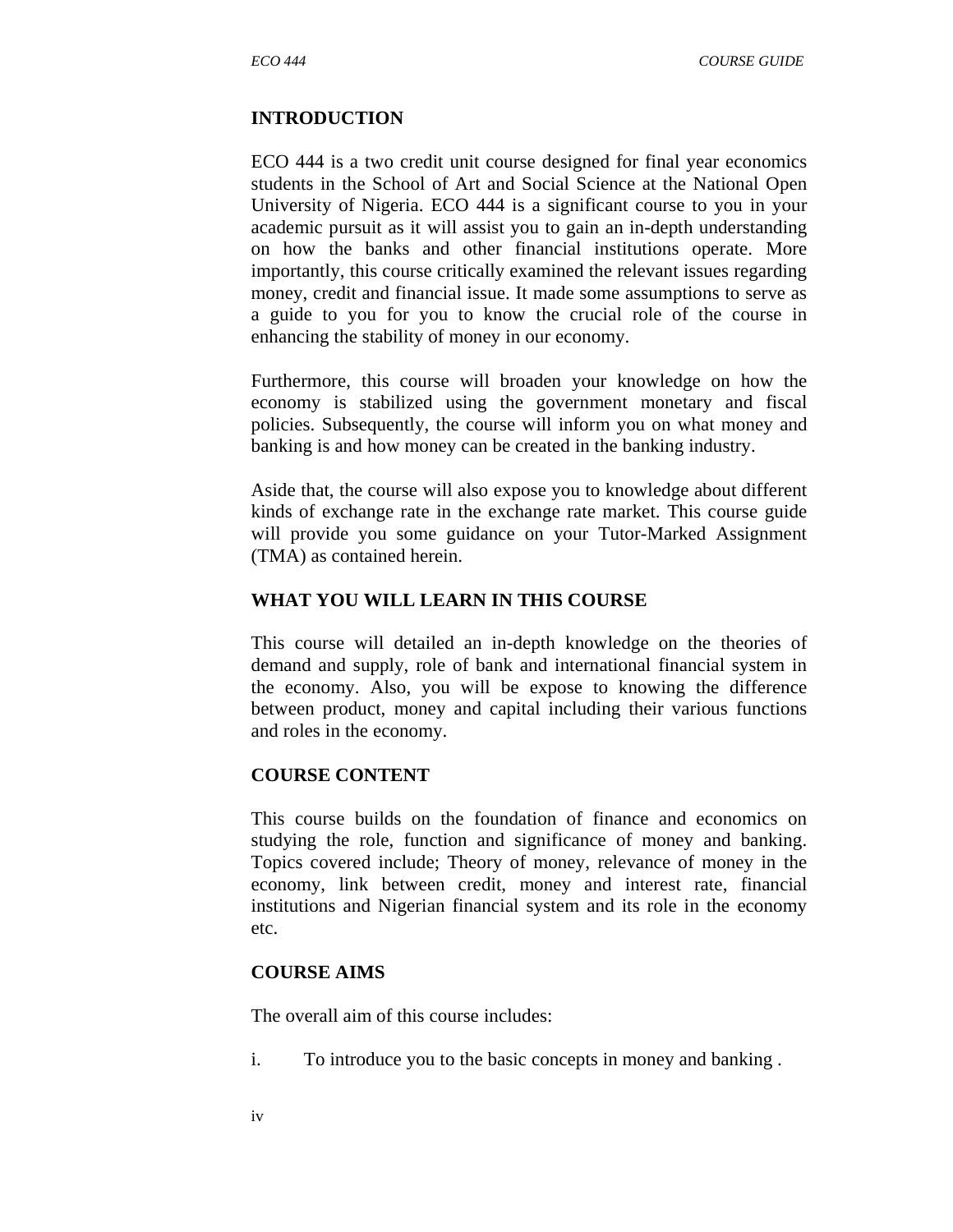- ii. To teach you the major theories in demand for money and supply of money.
- iii. To expose you to the mode of operation in the banking industries. And also to enhance your knowledge on activities of international monetary system and their operation.
- iv. To broaden your knowledge on the roles and functions of the money and capital market in Nigeria.

#### **COURSE OBJECTIVES**

There are 12 study units in this course and each unit has its objective. You should read the objectives of each unit and bear them in mind as you go through the unit. Each unit of this course has its objectives unit. In addition to these, the course has its overall objectives. At the completion of this course, you should be able to:

- Explain the meaning and the origin of money
- Differentiate the different eras in the evolution of money
- Define the demand for money and explain the theories behind it.
- Differentiate between Classical Approach, the Keynesian Approach and the
- Post-Keynesian Approach.
- Define money, credit and interest.
- Explain the inverse relationship between interest rate, demand for money and investment.
- Understand the definition and evolution of banking system in Nigeria.
- Distinguish between banking financial institution and non banking financial institution.
- Identify the activities of the commercial bank from that of the merchant banks.
- Identify the organization structure of the commercial bank from that of the merchant banks.
- Understand the various non-bank financial institutions in Nigeria.
- Distinguish between non-bank financial institution and banks.
- Explain it significance to economic development Examines the financial reforms and it achievements .

#### **WORKING THROUGH THIS COURSE**

Each unit contains self-assessment exercises and tutor- marked assignment. At some points in this course, you will be required to submit assignments for assessment purposes. At the end of this course, there is a final examination. This course should take about 15 weeks to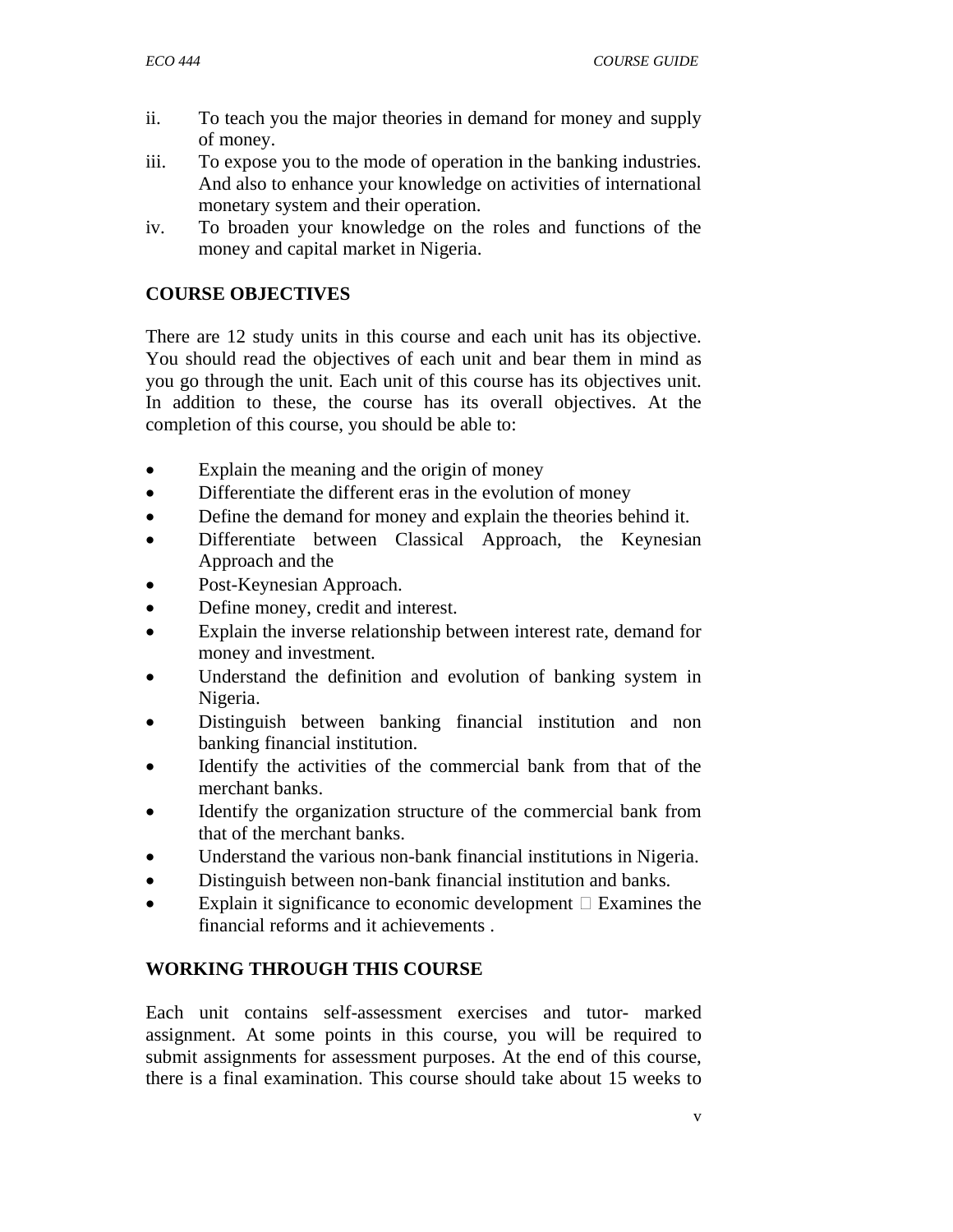complete. Some components of the course are outlined under the course material subsection.

To successfully complete this course, you are required to read the study units, referenced books and other materials on the course.

#### **COURSE MATERIALS**

Major components of this course are:

- 1. Course guide
- 2. Study units
- 3. Text books
- 4. Assignment file
- 5. Presentation schedule

#### **STUDY UNITS**

The breakdown of the four modules and 12 units are as follows.

#### **Module 1 Basic Concepts Of Money And Credit**

- Unit 1: Meaning and relevance of money
- Unit 2: Theory of money
- Unit 3: A links between money, credit and interest rate

#### **Module 2 Financial Institution and Its Relevance to the Economy**

- Unit 1: Meaning of financial institution and its classification.
- Unit 2: Nigerian Money Deposit Bank (Commercial Bank)
- Unit 3: Other financial institution and its relevance.

#### **Module 3 The Nigerian Financial System**

- Unit 1 Nigerian financial system and its significance to economic development
- Unit 2 The financial market and its role in economy acceleration Unit 3 The capital market, structure and its achievement

#### **Module 4 Monetary Policy Framework and its International Monetary System**

- Unit 1 Concepts of monetary policy, instruments and its operational framework.
- Unit 2 Central bank in action and its economic significance
- Unit 3 International monetary system.
- vi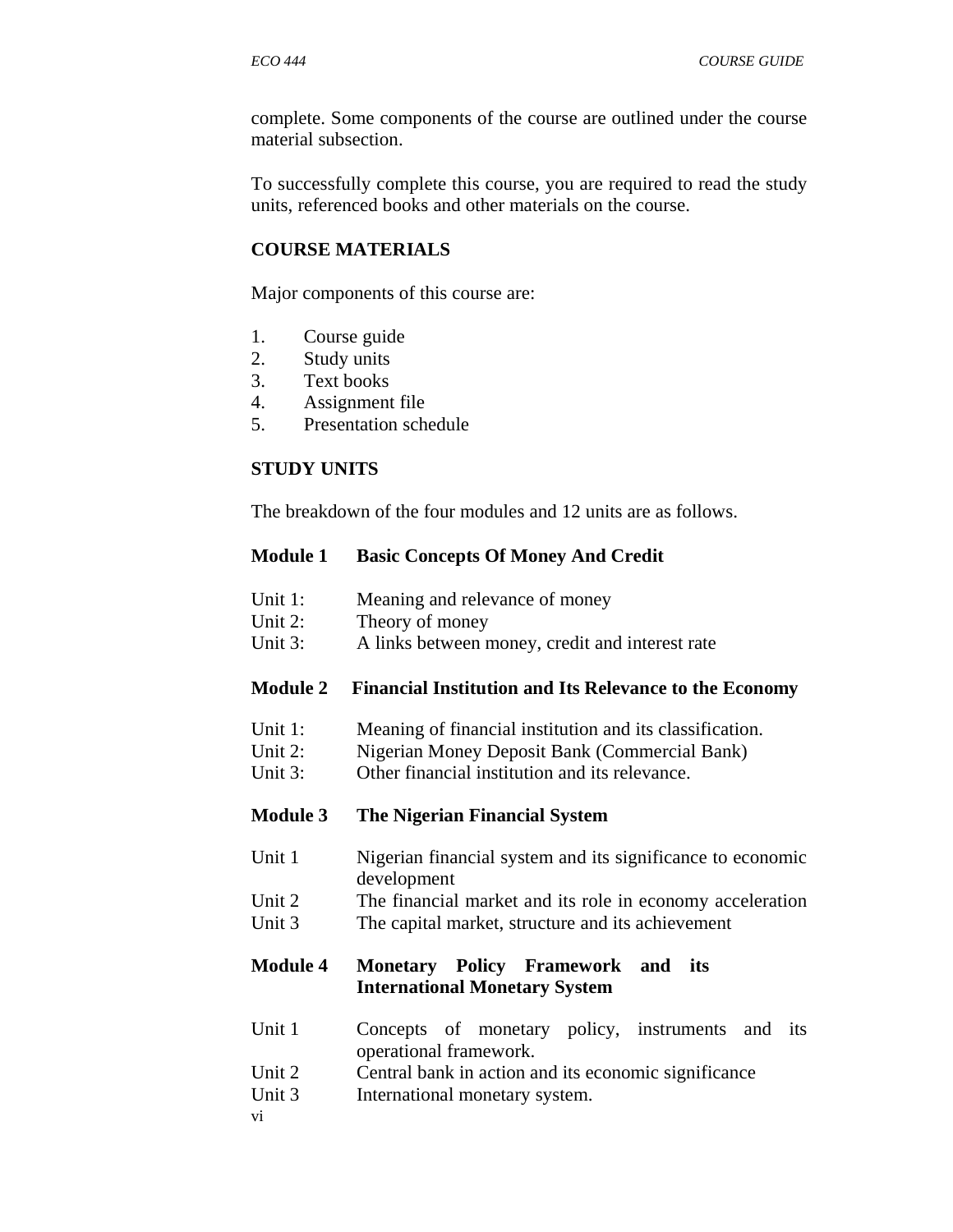#### **REFERENCES AND TEXTBOOKS**

Every unit contains a list of references and further reading. Try to get as many as possible of those textbooks and materials listed. The textbooks and materials are meant to deepen your knowledge of the course.

#### **ASSIGNMENT FILE**

In this file, you will find all the details of the work you must submit to your tutor for marking. The marks you obtain from these assignments will count towards the final mark you obtain for this course. Further information on assignments will be found in the assignment file itself and later in this Course Guide in the section on assessment.

#### **PRESENTATION SCHEDULE**

The presentation schedule included in your course materials gives you the important dates for the completion of tutor-marked assignments and attending tutorials. Remember, you are required to submit all your assignments by the due date. You should guard against lagging behind in your work.

#### **ASSESSMENT**

Your assessment will be based on tutor-marked assignments (TMAs) and a final examination, which you will write at the end of the course.

#### **TUTOR-MARKED ASSIGNMENT**

There are many tutor-marked assignments in this course. You will submit all the assignments. You are encouraged to work all the questions thoroughly. The TMAs constitute 30 per cent of the total score.

Assignment questions for the units in this course are contained in the Assignment File. You will be able to complete your assignments from the information and materials contained in your set books, reading and study units. However, it is desirable that you demonstrate that you have read and researched more widely than the required minimum. You should use other references to have a broad view point of the subject and also to give you a deeper understanding of the subject. When you have completed each assignment, send it, together with a TMA form, to your tutor. Make sure that each assignment reaches your tutor on or before the deadline given in the Presentation File. If for any reason, you cannot complete your work on time, contact your tutor.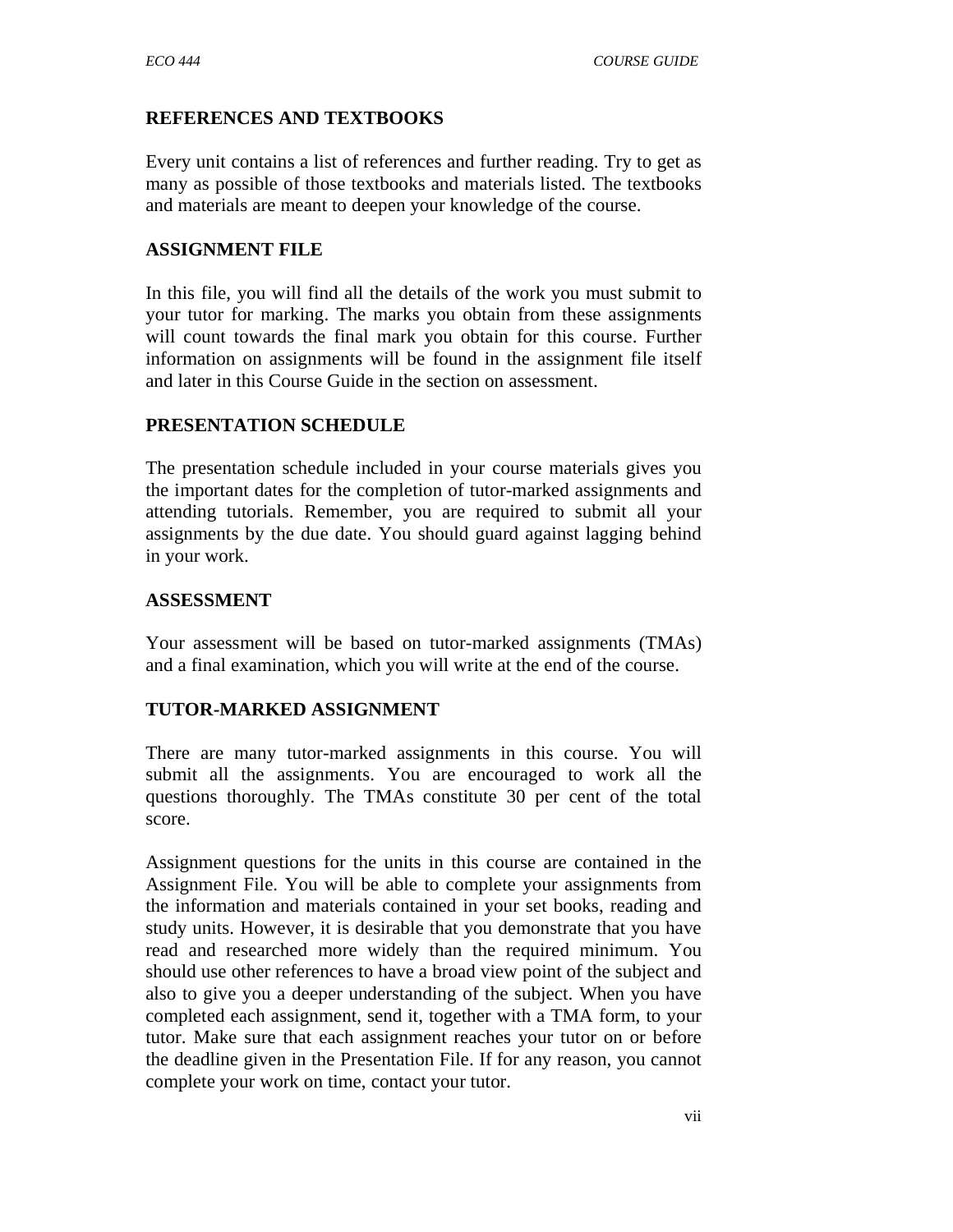#### **FINAL EXAMINATION AND GRADING**

The final examination will be of three hours' duration and have a value of 70% of the total course grade. The examination will consist of questions which reflect the types of self-assessment practice exercises and tutor-marked problems you have previously encountered. All areas of the course will be assessed. You are advised to use the time between finishing the last unit and sitting for the examination to revise the entire course material. You might find it useful to review your self- assessment exercises, tutor-marked assignments and comments on them before the examination. The final examination covers information from all parts of the course.

#### **COURSE MARKING SCHEME**

The table presented below indicates the total marks (100%) allocation.

#### **ASSESSMENT MARKS**

Tutor-marked assignment (best three assignment out of the four marked) 30% Final Examination 70% Total 100%

#### **COURSE OVERVIEW**

The Table presented below indicates the units, number of weeks and assignments to be taken by you in this course.

#### **HOW TO GET THE MOST FROM THIS COURSE**

One of the great advantages of distance learning is that; you can read and work through specially designed study materials at your own pace and at a time and place that suit you best. Think of it as reading the lecture instead of listening to a lecturer. In the same way that a lecturer might set you some reading to do, the study units tell you when to read your books or other material, and when to embark on discussion with your colleagues. Just as a lecturer might give you an in-class exercise, your study units provides exercises for you to do at appropriate points.

Each of the study units follows a common format. The first item is an introduction to the subject matter of the unit and how a particular unit is integrated with the other units and the course as a whole. Next is a set of learning objectives. These objectives let you know what you should be able to do by the time you have completed the unit. You should use these objectives to guide your study. When you have finished the unit,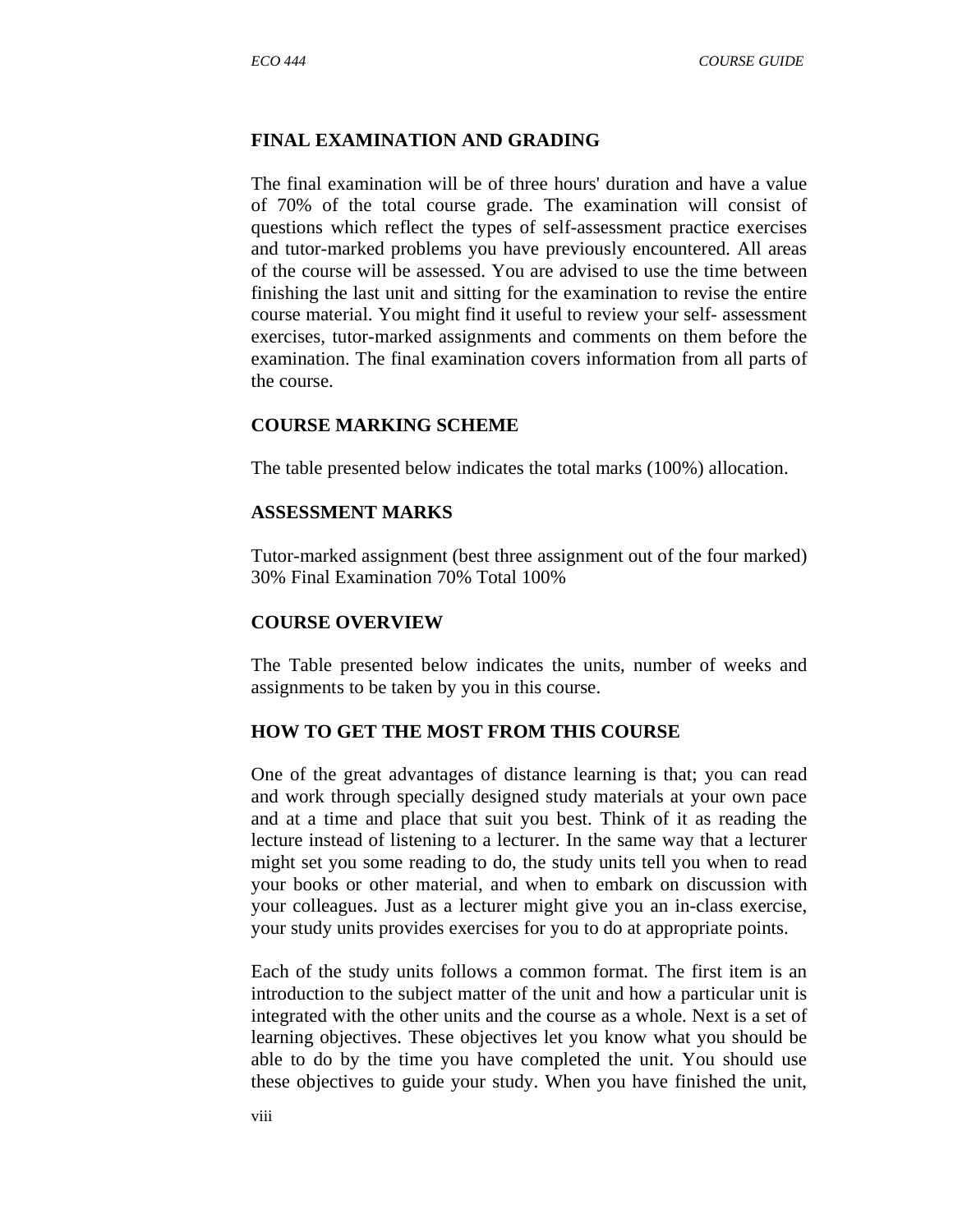you must go back and check whether you have achieved the objectives. If you make a habit of doing this you will significantly improve your chances of passing the course and getting the best grade. The main body of the unit guides you through the required reading from other sources. This will usually be either from your set books or from a readings section. Some units require you to undertake practical overview of historical events. You will be directed when you need to embark on discussion and guided through the tasks you must do. The purpose of the practical overview of some certain historical economic issues are in twofold. First, it will enhance your understanding of the material in the unit. Second, it will give you practical experience and skills to evaluate economic arguments, and understand the roles of history in guiding current economic policies and debates outside your studies. In any event, most of the critical thinking skills you will develop during studying are applicable in normal working practice, so it is important that you encounter them during your studies.

Self-assessments are interspersed throughout the units, and answers are given at the ends of the units. Working through these tests will help you to achieve the objectives of the unit and prepare you for the assignments and the examination. You should do each self-assessment exercises as you come to it in the study unit. Also, ensure to master some major historical dates and events during the course of studying the material. The following is a practical strategy for working through the course. If you run into any trouble, consult your tutor. Remember that your tutor's job is to help you. When you need help, don't hesitate to call and ask your tutor to provide it.

- 1. Read this Course Guide thoroughly.
- 2. Organize a study schedule. Refer to the `Course overview' for more details. Note the time you are expected to spend on each unit and how the assignments relate to the units. Important information, e.g. details of your tutorials, and the date of the first day of the semester is available from study centre. You need to gather together all this information in one place, such as your dairy or a wall calendar. Whatever method you choose to use, you should decide on and write in your own dates for working breach unit.
- 3. Once you have created your own study schedule, do everything you can to stick to it. The major reason that students fail is that they get behind with their course work. If you get into difficulties with your schedule, please let your tutor know before it is too late for help.
- 4. Turn to Unit 1 and read the introduction and the objectives for the unit.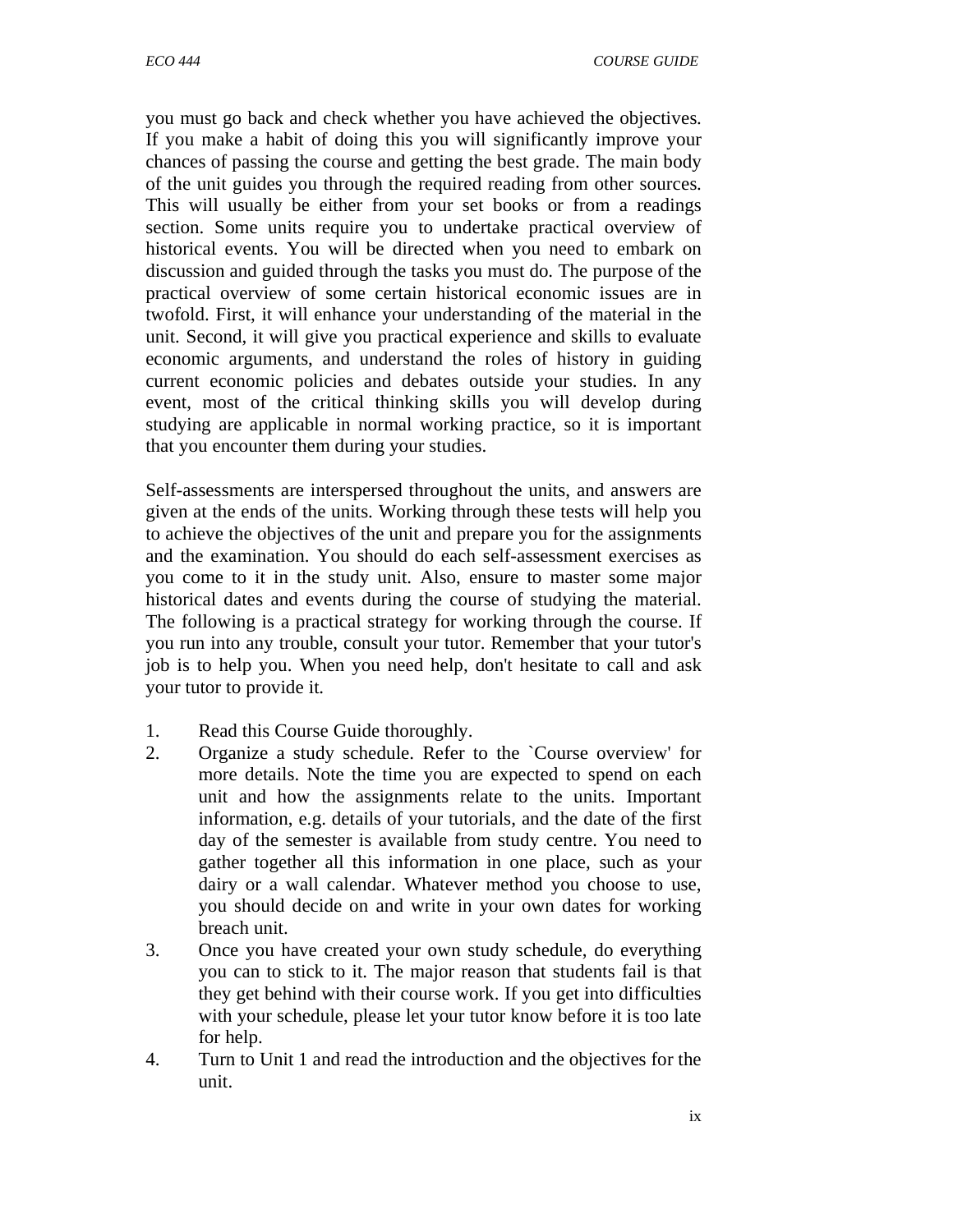- 5. Assemble the study materials. Information about what you need for a unit is given in the `Overview' at the beginning of each unit. You will also need both the study unit you are working on and one of your set books on your desk at the same time.
- 6. Work through the unit. The content of the unit itself has been arranged to provide a sequence for you to follow. As you work through the unit you will be instructed to read sections from your set books or other articles. Use the unit to guide your reading.
- 7. Up-to-date course information will be continuously delivered to you at the study centre.
- 8. Work before the relevant due date (about 4 weeks before due dates), get the Assignment File for the next required assignment. Keep in mind that you will learn a lot by doing the assignments carefully. They have been designed to help you meet the objectives of the course and, therefore, will help you pass the exam. Submit all assignments no later than the due date.
- 9. Review the objectives for each study unit to confirm that you have achieved them. If you feel unsure about any of the objectives, review the study material or consult your tutor.
- 10. When you are confident that you have achieved a unit's objectives, you can then start on the next unit. Proceed unit by unit through the course and try to pace your study so that you keep yourself on schedule.
- 11. When you have submitted an assignment to your tutor for marking, do not wait for its return `before starting on the next units. Keep to your schedule. When the assignment is returned, pay particular attention to your tutor's comments, both on the tutor-marked assignment form and also written on the assignment. Consult your tutor as soon as possible if you have any questions or problems.
- 12. After completing the last unit, review the course and prepare yourself for the final examination. Check that you have achieved the unit objectives (listed at the beginning of each unit) and the course objectives (listed in this Course Guide).

# **FACILITATOR/TUTOR AND TUTORIALS**

There are some hours of tutorials (2-hour session) provided in support of this course. You will be notified of the dates, times and location of these tutorials. Together with the name and phone number of your tutor, as soon as you are allocated a tutorial group. Your tutor will mark and comment on your assignments, keep a close watch on your progress and on any difficulties you might encounter, and provide assistance to you during the course. You must mail your tutor- marked assignments to your tutor well before the due date (at least two working days are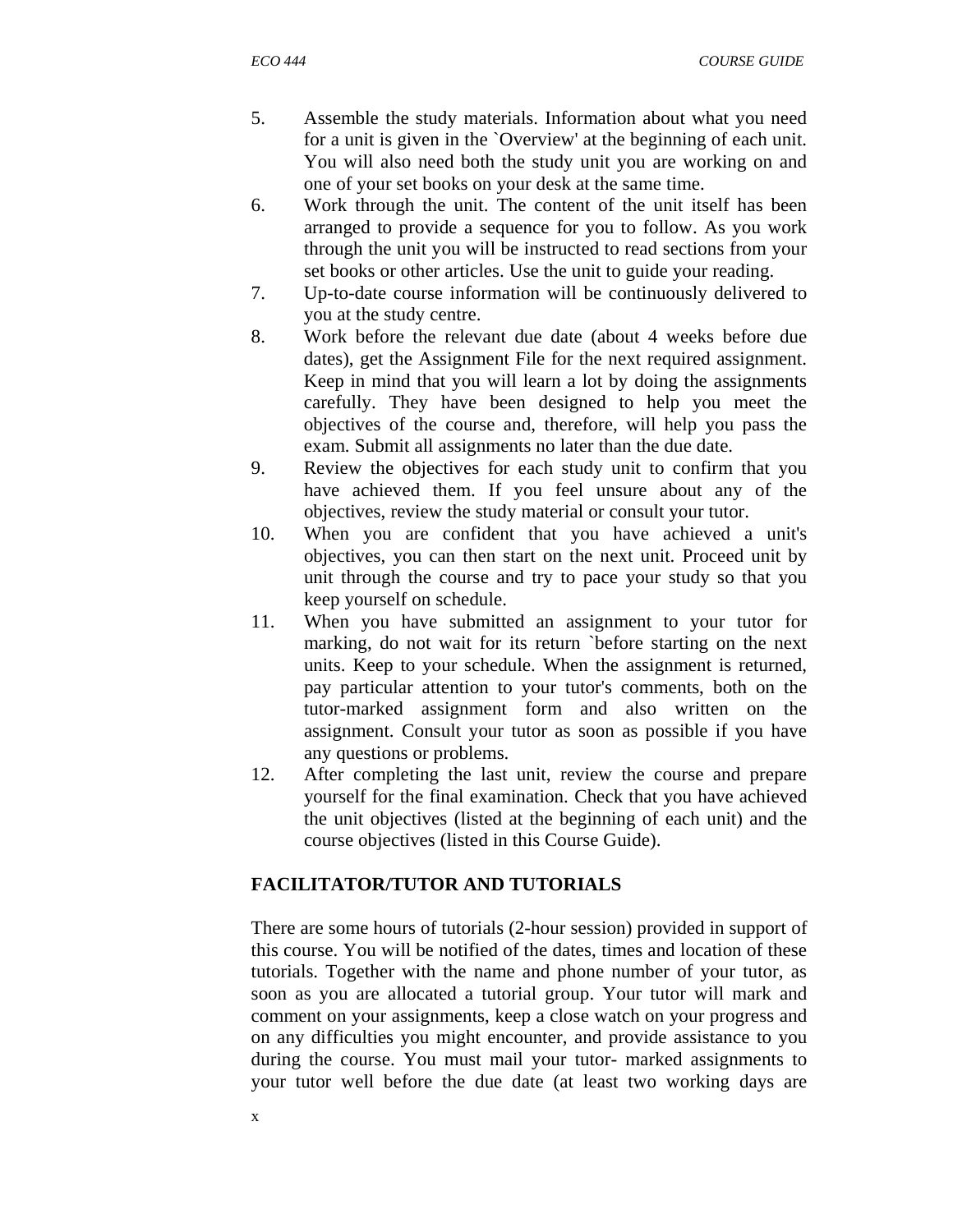required). They will be marked by your tutor and returned to you as soon as possible.

Do not hesitate to contact your tutor by telephone, e-mail, or discussion board if you need help. The following might be circumstances in which you would find help necessary. Contact your tutor if:

- You do not understand any part of the study units or the assigned readings
- You have difficulty with the self -assessment exercises
- You have a question or problem with an assignment, with your tutor's comments on an assignment or with the grading of an assignment.

You should try your best to attend the tutorials. This is the only chance to have face to face contact with your tutor and to ask questions which are answered instantly. You can raise any problem encountered in the course of your study. To gain the maximum benefit from course tutorials, prepare a question list before attending them. You will learn a lot from participating in discussions actively.

# **SUMMARY**

On successful completion of the course, you would have developed critical thinking skills with the material necessary for efficient and effective discussion of economic issues and integration of past events with the present. However, to gain a lot from the course please try to apply anything you learn in the course to term papers writing in other economic development courses. We wish you success with the course and hope that you will find it both interesting and useful.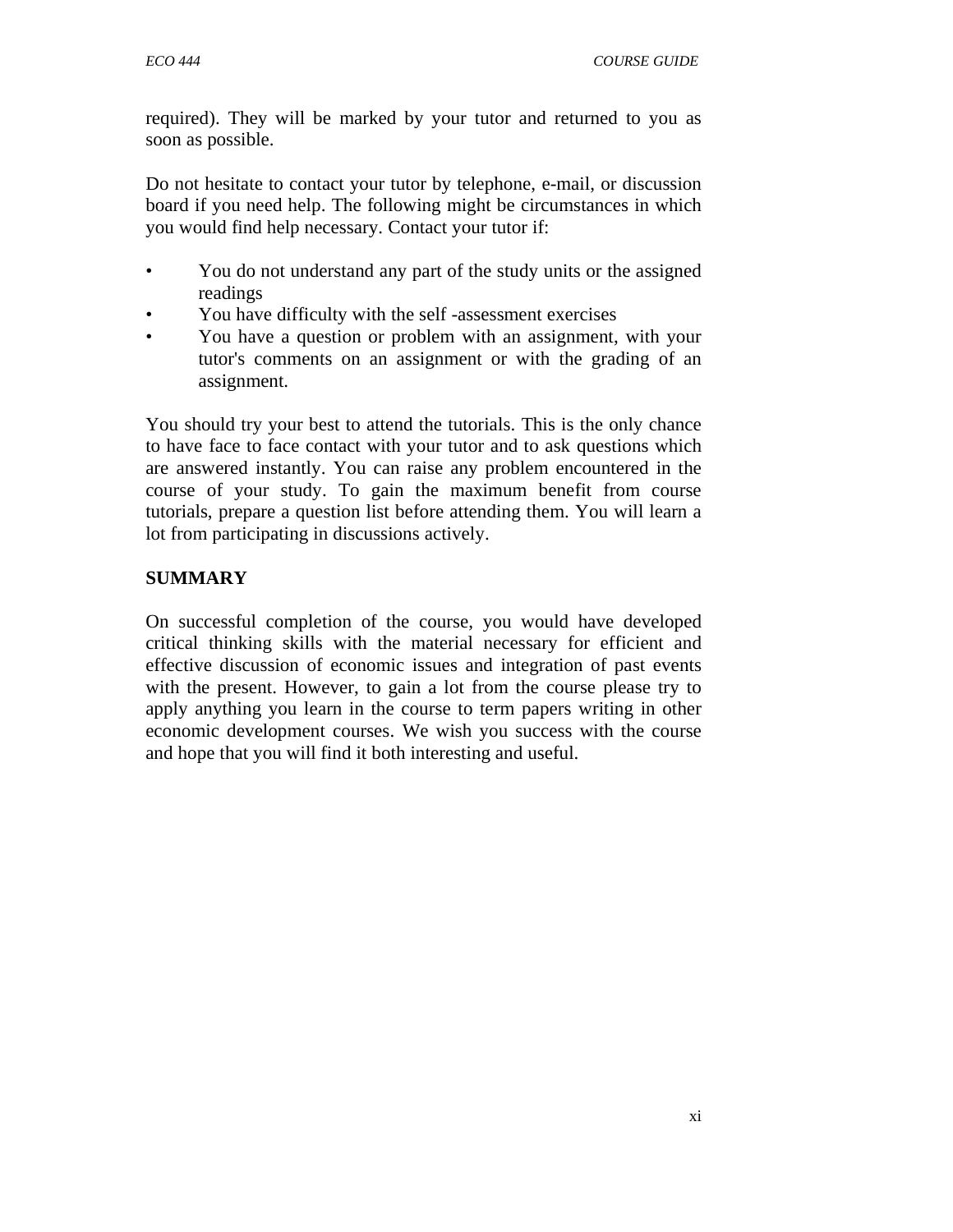# **MAIN COURSE**

# **CONTENTS PAGE**

| Module 1                      | <b>Basic Concepts Of Money And Credit</b>                                    | 1                        |
|-------------------------------|------------------------------------------------------------------------------|--------------------------|
| Unit 1:<br>Unit 2:<br>Unit 3: | A links between money, credit and interest rate                              | $\mathbf{1}$<br>11<br>23 |
|                               |                                                                              |                          |
| Module 2                      | <b>Financial Institution and Its Relevance</b>                               | 34                       |
| Unit 1:                       | Meaning of financial institution and its                                     | 34                       |
| Unit 2:                       | Nigerian Money Deposit Bank (Commercial                                      |                          |
| Unit 3:                       | Other financial institution and its relevance                                | 39<br>49                 |
| Module 3                      | The Nigerian Financial System                                                | 59                       |
| Unit 1                        | Nigerian financial system and its significance                               |                          |
| Unit 2                        | The financial market and its role in economy                                 | 59                       |
| Unit 3                        | The capital market, structure and its                                        |                          |
| <b>Module 4</b>               | Monetary Policy Framework and its<br><b>International Monetary System 86</b> |                          |
| Unit 1                        | Concepts of Monetary Policy, Instruments                                     | 86                       |
| Unit 2                        | Central Bank in Action and its Economic                                      |                          |
| Unit 3                        | International Monetary system 104                                            |                          |
|                               |                                                                              |                          |
|                               |                                                                              |                          |
|                               |                                                                              |                          |
|                               |                                                                              |                          |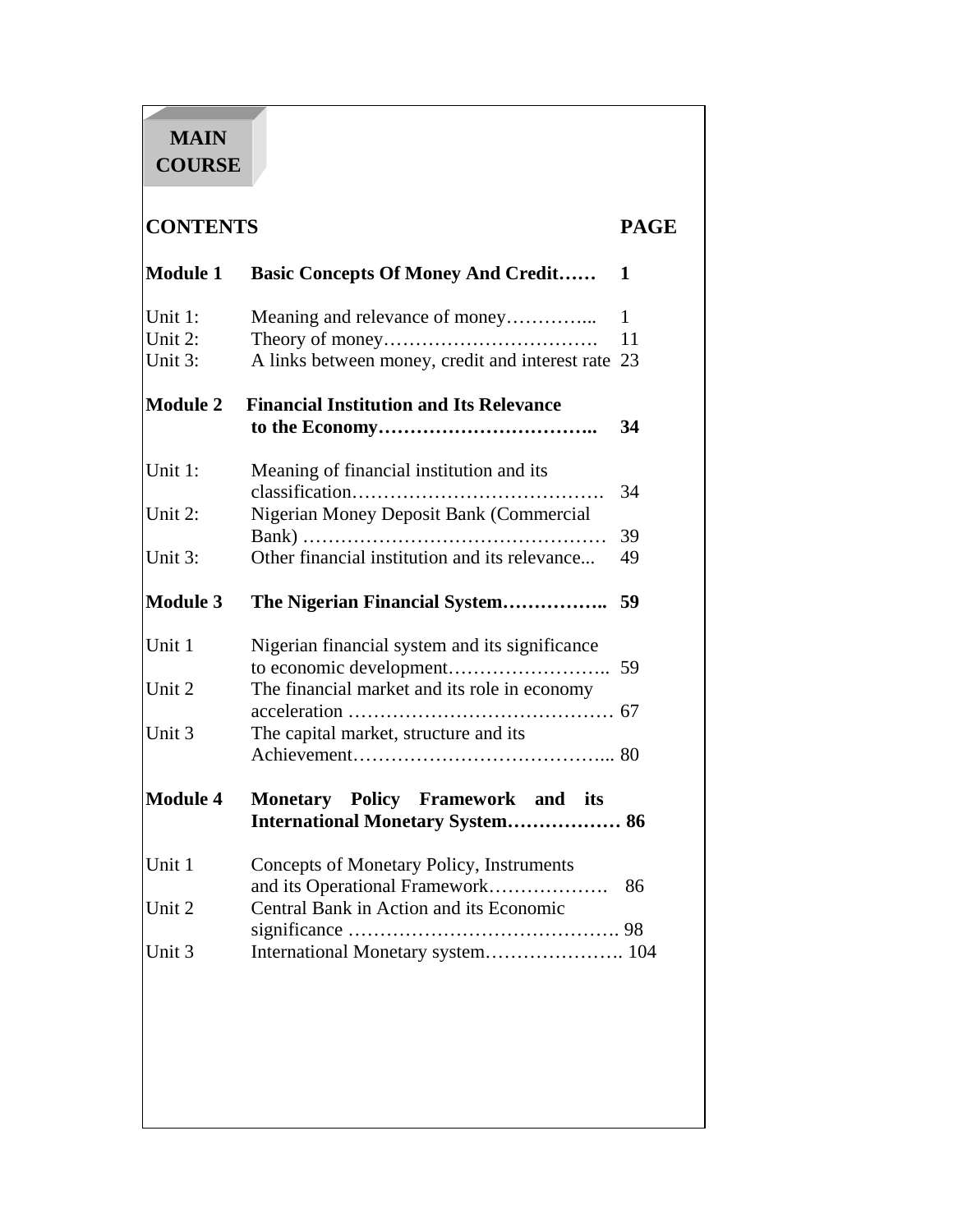#### **MODULE 1 BASIC CONCEPTS OF MONEY AND CREDIT**

- Unit 1: Meaning and relevance of money
- Unit 2: Theory of money
- Unit 3: A links between money, credit and interest rate

#### **UNIT 1 MEANING AND RELEVANCE OF MONEY**

#### **CONTENTS**

- 1.0 Introduction
- 2.0 Objectives
- 3.0 Main Content
	- 3.1 Evolution of Money
		- 3.1.1 Era of spherical Adventure (Anomalism)
		- 3.1.2 The Era of subsistence (Autarky or exchange)
		- 3.1.3 The Era of Barter system (Direct exchange)
		- 3.1.4 The Era of money exchange community money
		- 3.1.5 The Era of money exchange (Full bodied money)
		- 3.1.6 The Era of paper money
		- 3.1.7 The Era of credit money
		- 3.2 Meaning of Money
	- 3.3 Functions of Money
		- 3.3.1 Primary Functions of Money
		- 3.3.2 Secondary functions of Money
		- 3.3.3 Contingent functions of Money
		- 3.3.4 Other functions of Money
	- 3.4 Role of Money in the economy
		- 3.4.1 Static Role of money
		- 3.4.2 Dynamic role of money
- 4.0 Conclusion
- 5.0 Summary
- 6.0 Tutor Marked Assignment
- 7.0 References/ Further Reading

# **1.0 INTRODUCTION**

In this unit, we will begin the course by introducing and further expatiating on the evolution of money, before explaining the meaning and relevance of money. We will also explain the various eras in the evolution of money such as era of spherical adventure, era of subsistence, era of Barter System, era of money exchange-commodity money, era of money exchange full bodied money, era of token or credit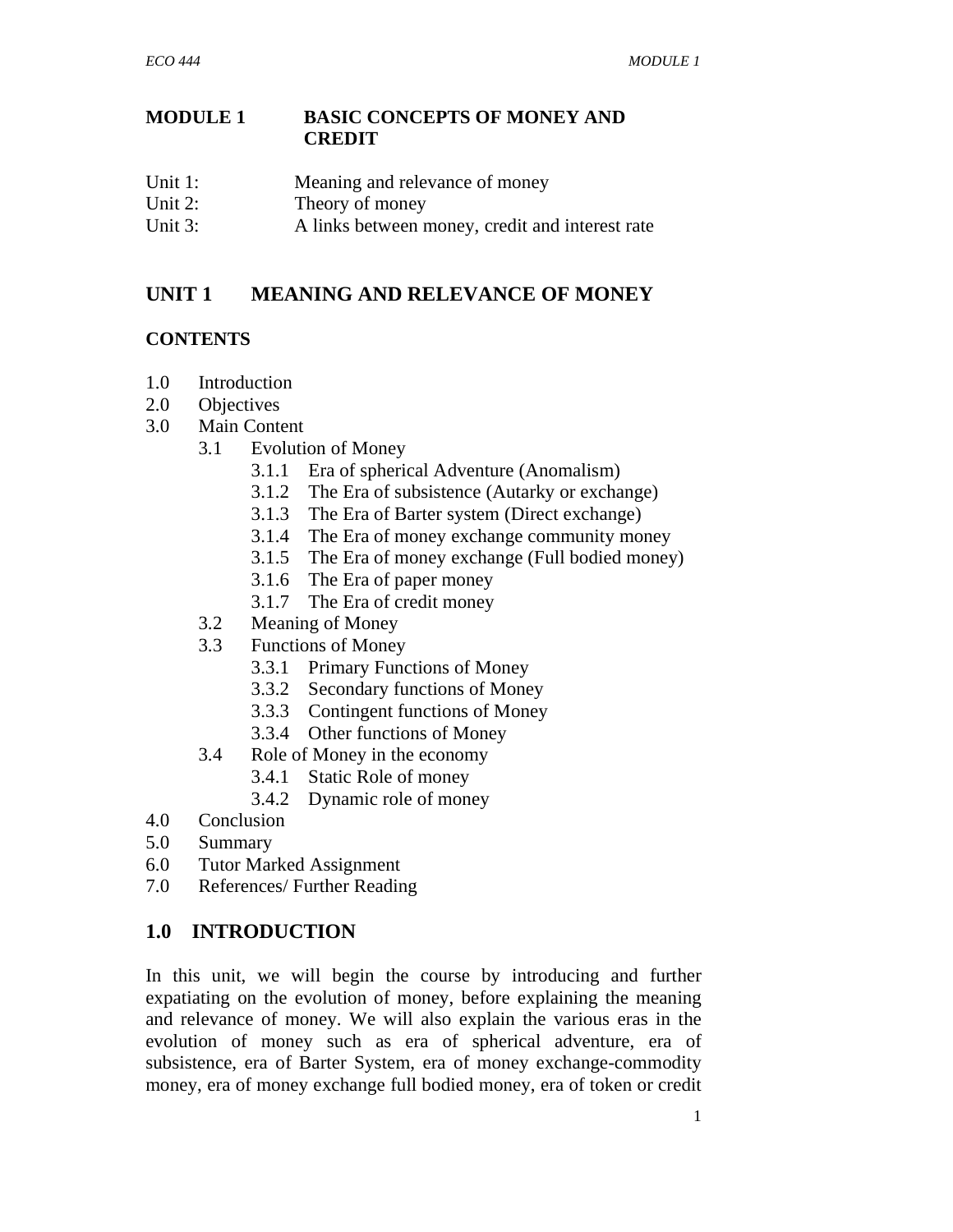money and era of e-money. Furthermore, we shall look at the significant of money in the economy and also the four major functions of money in the economy.

# **2.0 OBJECTIVE**

At the end of the unit, you should be able to:

- Explain the meaning and the origin of money
- Differentiate the different eras in the evolution of money
- Have broad understanding on the four major functions of money
- Explain the roles or significance of money in the economy

# **3.0 MAIN CONTENT**

# **3.1 Evolution of Money**

Before the evolution money, exchange was done on the basis of direct exchange of goods and services. This direct exchange is known as the barter system. Barter system involves the direct exchange of one good for some quantity of other goods, for instance, exchanging a horse for a cow. Consequently, this exchange at a time become more difficult in that people finds it very difficult to get someone that can exchange what they have to what they want. Apparently, this problem of search resulted to the problem of barter system. Consequently, in the quest to solving the problem of barter resulted to the means of exchange that requires no goods for goods rather money for goods, which is classified as monetary evolution of money . To further understand the monetary evolution of money, we will have to discuss each of the Era in the evolution of money, down to the credit money era.

# **3.1.1 The Era of Spherical Adventure (Anomalism)**

This era was marked by the movement of man from one end of the earth to the other. At last, he discovered that most of the fruit seeds he had dropped in the past had geminated and grown into new fruit producing trees. Thus, this discovery marked the beginning of agriculture, which called for ownership, possession and control. The end of this era opened the door for a new era called the subsistence era.

# **3.1.2 The Era of Subsistence (Autarky or No Exchange)**

2 Autarky is a Greek word from autarkeia meaning self-sufficient. According to investopedia it is both political and an economic term. Autos mean "self" and arkein means "to be strong enough or sufficient".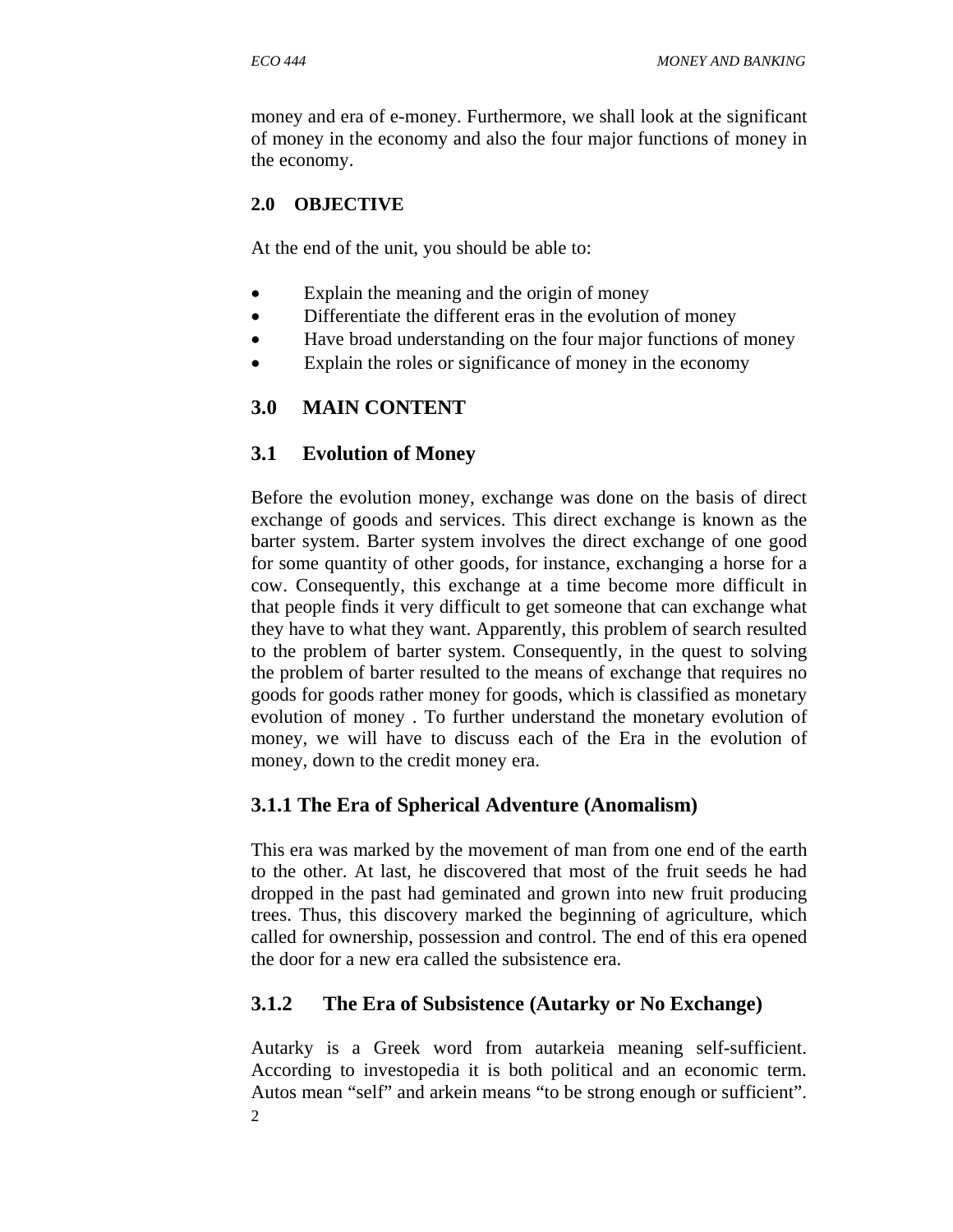Consequently, it define autarky as a state of independence and been functional without partaking in any international trade. The era of subsistence was marked by the simple ownership, possession and control of the natural resource. However, man discovered over time that whatever he personally owned possessed and controlled in expanding the family could not be enough for him. This development gave rise to the emergence of direct exchange.

# **3.1.3 The Era of Barter System (Direct Exchange)**

This era of direct exchange was marked by the exchange of goods and services for goods and service within and among the expanding families. The system had no room for any medium of exchange as people exchanged the goods and services at their disposal with what the other party had for exchange. This simply means exchanging directly with your immediate or extended family person without necessarily looking distinct person before exchanging. For instance, if a man who had a goat needed a bag of orange, he could directly exchange his goat for the bag of orange without recourse to any medium of exchange.

# **3.1.4 The Era of money exchange-community money (indirect exchange)**

This era actually came to resolve some of the problems posed by the barter system. Thus, unlike the barter system, the money exchangecommodity money era identified and designated few commodities to serve as medium of exchange, such commodities as oxen, clothes, slaves; salt, etc were all used as a medium of exchange. Consequently, some scholars argued that these commodities were acceptable as the medium of exchange at this era because they were the most priced and sought after by the buyers of goods and services (see Element of Banking by A.C.Onyia, 2007:6).

# **3.1.5 The Era of Money Exchange (Full bodied money)**

The era of money exchange or full bodied money, provided solution to some of the persistent barter system problems. Money exchange or full bodied money era was the period when metals and subsequent papers were used as money. Iron was the first metal used, but with effluxion of time, gold, silver, copper were introduced to replace iron because the latter was prone to rusting and very bulky to convey from place to place. The gold metals were replaced by cheaper metals such as silver and copper. At this era, the face and intrinsic values of money were equal (see Element of Banking by A.C.Onyia, 2007:6).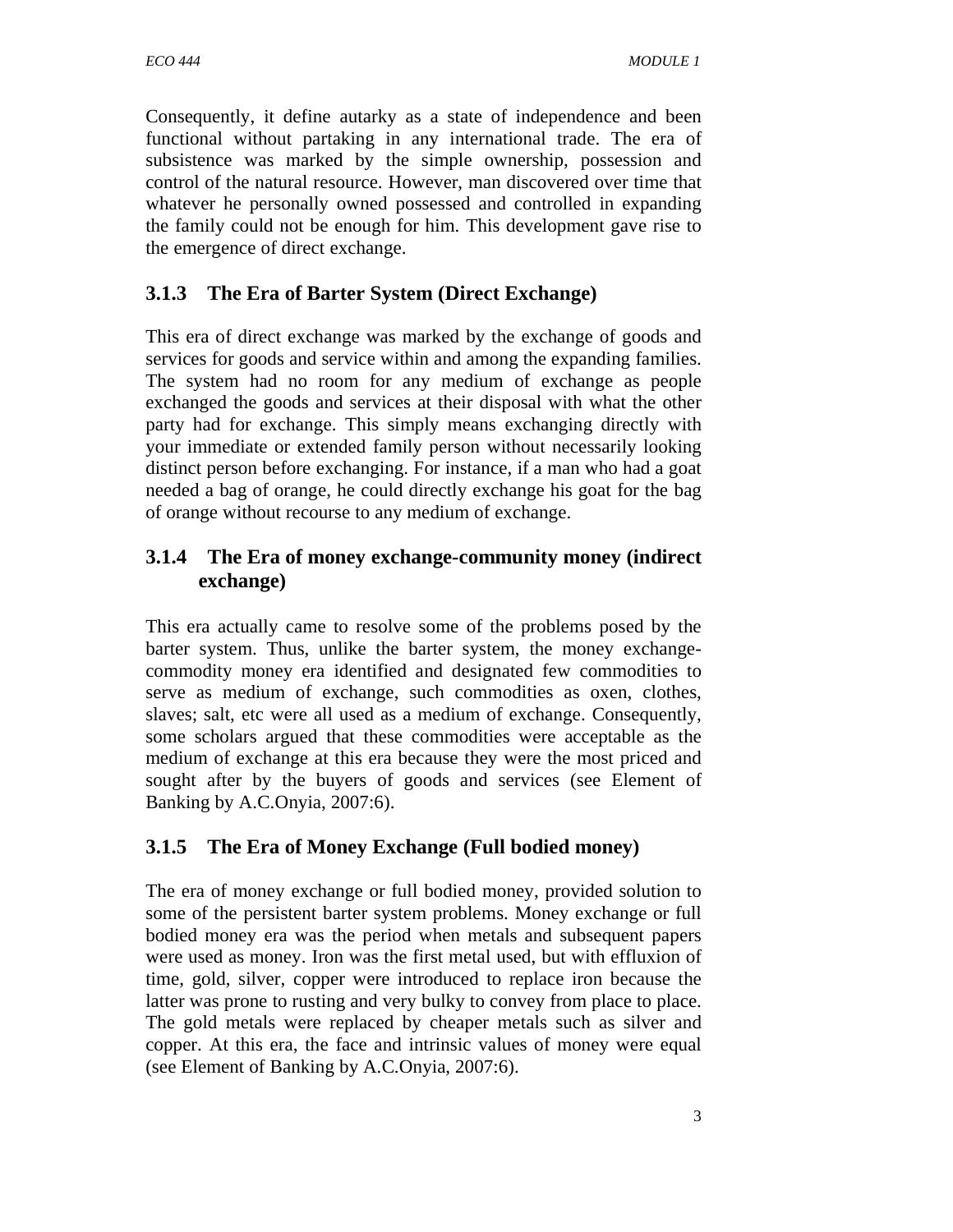#### **3.1.6 The Era of Paper Money**

This is the era of goldsmith. The development of paper money started with goldsmiths who kept strong safes to store their gold. As goldsmith was thought to be honest merchant, people started keeping their goldsmiths them for safe custody. Thus, in return, the goldsmiths gave the depositors a receipt promising to return the gold on demand. However, these receipts of the goldsmiths were given to the sellers of commodities by the buyers. Thus, the receipts of the goldsmiths were use as substitute for money. Such paper money was backed by gold and was convertible on demand into gold. This ultimately led to the development of bank notes (see Element of Banking by A.C.Onyia, 2007:6-7).

#### **3.1.7 The Era of Credit Money**

Another era in the evolution of money in the modern world is the use of the cheque as money. The cheque is like a bank note in that it performs the same function. It is a means of transferring money or obligation from one person to another. A cheque is made for a specific sum and is not a bank note, as it empires with a single transaction. Thus, cheque is simply a written order to transfer money (see Element of Banking by A.C.Onyia, 2007:7).

#### **3.1.8 The Era of E-money (Electronic and Cashless)**

This is the era were payment or withdrawal is done by the use of card. In Nigeria, the concept of e-money was introduced in 1996 when the C.B.N. granted approval to the then All State Trust Bank Plc to offer ESCA Smart Card product (Onyia and Egungwu, 2004:11). Consequently, E-money simply means the application of electronic devices to effect payments arising from business transactions without the use of cash. It is important to note that e-money era has not foreclosed the use of note and coins, cheques and other credit instruments in transaction, rather it strictly de-emphasizes the use of cash in making payments in both local and international transactions.

#### **SELF ASSESSMENT EXERCISE**

- i. Describe the various stages in the evolution of money
- ii. Explain what led to the emergence of money in the modern world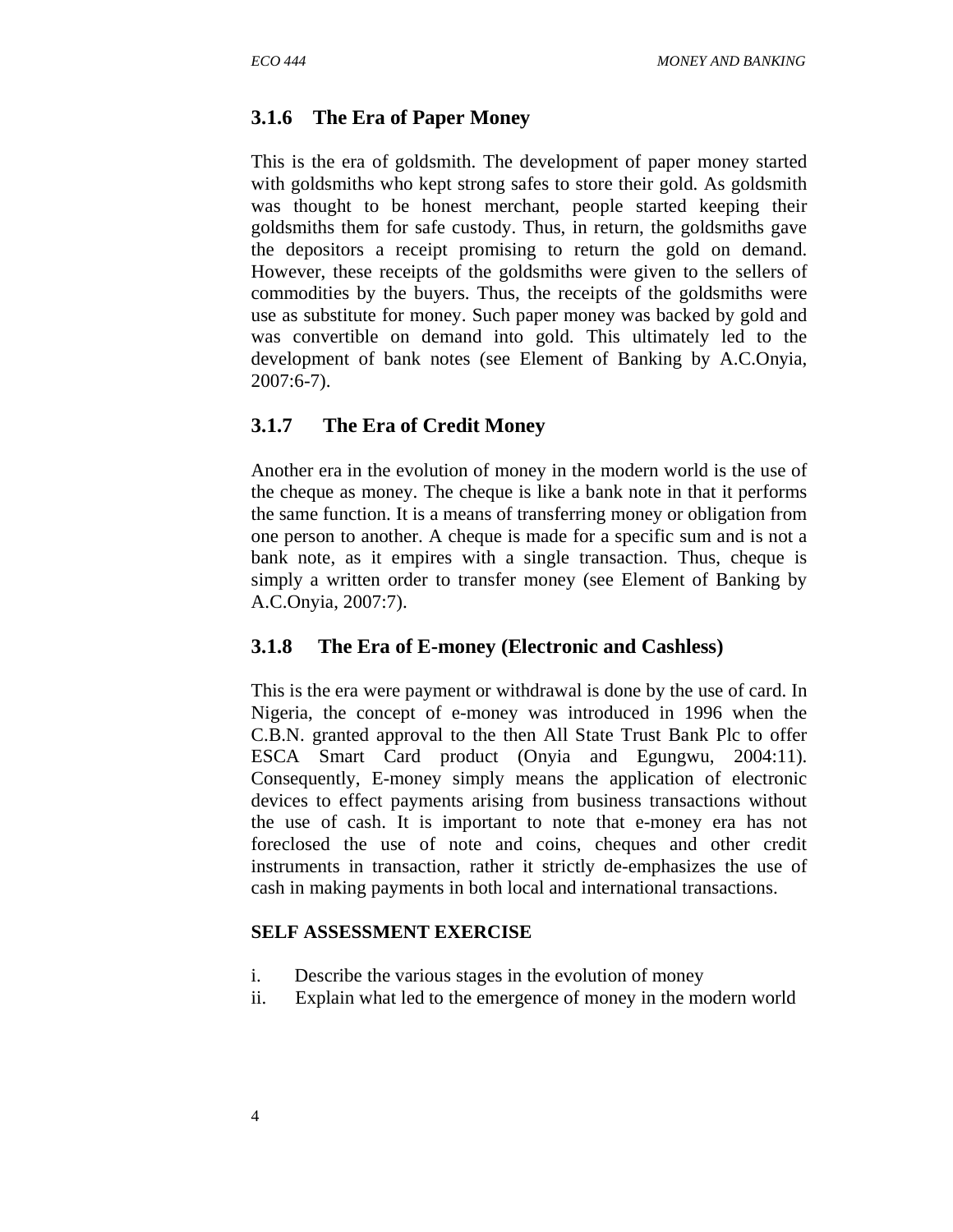# **3.2 Meaning of Money**

The world "money" is derived from the Latin word "Moneta" which was the surname of the Roman goddess of Juno in whose temple at Rome money was coined. Having said that, one can say that money is something that has value that is it is a measure of value. According to the traditional view which is also known as the currency school, money is defined as currency and demand deposits, and its most important function is to act as a medium of exchange. Keynes in view, defined money as currency and demand deposit. Furthermore, Friedman Milton, the head of the monetarist school, defined money as the sum of currency plus all adjusted deposits and commercial bank time deposit. More so, the Radcliffe Committee defined money as note plus bank deposits. That is, it includes money as only those assets which are commonly used as medium of exchange. Assets here refer to liquid assets by which it means the monetary quantity influencing total effective demand for goods and service.

In spite of all the definitions given, Crowther, 2011contribute to existing literature when he gave his definition as "Anything that is generally acceptable as a means of exchange and which at the same time acts as a measure and store of value is regarded as money.

# **3.3 Functions of Money**

Money performs a number of primary, secondary, contingent and other functions which not only remove the difficulties of barter but also oils the wheels of trade and industry in the present day world. The functions are discussed below:

# **3.3.1 Primary Functions of Money**

The primary functions are subdivided into two they are medium of exchange and money as a unit of value

- i. Money as a Medium of Exchange—
- ii. Money as a medium of exchange, acts as an intermediary i.e. it facilitates exchange. The introduction of money as a medium of exchange decomposes the single transaction of barter into separate transactions of sale and purchase, thereby eliminating the double coincidence of want. Also money as a medium of exchange helps production indirectly through specialization and division of labour which in turn increase efficiency and output.
- ii. Money as Unit of Value: Money as a unit of value means that money is the standard for measuring value just as the yard or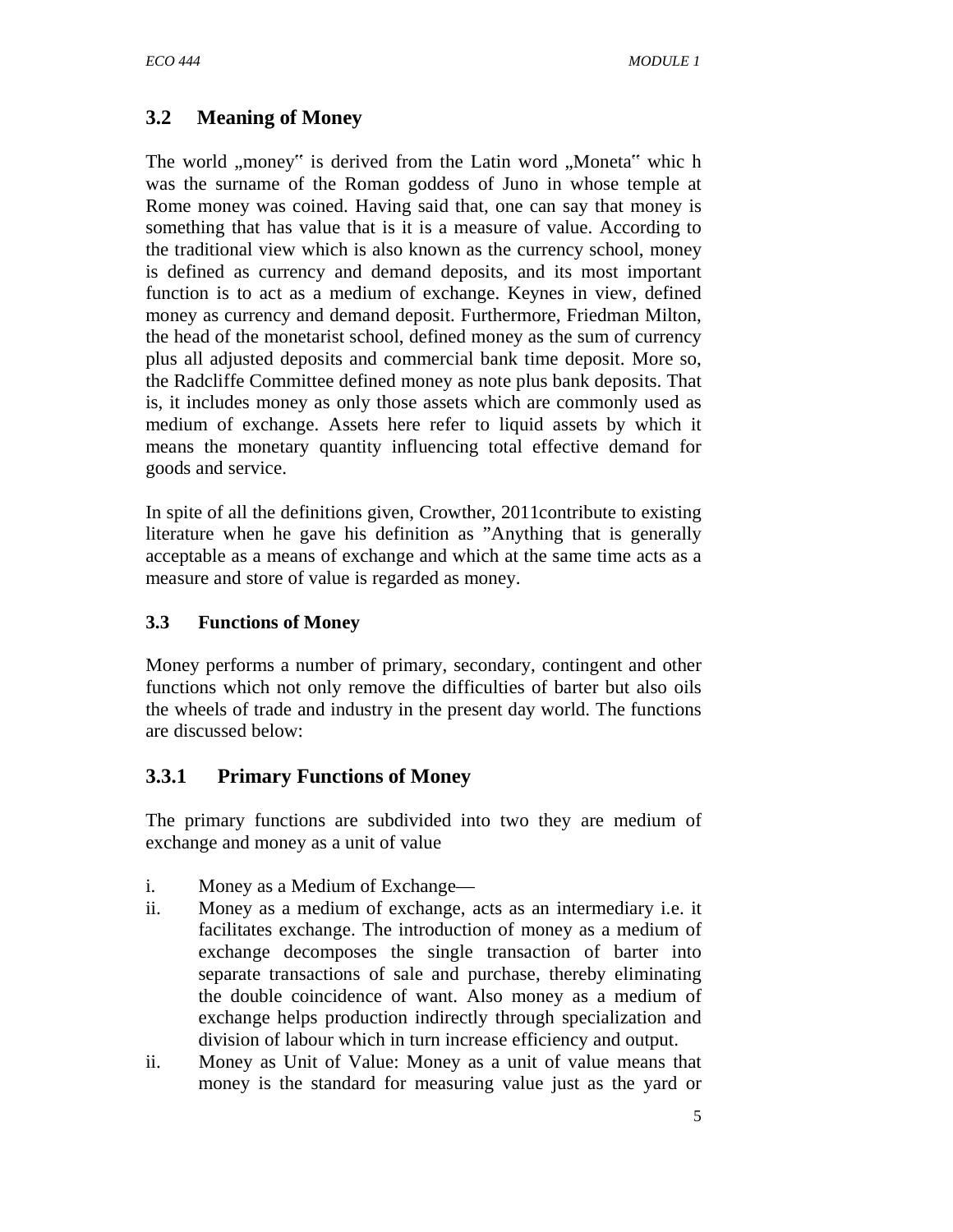metre is the standard for measuring length. The use of money as a standard of value eliminates the necessity of quoting the price of apples in terms of oranges, the price of oranges in terms of nut etc. Thus, money as a unit of value facilitates accounting and also helps in calculation of economic importance such as the estimation of the costs and revenues of business firms, the relative costs and profitability of various public enterprises and projects under a planned economy.

#### **3.3.2 Secondary Function of Money**

The secondary functions money is subdivided into three, they are;

- i. Money as a standard of deferred payment Money as a standard of deferred payment means that purchase can be made now and payment will take effect in the future. Thus, by acting as a standard of deferred payment, money helps in capital formation both by the government and businesses enterprise. The important thing about these functions is that it develops the financial and capital markets and also helps in the growth of the economy.
- ii. Money as a store of value----  $\Box$  Money as a store of value is meant to meet unforeseen emergencies and to pay debt. In other words, one can store value for the future by holding short-term promissory notes, bonds, preferred stocks, e.t.c The disadvantages of these function is that they sometimes involve storage cost, depreciate in terms of money and are illiquid in varying degrees.
- iii. Money as a transfer of value  $---$  Since money is a generally acceptable means of payment and acts as a store of value, it keeps on transferring values from person to person and place to place. A person who holds money in cash or assets can transfer that to any other person.

#### **3.3.3 Contingent Functions of Money**

Money performs certain contingent or incidental functions, such as;

i. Money as the most liquid of all liquid assets: This means that money is the most liquid of all liquid assets in which wealth is held. Individuals or firms may hold wealth in various forms. They may decide to hold their wealth in currency, demand deposit, time deposit, treasure bills, short term government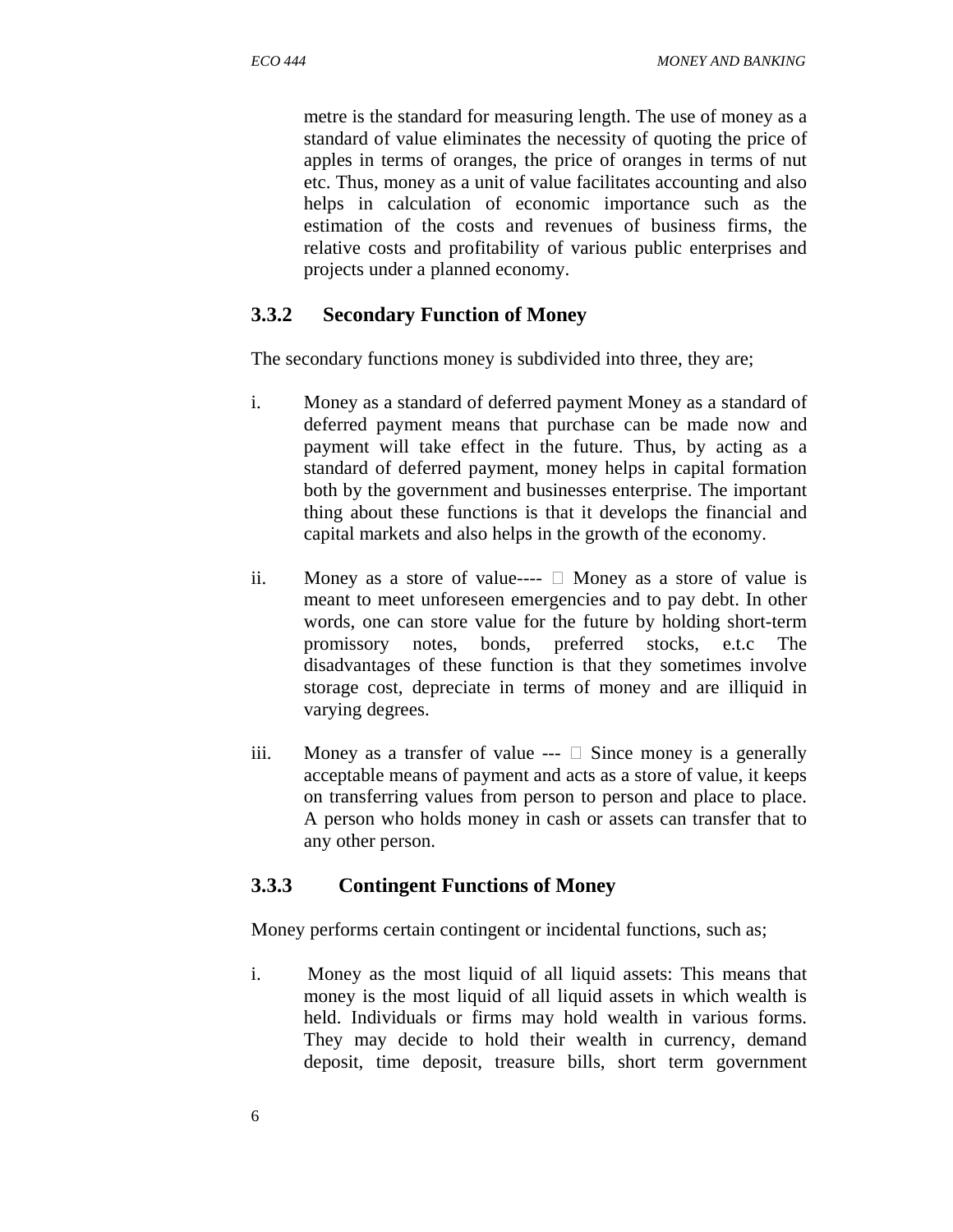securities etc. All these are liquid forms of wealth which can be converted into money.

- ii. Basis of the credit system: Money is the basis of credit system, meaning that a commercial bank cannot create credit without having sufficient money in reserve.
- iii. Equalizer of Marginal utilities and productivities: Money acts as an equalizer of marginal utilities for the consumer. The main aim of a consumer in this regard is to maximize his satisfaction by spending a given sum of money on various goods which he wants to purchase.
- iv. Distribution of National Income: Money also helps in the distribution of national income. Thus, the rewards of factors of production in the form of wages, rent, interest and profit are determined and paid in terms of money

# **3.3.4 Other Functions of Money**

Money performs other functions apart from the aforementioned ones such as;

i. Money is helpful in making decisions

This means that money is a means of store of value and the consumer can meet her daily requirement on the basis of money held by him. If the consumer has a scooter and in the near future he needs a car, he can buy a car by selling his scooter and money accumulated by him. In this way, money helps in taking decisions.

ii. Money as a basis of adjustment

To carry on trade in a proper manner, the adjustment between money market and capital market is done through money. Similarly, adjustment in foreign exchange rate and international payments are made through money.

# **SELF ASSESSMENT EXERCISE**

i. Explain the various secondary functions of money

Distinguish between contingent functions of money and that of primary function of money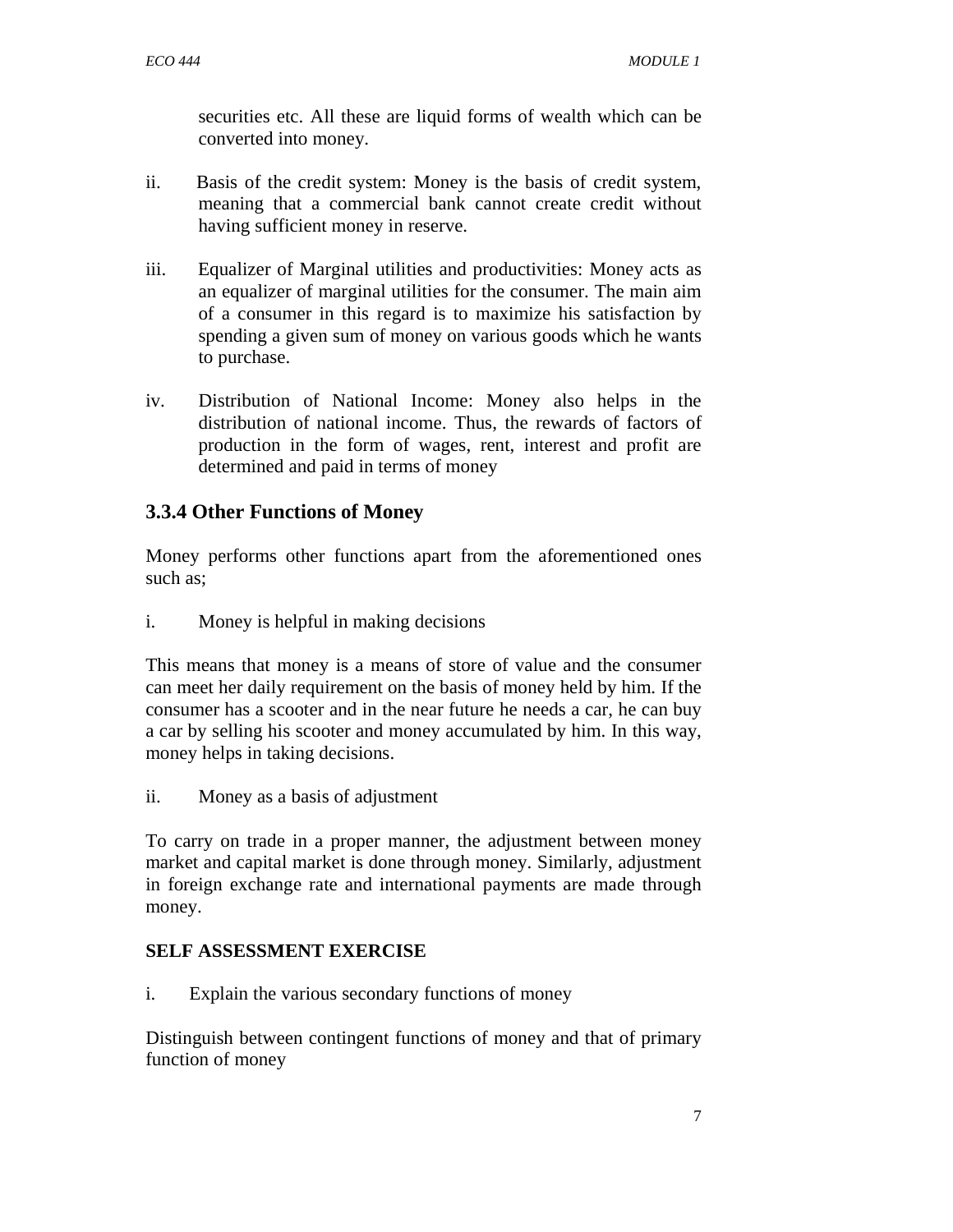#### **3.4 Role of Money in The Economy**

Money is of vital importance to an economy due to its static and dynamic roles. Its static role emerges from its static or traditional functions. In its dynamic role, money plays an important part in the life of every citizen and in the economic system as a whole (M.L.Jhingan, 2010).

#### **3.4.1 Static Role of Money**

In its static role, the importance of money lies in removing the difficulties of barter in the following ways:

- i. By serving as a medium of exchange, money removes the need for double coincidence of wants and the inconveniences and difficulties associated with barter. The introduction of money as a medium of exchange breaks up the single transactions of barter into separate transactions of sales and purchases, thereby eliminating the double coincidence of wants
- ii. By acting as a unit of account, money becomes a common measure of value. The use of money as a standard of value eliminates the necessity of quoting prices.
- iii. By acting as a store of value, money removes the problem of storing of commodities under barter. Money being the most liquid asset can be kept for long periods without deterioration or hostage.
- iv. Money removes the difficulty of barter by facilitating the transfer of value form one place to another.
- v. Money as a standard of deferred payment, simplified both taking and repayment of loans because the unit of account is durable. It also overcomes the difficulty of indivisibility of commodities.

#### **3.4.2 Dynamic Role of Money**

Money in its dynamic role plays an important part in the daily life of a person whether he is a consumer, producer, business man, politician etc. The Dynamic role of money influences the economy in number of ways:

i. Money possesses much significance for the consumer:

That is, consumer receives his income in the form of money rather than in goods and services. With money in his hand, he can get any commodity and services he likes, in whatever equalizer of marginal utilities for the consumer.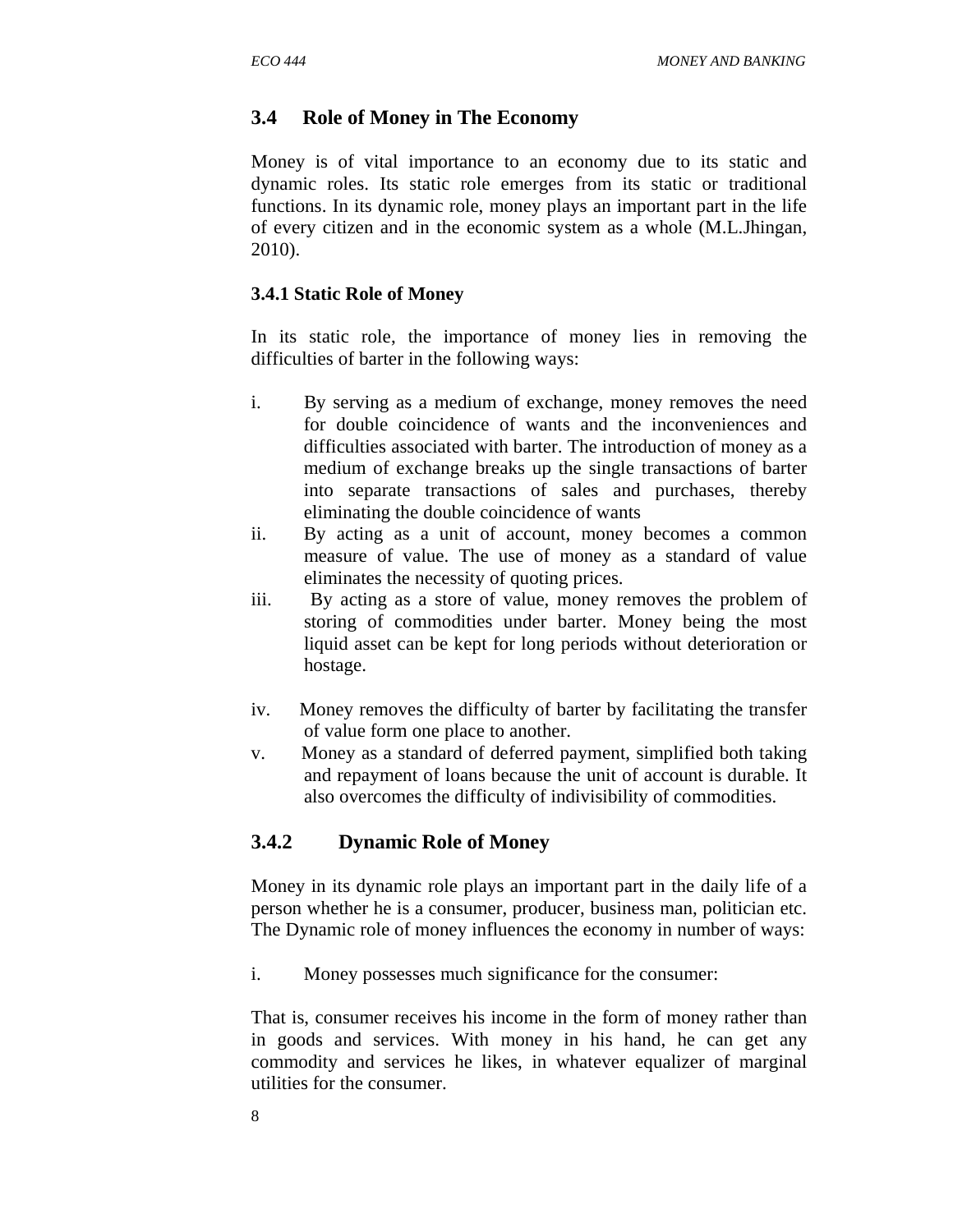- ii. Money is of equal importance to the producer. He keeps his account of the values of input and outputs in money.
- iii. Money plays an important role in large scale specialization and division of labour in modern production i.e. it helps the capitalist to pay wages to a large number of workers engaged in specialized jobs on the basis of division of labour.
- iv. By transforming savings into investment, money acts as a means to capital formation. Money in its form is a liquid asset which can be stored and storing of money implies savings and savings are kept in bank deposit to earn interest on them.
- v. Money is also an index of economic growth. The various indicators of growths are national income, per capita income and economic welfare. These are calculated and measured in money terms. For instance, changes in the value of money or prices also reflect the growth of an economy.
- vi. Money facilitates both national and international trade. The use of money as a medium of exchange, store of value and as a transfer of value has made
- it possible to sell commodities not only within a country but also internationally.
- vii. Money helps in solving the central problems of an economy; what to produce, for whom to produce, how to produce and in what quantities. This is because on the basis of its functions, money facilitates the flow of goods and services among consumers, producers and the government
- viii. Money facilitates the buying and collection of taxes, fines fees, and prices of service rendered by the government to the people. It also simplifies the floating and management of public debt and government expenditure on development and non developmental activities.

#### **SELF ASSESSMENT EXERCISE**

- Briefly discuss the static role of money in the economy.
- Explain some of the dynamic significant of money in the economy.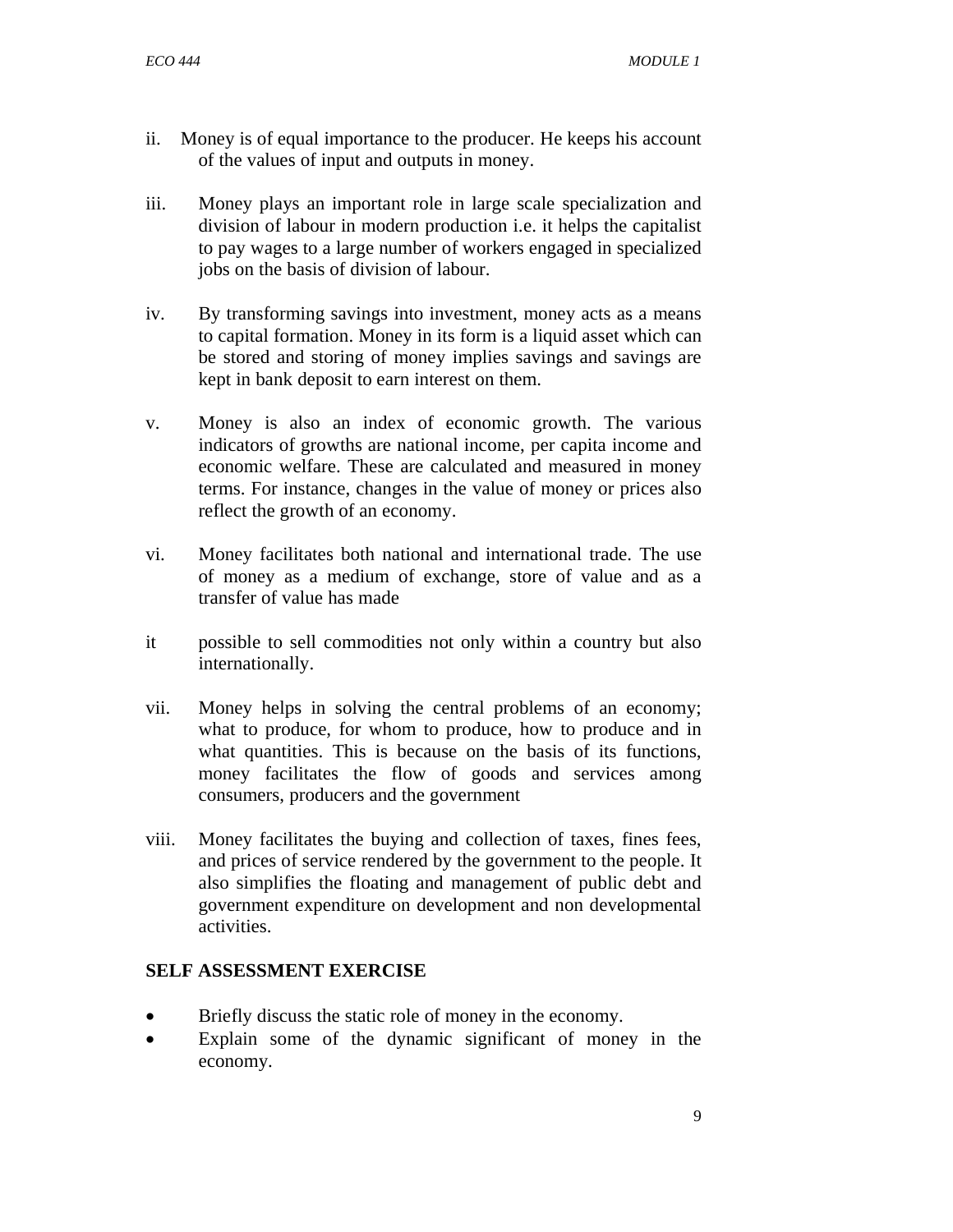#### **4.0 CONCLUSION**

In this unit, we extensively discussed the meaning and the relevance of money in the economy. Also, the major functions money has in the economy were not ignored. Money being what it is has helped in facilitating and making exchange easy, by putting to an end the problems barter system created.

#### **5.0 SUMMARY**

This unit treats the fundamentals of money by looking into the various eras in the evolution of money as well as explaining them in details. Also, different definition of money was given by different economists, ranging from the traditional definition down to the monetarist definition of money. In the course of writing, we found out that money plays significant role in the economy.

# **6.0 TUTOR-MARKED ASSIGNMENT**

- 1. Differentiate between money as a medium of exchange and money as the most liquid of all liquid assets.
- 2. State the static roles of money in the economy.
- 3. Differentiate between era of subsistence and era of spherical adventure.

# **7.0 REFERENCES/FURTHER READING**

- A.C. Onyia (2007). Element of Banking, (1 st Ed) Tayo Falas Nigeria Enterprise, Lagos.
- G. Crowther (2011)
- M.L. Jhingan (2010). Money, Banking, International Trade and Public Finance (8 th Ed), Vrindan Publication, Delhi.
- M.L. Jhingan (2011). Monetary Economics, (8 th Ed), Vrindan Publication, Delhi.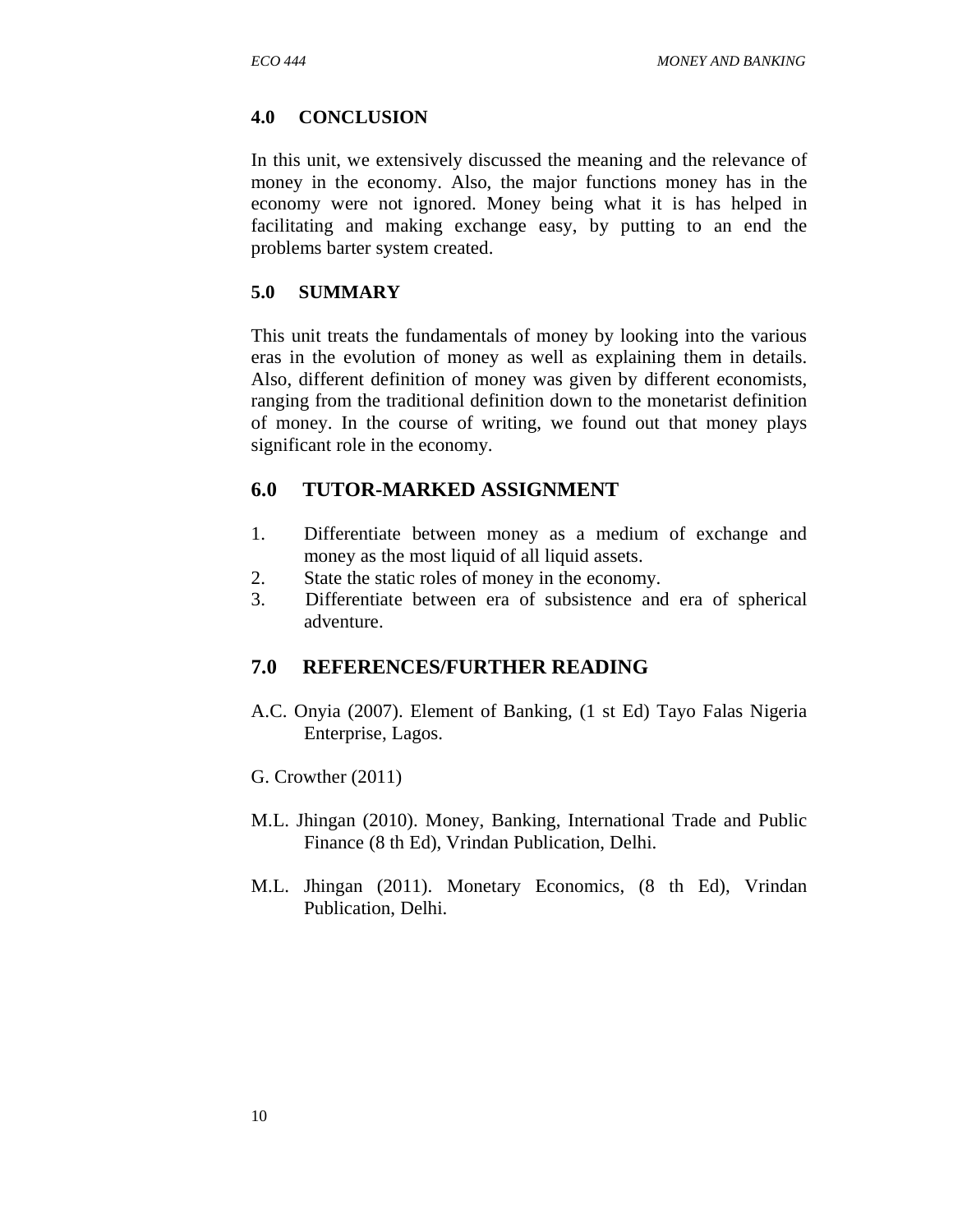#### **UNIT 2 THEORY OF MONEY**

#### **CONTENTS**

- 1.0 Introduction
- 2.0 Objectives
- 3.0 Main Content
	- 3.1 The Classical Approach to demand for money
		- 3.1.1 Irving Fisher`s view to demand for money
		- 3.1.2 The Cambridge or Cash Balance Approach to demand for money
	- 3.2 The Keynesian Approach to demand for money: Liquidity Preference
		- 3.2.1 Criticisms of the Keynesian theory of demand for money
	- 3.3 The Post-Keynesian Approach to demand for money
		- 3.3.1 Williams Baumol Inventory theoretical Approach
		- 3.3.2 James Tobin`s Portfolio Selection mode : The risk aversion theory of liquidity preference
		- 3.3.3 Friedman Milton theory of demand for money
		- 3.3.4 Criticisms of the Friedman Milton theory of demand for money
- 4.0 Conclusion
- 5.0 Summary
- 6.0 Tutor-Marked Assignment
- 7.0 References/Further Reading

# **1.0 INTRODUCTION**

Having discussed extensively on the relevance and meaning of money in the previous unit, this current unit will further explain the theory of money, by focusing on the theory of demand for money only. Having said that, one can define the demand for money as the amount of wealth everyone in the society wishes to hold in the form of money balances. In other words, it is the desire of people to hold money balances either in cash or in demand deposit form. It is important to note that the demand for money is directly related to the level of income i.e. the higher the income level; the greater will be the demand for money. Consequently, in this unit, we will discuss in detail the classical approach to demand for money, the Keynesian and the post Keynesian demand for money.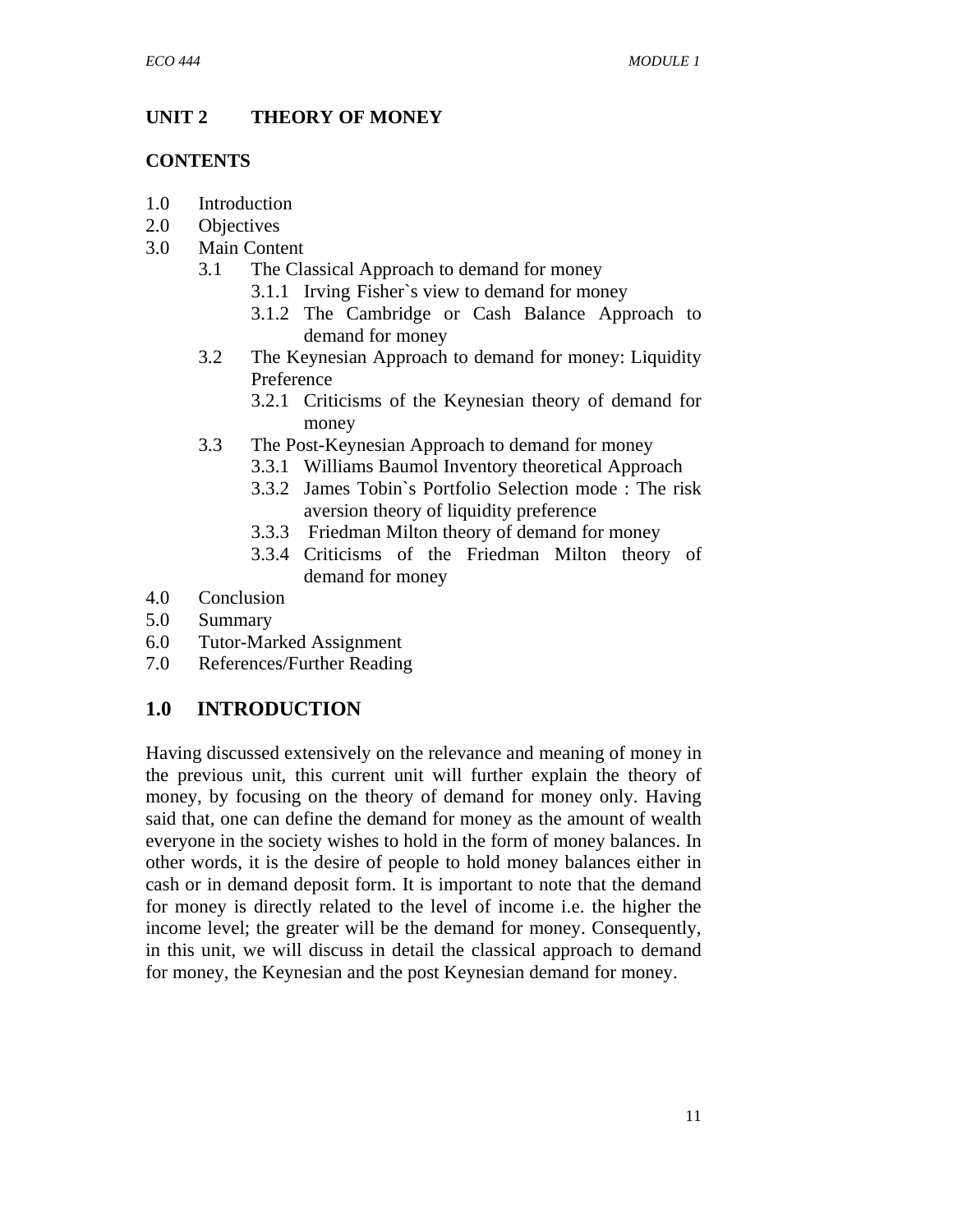# **2.0 OBJECTIVES**

At the end of this unit, you should be able to:

- Define the demand for money and explain the theories behind it.
- Differentiate between Classical Approach, the Keynesian Approach and the
- Post-Keynesian Approach.
- Explain the superiority over each and the criticisms of each.

# **3.0 MAIN CONTENT**

#### **3.1 The Classical Approach to Demand for Money**

The Classical economists did not explicitly formulate demand for money theory but their views are inherent in the quantity theory of money. The Classical economist which has Irving Fisher and the Cambridge School has slightly different views on the demand for money theory. These two will be explained subsequently in detail.

# **3.1.1 Irving Fisher View to Demand for Money**

Irving Fisher was the first classical economist to develop a theory on quantity theory of money, although he did not explicitly formulate demand for money. In his theory postulated in 1928, established the link between quantities of money and total amount of money spent on goods and services in the economy. In his equation of exchange he said that  $MV = PT$  Where

M is Money stock

V is Velocity,

P is Price Level and

T is Average Transaction of goods in the economy.

According to his theory, holding velocity and average transaction constant, anything that happens to money stock will also happen to price, that is, if money stock doubles in the economy, price will also double. Consequently, the Fisher"s equation of exchange shows that the right hand side of the equation i.e. PT represent the demand for money, which depends upon the value of the transactions to be undertaken in the economy and is equal to constant fraction of those transaction while MV represents the supply of money.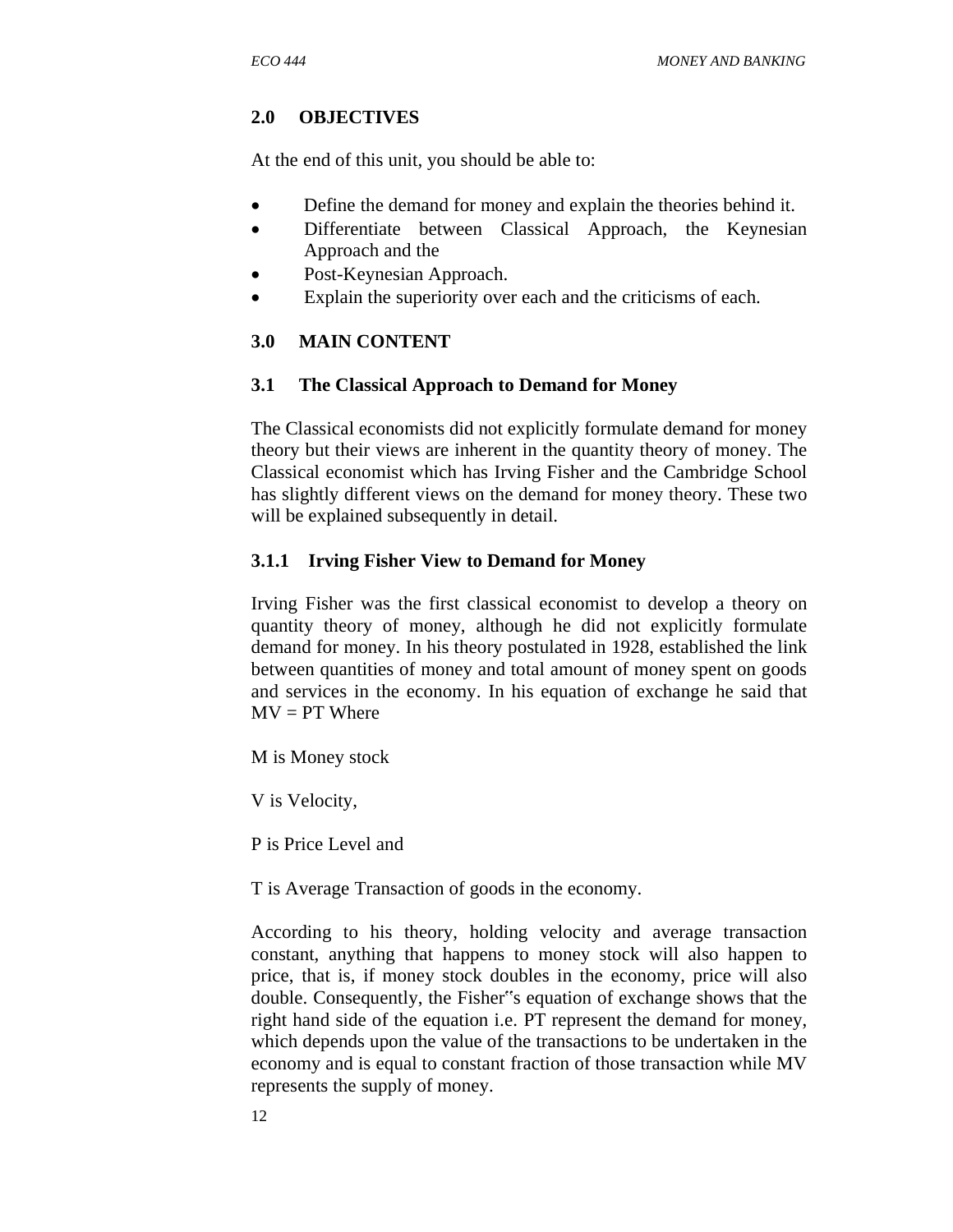Furthermore, the demand for money in Fisher"s approach is a constant proportion of the level of transaction which in turn bears a constant relationship to the level of national income. The theory of demand for money by fisher"s has faced severa l criticisms. It is said that the theory failed to incorporate or consider interest as a factor and also that there is no way velocity in economy can be held constant, just to mention a few. Lastly, one of the problems Fisher theory has among other problems is that he did not explain fully why people hold money and also he did not clarify whether to include money in such items as time deposit or saving deposit that are not immediately available to pay debts without first being converted into currency.

# **3.1.2 The Cambridge or Cash Balance Approach**

The Cambridge economists are set of classical economists who are interested to know why people want to hold their assets in the form of money. Unlike Irving Fisher who dwelt so much on the transaction motive for demand for money and who also see money as a medium of exchange, the Cambridge economist view the demand for money from the precaution aspect and also see money not as a medium of exchange but as a stock of value. Also, just like Fisher, the Cambridge expresses the demand for money function as  $M d = KPY$  where M d is the demand for money K is the Constant of proportionality or the fraction of the real money income which people wish to hold in cash P is the price level and

Y is the aggregate real income.

The Cambridge approach to demand for money includes time and saving deposits and other convertible funds in the demand for money. They also stressed the importance of factors that make money more or less useful, such as the cost of holding it, uncertainty abou t the future etc. Just the way Fisher"s theory was criticized, the Cambridge theory was also criticized.

In a nutshell, the classical economist was subjected to criticism. One of the major criticisms of the classical approach to demand for moneys is that they emphasized only on medium of exchange and store of value function of money without considering other factors that affects demand for money such as interest rate.

Second, it failed to analyze variation in the price level due to savinginvestment inequality in the economy.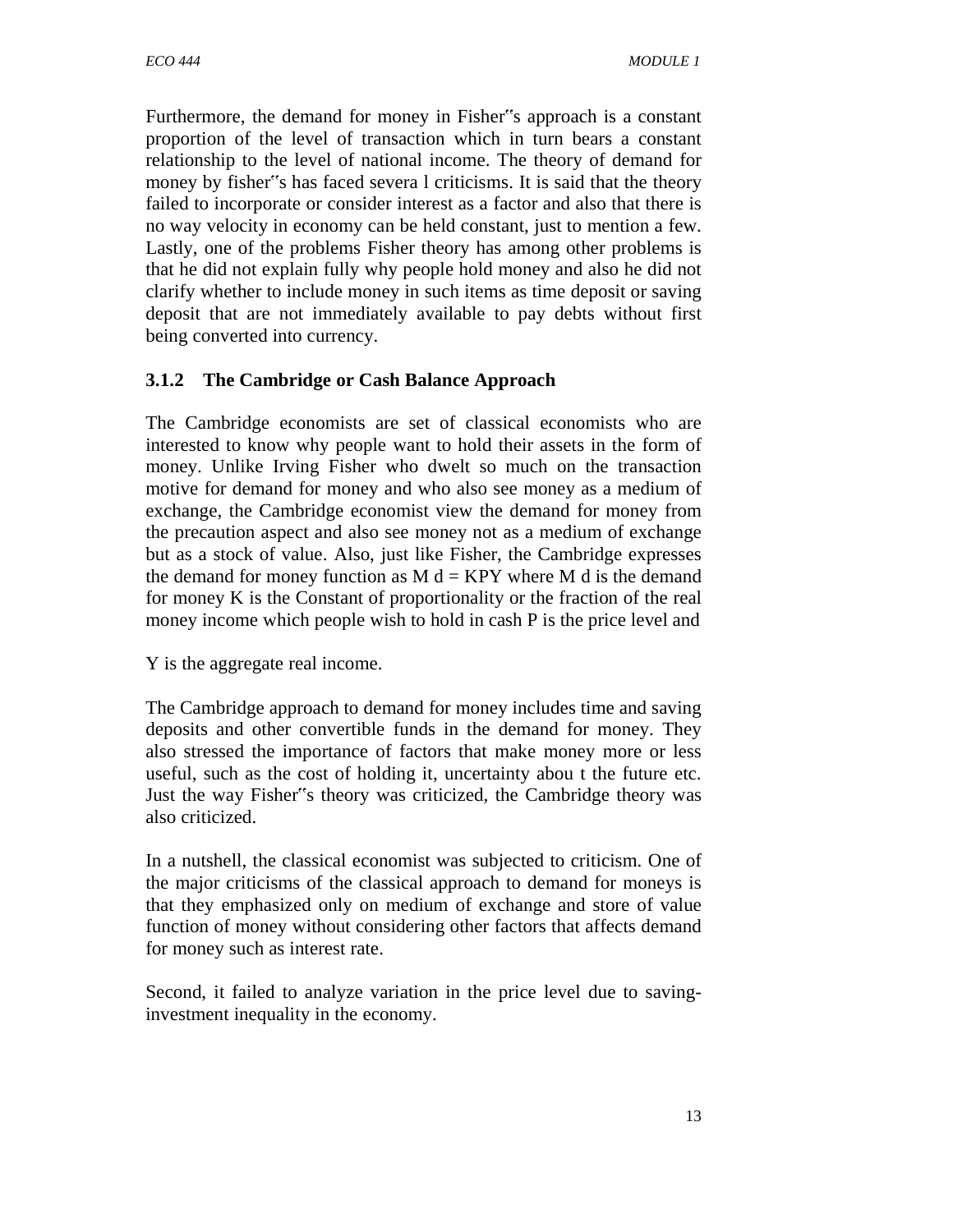Third, the theory is weak in that it ignores other influence such as the rate of interest which exerts a decisive and significant influence upon the price level.

Fourth, the theory neglected speculative demand for money. The neglect of the speculative demand for cash balance makes the demand for exclusively dependent on money income thereby neglecting the role of the rate interest and the store of value function of money.

Fifth, the cash balance approach does not tell about changes in the price level due to changes in the proportions in which deposits are held for income, business and saving purposes.

#### **SELF ASSESSMENT EXERCISE**

i. Distinguish between Fisher"s demand for money and the Cambridge demand for money approach.

#### **3.2 The Keynesian Approach to Demand for Money: Liquidity preference**

The Keynesians are the set of British economists who believe in the efficiency of fiscal policies as opposed to the use of monetary policies to control economic activities. They hold the view that demand for money falls within the realm of liquidity preference. Lord Keynes in his theory of demand for money suggested three motives to demand for money. These motives are:

A. Transaction Demand for Money: This simply refers to the need to hold some money for daily business transaction. The transaction demand for money arises from the medium of exchange function of money in making regular payment for goods and services. Keynes in his theory of demand for money divided the transaction demand for money into two i.e. Income Motive which means to bridge the interval between the receipt of income and its disbursement and secondly Business Motive which means to bridge the interval between the time of incurring business cost and that of the receipt of the sale proceeds (see M.L.Jhingan, 2011:186). Consequently, Keynes in his theory further argued that the transactions demand for money is a stable function of the level of income and that the transaction demand for money has a direct proportional relationship with the level of income i.e. L  $T = f(KY)$ , while L T of transaction demand for money while KY represent linear and proportional relationship between transaction demand for money and the level of income. Keynes in his transaction demand for money did not stress the role of interest rate.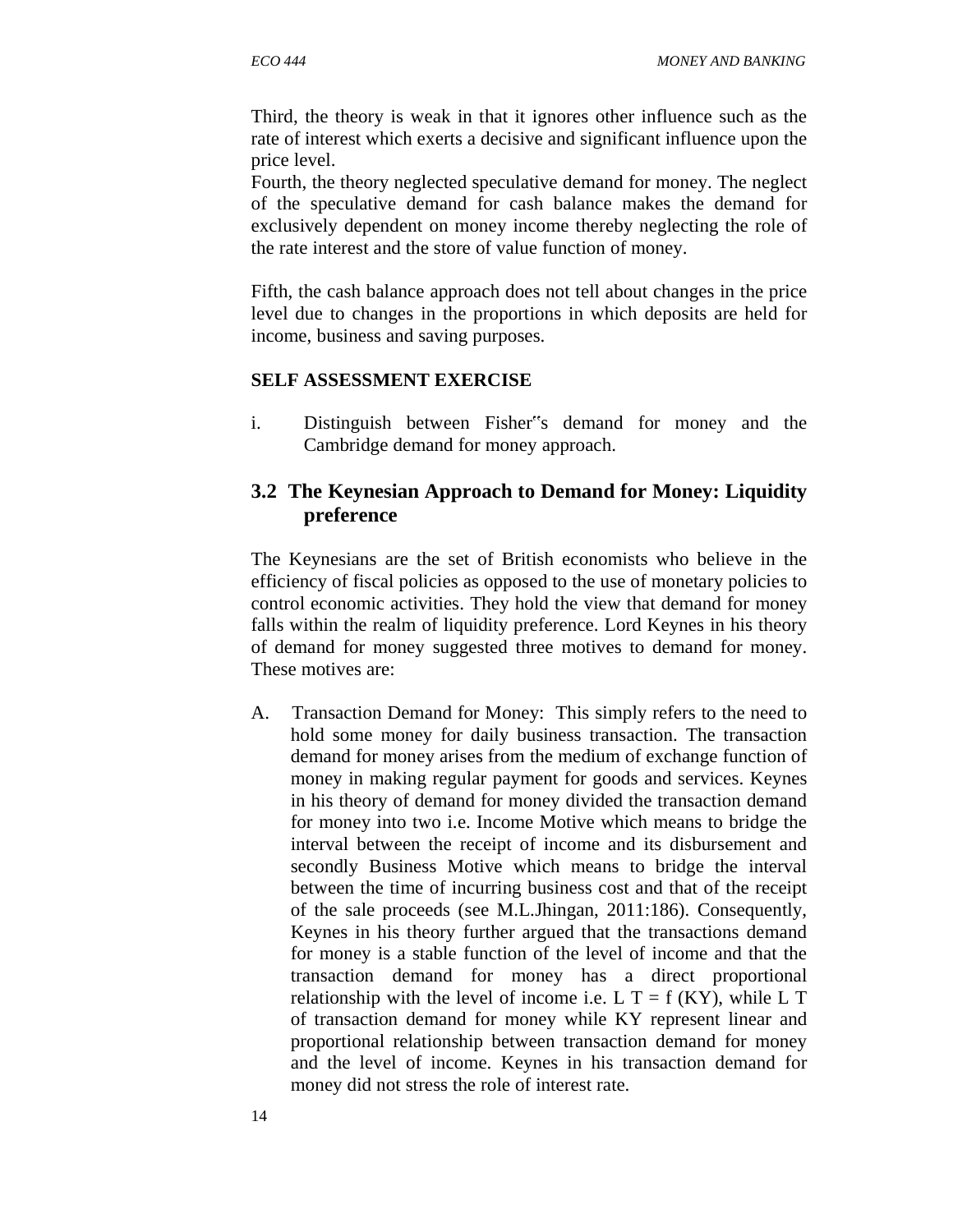B. Precautionary Demand for Money: This is a situation where money is held for unforeseen circumstance and eventualities. Both individuals and businessmen keep money or cash to meet unexpected needs. The precautionary demand for money depends upon the level of income, and business activity, opportunities for unexpected profitable deals, availability of cash, the cost of holding liquid assets in bank reserve etc.

Keynes in his analysis held that the precautionary demand for money like transaction demand is a function of the level of income. But the Post- Keynesian economists believe that like transaction demand, it is inversely related to high interest rate. Note both the transaction and precautionary demand for money will be unstable, particularly if the economy is not at full employment level and transactions are therefore, less than the maximum and are liable to fluctuate up and down.

According to Keynesian, the precautionary demand for money is expressed as  $L T = f(Y, r)$ .

C. The Speculative Demand for Money: The speculative or asset or liquidity preference of demand for money is for securing profit from knowing better than the market what the future will bring forth. Also, it is a situation where people hold money not for transactions or precautionary purpose, but for the purpose of making more profit in the future or taking advantage of investment in the future. Thus, money held for speculative purposes is a liquidity store of value which can be invested at an opportune moment in interest bearing bonds or securities. According to Keynesian, in his liquidity preference theory, bond prices and the rate of interest are inversely related to each other. This is to say that low bond prices are indicative of high interest rate and high bond price reflect low interest rates. Note importantly that wealth holders go for capital gain so as to avoid capital loss. For instance, if the rate of interest is higher than normal and so is being expected to fall, wealth holders demand less money, that is, they hold more bonds in anticipation of capital gain i.e. they will buy bonds to sell them in future when their prices rise in order to gain. Conversely, if the rate of interest is low than normal and so being expected to rise, the demand for money will be high, this giving the wealth holders the opportunity to sell bonds in the present so as to avoid capital. Thus, it is important to note that the speculative demand for money is a decreasing function of the rate of interest. The higher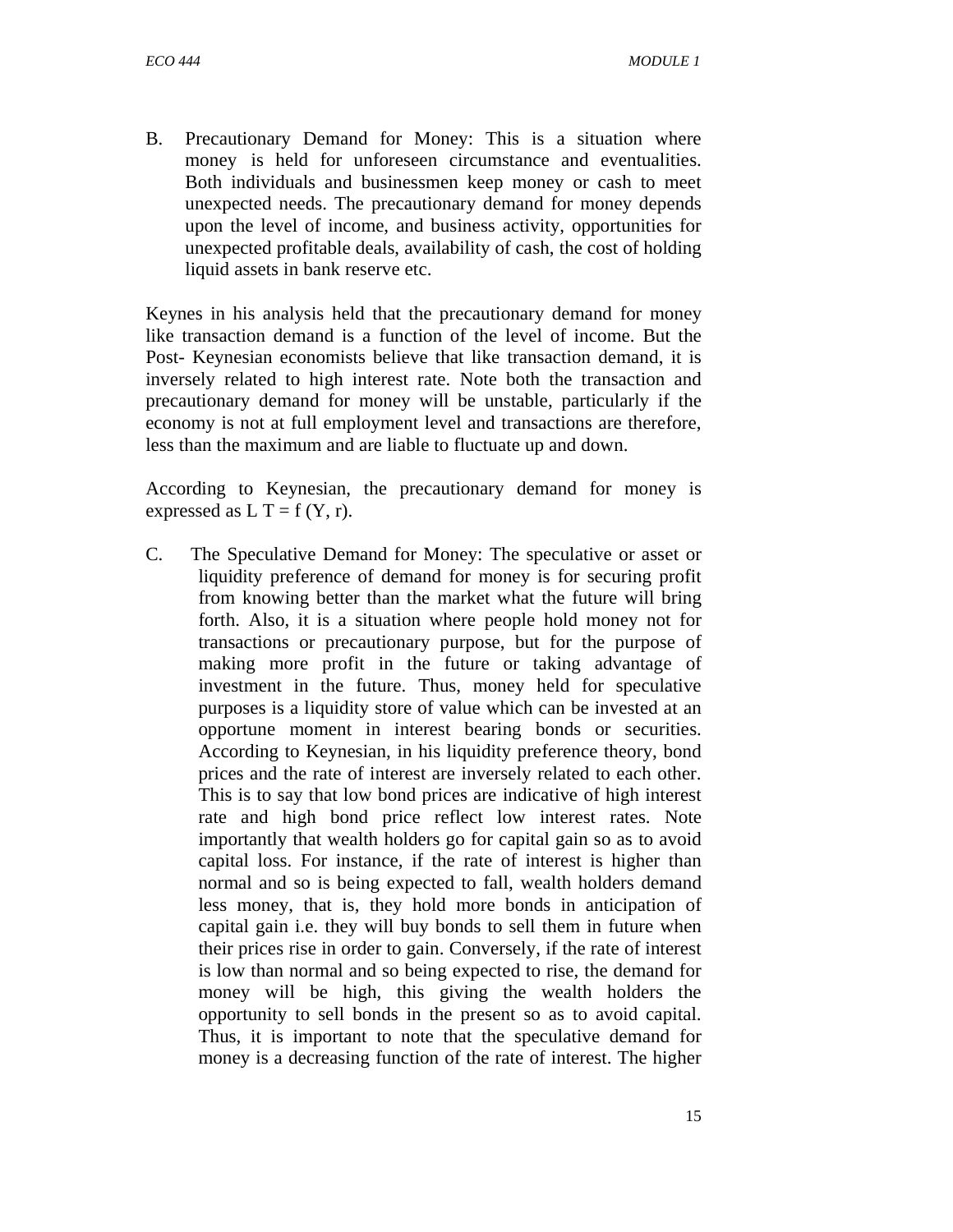the rate of interest, the lower the speculative demand for money and vice versa. This is shown graphically below



Speculative demand for money according to Keynesian is expressed as  $LS = f(r)$ . Also, he further explain liquidity trap as a situation where the real interest rate cannot be reduced by any action of the monetary authorities. This is likely to happen when the market interest rate is very low so that the yields on bonds, equities and other securities will also be low.

#### **3.2.1 Criticisms of the Keynesian Theory of Demand for Money**

The Keynesian theory of demand for money was undoubtedly a radical improvement over the classical and neoclassical theories of money. His theory has however been criticized on the following ground by post-Keynesian theorist;

Firstly, Keynes division of demand for money between precautionary and speculative motive is unrealistic, because people do not maintain a separate purse for each motive. They have one purse for all purposes. Besides, empirical evidence shows that, contrary to Keynes postulate, even the transaction demand for money is interest elastic.

Secondly, critics reflect the Keynesian postulate that there exists a normal rate of interest and the current rate of interest may not necessarily be the same as the normal rate: there may always be a difference between the two. According to Keynes, the speculative demand for money is governed by the difference between the normal and the current rate of interest, but the critics argues that if the current rate of interest remains stable over a long period of time, people tend to take it to be normal rate. Consequently, the difference between the current rate and the normal rate disappears.

Thirdly, Keynes assumed unrealistically that the people hold their financial assets in the form of either idle cash balance or bond. In fact, people hold their assets in a combination of both assets.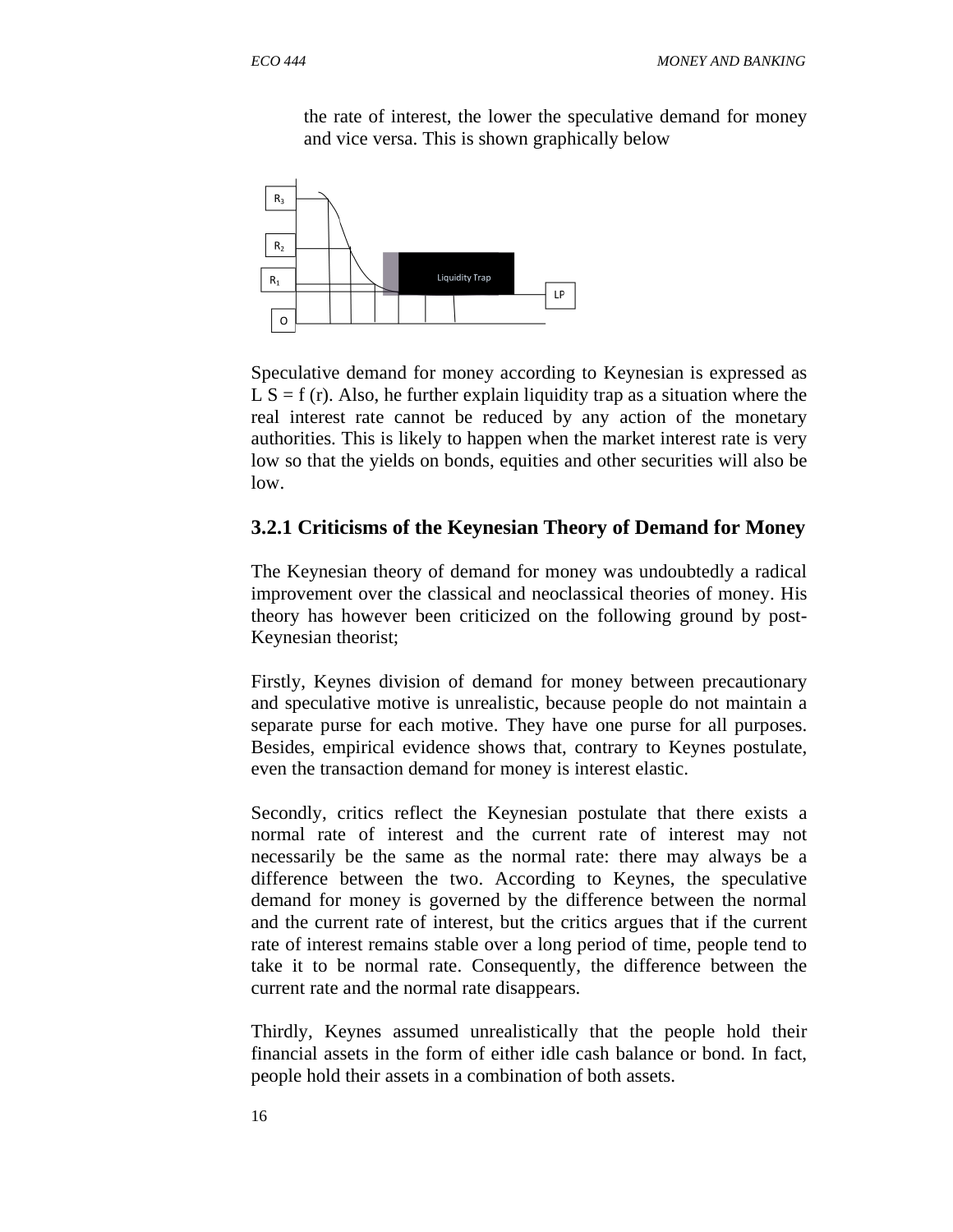#### **SELF-ASSESSMENT EXERCISE**

- i. Differentiate between the Transaction motive and the Speculative motive of
- ii. demand for money.
- iii. Explain the term liquidity trap using graph as a support.

# **3.3 The Post-Keynesian Approach To Demand For Money**

The Post-Keynesian has their approaches to demand for money. According to Keynes in his approach to demand for money brought out three motives to demand for money. These motives have been extensively analyzed in the Keynes demand for money. Consequently, Keynes in his demand for money believed that the transactions demand was primarily interest inelastic. He analyzed speculative demand for money in relation to uncertainty in the market.

Basically, outside Keynes and the Keynesian approach to demand for money, we have others who have dealt immensely on the demand for money in recent time. These scholars are Baumol Williams (1952), who analyzed the interest elasticity of the transactions demand for money on the basis of his inventory theoretical approach, the second scholar is James Tobin (1956) who in his analysis explain liquidity preference as behavior toward risk and the third scholar is Friedman Milton (1959), who formulated that the demand for money is not merely a function of income and the rate of interest, but also of the total wealth. These three Post-Keynesian approaches to demand for money will be explained subsequently.

# **3.3.1 Williams Baumol Inventory Theoretic Approach**

Baumol made an important addition on the Keynesian transaction demand for money. As Keynes regarded transaction demand for money as a function of level of income and that the relationship between transaction demand and income is linear and proportional. Baumol in his analysis show that the relation between transaction demand and income is neither linear nor proportional, rather changes in income lead to less than proportionate change in the transaction demand for money. Furthermore, as Keynes considers transaction demand as primarily interest inelastic, Baumol analyses the interest elasticity of transactions demand for money. Baumol"s analysis on transaction demand for money is based on the holding of an optimum inventory of money for transaction purposes by a firm or an individual.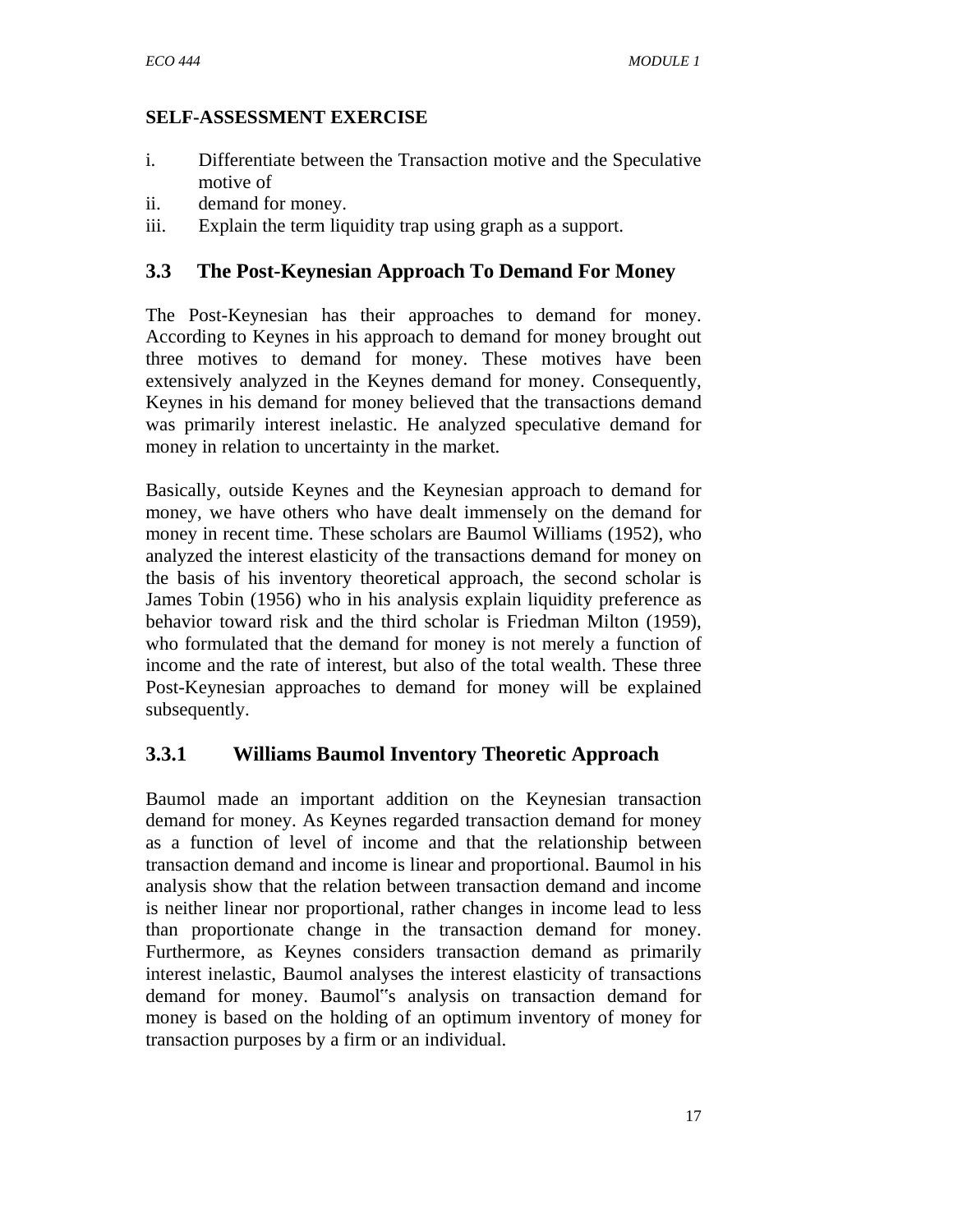Thus, he further writes that a firm"s cash balance can usually be interpreted as an inventory of money which its holder stands ready to exchange against purchases of labour, raw materials etc. In a nutshell, Baumol is saying that firms should try to keep minimum transaction balances in order to earn maximum interest from its asset i.e. the higher the interest rate on bonds, the lesser the transaction balance which a firm holds. Thus, the holding of cash balance consists of interest cost and non-interest cost. Interest cost are opportunity cost because when a firm holds cash balance for transaction purpose it forgoes interest income, while non-interest cost include such item s as brokerage fee, mailing expense etc. Lastly, Baumol"s inventory theoretic approach to the transaction demand for money is an improvement over the classical and Keynesian in that:

- i. The theory has the merit of demonstrating the interest elasticity of the transaction demand for money as against Keynes view of interest inelastic.
- ii. The theory also analyses the transaction demand for real balances
- iii. thereby emphasizing the absence of money illusion.
- iv. The theory also integrate the transaction demand for money with the capital theory approach by taking assets, interest and noninterest cost into account.

#### **3.3.2 James Tobin's Portfolio Selection Mode : The Risk Aversion theory of liquidity preference**

James formulated the risk aversion theory of liquidity preference which is based on portfolio selection. His theory removed the two major defects of the Keynesian theory of liquidity preference. Firstly, that Keynes"s liquidity preference function depends on the inelasticity of expectations of future interest rate and secondly, that individuals hold either money or bonds in wealth has been remove. Furthermore, Tobin"s theory does not depend on the elasticity of expectation of future interest rate but he proceeds on the assumption that the expected value of capital gain or loss from holding interest bearing assets is always zero. James Tobin further in his portfolio selection model described the three categories of investors.

James Tobin starts his portfolio selection model liquidity preference with the presumption that an individual assets holder has portfolio of money and bonds. In other words, money neither brings any return nor imposes any risk on him, but bond tends to yield interest and also bring income. He further said that income from bonds is uncertain because it involves a risk of capital losses or gains i.e. the greater the investment in bonds, the greater is the risk of capital loss from them. For instance, if g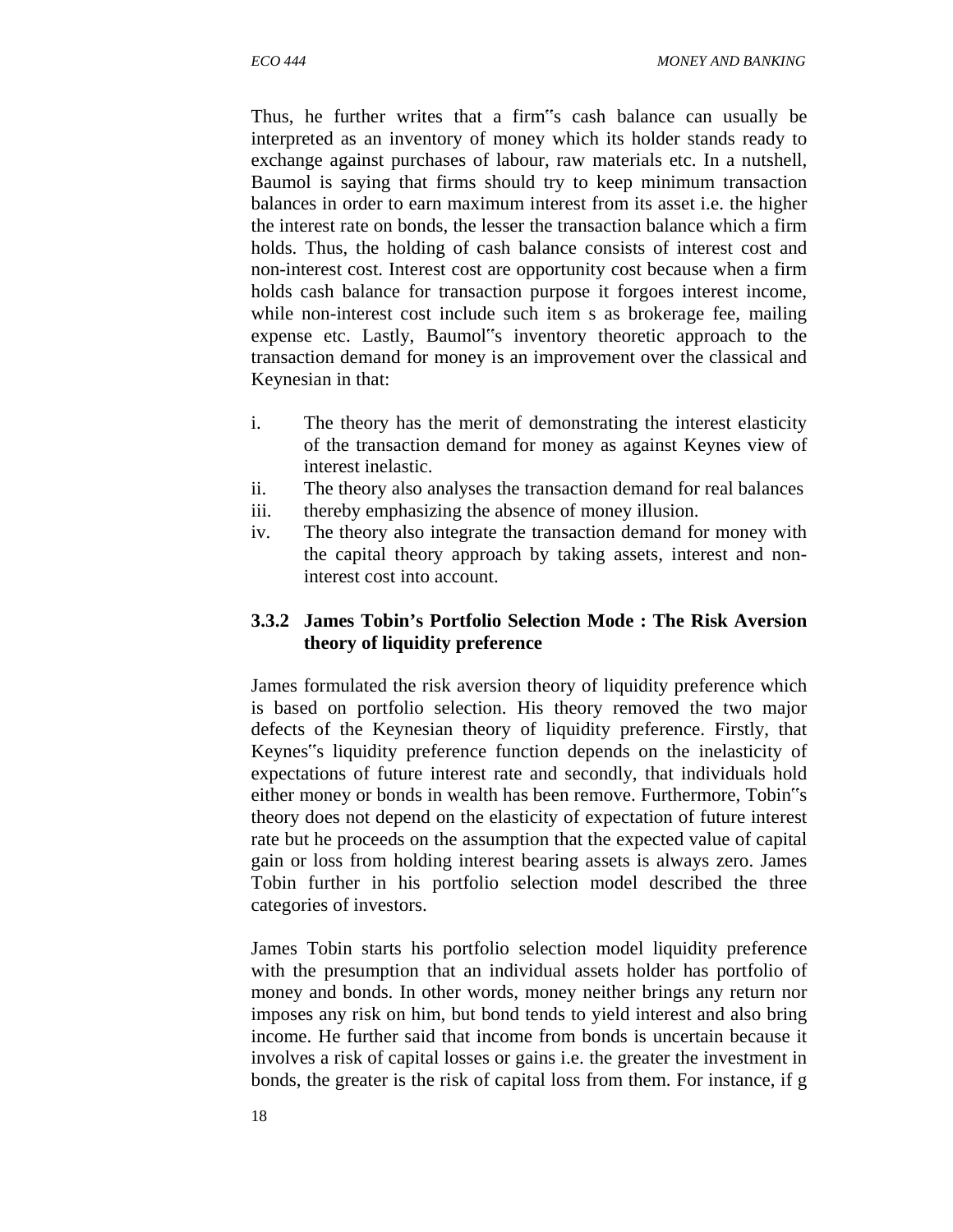is the expected capital gain or loss, it is assumed that the investor bases his actions on his estimate of its probability distribution. He further assumed that this probability distribution has an expected value of zero and is independent of the level of the current rate of interest on bonds. It is important to note that Tobin"s portfolio selection consis t of a proportion M of money and B of bond where both M and B add up 1 and has a return on portfolio R i.e.  $R = B (r + g)$ .

Tobin"s further described the three categories of investors.

- i. The risk lover who enjoy putting all their wealth into bonds to maximize risk. They accept risk of loss in exchange for the income they expect from bonds.
- ii. The risk plungers, they are investors who will either put all their wealth into bonds or will keep it in cash.
- iii. The third category is the risk averters or diversifiers. These kind of investor prefer to avoid the risk of loss which is associated with holding bonds rather than money. In other words, they are prepare to bear some additional risk only if they expect to receive some additional return on bond.

# **3.3.3 Friedman Milton Theory of Demand for Money**

Friedman Milton theory of demand for money is a capital or wealth theory because he regards money as an asset or capital good. He developed a model for money demand based on the general theory of asset demand. In his theory, he said that money demand like the demand for any other asset should be a function of wealth and the returns of other assets relative to money. According to his theory, wealth can be held in five different forms such as:

- i. Wealth can be held in the form of money, meaning that money is taken in the broadcast sense to include currency, demand deposit and time deposit which yield interest on deposits.
- ii. Wealth can be held in the form of Bonds, meaning that the yield on bonds, R b includes coupon interest rate or the expectation of capital profit or loss due to fall or rise in the expected market rate of interest.
- iii. Wealth can be held in the form of equities, that is, the yield on equalities R e includes return on dividend rate, expected profit or loss due to changes in interest rate.
- iv. Wealth can be held in the form of physical goods or non-human goods. Physical goods or non-human goods are inventories of producer and consumer durables. The returns are affected by expected rate of changes in price.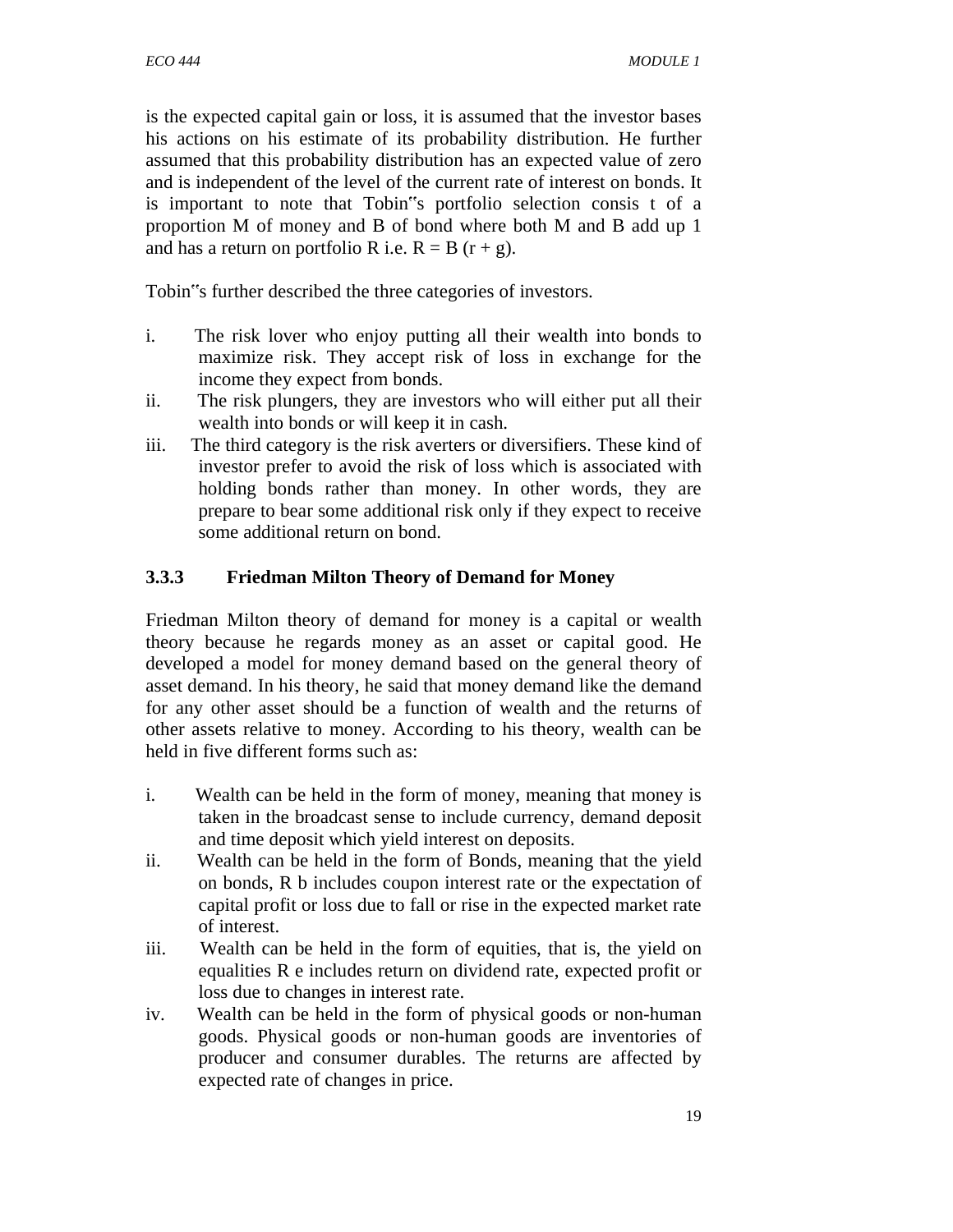v. Wealth can be held in the form of Human Capital i.e.  $W = Y/r$  where W is the current value of total wealth, Y is the total flow of expected income and r is the interest rate.

Thus, the demand for money function in Friedman"s theory is given as  $Md/P = f$ 

 $(Y, W, R, m, R, b, R, e, g, p, N)$  where

Thus, the demand for money function in Friedman's theory is given as  $Md/P = f$  $(Y, W, R_m, R_b, R_e g_p, N)$  where

- $M = total stock of money;$
- $Y =$  is the real income;
- $P = price level;$
- $W =$  fractions of wealth in non human form;

 $Rm = Expected nominal rate of return on bond;$ 

- $Rb = Expected nominal rate of return on bond;$
- $Re = Expected nominal rate of return on equalities including expected changes in the prices;$

 $g_p = \frac{1}{p} \cdot \frac{dp}{rr}$  is the expected rate of changes of price of goods and hence the expected nominal rate of return on physical assets.

 $N =$  Variables other than income that may affect the utility of service.

It is important to note that the relationship between demand for money and wealth is positive. This is to say that when wealth increases, the demand for money also increases because people hold more wealth. Thus, the empirical evidence is greater than unity which means that income demand for money function is stable and will be relatively interest inelastic.

#### **3.3.4 Criticisms of the Friedman Milton Theory of Demand for Money**

- i. Frised Milton theory does not tell about timing and speed of adjustment or the length of time to which his theory applies
- ii. The theory ignores the effect of prices, output or interest rates on the money supply, but there is considerable empirical evidence that the money supply can be expressed as function of the variables earlier given.
- iii Friedman`s demand for money function, wealth variables are preferable to income and the operation of wealth and income variable simultaneously does not seem to be justified.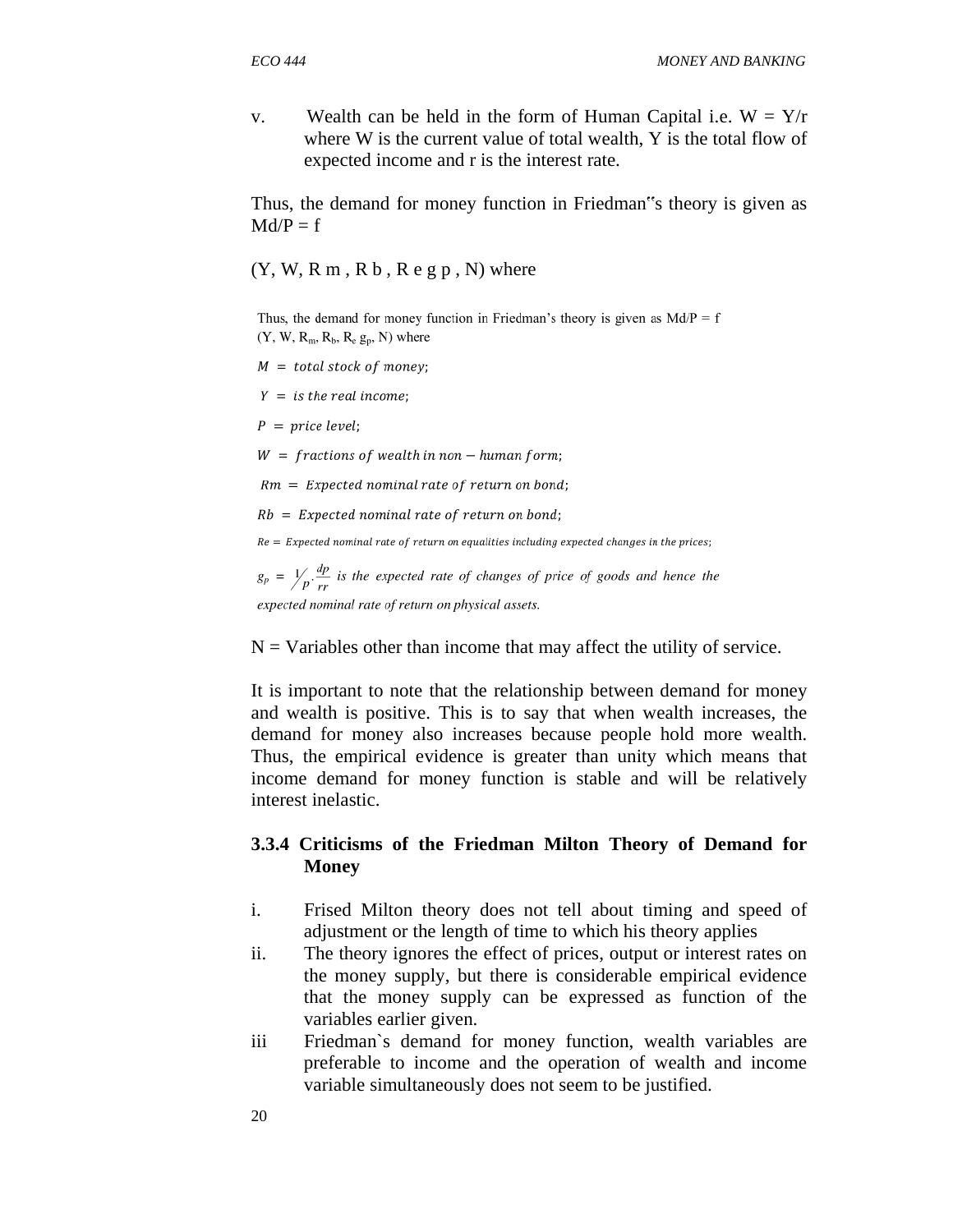iv Friedman takes the supply of money to be unstable, thus, the supply of money is varied by the monetary authorities in an exogenous manner.

#### **SELF ASSESSMENT EXERCISE**

- i. Briefly explain the superior of Baumol"s theory of demand for money over Keynes.
- ii. Explain the three categories of investor in Tobin"s Risk Aversion of liquidity preference.

# **4.0 CONCLUSION**

The unit extensively explains the various approaches to demand for money, ranging from the classical approach to demand for money down to the Post- Keynesian demand for money. Also, series criticisms were made. Although the classical approach to demand for money focuses on the transaction and precautionary demand for money, but they tend to neglect or consider interest rate as a factor. Keynes elaborated on what the classical approach did and more so incorporate interest rate by introducing speculative motive or Keynes liquidity preference which considered interest rate. Although Keynes theory was criticized by the Post-Keynesian monetary theorist because the theory has some faults.

# **5.0 SUMMARY**

In this unit, we have succeeded in explaining the theories of demand for money, starting from the classical approach to demand for money, the Keynesian demand for money and the Post-Keynesian demand for money. Also, the unit immensively discussed the various criticisms and fault each of the approaches has apart from that of the Post-Keynesian approach to demand for money.

# **6.0 TUTOR-MARKED ASSIGNMENT**

- i. Distinguish between the Fishers equation of exchange and the Cambridge approach to demand for money.
- ii. Explain James Tobins Risk Aversion theory of liquidity preference.
- iii. When should a wealth holder make capital gain.
- iv. Explain the three criticisms in the Keynesian demand for money theory.
- v. Describe the five different forms of wealth in Friedman Milton theory of demand for money.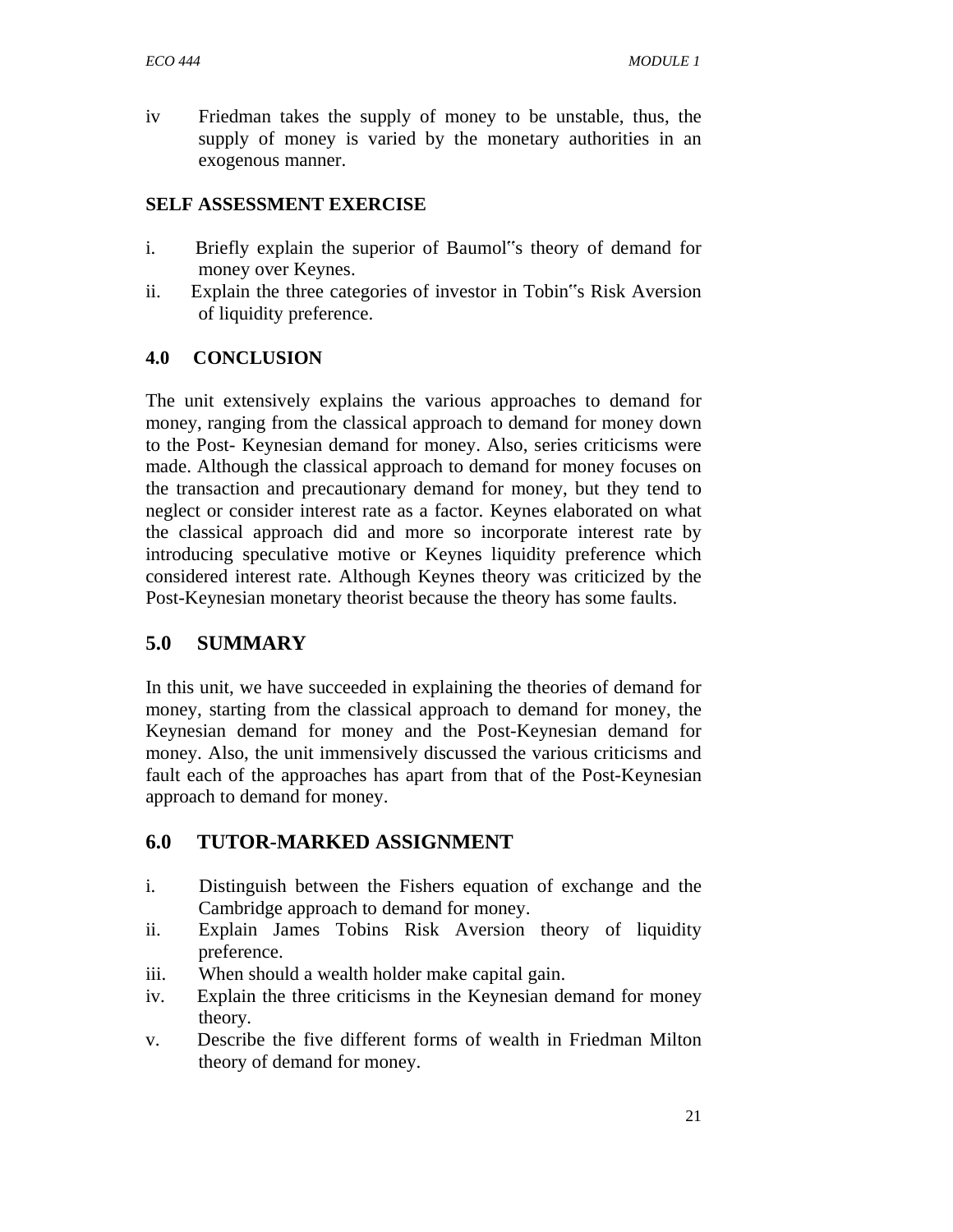vi. Explain the Fisher"s equation of exchange as regards the demand for money.

# **7.0 REFERENCES/FURTHER READING**

- A .Adebayo (2013). Economics; A Simplified Approach (2 nd Ed) Vol 2, African international publishing limited, Lagos
- A.C. Onyia (2007). Element of Banking (1 st Ed) Tayo Falas Nigeria Enterprise, Lagos.
- M.L. Jhingan (2010). Money, Banking, International Trade and Public Finance (8 th Ed), Vrindan Publication, Delhi.
- M.L. Jhingan (2011). Monetary Economics , (8 th Ed), Vrindan Publication, Delhi.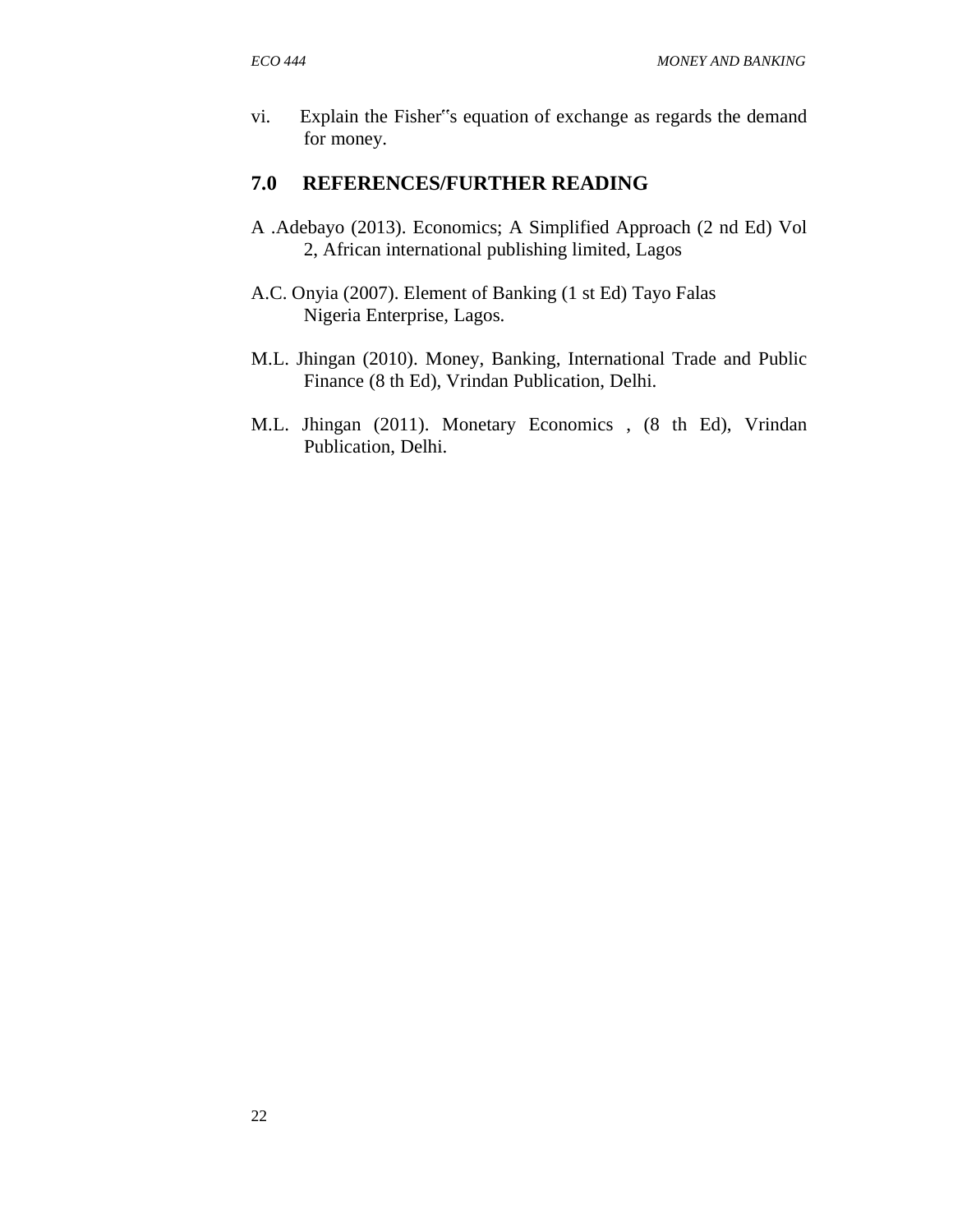# **UNIT 3 MONEY, CREDIT AND TERM STRUCTURE OF INTEREST RATE**

#### **CONTENTS**

- 1.0 Introduction
- 2.0 Objectives
- 3.0 Main Content
	- 3.1 Money and how it is created by banks
		- 3.1.1 How banks create money
		- 3.1.2 Limitations to ability of bank to create money
	- 3.2 Credit and importance of bank credit to the economy
		- 3.2.1 Trade credit
		- 3.2.2 Bank credit
		- 3.2.3 The six C`s in credit
		- 3.2.4 Credit facilities available in Nigeria Banks
		- 3.2.5 Importance of bank credit to the economy
	- 3.3 The term structure of interest rate
		- 3.3.1 Factors that determines the term structure of interest rate
- 4.0 Conclusion
- 5.0 Summary
- 6.0 Tutor Marked Assignment
- 7.0 References/ Further Reading

# **1.0 INTRODUCTION**

In this unit, you will learn more about money, credit and interest rate. Also, the unit will expose us more to  $6 \, \text{C}^*$ s in borrowing and also explain the term structure of interest rate.

#### **2.0 OBJECTIVES**

At the end of this unit, you should be able to:

- Define money, credit and interest.
- Explain the six  $(6)$  C"s bank considers before borrowing.
- Explain the inverse relationship between interest rate, demand for money and investment.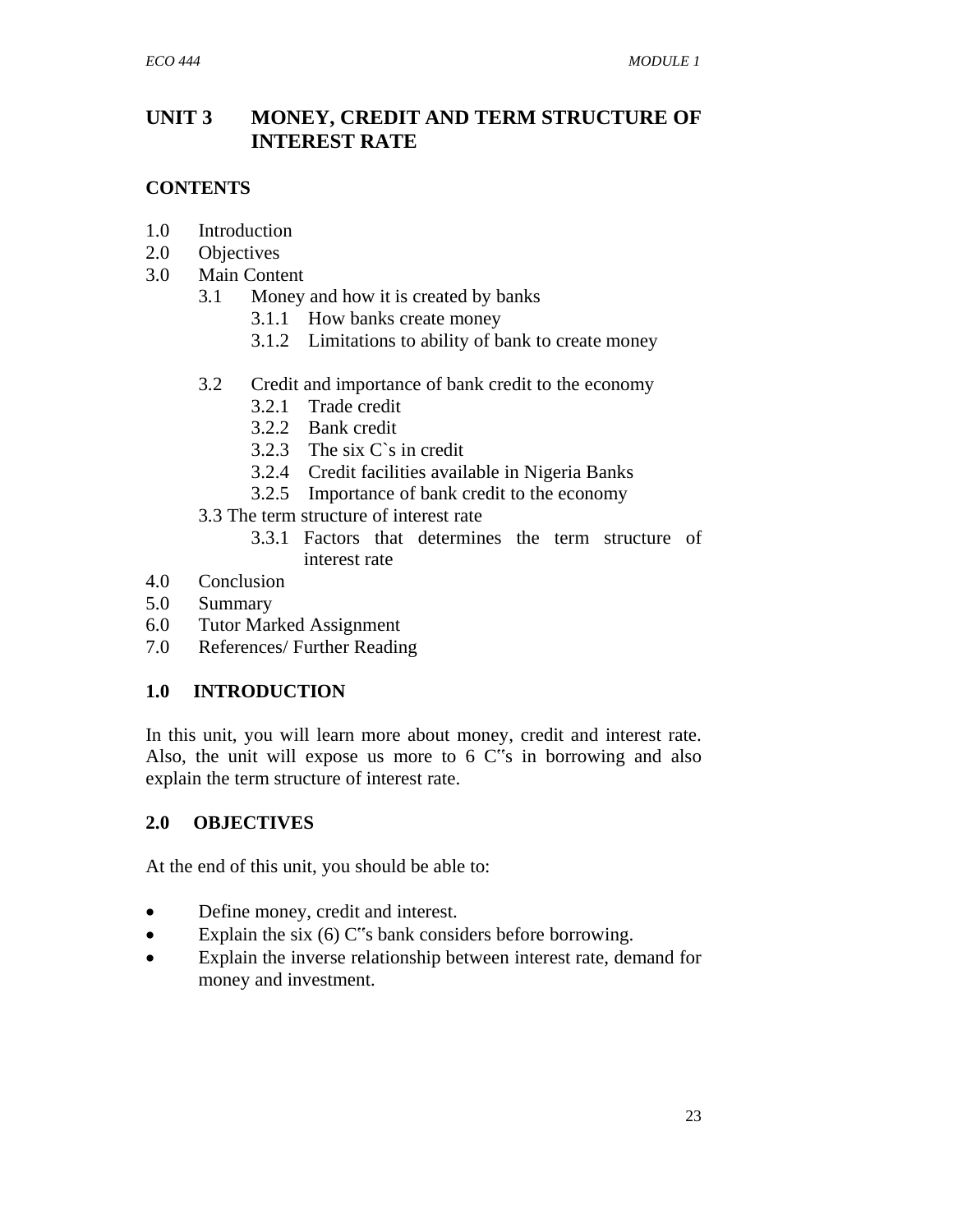#### **3.0 MAIN CONTENT**

#### **3.1 Money and how it is created by Banks**

Money since the inception has contributed so much as a medium of exchange and settle of debt in the economy. Before now, that is during the barter system, exchange has been so difficult since one has to look for some one that will exchange what he has before he can get what he need. But today, the introduction of money has solved the problem of double coincidence of wants. Having said that, one can say that money is a solution to a problem. Money is define as an item, income, wealth, credit, provision, sort of financial resources available as purchasing power in the society i.e. it serves as the guage, barometer to determine or measure the wealth of an individual organization and or government. Onyia and Egungun (2004) defined money as anything which is generally acceptable in a given society or locality as a means of exchange and for settlement of debts. Chandler and Adekanye both legal personnel have said from the legal view that money is what the law says it is.

#### **3.1.1 How Banks create Money**

The creation of money by banks is more of movement of currency in circulation to demand deposit. In actual sense, no new money is created by the banks in the process of money creation. The money creation process is a record of chain of events that results from the initial deposit of money into a current account in a bank by a customer dependent. The process of money creation is premised on the principle of fractional reserve system which posits that a bank need not keep all the deposit in the vault as idle cash, the bank is expected to keep part as reserve and invest the balance in business including lending. This is because a depositor will rarely demand his money all at a time. It is based on this principle that banks keep part of the deposit of customer as legal reserve requirement stipulated by monetary authorities and lend out the excess of the deposits. The process of money creation is based on the following assumptions.

- i. There is a subsisting current account belonging to the depositor. There is a stipulated legal cash reserve requirement.
- ii. There is no cash drain or leakage in the system. That is, withdrawals made by depositors are re-deposited by new depositors less the legal cash reserve.
- iii. There is an efficient clearing system.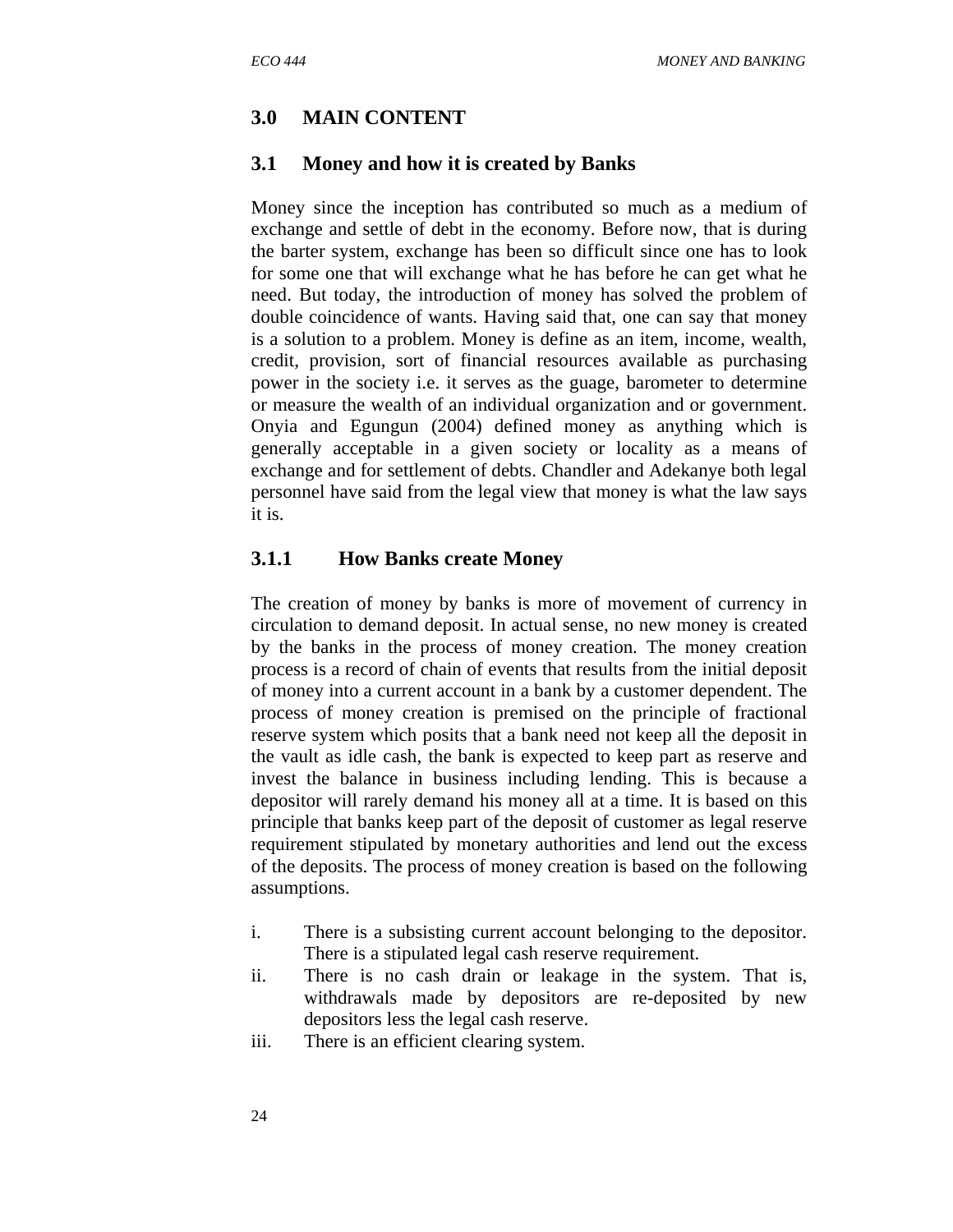- v. The commercial banks maintain the stipulated reserve in monetary
- vi. The borrowing and lending processes are continuous, banks are willing to lend and borrowers are willing to take loans.

The process of money creation by banks may be explained through the use of formula. The formula approach is given as:

Total deposit  $=$ 

1 ID

1

Where  $I =$  Constant

 $C =$  Excess Reserve (RE) ID = Initial Deposit TD = Total Deposit

Example:

Let us assume that Mr. Sunday made an initial deposit of N30, 000 into bank ABC, at a time the ratio was 20%. The excess reserve will be lent to another individual who is expected to deposit some into bank ABC 2 . The bank BCA will reserve 20% and lend the reserve, the process goes like that. Solution:

 $TD =$ 1 ID 1 = 1  $1 \Box (100 \Box 20)$ % × 30000 1 1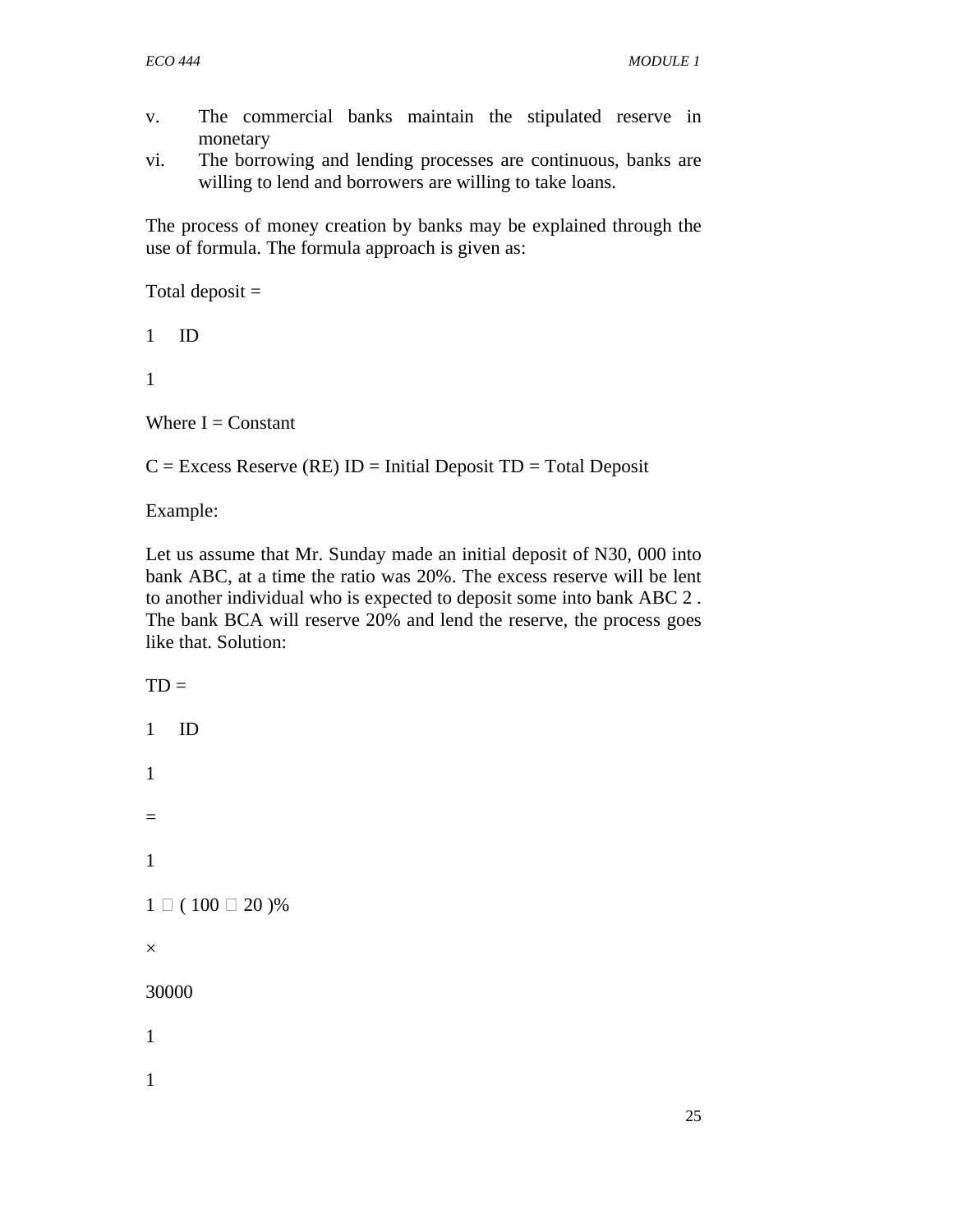$1 \square 0.8$  $\Box$ 30000 1 = 1  $0.2$  $\Box$  30000 = 150,000

3.1.2 Limitation to Ability of Bank to create Money The limitations to the ability of banks to create money include:

- i. Incidence of Cash Drain or Leakage  $\Box$  If there is cash drain in the system, the bank"s ability to create money is constrained. Cash drain or leakage occurs when the borrower decide to withdraw money from the banking system for whatever purpose.
- ii. Legal Cash Ratio  $\Box$  The level of the legal cash reserve affects the ability of banks to create money. A higher legal cash reserve will definitely result in the creation of less volume of money in the system.
- iii. Savings ability of the people  $\Box$  The more people deposit money into the banks, the more banks are disposed to create credit. If less deposits are made into banks, less money may be lent by the banks hence less credit is created.
- iv. Interest Rate Structure  $\Box$  The dynamics of interest rate affects the money creation ability of the banks. If the interest rate is excessively higher, less people will be willing to borrow from the banks. The incidence of fewer borrowers limits the money creation ability of banks.
- v. Effective and Efficient Cheque Clearing System  $\Box$  An effective and efficient cheque clearing system is a prerequisite for banks to create money. This is because such a system guarantees smooth clearing of cheques and settlement of claims that encourages the use of cheques.
- vi. Condition attached to the loans  $\Box$  The stiffer the conditionality attached to loans, the lesser the borrowers will be willing to borrow. This will reduce the money creation ability of the banks.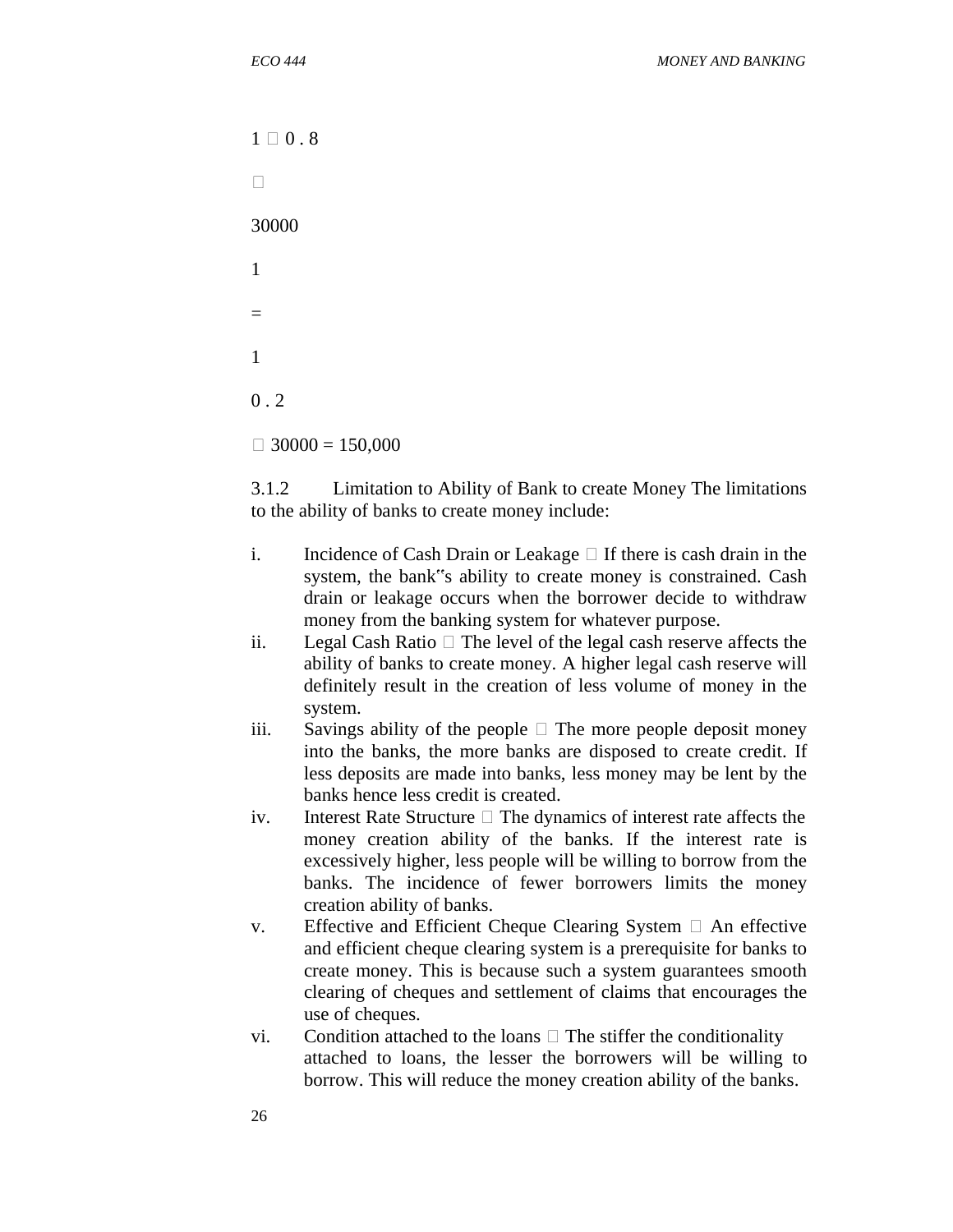- i. Explain the economist definition of money.
- ii. Explain the limitation to ability of bank to create money.

# **3.2 Credit and Importance of Bank Credit to the Economy**

Credit can be defined as the value of goods and services enjoyed or made use of by a business firm and on which payment is made sometimes thereafter. It also means transfer of goods and services from a seller to a buyer without any value being given immediately in return.

There are however two types of credit available and these are:

# **3.2.1 Trade Credit**

This is a system whereby manufacturers collect money from wholesalers in advance in order to enable them raise money to produce goods and pay the wholesalers with goods produced with the money collected. Also, the wholesalers allow retailers to collect goods without making immediate payment but pay the old debt when the retailers come to buy new goods on credit. No interest is involved in trade credit. This source of finance is available to all business firms irrespective of size. It involves no cost if there is no cash discount or if the amount is paid within the discount period. The following sources of information are essential for granting trade credit by supplier firm:

- i. The supplier past trading records of the customer.
- ii. The customer"s application request.
- iii. The customer"s bank(s) i.e. by making status enquiry.
- iv. The industry to which customer belong.
- v. The customer"s business associates.

# **3.2.2 Bank Credit**

No company operates as an island nor is there any business firm that is self- sufficient financially, there arises the need for businesses interacting with one another for different purposes especially for financial assistance for smooth operation of such businesses. The basis of credit financing in any economy is to ensure liquidity and solvency.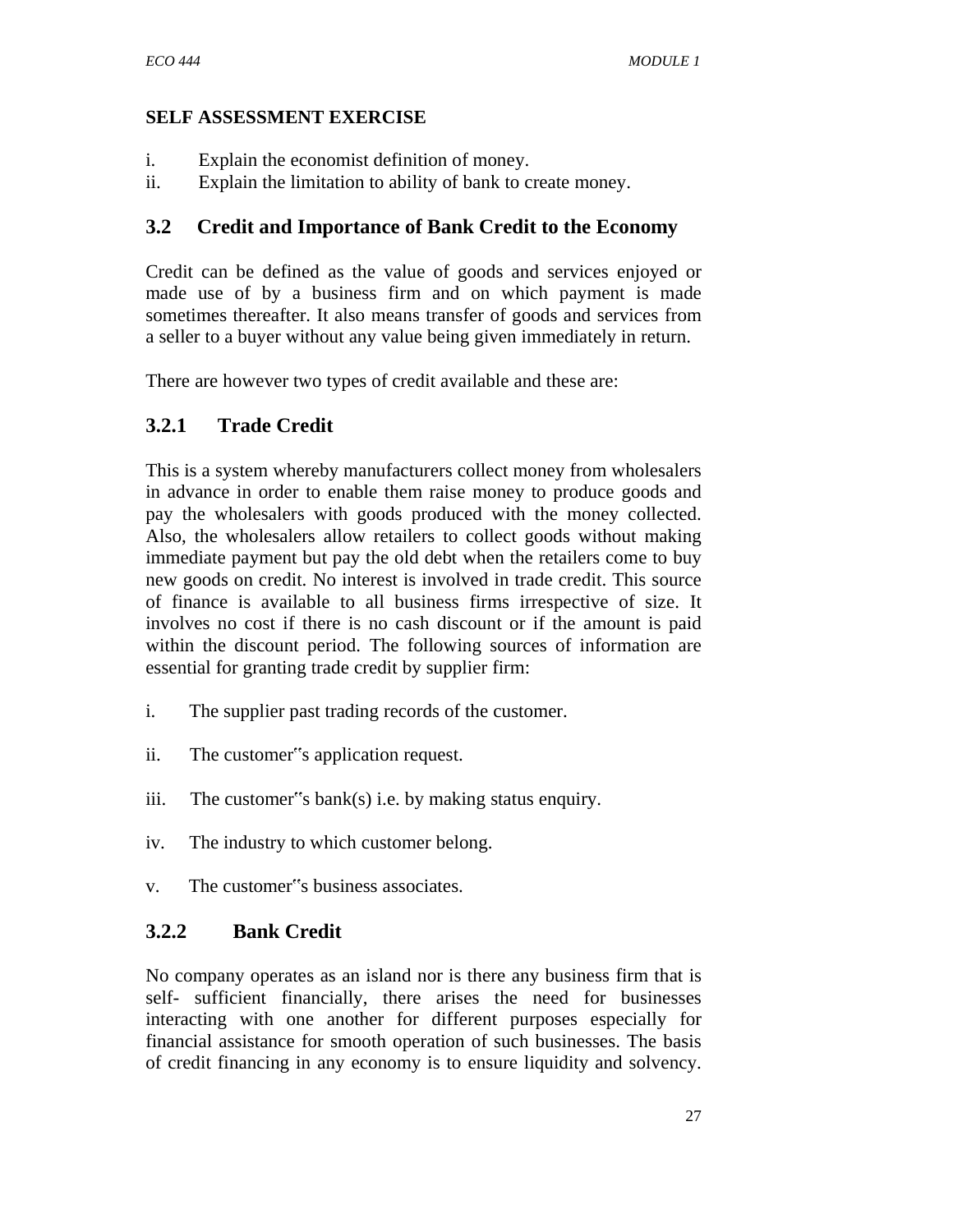Thus, bank credit is loans and overdraft granted by banks to deserving customers on request.

A bank credit is usually a short-term loan, which requires adequate security, and it is one of the important sources of income to banks. Thus, Bank Credit is controlled by Central Bank through Credit Sectoral allocation and credit ceiling and depending on how reasonably liquid the bank is. Note it is a known fact that bank credit facilities are granted or extended only to deserving bank customer.

## **3.2.3 The Six C's in Credit**

Before credit can be given, certain things need to be considered. These things are the six C"s that is involve d in credit. They are:

- i. Character  $\Box$  This is a situation where the character of is the customer is questioned. That is, the character of the customer is examined in detail by considering the following; the integrity of the customer, his social standing and the experience of the customer in the line of business he engages in. Thus, in assessing character, manager"s personal experience based on past dealings with the customer is very important. If the customer has been in the branch for sometimes, his account should be scrutinized to ascertain the nature of his business. The purpose of making these enquiries is to assess the customer and reduce the risk in lending to unknown person.
- ii. Capital  $\Box$  This refers to capital contributed by the owners of the business, its adequacy or not and the form or types of capital they are, since amount and size of company capital signifies degree of commitment of the owner of such business, their seriousness and one of the premises on which lending banker counts in determining the amount to be extended. The assessment of capital in the case of individual will include his salary and other sources of income and in the case of business firm through analysis of its financial statement.
- iii. Capability  $\Box$  This means that the lending banker must take into consideration the type of customer requesting for credit whether individual or business firm uses the credit for what is meant for. Also, it is the duty of the bank or the banker to assess the ability of the borrower to repay both principal and interest within a satisfactory future period.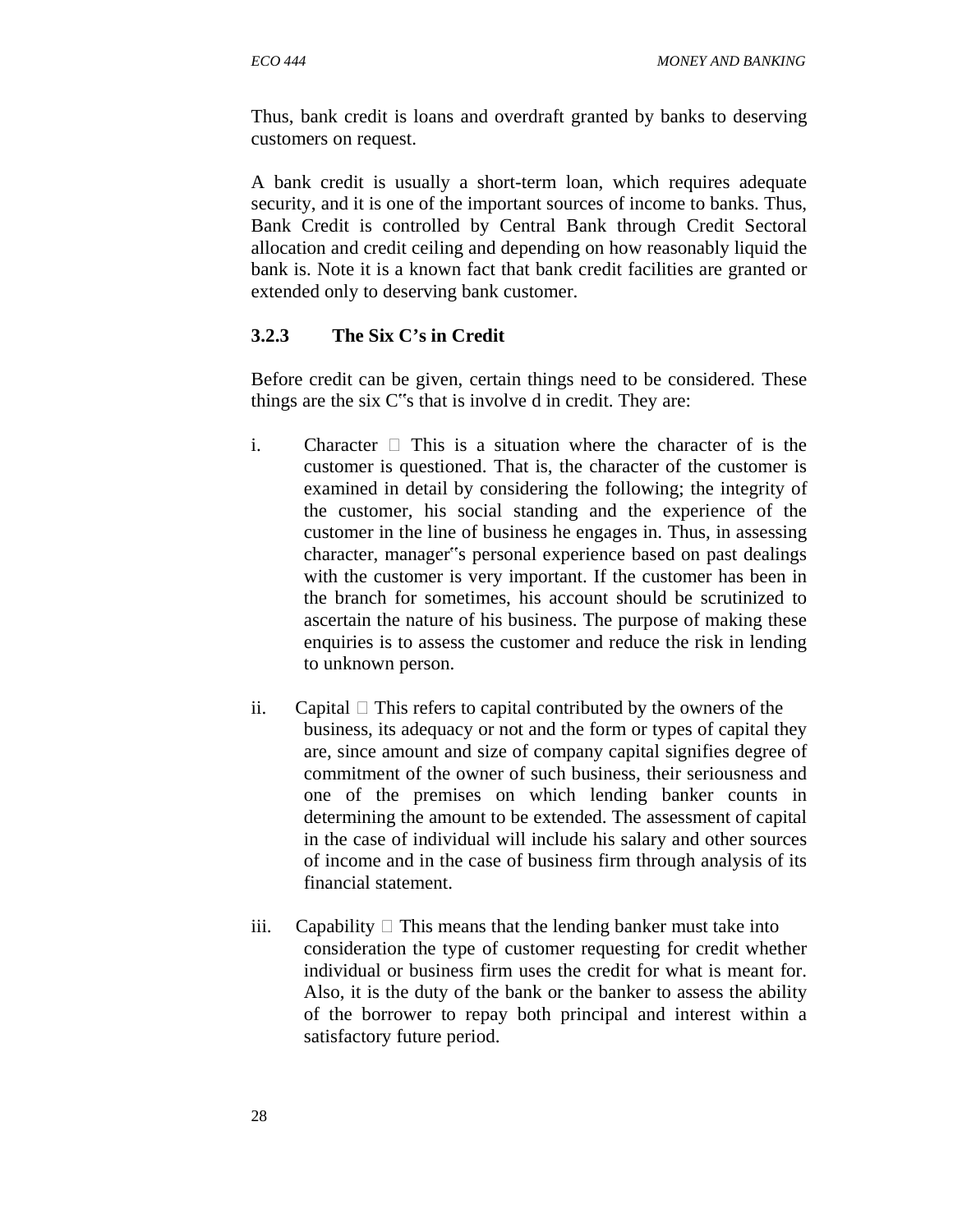- iv. Collateral  $\Box$  This is important because banks can easily recover that money back when they have an asset that has greater value than the amount they gave out. The purpose of taking collateral or security is to ensure that borrower does not default in the long run when the loan has been given out. Examples of securities requested are Real Estate, Documentary Credits, and Quoted Shares, Government Securities such as Treasury Bills etc and plants and equipment.
- v. Condition  $\Box$  This may include the cost of fund, that is at what interest rate and the term of repayment. Other condition could be submission of half-yearly management account to the borrowers company, statement of sources and application of funds, cash flow analysis statement i.e. cash budget and yearly audited accounts of the company etc.
- vi. Connection  $\Box$  Connection may be direct or indirect. In a direct connection, the customer is personally involved, for example

M.D of the company, which maintains valuable credit balance with a bank, if such a Director should request for a reasonable amount and his request is declined, the bank will run the risk of losing the account of his company. In the case of indirect connection, the customer is not directly involved but his relation.

# **3.2.4 Credit Facilities Available In Nigerian Banks**

There are many avenues for raising credit from the bank as there are various types of banking services and banking institutions in the economy. The following are some of the credit facilities or instruments available in Nigerian Banks.

i. Bank Overdraft  $\Box$  This is a short-term source of finance on which

interest is charged on outstanding balance by the bank and such interest charged are allowable for tax deduction. Bank overdrafts are largely repayable on demand; therefore, they should be applied on assets, which are readily realizable or disposable. It is generally unsecured but in some cases, banks coupled with provision of collateral.

ii. Bank Term Loan  $\Box$  These are usually issued for a definite period of time unlike overdraft. They normally carry higher interest charges because of the period covered and the fact that bank might want to avoid problem of fluctuations in interest charged on loans.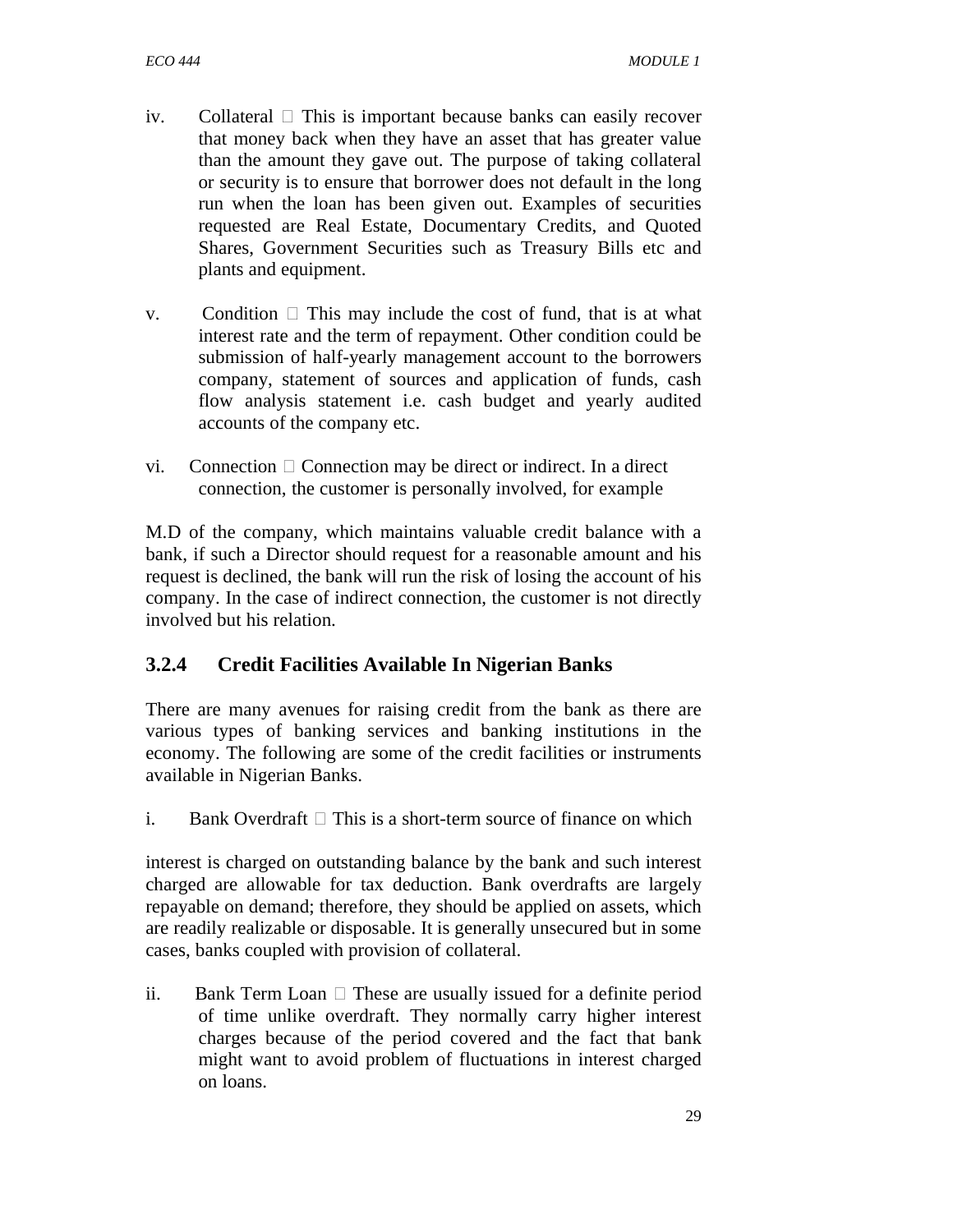- iii. Inventory Financing  $\Box$  Under this financing system only finished goods and raw material quality as a form of collateral as there is no market for work-in-progress. Lender will usually provide finance in the amount of one half of the collateral that qualifies.
- iv. Lines of Credit  $\Box$  This is not a loan but a favourable method of securing a loan. Company can go to the bank and arrange for a line of credit or borrow when she did not need it. Line of credit is an advance reservation that makes funds available to be used only when needed.
- v. Credit Cards  $\Box$  This is a convenient method of payment which affords holder enjoyment of credit and immediate payment on transaction. Thus, more and more customer orders are being placed by phone or by computer over the internet allowing the customer to pay with credit card. Credit card holders are allowed credit facilities by the concerned bank for a specified period of time without any security from them.
- vi. Project Financing  $\Box$  This source though relatively new is normally made available after consideration, analysis and assessment of the project has been carried out by the bank.
- vii. Equipment Leasing  $\Box$  This is an agreement whereby a person called the leasor conveys to another person called lessee in return for rent the right to use an asset for an agreed period of time.
- viii. Bill Discounting  $\Box$  This is a situation were a company in need of fund obtains credit from a bank against its bills. The bank purchases or discounts the borrower"s bills by providing an amount less than the face value of the bill after assessment and consideration of credit worthiness of the borrower.

# **3.2.5 Importance of Bank Credit to the Economy**

Credit is of vital importance for the working of an economy. It is the oil of the wheel of trade and industry and helps in the economic prosperity of a country in the following ways:

i. Mobilization and Intermediation of funds by banks from the surplus to the deficit units of the economy is no doubt has facilitated tremendous increase in investment activities by reducing incidence of idle funds and thereby promote growth of money market in the economy.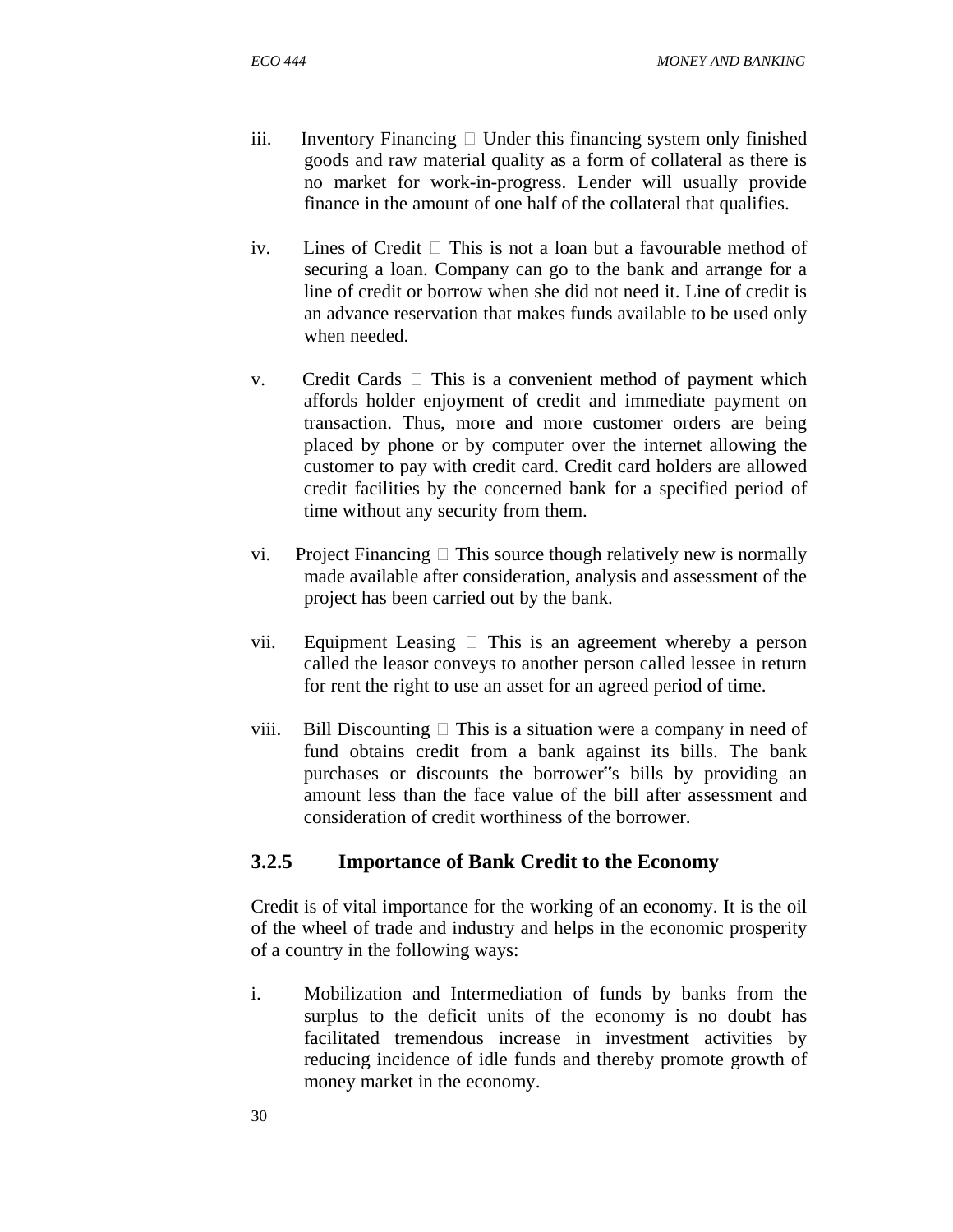- ii. Availability of Bank Credit enables firms to purchase raw materials needed for production at the right time, right source and right quality and at competitive prices and this is more pronounced with business that import substantial part of their raw materials from overseas.
- iii. Bank Credit enables certain productive activities, which would have been impossible to be available locally, thus improving the economy.
- iv. Bank Credit has made it possible for highly sophisticated equipment such as farm tractor, harvester etc to be readily available to the developing economy.
- v. Bank Credit has not enable many firms to gain access into capital market, it has enable such firms to develop their research and development department which invariably lead to improvement in the quantity, quality and variety of goods and services made available by such companies.

i. Briefly explain the importance of bank credit to the economy.

## **3.3 The Term Structure of Interest Rate**

The term structure of interest rate refers to the relationship between market rates of interest on the short-term and long-term securities. It is the interest rate difference on fixed income securities due to difference in time of maturity. It is also known as time structure or maturity structure of interest rates which exchanges the relationship between yields and maturities of the same type of security.

- **3.3.1 Factors that determines the term structure of interest rate The factors that determine the term structure of interest rates are:**
- i. Risk Preference

This means that long-term security prices are sensitive to changes in interest rate because the chances to default are higher on long-term securities as compared to short-term securities. Therefore, lenders prefer to lend for short-term, if short-term and long-term securities have identical yields. On the other hand, borrowers prefer to borrow for long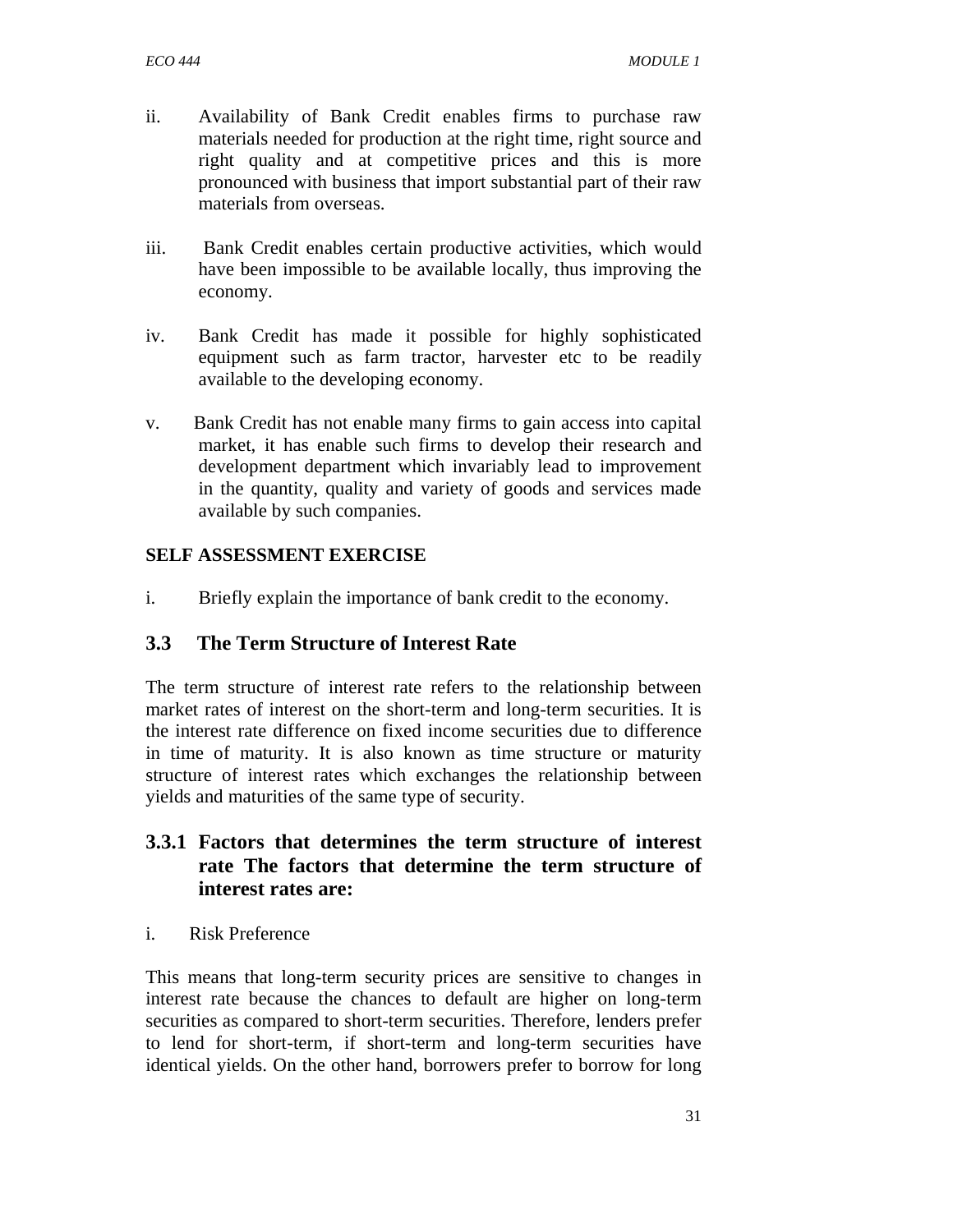period because they will not have to worry about rising interest rate or to renew their loans frequently.

ii. Supply Demand Conditions

When the supply of short-term securities falls and that of long-term securities rise, the short-term interest comes down and the long-term interest rate is pushed up. Also, if the demand for securities is more in the short run market and the supply is more in the long-run market, this will lead to high short-term and low long term interest rates.

iii. Expectations and Uncertainty

The expectation of the rise in the longs-term interest rate explains that the short-term interest rate remains much below the long-term interest rate for any length of time. This produces an upward sloping yield curve. Further, certain risk and uncertainties may lead to the same results. For instance, if people expect war, social disturbances, political upheavals etc, they will not purchase long-term securities except at a low price or low current yield.

iv. Cost of funds

The alternative to which the fund could be used will affect interest rate. It may also be possible that the lender obtains the fund at a cost like the commercial banks using interest bearing deposit for lending.

v. Inflation rate

Where inflation rate is very high, the nominal rate of interest has to be high for real rate of interest to be maintained. Interest rate will therefore be high during inflation

vi. Financial Standing of Borrower

Where the borrower is of good financial and moral standing, lending rate will be low and interest rate will similarly be low. Thus, lending to government attracts low rate of interest because of the risk in default.

## **SELF ASSESSMENT EXERCISE**

1. Briefly explain in detail the factors that determine the term structure of interest rate.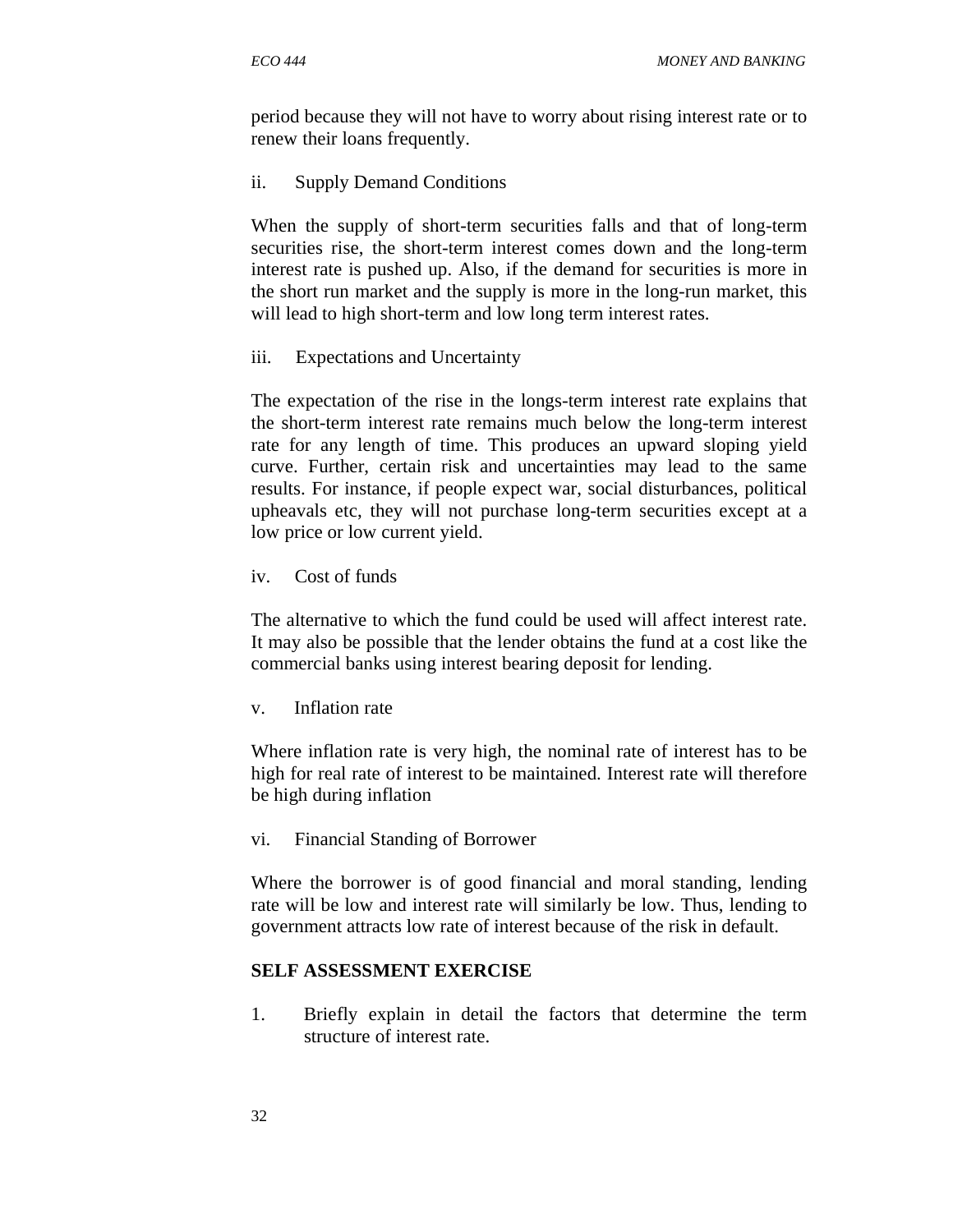# **4.0 CONCLUSION**

The unit explained the various factors that determine the term structure of interest rate and also when further in discussing the C`s in credit which is seen as an important factor to reckon with when banks is considering given out loans to their customers. However, we also explain money and credit can be created by banks.

# **5.0 SUMMARY**

In this unit, we have succeeded in explaining extensively money, credit and term structure of interest rate. The unit also discussed the importance of credit in the economy and the six C`s of credit in bank.

# **6.0 TUTOR-MARKED ASSIGNMENT**

- i. Briefly list six assumptions involved in the process of money creation.
- ii. Explain some of the credit facilities available in Nigerian banks.
- iii. Explain the following; (a) cost of funds and (b) expectations and uncertainty. iv State five importance of credit to the economy.

# **7.0 REFERENCES/FURTHER READING**

- A .Adebayo (2013). Economics; A Simplified Approach (2 nd Ed) Vol 2, African international publishing limited, Lagos
- A.C. Onyia (2007). Element of Banking (1 st Ed) Tayo Falas Nigeria Enterprise, Lagos.
- M.L. Jhingan (2010). Money, Banking, International Trade and Public Finance (8 th Ed), Vrindan Publication, Delhi.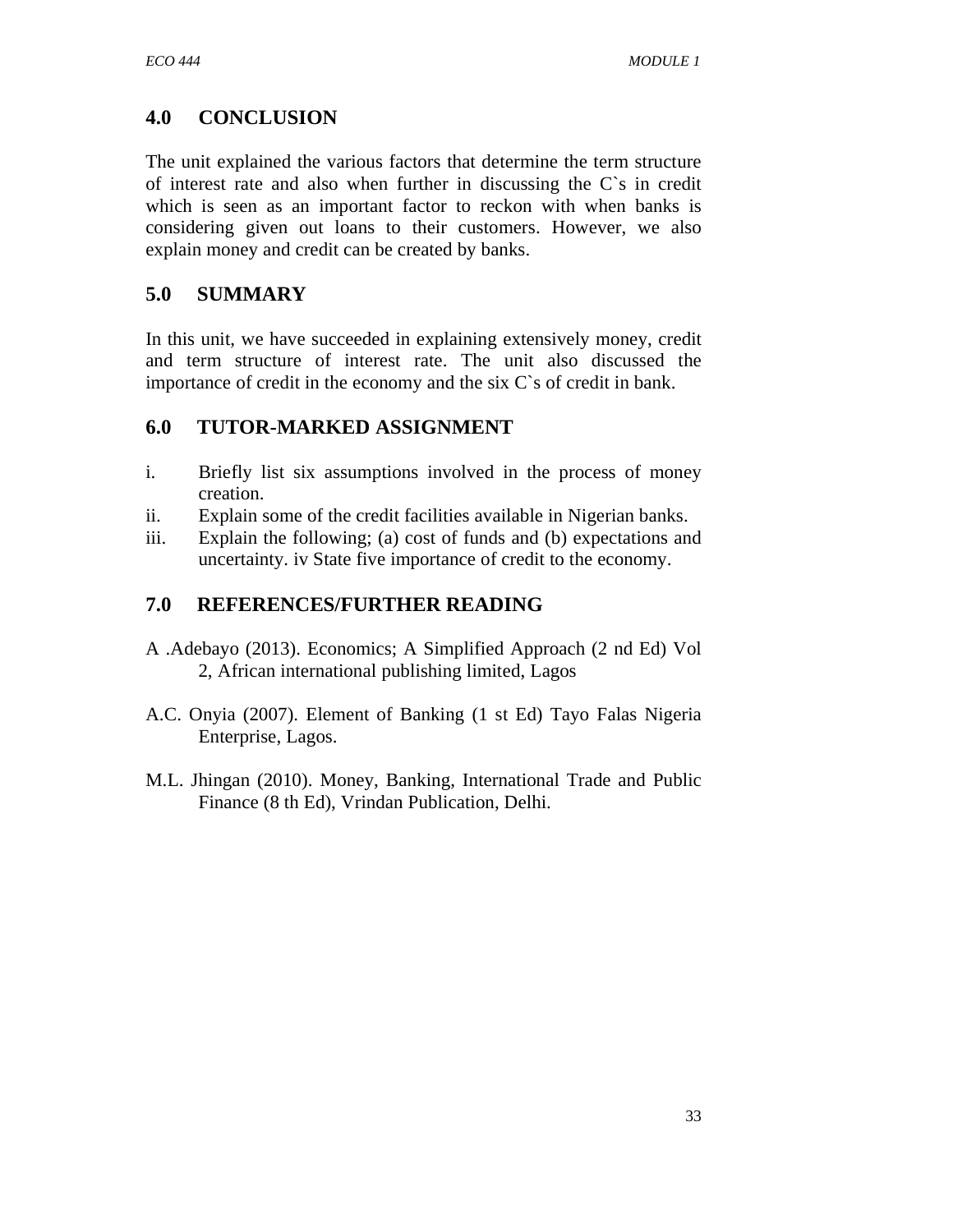# **MODULE 2 FINANCIAL INSTITUTION AND ITS RELEVANCE TO THE ECONOMY**

- Unit 1 Meaning of financial institution and its classification.
- Unit 2 Nigerian Money Deposit Bank (Commercial Bank)
- Unit 3 Other financial institution and its relevance

## **UNIT 1 MEANING OF FINANCIAL INSTITUTION AND ITS CLASSIFICATION**

#### **CONTENTS**

- 1.0 Introduction
- 2.0 Objectives
- 3.0 Main Content
	- 3.1 Evolution and definition financial institution in Nigeria
	- 3.2 Classification of financial institution
	- 3.3 Relevance of financial institution
- 4.0 Conclusion
- 5.0 Summary
- 6.0 Tutor-Marked Assignment
- 7.0 References/Further Reading

# **1.0 INTRODUCTION**

In this unit, you will understand why financial institution is established as an intermediary between individuals with surplus funds and those with deficit funds. You will also understand the evolution of financial institution, its relevance and classification.

# **2.0 OBJECTIVES**

At the end of this unit, you should be able to:

- Understand the definition and evolution of banking system in Nigeria.
- Distinguish between banking financial institution and non banking financial
- institution.
- To state the relevance of financial institution.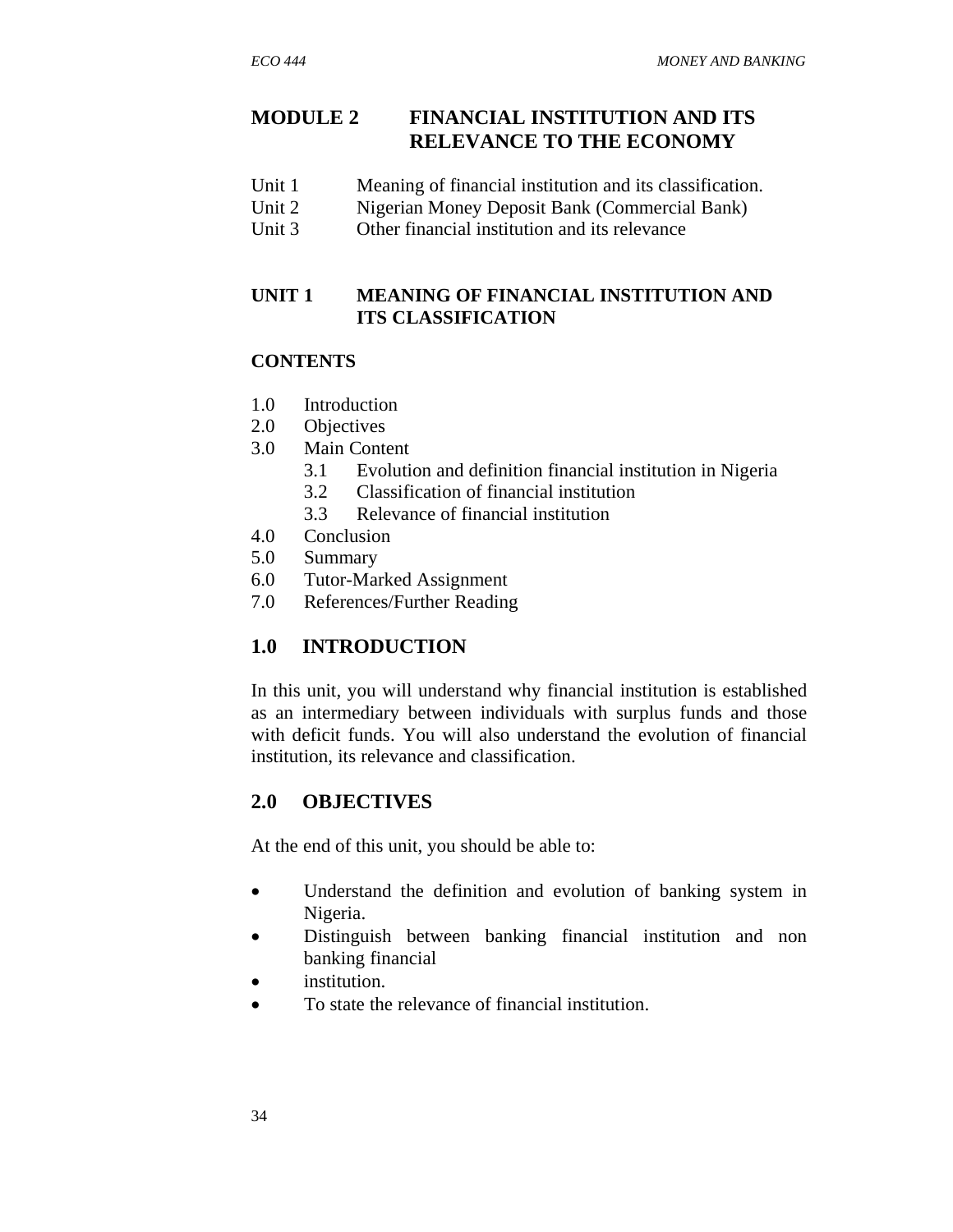# **3.0 Main Content**

# **3.1 Evolution and Definition of Financial Institution In Nigeria**

Banking which is also referred to as a financial institution had its origin with the goldsmith in London in the 17 th century. The goldsmiths had facilities for storing valuables; therefore, they accept money and other valuables from merchants for safekeeping. The first banking function was accepting deposits of cash from merchants who had no safe place to keep their money. The second stage came when receipt for these deposits began to be used as means of payment by merchants. This made the early bankers to issue bank notes of fixed denominations, which were more generally acceptable.

The next stage in the development of the banking system was the development of money lending to customers with interest charged on it. This provided a profitable business, hence bankers began to offer the inducement of interest to encourage merchants and others to increase their deposit. The ideology of goldsmith on banking has spread abroad and today practice banking in continent of the world including Nigeria. Nigeria banking system commenced in 1892, and they copied the London banking system since Goldsmith is a British citizen. Having said brief on the evolution of banking, one can now define financial institution.

Financial Institution refers to all business organizations which hold money for individuals and institutions and may borrow from them in order to give loans or make other investments. Financial institutions are very important for economic development of a nation. They represent the main channel or medium by which funds can flow from lenders to borrowers.

## **SELF ASSESSMENT EXERCISE**

In detail explain the various stages in the evolution of Banking

# **3.2 Classification Of Financial Institution**

Financial Institutions may be divided into two major groups i.e. banking and non- banking financial institutions. The major difference between the banking and the non-banking financial institutions is that the liabilities of the banking institutions are counted as part of the total supply of money while those of the non-banking institutions are excluded from the money supply.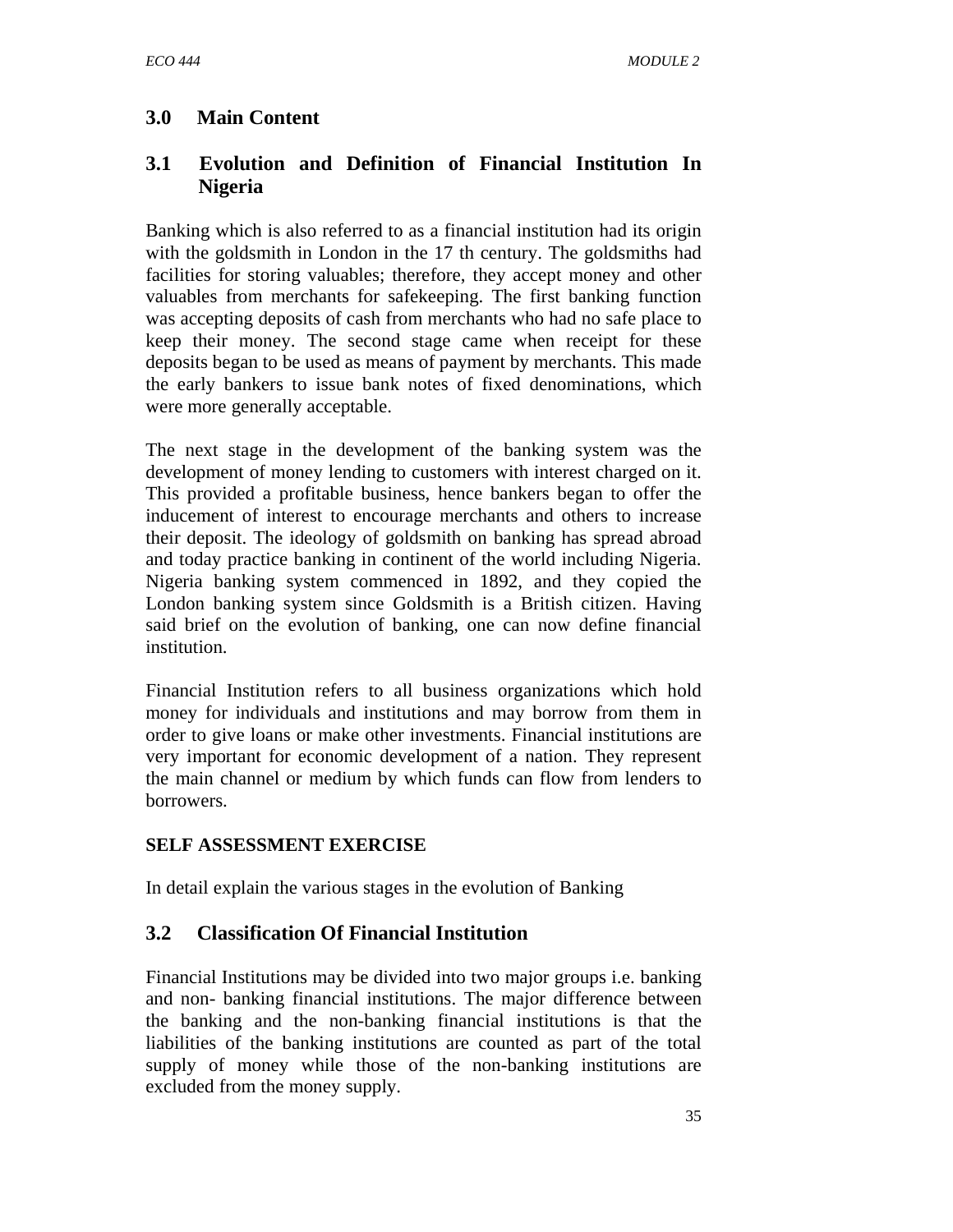

- Central Bank is the apex financial institution in the economy, that is empowered by the law to supervise and regulate the financial system. It also includes the formulation of policies that will influence the management of money and credits hence enhance the achievement of set government economic objective.
- Commercial Banks are financial institutions which accept deposits and other valuable from the public for safe keeping with the sole aim of making profit. In other words, they are financial institutions that perform the services of holding people"s money and accounts and using such money to make loans and other financial services available to customers.
- Merchant Banks are financial institutions which perform specialized
- functions, such as acceptance of bills of exchange, issuance of loans for foreign trade transactions, issuance of new shares and provision of medium and long-term loans. They are sometimes referred to as Acceptance houses .
- Development Banks are specialized financial institutions which provide long-term credit or loan to other enterprises for capital projects. They provide loans for projects in the area of agriculture, commerce and industry. Examples of development banks are Nigeria Industrial Development Bank (N.I.D.B), Nigerian Bank for Commerce and Industry (N.B.C.I) e.t.c.

Insurance Companies are financial institutions that are concerned with insurance. It can also be defined as a contract between an insurer and an insured, under which an insurer promises to indemnify (compensate) the insured against loss, which he may suffer in future, upon the payment of a premium.

#### **SELF ASSESSMENT EXERCISE**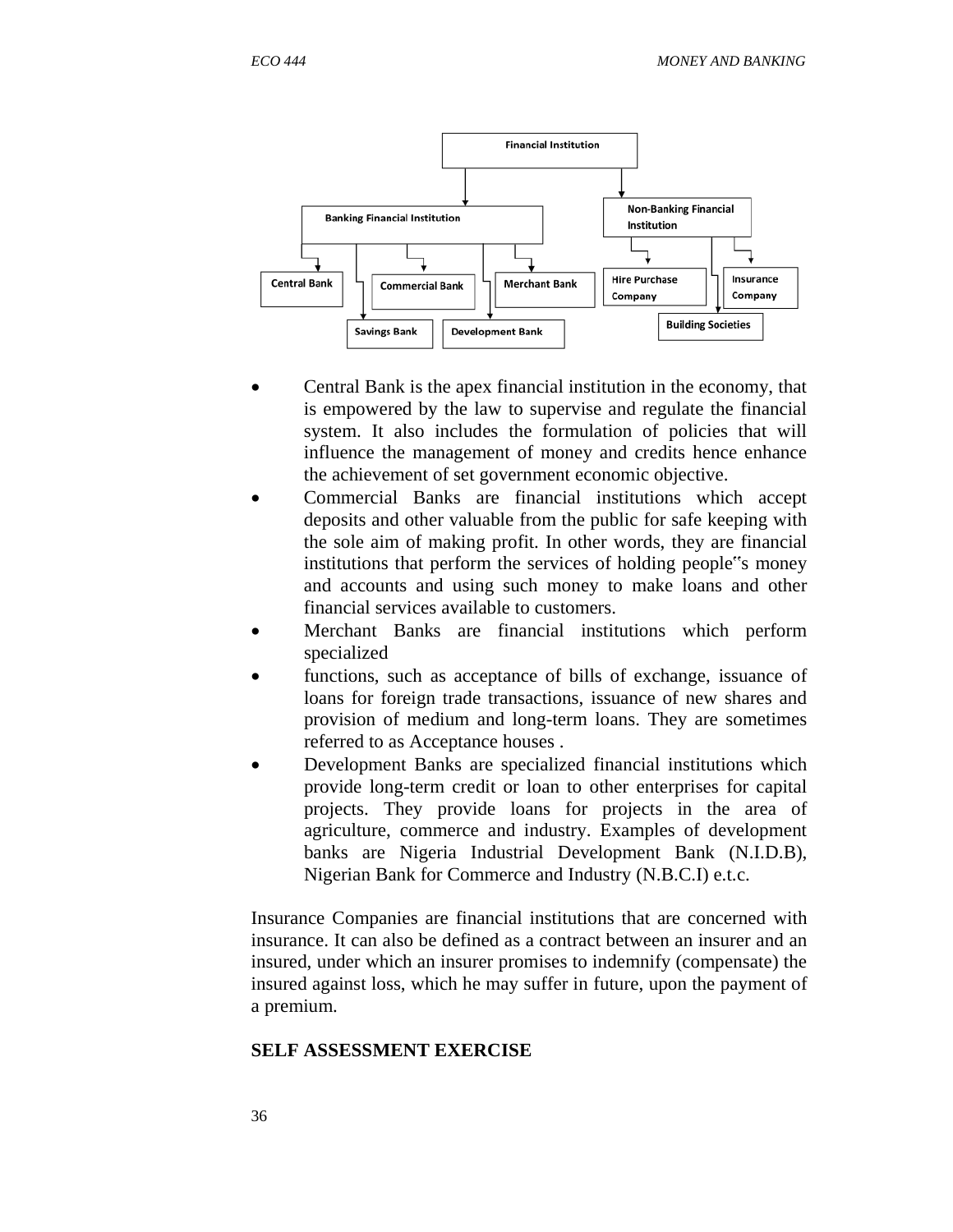1. Distinguish between Banking and Non-Banking Financial Institutions

# **3.3 Relevance Of Financial Institution**

Financial Institutions provide consumer and commercial clients with a wide range of services and different types of banking products, like sale of treasury bills, treasury certificates e.t.c.

The importance of financial institutions to the wider economy is apparent during market booms and recession. During economic upturns, financial institutions provide the financing that drives economic growth and during recessions, banks curtail lending. Another thing is that, financial institutions are encouraged or even compelled to lend money loans small businesses, that is, the readily made available loans to prospective investors which will help in enhancing growth in the economy.

Thus, outside giving loans to small businesses, they also provide the liquidity needed for the economy to function and also offering important risk management services.

## **SELF ASSESSMENT EXERCISE**

1. Briefly explain three relevance of Financial Institutions in Nigeria.

# **4.0 CONCLUSION**

Financial institution is an institution established as an intermediary between individuals with surplus funds and those with deficit of funds. Consequently, financial institution which is classified as banks and nonbank financial institution play significant roles in economic growth and development, by giving loans and overdraft to individuals who are willing to invest in the economy. This unit has succeeded in explaining the relevance of financial institution in developing economy like Nigeria.

# **5.0 SUMMARY**

Here you have learnt more about the evolution of financial institution, having explained in detail the stages of development of banking system in Nigeria. Also, you should have understood the different classification of financial institutions in Nigeria. The Central bank is seen as the apex bank that is empowered by law to regulate and supervise the financial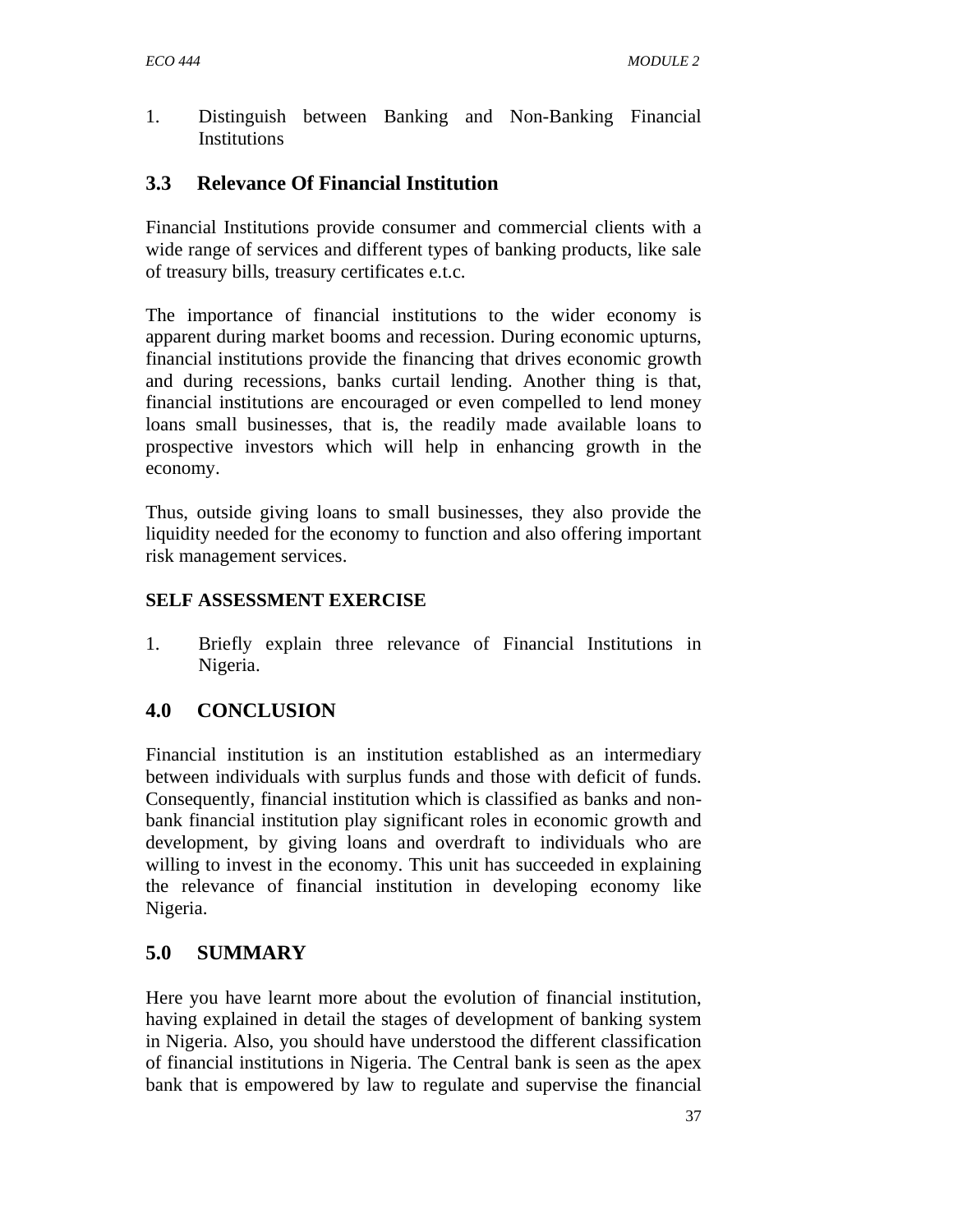activities of the commercial banks and other financial institution. However, the commercial banks, merchant banks and other bank are seen as bank for receiving and giving out loans to prospective business individuals.

## **6.0 TUTOR-MARKED ASSIGNMENT**

- i. Distinguish between central bank and commercial bank in Nigeria
- ii. State five instruments which the central bank can use to control the activities of the commercial banks.
- iii. List some banking products that is provided by the banking sector in Nigeria.

# **7.0 REFERENCES/FURTHER READING**

- A .Adebayo (2013). Economics; A Simplified Approach (2 nd Ed) Vol 2, African international publishing limited, Lagos
- A.C. Onyia (2007). Element of Banking (1 st Ed) Tayo Falas Nigeria Enterprise, Lagos.
- Lipsey and Chrystral (2007). Economics, Oxford University press Inc, New York. M.L. Jhingan (2010). Money, Banking, International Trade and Public Finance (8 th Ed), Vrindan Publication, Delhi.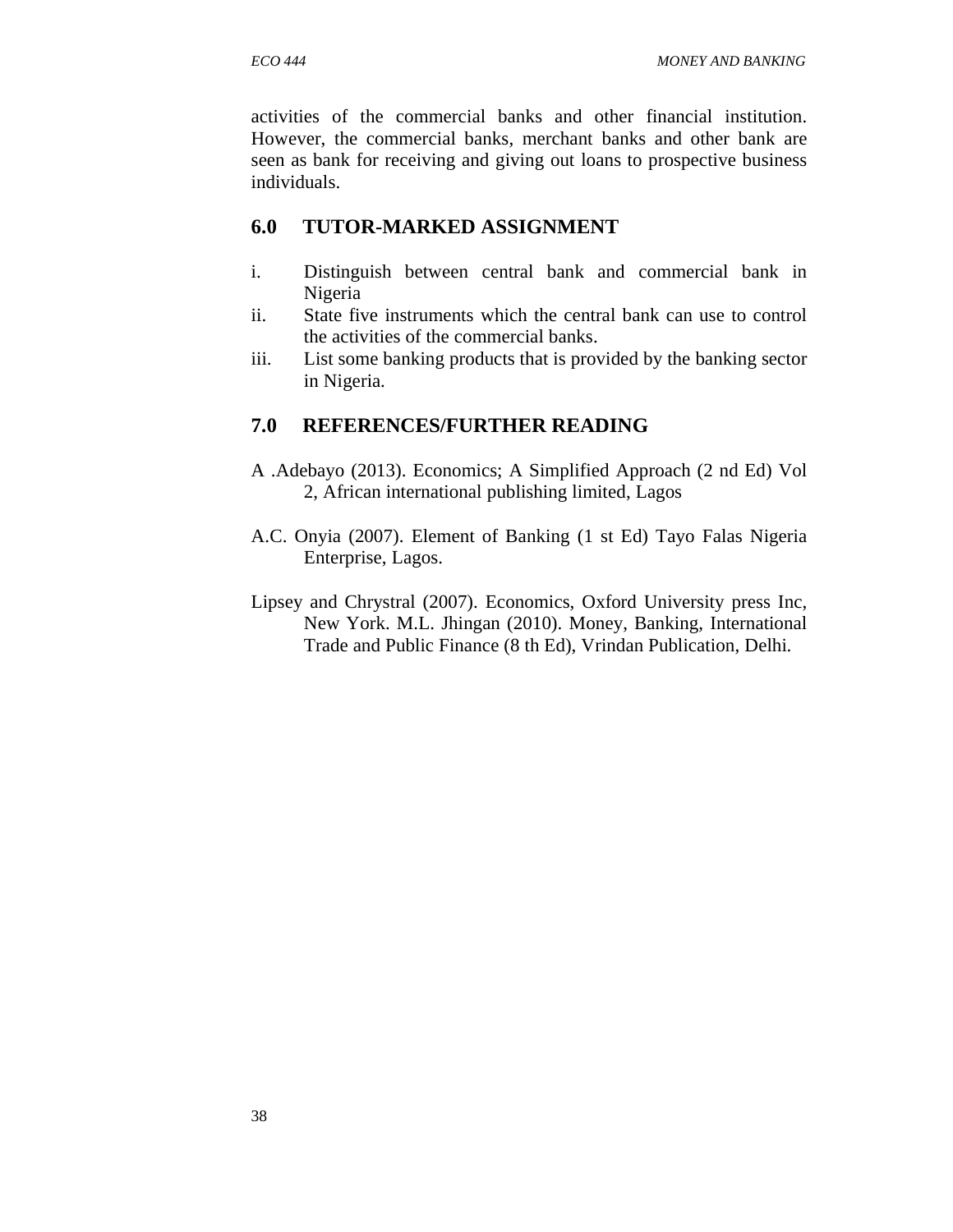# **UNIT 2 NIGERIAN COMMERCIAL BANK**

## **CONTENTS**

- 1.0 Introduction
- 2.0 Objectives
- 3.0 Main Content
	- 3.1 Evolution of Commercial Bank in Nigeria
	- 3.2 Definition, Functions and the Organization Structure of the Commercial Bank
		- 3.2.1 Functions of Commercial Bank
		- 3.2.2 The balance sheet of a Commercial Bank
	- 3.3 Roles of Commercial in Nigeria
		- 3.3.1 Problem of Commercial Bank in Nigeria
	- 3.4 Merchant Bank and its functions
		- 3.4.1 Functions of Merchant Banks
		- 3.4.2 Sources of fund to Merchant Bank
- 4.0 Conclusion
- 5.0 Summary
- 6.0 Tutor Marked Assignment
- 7.0 References/ Further Reading

# **1.0 INTRODUCTION**

This unit will focus on Nigerian Money Deposit Bank which is also known as the commercial banks. Also, the unit will also focus on the History or origin of commercial bank in Nigeria, their roles in the economy and the challenges and prospect in the economy.

# **2.0 OBJECTIVES**

At the end of this unit, you should be able to:

- Identify the activities of the commercial bank from that of the merchant banks.
- Identify the organization structure of the commercial bank from that of the merchant banks.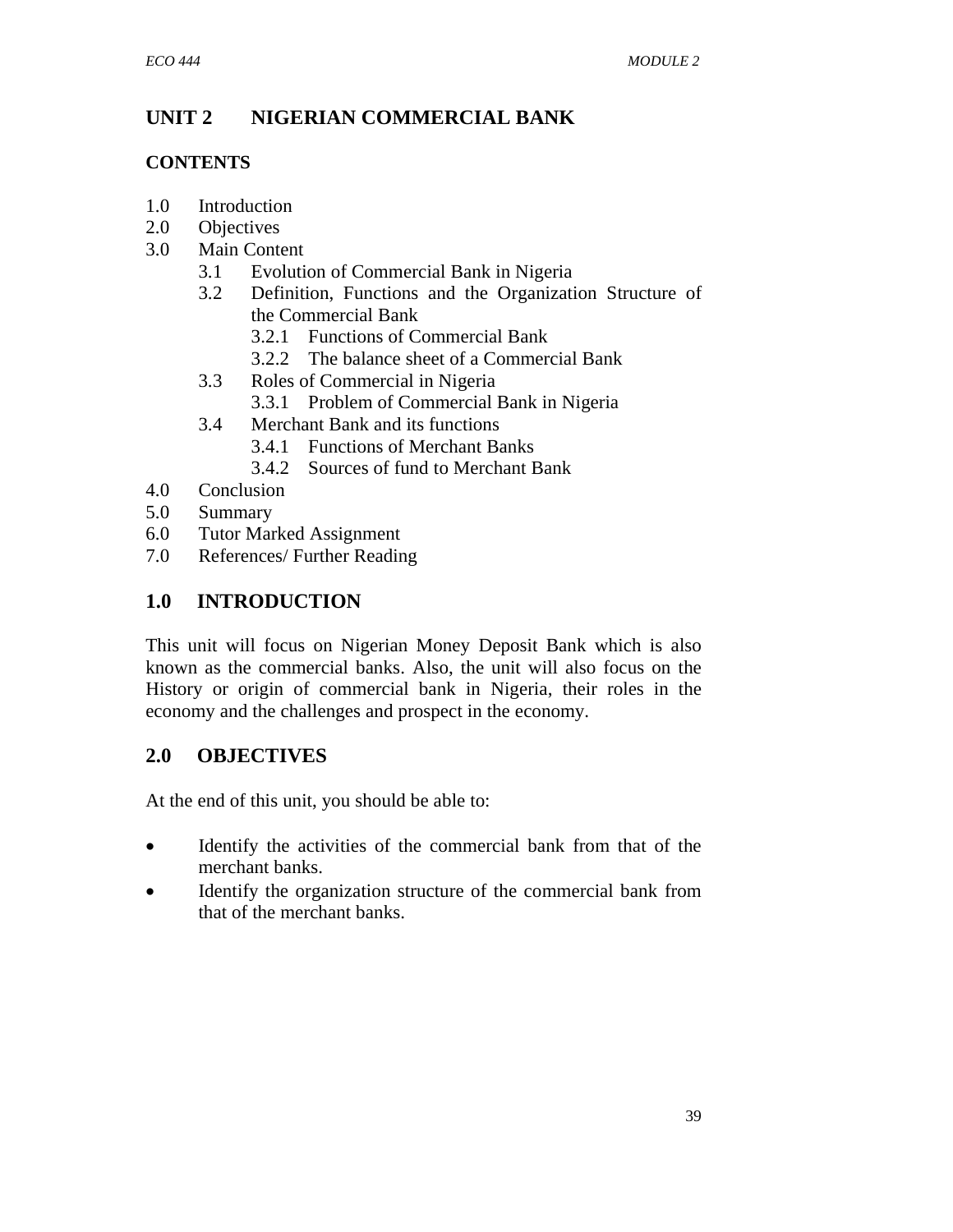# **3.0 MAIN CONTENT**

#### **3.1 Evolution of Commercial Banks in Nigeria**

(i) African Banking Corporation (Now First Bank of Nigeria Plc).

In 1892, the African Banking Corporation opened a branch office in the Lagos area of Nigeria. The British Bank for West African took over the operations of this bank in 1894 and changed its name to Bank of West Africa in 1957. The name was again changed to Standard Bank of Nigeria Limited in 1965. In 1977, the name was again changed to First Bank of Nigeria Limited following the government's acquisition of 60% of the equity as the marth of the indigenization policy. The bank has since become a publicly quoted company.

(ii) Barclays Bank of Nigeria Limited now Union Bank of Nigeria Plc.

The Barclays Bank of Nigeria Limited opened for banking business in Nigeria in 1917. In 1979, its name was changed to Union Bank of Nigeria Limited. The company is quoted on the Nigerian stock exchange as Union Bank of Nigeria Plc.

(iii) British and French Bank now United Bank of Africa Plc.

The British and French Bank opened for banking business in Nigeria in 1949. Its name was changed to United Bank for Africa Limited in 1961. The bank has since been publicly quoted on the Nigerian stock exchange as United Bank of Africa Plc.

The three banks discussed above owe their origin to colonial interest hence;

Nigerian indigenous banks were conspicuous by their absence till the early 1930"s.

The high level of discrimination over employment and credit practiced by the then foreign banks was one of the reasons that fuelled the agitation for self rule by Nigerians. As a result of this unpleasant development, Nigerians were compelled to enter into banking business between 1933 and 1952.

The National Bank of Nigeria Limited was established in 1933 as the first indigenous commercial bank in Nigeria. The bank"s inability to satisfy the stringent requirement of the 1952 banking ordinance almost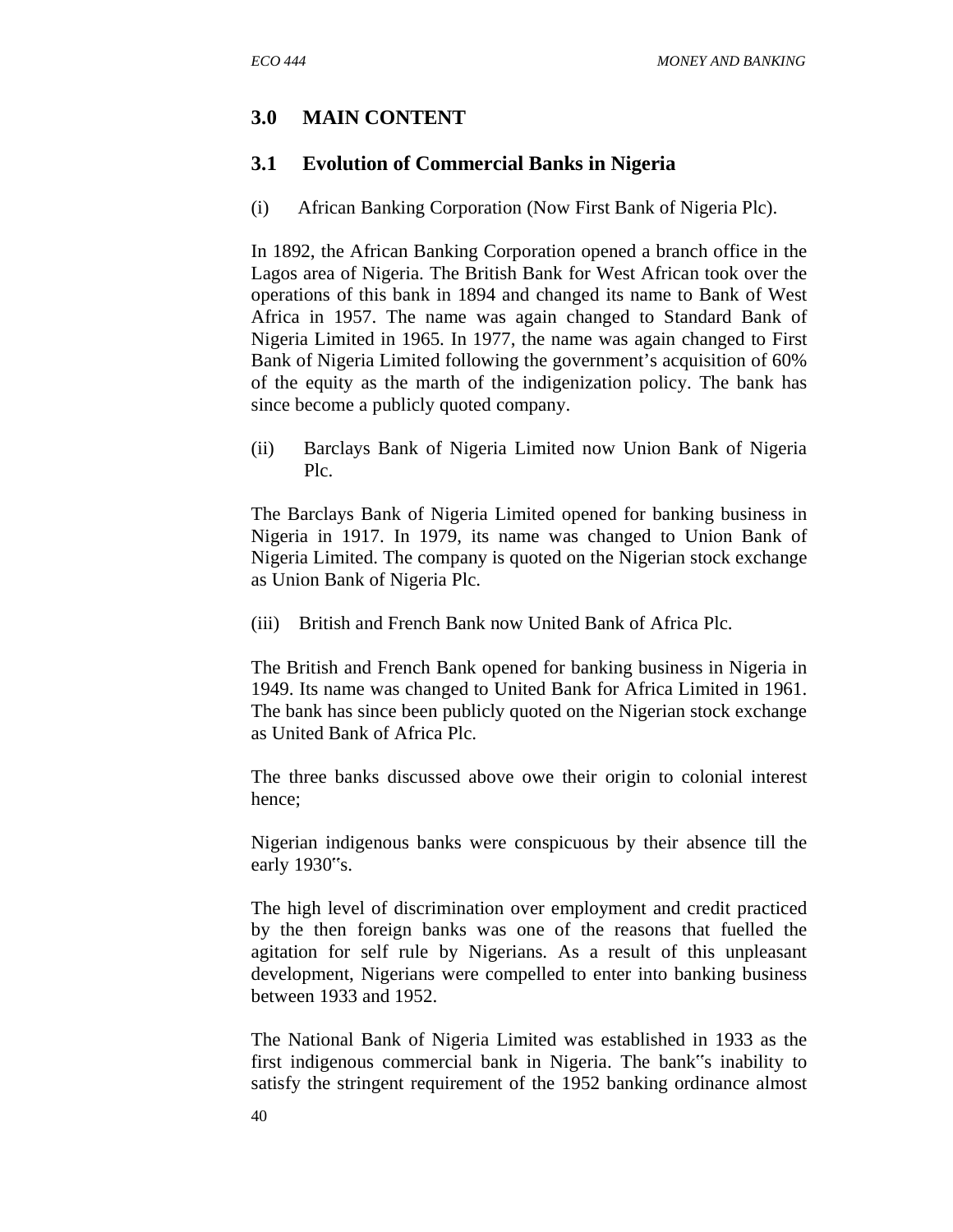forced it to extinct but for the life line received from the then Western Regional Government. The regional government was able to raise money for that purpose from the cocoa sales. The bank later transformed into a universal bank in 2000 and merged with Wema Bank in 2005.

Another indigenous bank is Agbomagbe Bank Limited now Wema Bank of Nigeria Plc. the bank started as a private enterprise in 1945. With the effluxion of time, the then Western Nigerian Regional Government took over the bank and changes its name to Wema Bank of Nigeria Limited.

The last before the current establishing ones is African Continental Bank Limited then called Spring Bank Plc and now called Enterprise Bank Limited. The African Continental Bank Limited was an off shoot of the Tinubu Bank then part of Lagos 53 Properties Limited. It was acquired by the then Eastern Nigerian Regional Government in 1945 and subsequently had its name changed to African Continental Bank Limited. The name was later changed to ACB International Limited and merged with few other banks to form the Spring Bank Plc in 2005. In 2010, the name was changed from Spring Bank Plc to Enterprise Bank Limited, which is owned by Government.

## **SELF ASSESSMENT EXERCISE**

- i. Distinguish between the 1892 banking system and 1933 banking system.
- ii. Briefly explain evolution of UBA

## **3.2 Definition, Functions and its Organizational Structure of the Commercial Bank**

The Nigerian money deposit bank also known as commercial bank can be defined as a financial institution which carries out retail bank services, set up for keeping and lending money to people, owned by individuals ,organizations or governments, for the purpose of making profits.

Ozoani, G.C defines it as an institution that accepts deposits of money from the public withdrawal by cheque and used for lending. Also, John Paget defines commercial bank on the basis of functions perform by the bank.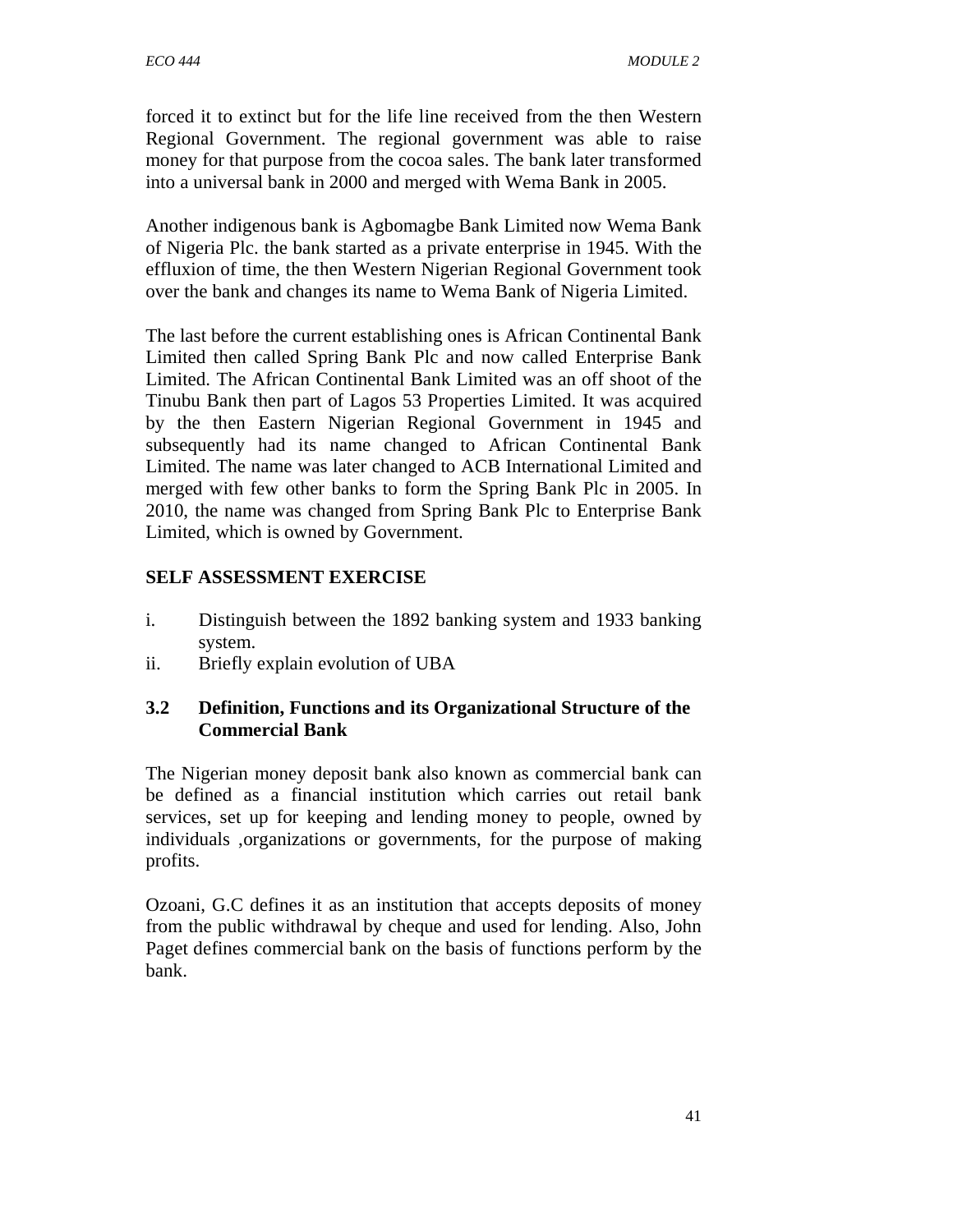## **3.2.1 Functions of Commercial Banks**

Commercial banks perform a variety of functions which can be divided as follows:

- i. Accepting Deposit: Commercial banks accepts deposits from the public for safe-custody through three methods, viz savings, current and fixed deposit account. The depositors are allowed to draw their money by cheques for a current account or withdrawal slip or ATM for savings account and fixed account. For current account, banks do not pay any interest to it but little percentage of interest is paid into savings and fixed deposit account. Note importantly that current account is known as demand deposit while fixed deposit account is known as time deposits.
- ii. Advancing Loan: One of the primary functions of a commercial bank is to advance loans to its customers. A bank lends a certain percentage of the cash lying in deposits on a higher interest rate than it pay on such deposit. The bank advances loans in the following ways:
	- a. Through Cash Credit: This means that bank advances loan to businessman against certain specified securities. The amount of the loan is credited to the current account of the borrow, then the borrowers can withdraw money through cheques according to his requirement by paying interest on the full amount.
	- b. Through Call Loan: These are very short-term loans advanced to the bill brokers for not more than fifteen days. They are advanced against first class bill or securities such loans can be recalled at a very short notice.
	- c. Through Overdraft: This means that banks often permits a businessman who has been their old customer with good credit record to draw cheques for a sum greater than the balance lying in his current account. This is done by providing the overdraft facility up to a specific amount to the businessman.
	- d. Through Discounting Bills of Exchange: This means that if a creditor holding a bill of exchange wants money immediately, the bank provides him the money by discounting the bill of exchange.
- iii. Credit Creation: This another function of commercial banks like other financial institutions, they aim at earning profits. For this purpose, they accept deposits and advance loans by keeping a small cash in reserve for day-to-day transactions.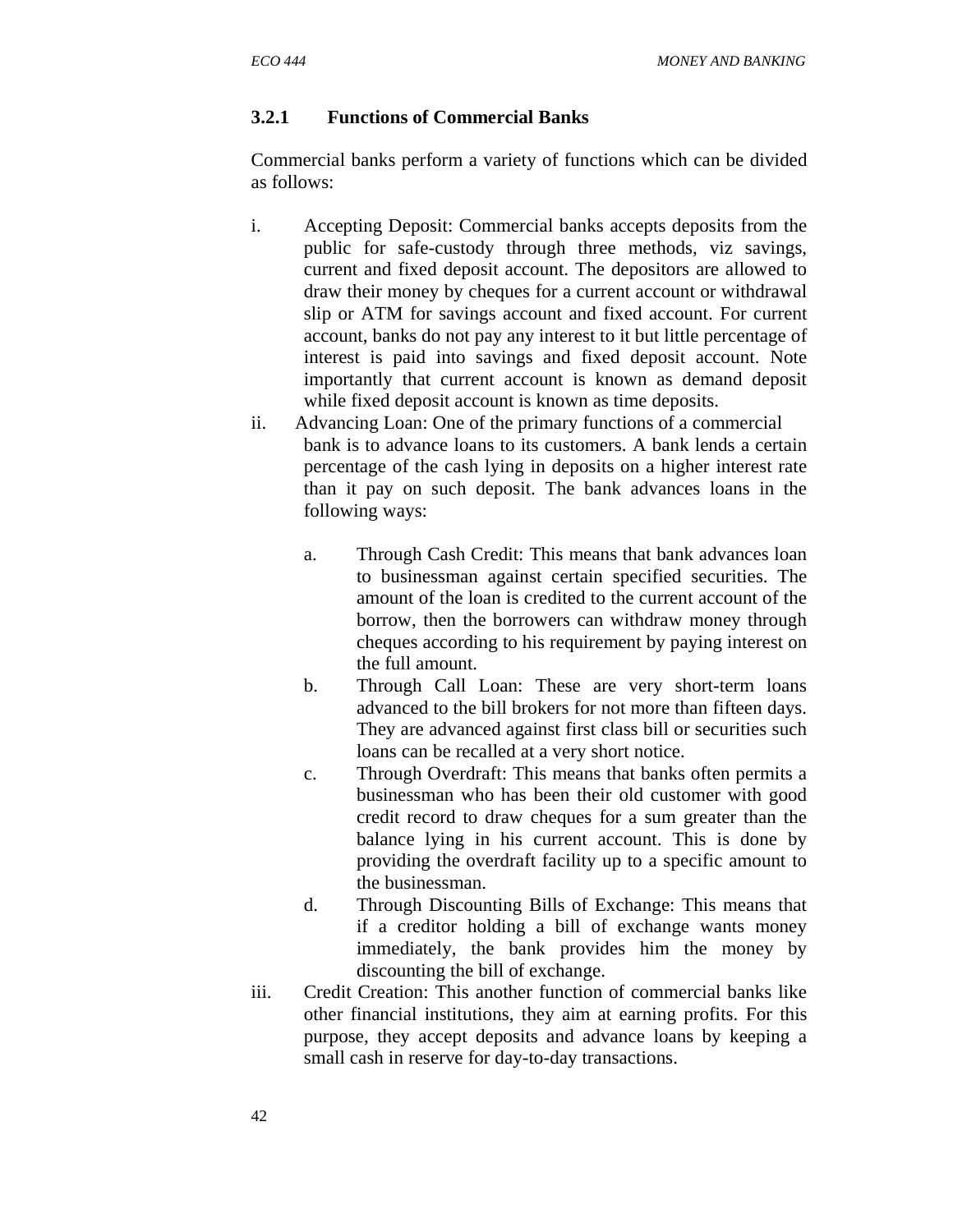- iv. Financing Foreign Trade: Commercial bank finances foreign trade of its customer by accepting foreign bills of exchange and collecting them from foreign banks. It also transacts other foreign exchange business and buy and sells foreign currency.
- v. Agency Services: This means that banks acts as an agent of its customers in collecting and paying cheques, bills of exchange, draft, and dividend, e.t.c. it also buys and sells shares, securities, debentures etc. for its customers. Further, it pays subscriptions, insurance premium, rent, electric and water bills and other similar charges on behalf of its clients. Moreso, the bank acts as an income tax consultant to its clients.

# **3.2.2 The Balance Sheet of a Commercial Bank**

The Balance Sheet of a Commercial Bank provides a picture of its functioning. It is a statement which shows its assets and liabilities on a particular date at the end of one year. The assets are shown on the right hand side and the liability is shown on the left hand side of the balance sheet.

The assets of a bank are those items from which it receives income and profit, while the liabilities of commercial banks are claims on it. These are the items which form the sources of its fund.

The assets and liabilities side of the commercial bank is shown below:

| <b>Liabilities</b>            |           | <b>Assets</b>                                            |    |
|-------------------------------|-----------|----------------------------------------------------------|----|
| <b>Share Capital</b>          | xх        | Cash                                                     | XX |
| <b>Reserve Funds</b>          | XX        | Balances with the central bank and others <b>xx</b>      |    |
| Deposit                       | XX        | Money at Call and Short Notice                           | XX |
| Borrowing from other banks    | XX        | Bills Discount and Purchased Investment xx               |    |
| Bill is payable               | XX        | Liabilities of Customers for Acceptance,                 |    |
| Acceptance, Endorsement and   | <b>XX</b> | Endorsement and other obligation                         | XX |
| other obligations             |           | Property, furniture, fixtures less depreciation $\bf{x}$ |    |
| <b>Contingent Liabilities</b> | XX        | Profit & Loss                                            | XX |
| Profit and Loss               | xх        |                                                          |    |

# Commercial Banks Balance Sheet

Note, money at call means short term loans to bill brokers, discount houses and acceptance houses. Contingent liabilities relates to those claims on the bank which are unforeseen such as outstanding forward exchange contract, claims on acknowledge debt etc.

Acceptance, Endorsement and other obligations by the bank on behalf of its customers are the claims on the bank which it has to meet when the bills mature. Bills payable refer to the bills which the bank pays out of its resources. Bill for collection are the bills of exchange which the bank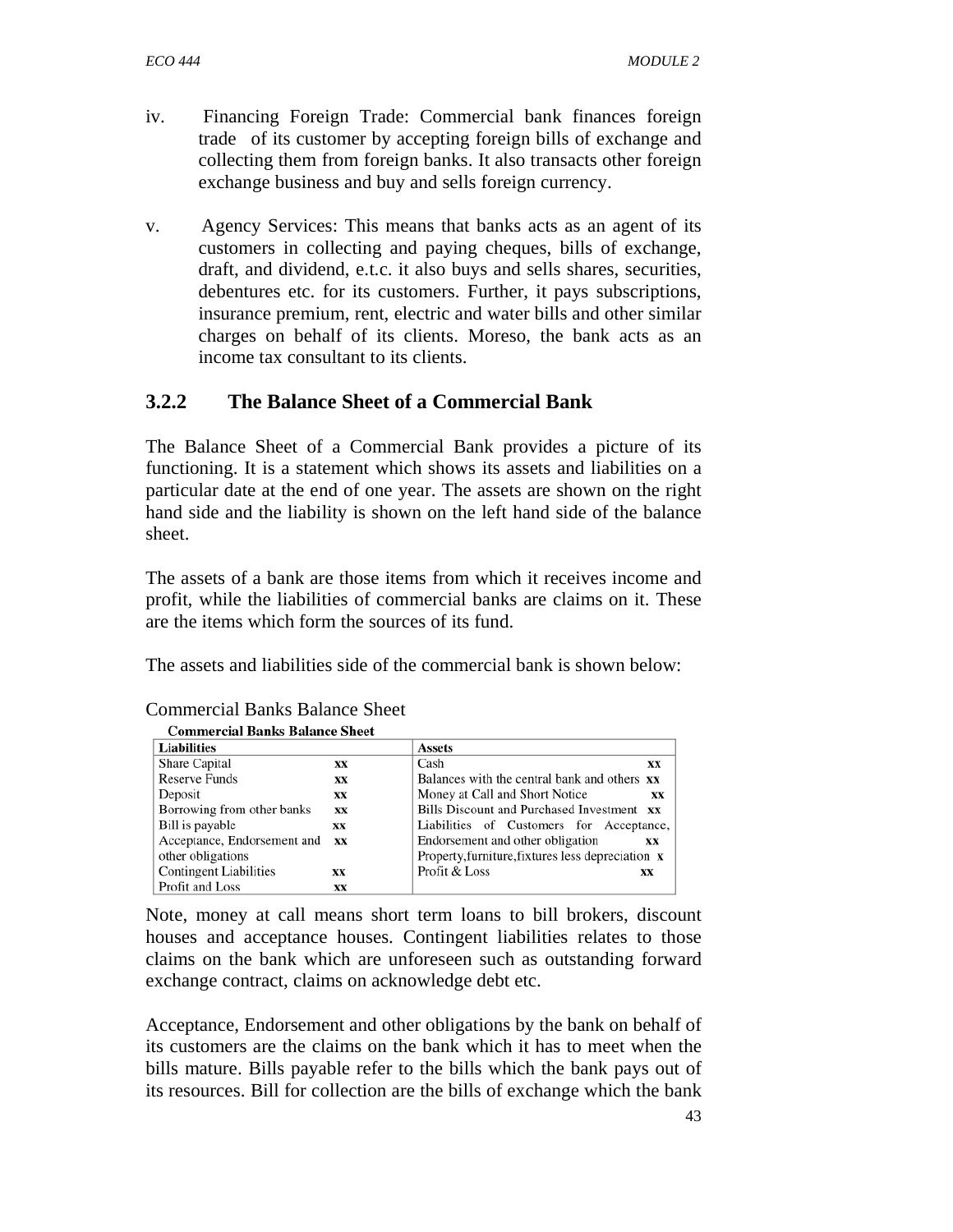collects on behalf of its customers and credits the amount to their accounts.

#### **SELF ASSESSMENT EXERCISE**

- 1. State five functions of Commercial Banks
- 2. Explain four ways in which Commercial Banks can advance loans

## **3.3 Roles of Commercial Banks in Nigeria**

Besides performing the usual commercial banking functions, banks in developing countries play an effective role to economic development. These roles are:

- i. Commercial Banks helps in mobilizing savings through network of branch banking. People in developing countries have low incomes but the banks induce them to save by introducing variety of deposit schemes to suit the needs of individual depositors.
- ii. The Commercial Banks finance the industrial sector in a number of ways. They provide short term, medium term and long term loans to industry. They also underwrite the shares and debentures of large scale industries, and also help in developing the capital market which is undeveloped in such country.
- iii. They help in financing both internal and external trade i.e. they provide loans to retailers and wholesalers to stock goods in which they deal on. They also keep in the movement of goods from one place to another by providing all types of facilities such as discounting and accepting bills of exchange.
- iv. They help the large agricultural sector in developing countries in number of ways. They provide loans to traders in agricultural commodities and also open a network of branches in rural areas to provide agricultural credit.
- v. The Commercial Banks finance employment generating activities in developing countries. They provide loans for the education of young person"s studying in engineering, medical, and other vocational institutes of higher learning.
- vi. The Commercial Banks help in economic development of a country by faithfully following the monetary policy of the central bank. More so, the central bank depends on commercial banks for the success of its policy of monetary management in keeping with requirements of a developing economy.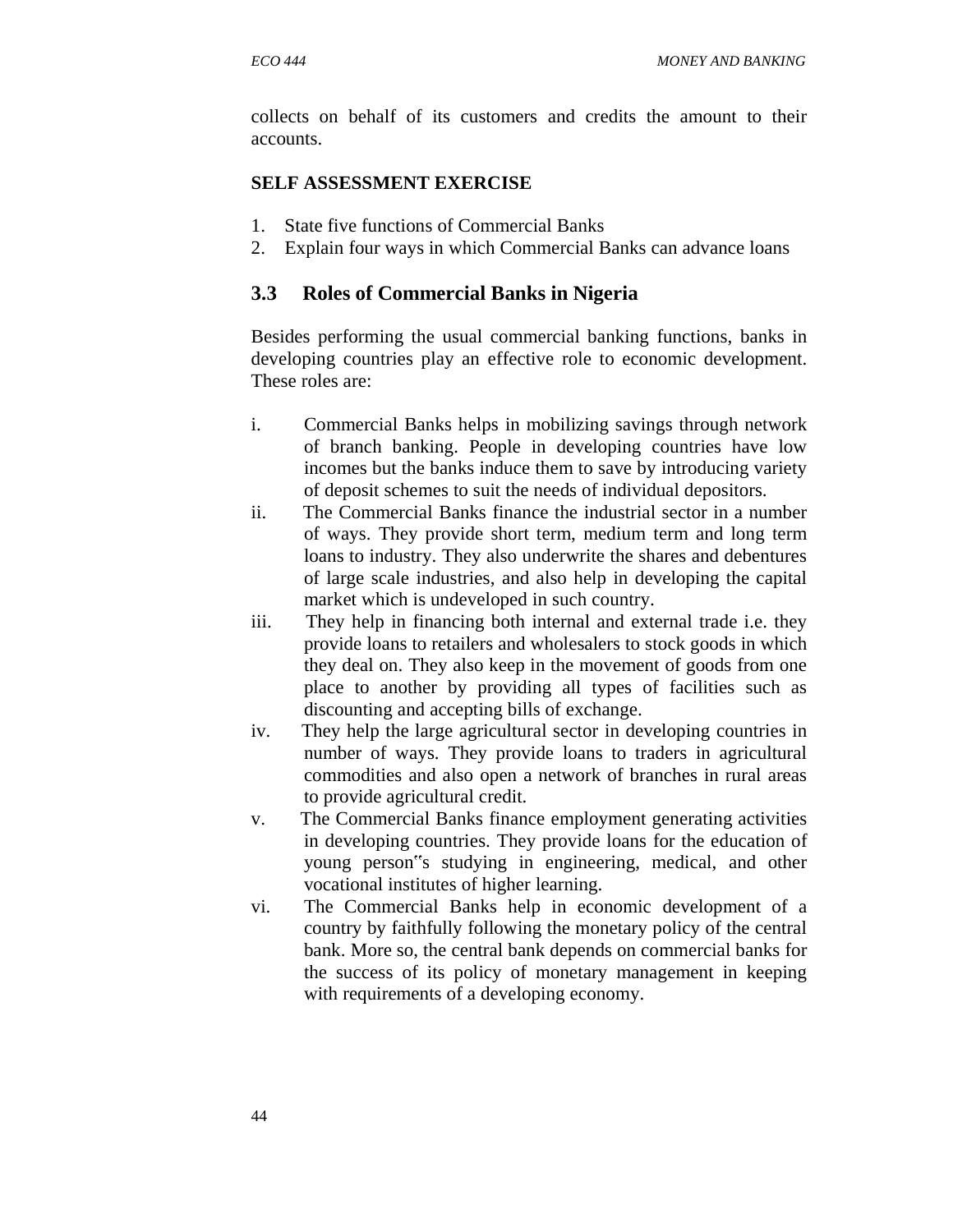# **3.3.1 Problems of Commercial Banks in Nigeria**

Commercial banks in most developing countries, especially Nigeria are faced with problems. These are as follows:

- i. Urban Concentration: Majority of the commercial banks are located in urban centers thereby denying the rural areas banking services.
- ii. Corruption and Low Saving: There is high level of corruption in the banking industry as some bank managers and officials embezzle money and grant unauthorized loans to friends and relative because of their selfish interest. This odd attitude has discouraged so much from saving, since they believe their monies can be taken without been returned.
- iii. Government's Frequent Interventions: Government"s frequent intervention in the operation of banks sometimes make things difficult for commercial banks to operate smoothly and efficiently.
- iv. Lack of Innovative Banking Practices: Most commercial banks are not innovative in their banking practices as customers are not given the prompt attention they desire.
- v. Capital shortage and high interest rates: Most of the commercial banks have low capital base and this makes it impossible to grant loans to prospective customers. Inspite of low capital they have, they tend to charge high interest when loan is given out.
- vi. Non-Repayment of Loans  $\Box$  Some customers that took loans sometimes fail to repay the loans as a result of high interest rate charged and these has led to the collapse or failure of some commercial banks.

Importantly, some of the aforementioned challenges of the commercial has been solved through improve technology. Today, most of the rural areas has commercial banks in them and also withdrawal and depositing of cash has been made easier through ATM cards.

# **SELF ASSESSMENT EXERCISE**

1. State the problems or challenges faced by commercial banks in Nigeria and identify one solution to it.

# **3.4 Merchant Bank and Its Functions**

Merchant bank can be defined as a financial institution that provides medium and long-term loans, accepts large deposits, bills and deal in stocks. The under- developed nature of the banking system, money and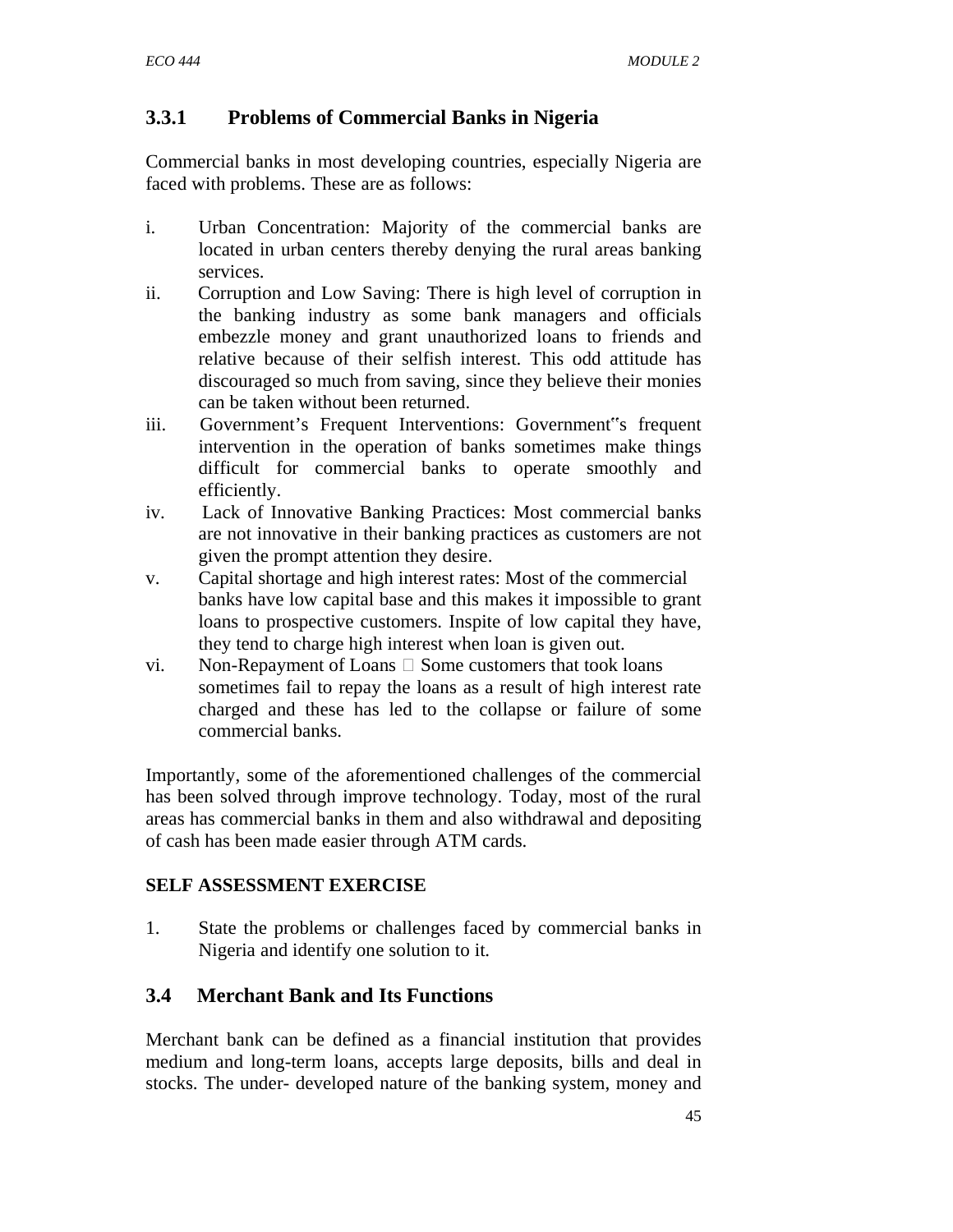capital markets in West Africa brought about the delay in the establishment of merchant banks in this part of the world.

Philip Hill became the first merchant bank in Nigeria and has given rise to other similar banks like then NAL Merchant Bank; Indo-Nigerian Merchant bank etc. Merchant banks deal with companies or organizations, government and other financial institutions. They also carryout wholesale banking services with the primary aim of making profit.

# **3.4.1 Functions of Merchant Banks**

The functions of merchant banks may be grouped into five as follows:

- 1. Portfolio Management Function: Merchant banks do undertake to manage the portfolio investments of some investors at a fee for such services.
- 2. Banking Function: The banking function include
	- i. Mobilization of deposits from both the private and public sectors of the economy.
	- ii. Granting of loans/advances to individuals, corporate bodies and the government.
	- iii. Equipment leasing which involves the purchasing and leasing of equipment for rental fees to the banks.
	- iv. Loan syndication (consortium lending) which involves the coming together of banks or group of banks to provide credit to a customers.
- 3. Corporate Finance Services: The corporate service include acting as issuing house to issuers, assisting in private placement, stock brokerage services, investment and advisory services.
- 4. Treasury Services: The merchant banks do invest in money market instruments such as treasury bills, treasury certificate etc. They also issue short-term instruments such as certificates of deposits, commercial papers etc.
- 5. Operational Services  $\Box$  This includes the remittance and receipt of funds for their customers at both local and international levels. Merchant banks also open letters of credit and accepts bill on behalf of their customers in favour of foreign creditors and issued by the creditors respectively.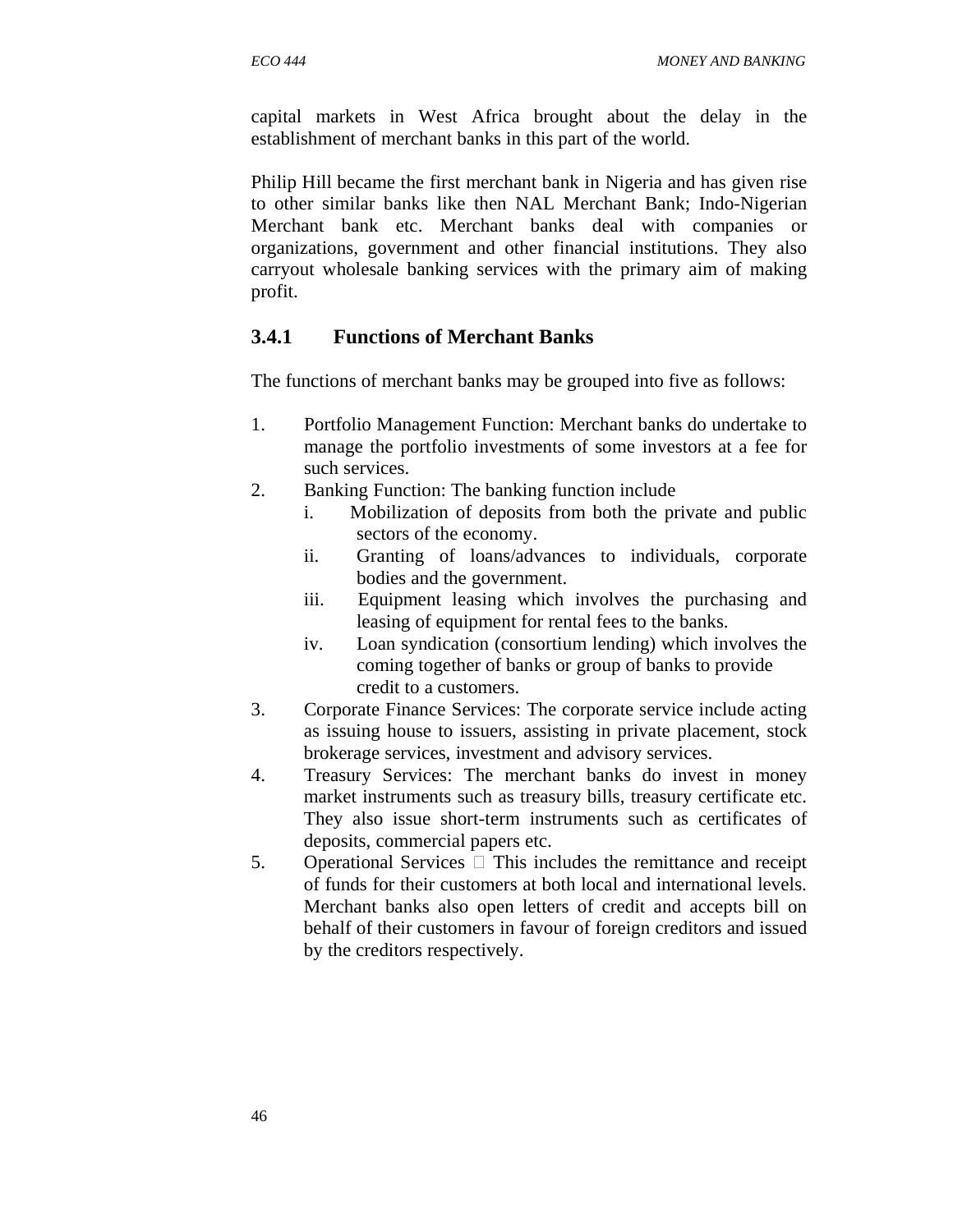# **3.4.2 Sources of fund to Merchant Banks**

The main sources of funds to merchant banks include:

- i. Statutory Reserves: The funds statutorily required to be transferred from profit to reserve account is available for use by the bank.
- ii. Share Capital: Funds are raised through the issuance of shares subscribed to, by the individuals, corporate bodies and government.
- iii. Interest arising from credit facilities and other charges: The cost of funds provided to borrowers as well as various charges for services rendered from part of merchant bank"s funds.
- iv. Retained Profit: This is the percentage of net profit retained for future expansion. Retained profit remains part of shareholder equity.
- v. Debentures: Merchant banks raise money through the issuance of debentures.
- vi. Mobilized Deposits: The huge deposits mobilized from the economy forms part of merchant banks funds.
- vii. Borrowing: Merchants banks may borrow money from lending institutions including the central bank of Nigeria.

## **SELF ASSESSMENT EXERCISE**

i. State five ways in which merchant banks can raise money.

# **4.0 CONCLUSION**

Commercial banks as a financial institution play very important role in the development of any country, be it developing or developed. Their roles as a matter of fact cannot be neglected, in the sense that they are seen as the major back bone of the country. Despite the functions and roles they play, they still face series of challenges which was discussed in the unit.

# **5.0 SUMMARY**

In this unit, we have succeeded in explaining the origin of commercial banks in Nigeria and also the different functions and roles it plays growth and development of the country. Also, some problems of commercial banks in Nigeria was also entrenched in the unit, not neglecting the ways in which they can source for funds.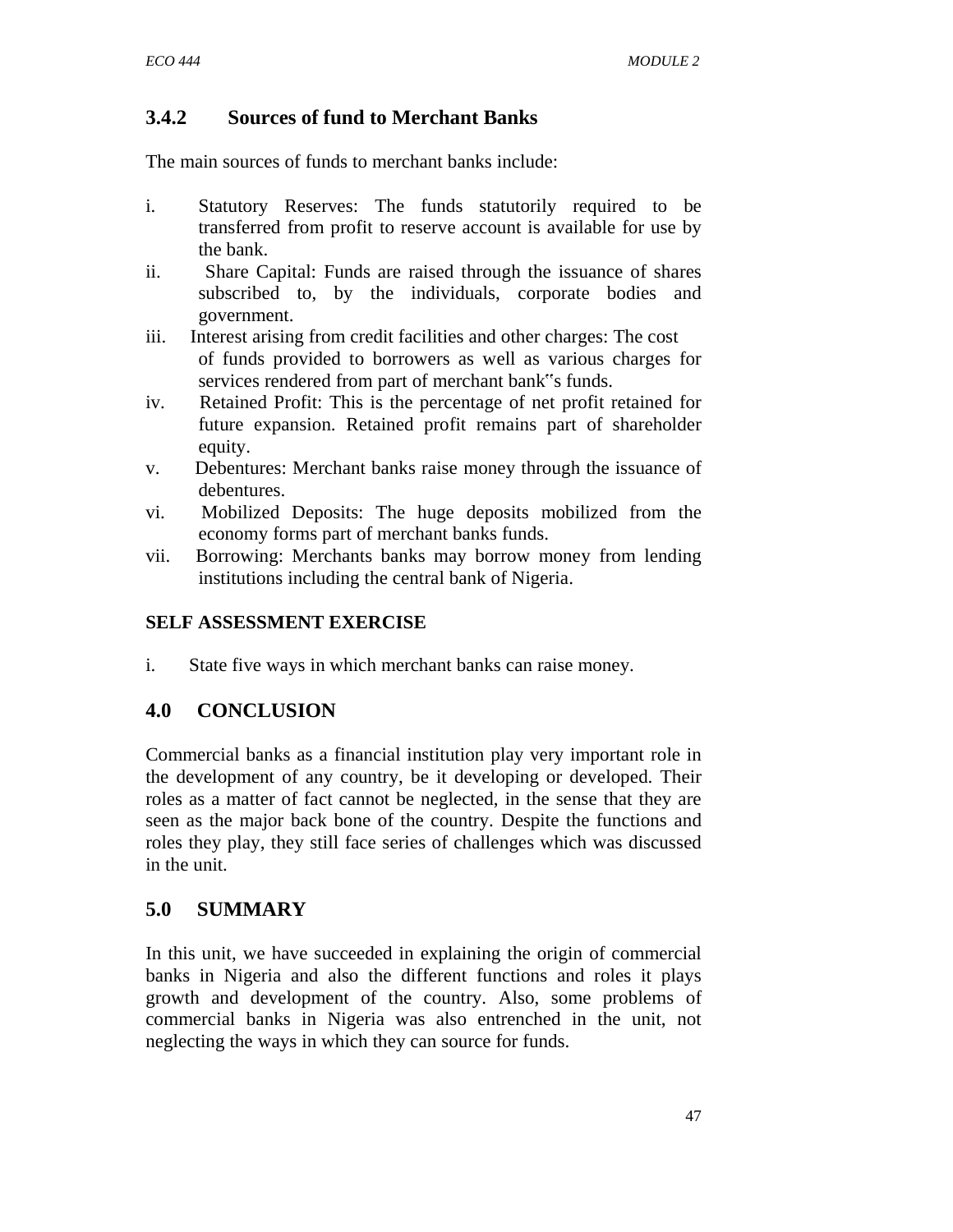## **6.0 TUTOR-MARKED ASSIGNMENT**

- i. Write short note on the following African Banking Corporation and Barclay Bank of Nigeria.
- ii. Distinguish between Bill payable and Bill for collection. iii. Explain five roles of commercial banks in Nigeria.
- iii. State four ways in which commercial banks can advance loans to customers.
- iv. Discuss any three functions of a merchant bank.
- v. Explain the challenges faced by commercial banks in developing countries.

## **7.0 REFERENCES/FURTHER READING**

- A .Adebayo (2013). Economics; A Simplified Approach (2 nd Ed) Vol 2, African international publishing limited, Lagos
- A.C. Onyia (2007). Element of Banking (1 st Ed) Tayo Falas Nigeria Enterprise, Lagos.
- Lipsey and Chrystral (2007). Economics, Oxford University press Inc, New York. M.L. Jhingan (2010). Money, Banking, International Trade and Public Finance
- (8 th Ed), Vrindan Publication, Delhi.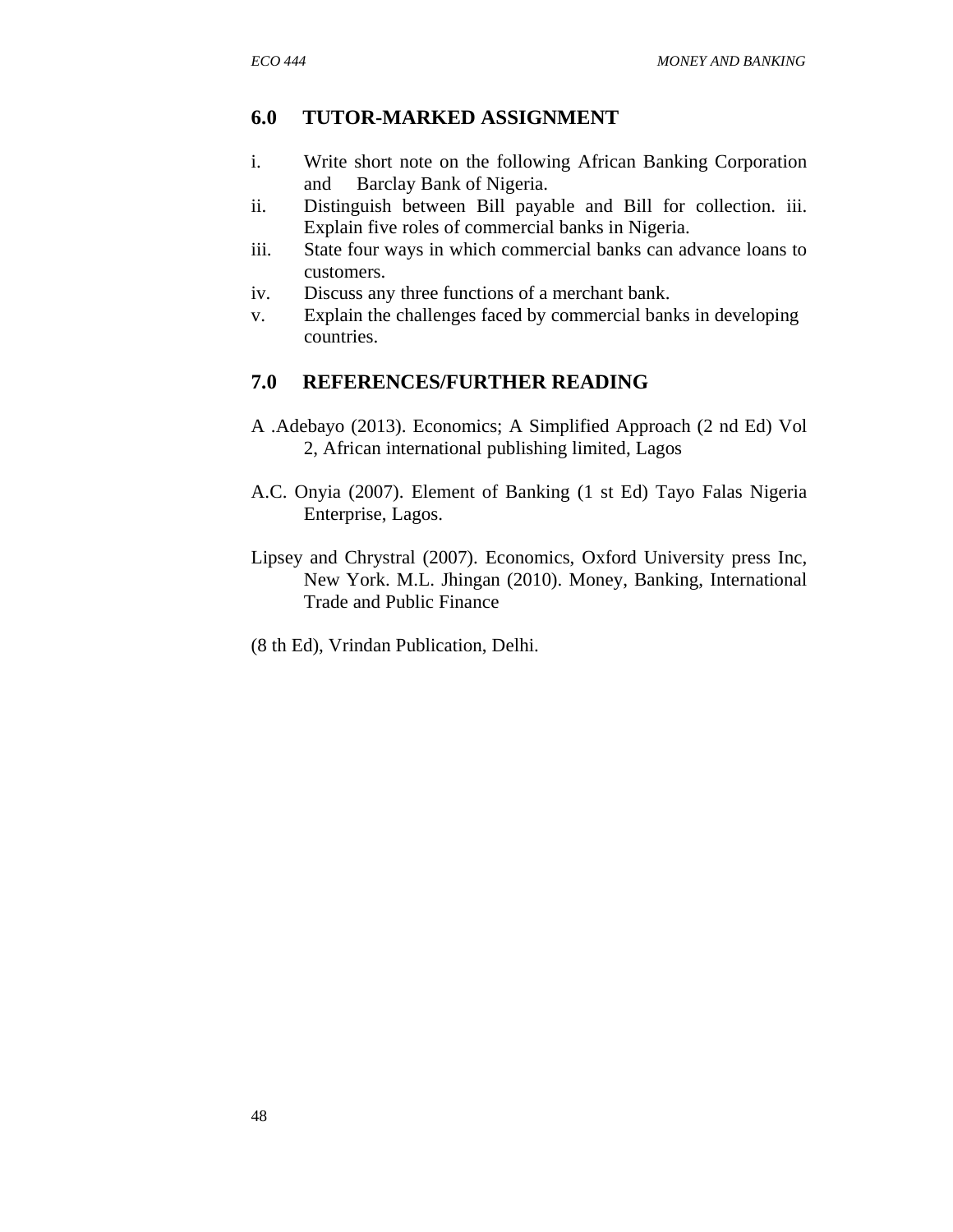# **UNIT 3 NON-BANK FINANCIAL INSTITUTION**

# **CONTENTS**

- 1.0 Introduction
- 2.0 Objectives
- 3.0 Main Content
	- 3.1 Classification of Non-Bank Financial Institution
		- 3.1.1 Insurance Companies
		- 3.1.2 Pension Scheme
		- 3.1.3 Traditional Financial Institutions
		- 3.1.4 Finance Companies
		- 3.1.5 Discount Houses
	- 3.2 Importance of the Institution by Funds mobilization and contribution to the economy
	- 3.3 Similarities between Banks and NBFIs
	- 3.4 Roles of Non-Financial Institutions
- 4.0 Conclusion
- 5.0 Summary
- 6.0 Tutor Marked Assignment
- 7.0 References/ Further Reading

# **1.0 INTRODUCTION**

This unit focuses on non-bank financial institution in Nigeria. Non-Bank Financial Institutions are institutions created or established to provide long-term loans to individuals, government and prospective business individuals. Subsequently, the unit will explain the various classifications non-bank financial institutions such as insurance companies, pension scheme, traditional financial institutions, finance companies and discount houses etc.

# **2.0 OBJECTIVES**

At the end of this unit, you should be able to:

- Understand the various non-bank financial institutions in Nigeria. Identify their functions.
- Distinguish between each of them.
- Distinguish between non-bank financial institution and banks.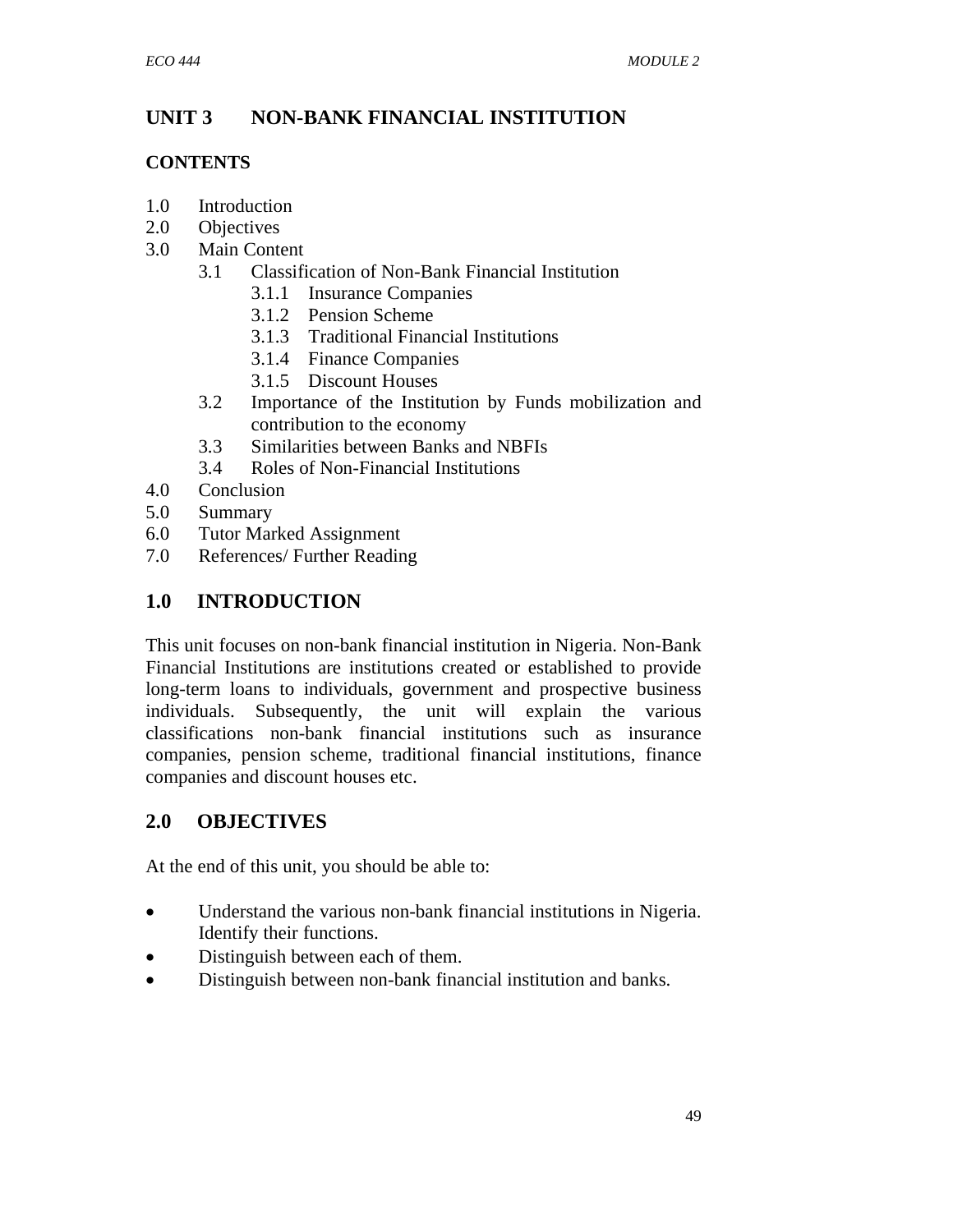# **3.0 MAIN CONTENT**

## **3.1 Classification of Non-Bank Financial Institution**

Non-Bank Financial Institutions are institutions that provide medium and long- term loans to prospective business firm or government. These institutions pool funds from net savers and lend them to finance expenditure of business firms and local bodies. The non-bank financial institution outside the commercial banks has contributed immensely in enhancing growth and development in the nation. Consequently, they are classified as insurance, pension scheme (fund), traditional financial institution, finance companies etc. Subsequently, the aforementioned institutions will be explained in detail.

## **3.1.1 Insurance Companies**

An insurance company may be defined as a financial institution involved in the protection of person and objects against risk. These companies as financial institution collect large sums of money called premium from individual and organization in order to insure lives and properties. Thus, people save money with the insurance companies in form of life assurance which is paid to them after a period of time if they do not die before then under endowment assurance policy. On the other hand, under the whole life assurance, bulk of money is paid to the beneficiaries of the assured after his death.

Insurance in Nigeria is both owned by Nigerians and foreigners. However, ownership had significantly remained more companies being controlled by indigenous interest while few have mixed ownership. In any case, a consolidator exercise could introduce a new ownership character as all the insurance companies may desire to be quoted on the Nigerian stock exchange.

Apparently, insurance companies in Nigeria tends to provide some functions in economy, such functions are as:

- i. Protection of persons and objects under different types of insurance like motor vehicle, fire, burglary, marine, life insurance etc.
- ii. They serve as pool of risks; that is they are an umbrella under which all forms of risks are covered.
- iii. They offer both short and long-term loans to individuals, organization
- 50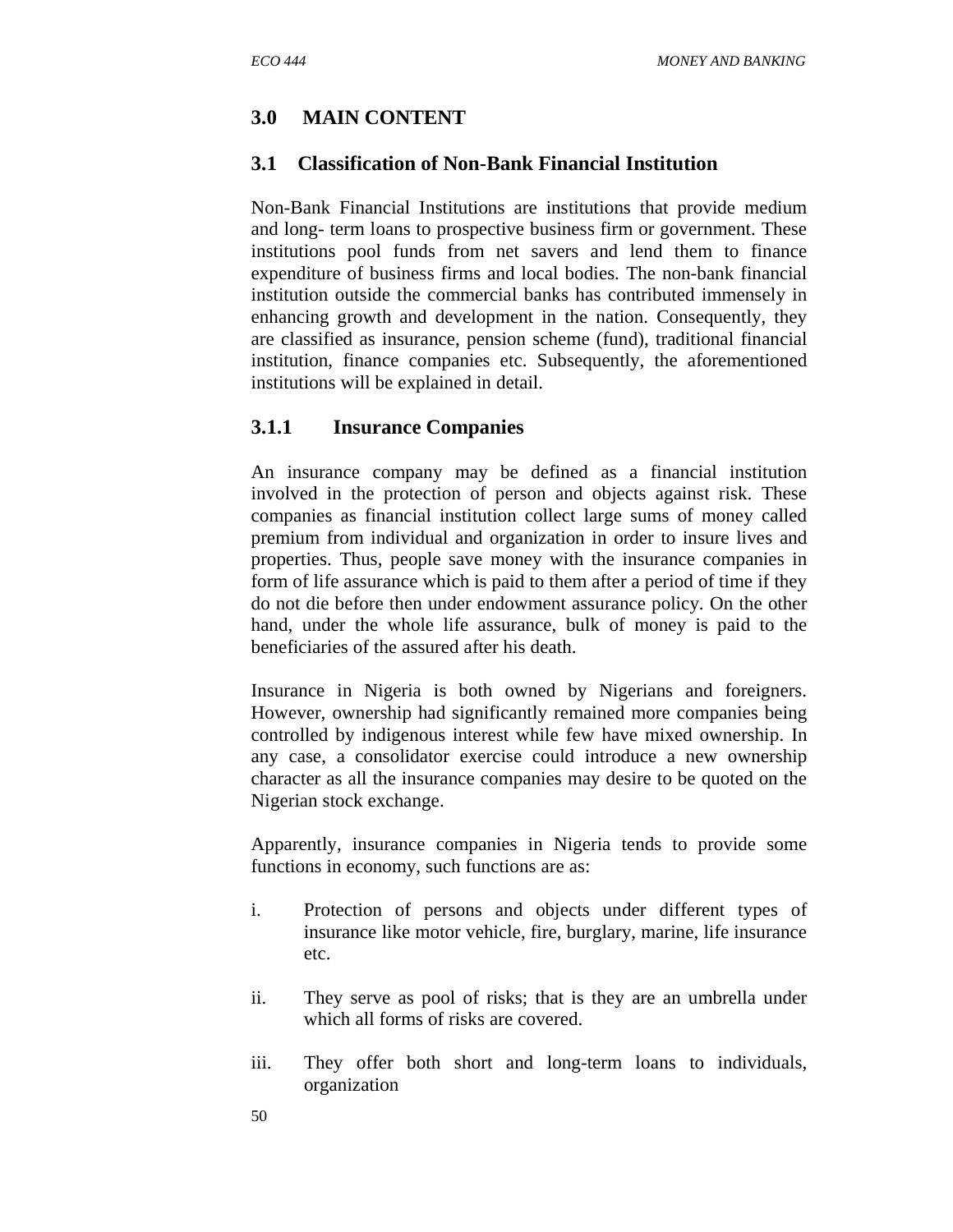- iv. etc, from the money they collected from other clients as premiums.
- v. Through the money and capital market, they make funds available to industry and commerce thereby contributing to the development of nations where they exist.
- vi. They offer advice to individuals, organizations, government etc, on the best way to secure lives and properties.

# **3.1.2 Pension Scheme**

Pension Scheme is an arrangement designed by the government through the constitution or other statue which guarantees an employee some financial benefits on leaving employment.

In Nigeria, the first pension Act was promulgated in 1951 and was later replaced by the 1979 Pension Act. The public sector had its own pension arrangement different from that of private sector.

The public sector pension scheme is a non-contributory scheme while the private sector pension scheme is contributory in nature. Employees are expected to contribute a certain percentage of their total emolument to pension scheme. The 2004 pension perform Act has brought in it numerous changes ranging from the introduction of pension regulators, administrators and managers in Nigeria.

## **3.1.3 Traditional Financial Institutions**

These are non-bank financial institutions whose existence predates both the invasion of Africa by the colonialists and the emergence of conventional financial institutions. The traditional institutions have continued to thrive in most African countries especially Nigeria due to some Unique characteristics surrounding their activities. Their operations are in the secretive, require little amount of money and mutual trust exist between and among members. Some of the traditional financial institutions are Esusu, Local Money Lenders, Community Development Associations, Co-operative, Thrift and Credit Union, Social Club, and Town Union Monthly Associations.

The Modus Oprandii in the traditional financial institutions is that members are encouraged to save their money together, which all or part of it may be lent to any member that is in need.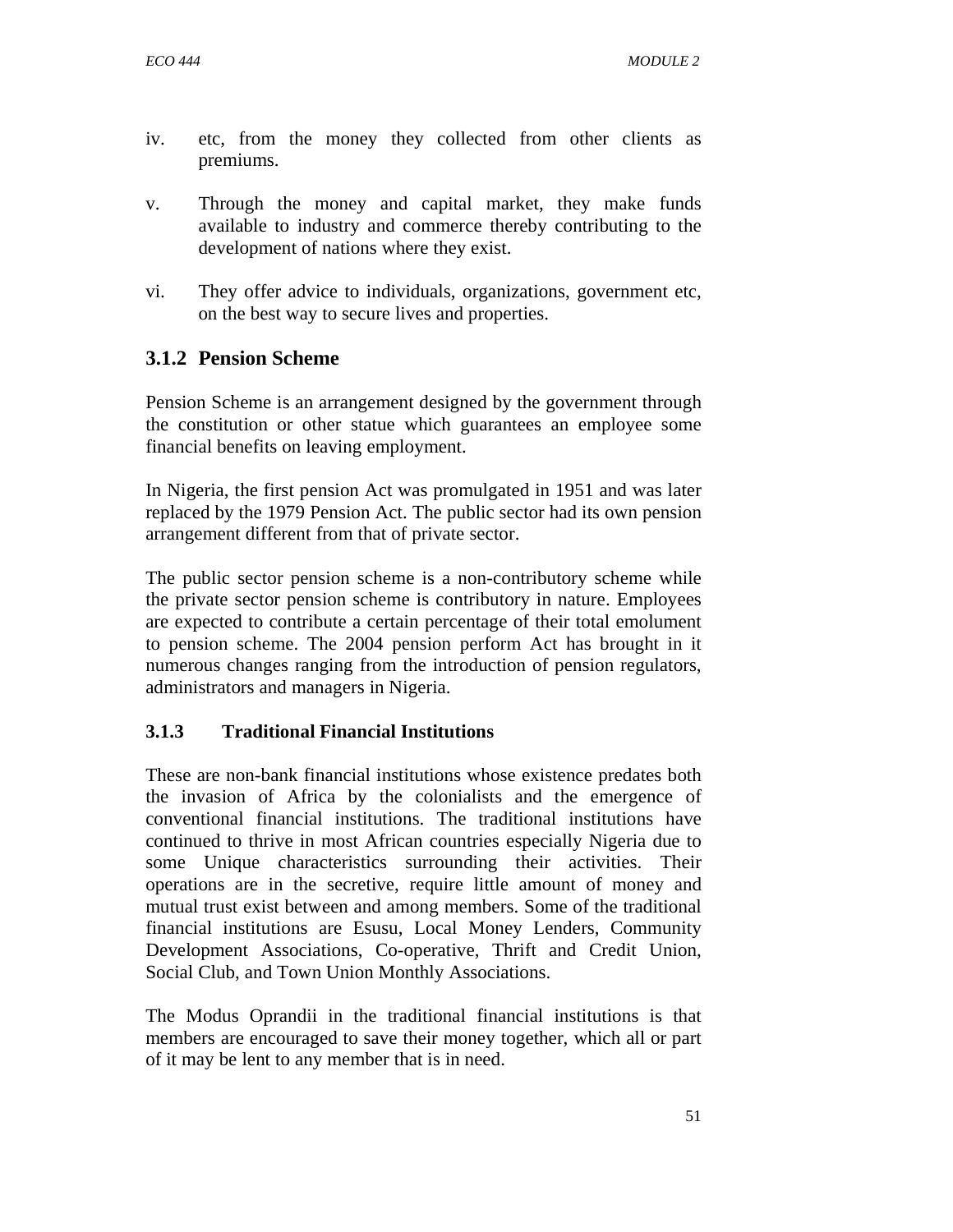Basically, the major advantage of traditional financial institution is that;

- i. They encourage their members to form the habit of saving money.
- ii. They encourage their members to invest the big sum of money they have saved.
- iii. They lend money they have saved.
- iv. They save their members the pains of going to banks to borrow money
- v. with their embarrassing collateral securities.
- vi. They inculcate the principles of democracy in their members.
- vii. They discourage their members from being extravagant in their spending so that they can save money.

In spite all the enticing advantages, the traditional financial institution still face enormous problems which ranges from:

- i. High embezzlement of cash
- ii. Weak management i.e. they are managed by those who lack administrative and managerial acumen.
- iii. The institution also lack effective means of recovering loan granted to their members, if they default in repayment.
- iv. They have low financial resources at their disposal as a result of some of their members to make their contributions.
- v. They use arbitrary means in fixing interest on loans.

# **3.1.4 Finance Companies**

Finance Companies are non-bank financial institutions regulated and supervised by the Central Bank of Nigeria under the provision of the BOFIA 1991 (as amended). These institutions provide short-term financial services such as the local purchase order financing, project financing, leasing of equipment and debt factoring. The main sources of funds to finance companies include public offer of bonds, Issuance Commercial Paper, Issuance of equity shares, commercial bank credit facilities, insurance companies etc.

Finance Companies in the course of providing financial services, use to charge higher interest on their financial accommodation, discounts, loans fees and other services to average for high operating cost.

The greatest challenge to finance companies in Nigeria has remained the crisis of confidence question between the operators and the public. Fortunately, this appears to have been taken care of by the emergence of a vibrant post consolidation financial system in Nigeria.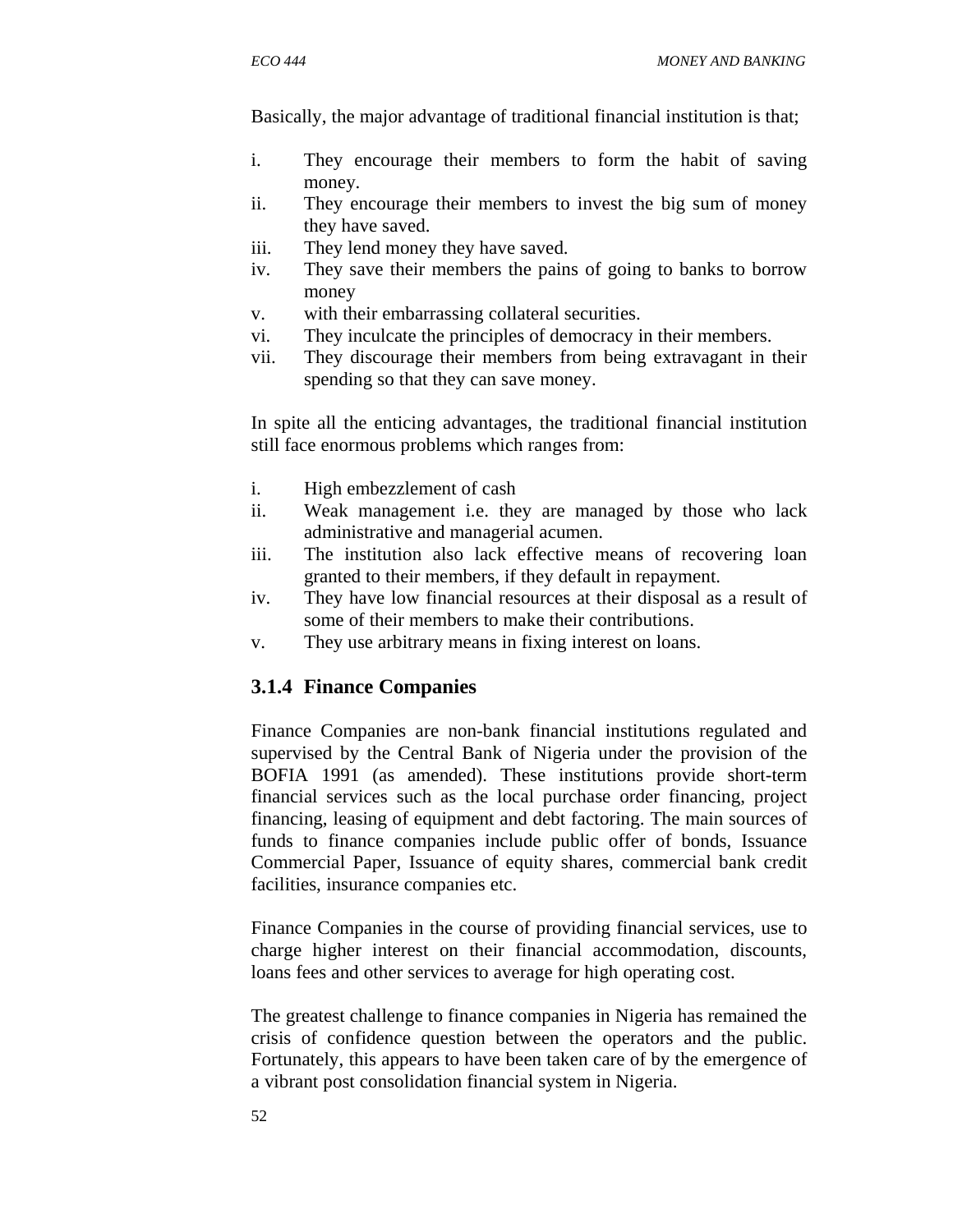# **3.1.5 Discount Houses**

The discount house sub-sector is a very important part of the Nigeria financial system. The idea of discount houses was muted and nurtured by the Central Bank of Nigeria in the 1990"s to strengthen and sustain the ailing banking system.

Sections 28 of the Central Bank of Nigeria Act 1991 and section 59 of BOFIA 1991 charged the bank with the responsibilities of licensing, regulating and supervising of discount house business in Nigeria.

A discount house is a non-bank financial institution engaged in discount house business. The business of discount house includes the trading in and holding of money market instruments such as treasury bills, treasury certificates, commercial bills etc.

Discount Houses serve as conduit through which banks were able to channel excess liquidity to the Central Bank of Nigeria.

Discount houses also serve as secondary market for the trading of treasury bills and other commercial bills.

Currently, many of the discount houses have identified with corporate finance hence establish advisory services units in order to provide additional services to their clients.

Discount houses that are owned by group of financial institution can source for fund to finance the business in the following ways. They can source for funds through:

- i. Paid up capital  $\Box$  this is part of the called up capital which the
- ii. shareholders have actually paid.
- iii. ii. Income from advisory services. iii. Reserves in their vault. iv. Call money
- iv. Short-term borrowing
- v. Selling of short-term bills to the CBN
- vi. Outright borrowing from the CBN through night advances.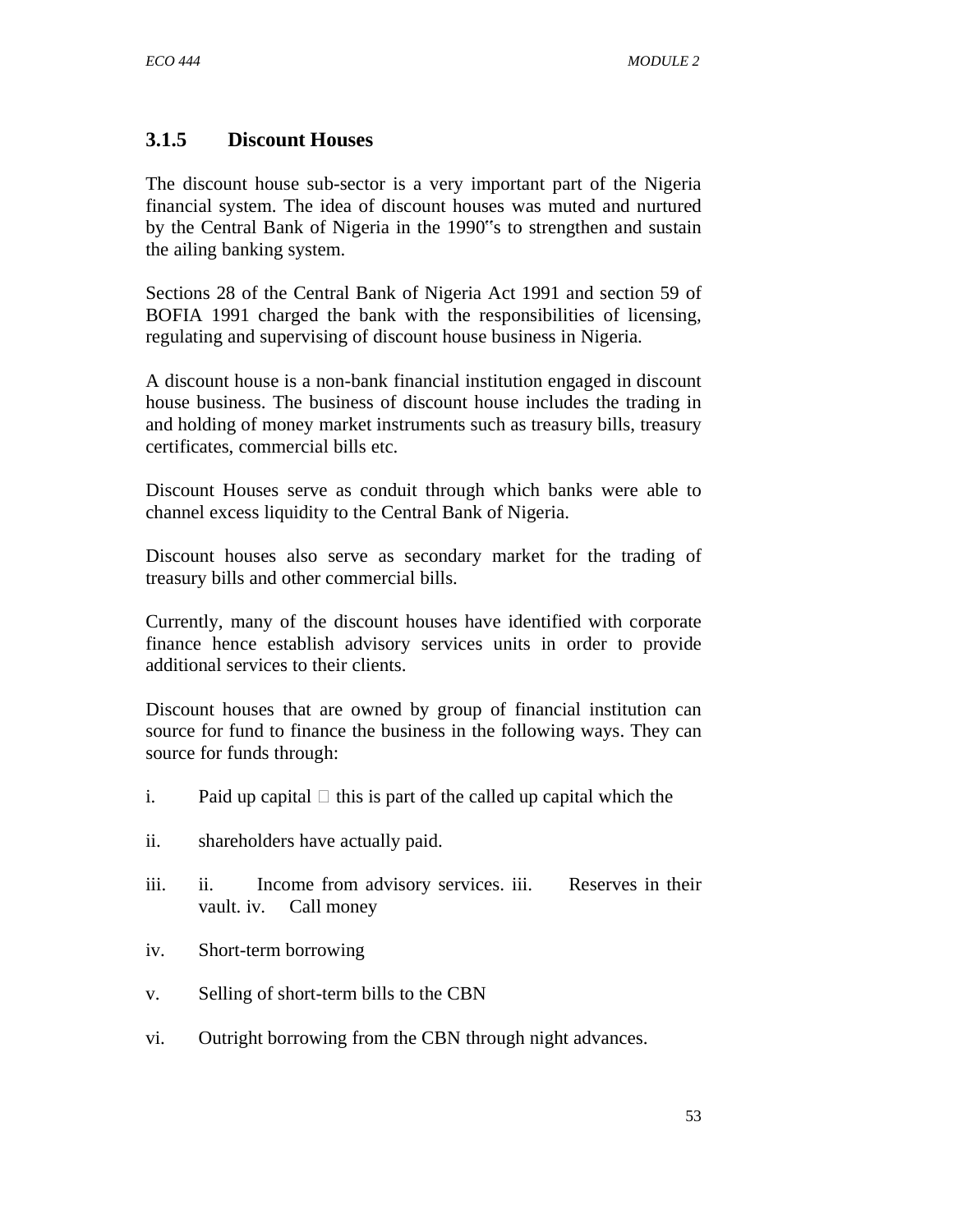i. Distinguish between finance houses and discount houses

# **3.2 Importance of the Institution by Funds Mobilization and Contribution to the Economy**

- i. Although the non-bank financial institutions are not legally mandated to act as the conventional banking institutions, they do mobilize funds from the private and public sectors of the economy. For instance, the insurance companies do mobilize funds arising from the payment of premium part of which they may lend to people and organizations on special arrangement. Similarly, the Traditional financial institutions do mobilize fund from members and in most case lend to them from the pool for overall economic growth and development of the country.
- ii. The non-bank financial institutions offer greater accessibility in the borrowing of funds at the micro level to the members of the society. The provision of micro credit guarantees both grass root and even economic growth and stability necessary for meaningful economic development.
- iii. The non-bank financial institutions offer specialist service in the economy. These services enhance the efficiency of the operation of both the banking and other sectors of the economy. For instance, the insurance companies reduce the risks associated with various businesses through underwriting, while the pension funds, scheme provide reassurance to the workers by promising them wonderful post-active days etc.
- iv. The non-bank financial institutions have continued to provide employment for over twenty-one percent of the entire Nigeria workforce.

## **SELF ASSESSMENT EXERCISE**

i. Explain the importance of Non-Bank Financial Institutions to the economy

# **3.3 Similarities between Banks and NBFIS**

i. Commercial banks create demand deposit when they borrow from the central bank, and NBFIs create various forms of indirect debt when they borrow from commercial banks.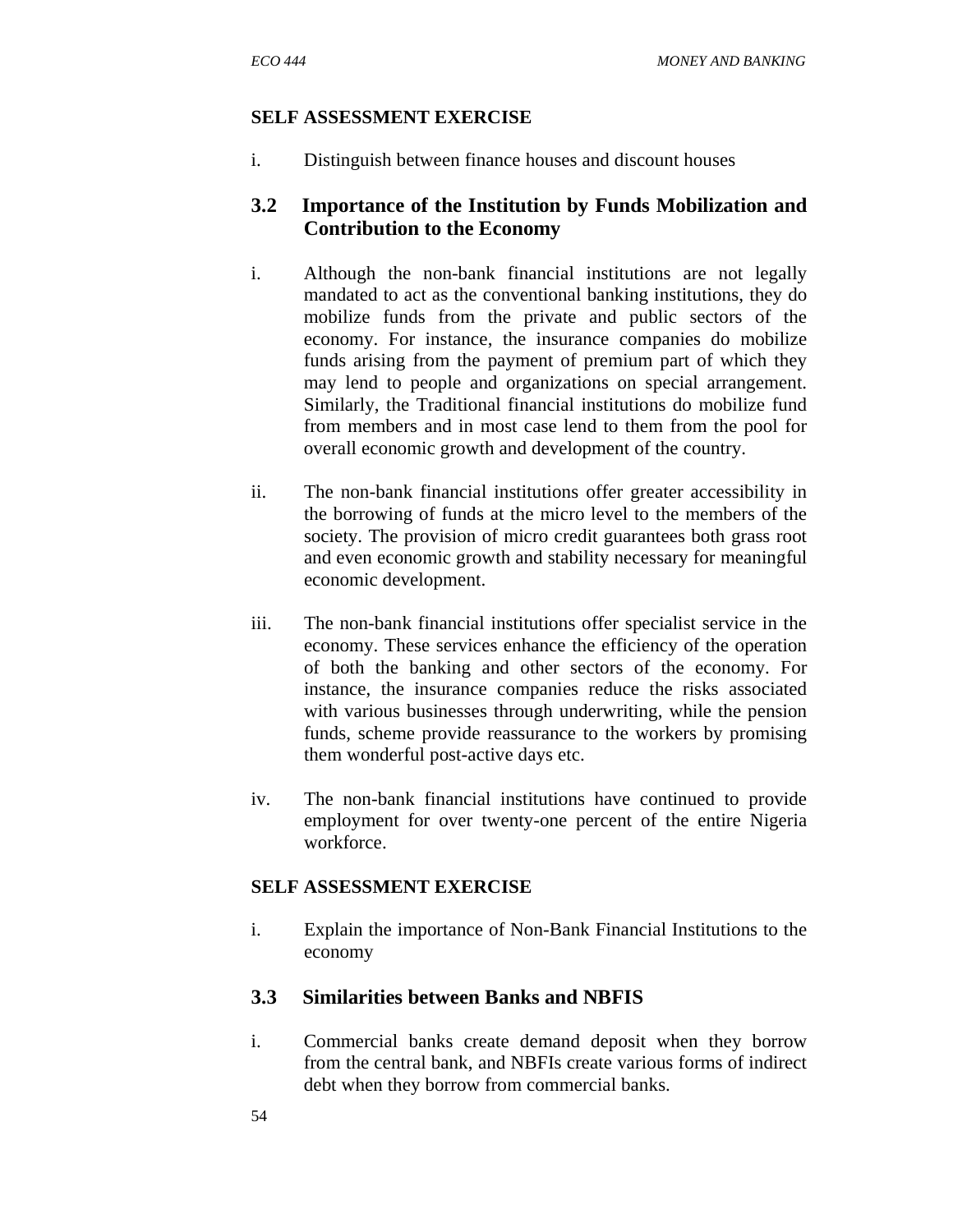- ii. Both commercial banks and NBFIs acts as intermediaries in bringing
- iii. ultimate borrowers and ultimate lenders together and facilitate the transfer of currency balance from non-financial lenders to nonfinancial borrowers for the purpose of earning profits.
- iv. Both commercial banks and NBFIs provide liquid funds. The bank deposits and other assets of commercial banks and the assets provided by NBFIs are liquid assets.
- v. Both banks and NBFIs are important creator of loanable funds. The commercial banks by net creation of money and the NBFIs by mobilizing existing money balance to exchange for their own newly issued.
- vi. Like NBFIs, commercial banks acquire the primary securities of borrowers, loans and deposits and in turn, they provide their own indirect securities and demand deposits to the lenders.

1. State the similarities between banks and NBFIs as financial institutions.

## **3.4 Roles of Non-Financial Institutions**

The roles of non-bank financial institutions are as follows:

- i. Reduce Hoarding  $\Box$  This is done by bringing the ultimate lenders and ultimate borrowers together. Outside that they also reduce hoarding of cash by ensuring that they make funds available to people.
- ii. They help both the Household sector and the business sector  $\Box$ The household sector relies on NBFIs for making profitable use of its surplus funds and also to provide consumer credit loans, mortgage loans etc. On the other hand, they help the business sector by financing them so as to facilitate their investment in plant, equipment and inventories.
- iii. Help the state and local government  $\Box$  This means that NBFI help the state and local bodies financially by purchasing their bonds.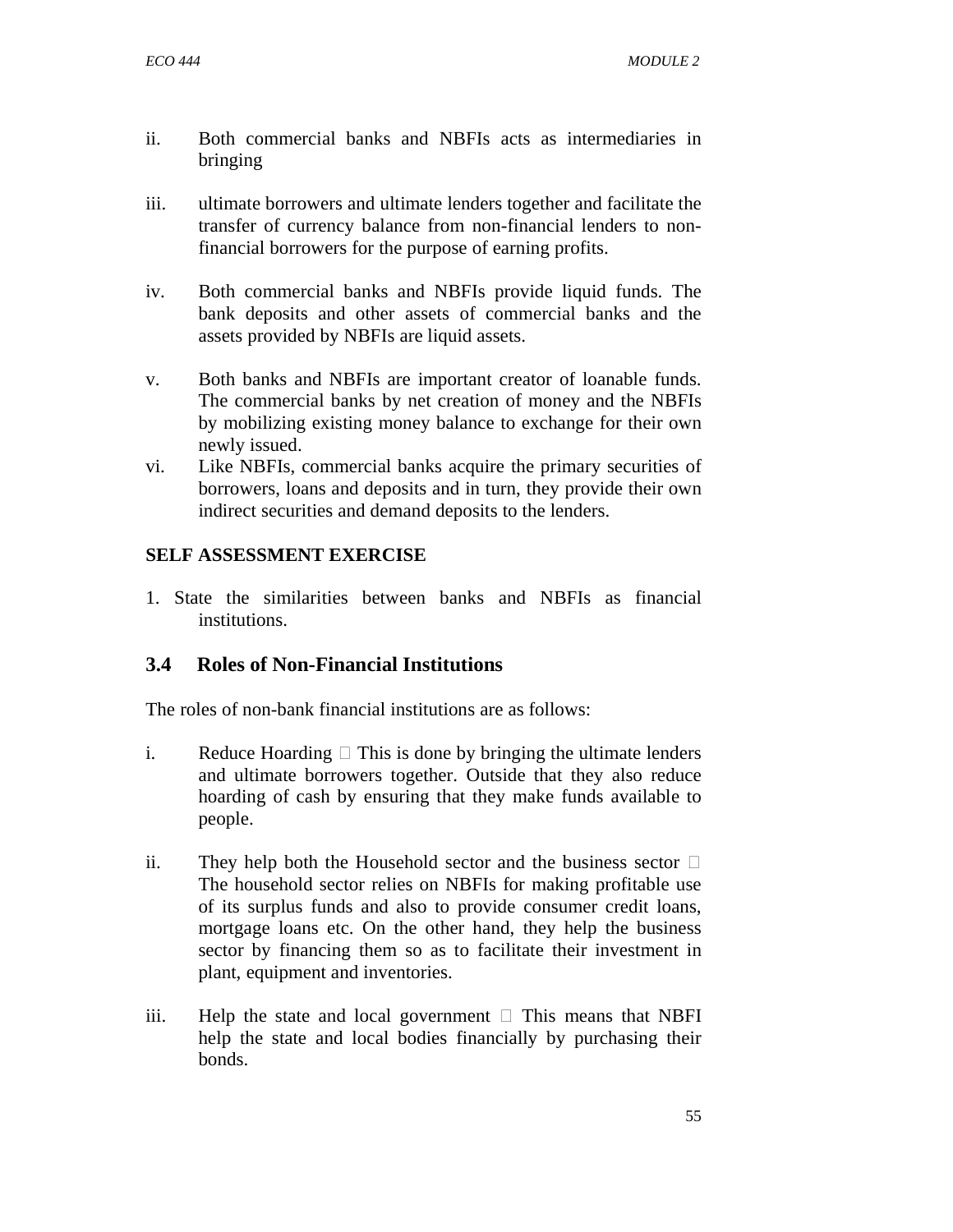- iv. NBFIs provide liquidity and safety to financial assets and help in transferring funds from ultimate lenders to ultimate borrowers for productive purposes.
- v. NBFIs help in the growth process of the economy, that is, they intermediate between lenders and borrowers. By performing this function, they discourage hoarding by the people, mobilize their savings and lend them to investors.
- vi. NBFIs are of immense help in the working of financial markets, in executing monetary and credit policies of the central bank and hence in promoting the growth of an economy, by transferring funds from surplus unit to deficit unit.

i. Briefly explain the major roles NBFIs plays in the economy

# **4.0 CONCLUSION**

In this unit, we extensively discussed the meaning and relevance of nonbanking financial institutions in the economy. Also, the major similarity between Banks and non-bank financial institutions were also explained in detail in the unit.

# **5.0 SUMMARY**

This unit treats the fundamentals of non-bank financial institutions by looking into the different non-bank financial institution as well as explaining them in details. Also, the significant roles NBFIs plays in the country were also integrated into the unit including the roles NBFIs plays in the economy.

# **6.0 TUTOR-MARKED ASSIGNMENT**

- i. State five functions of insurance company in Nigeria
- ii. Briefly explain the major advantages of traditional financial institution
- iii. Discuss the major problems in traditional financial institution
- iv. List five ways on which discount houses can raise funds.
- v. Write short note on pension scheme
- 56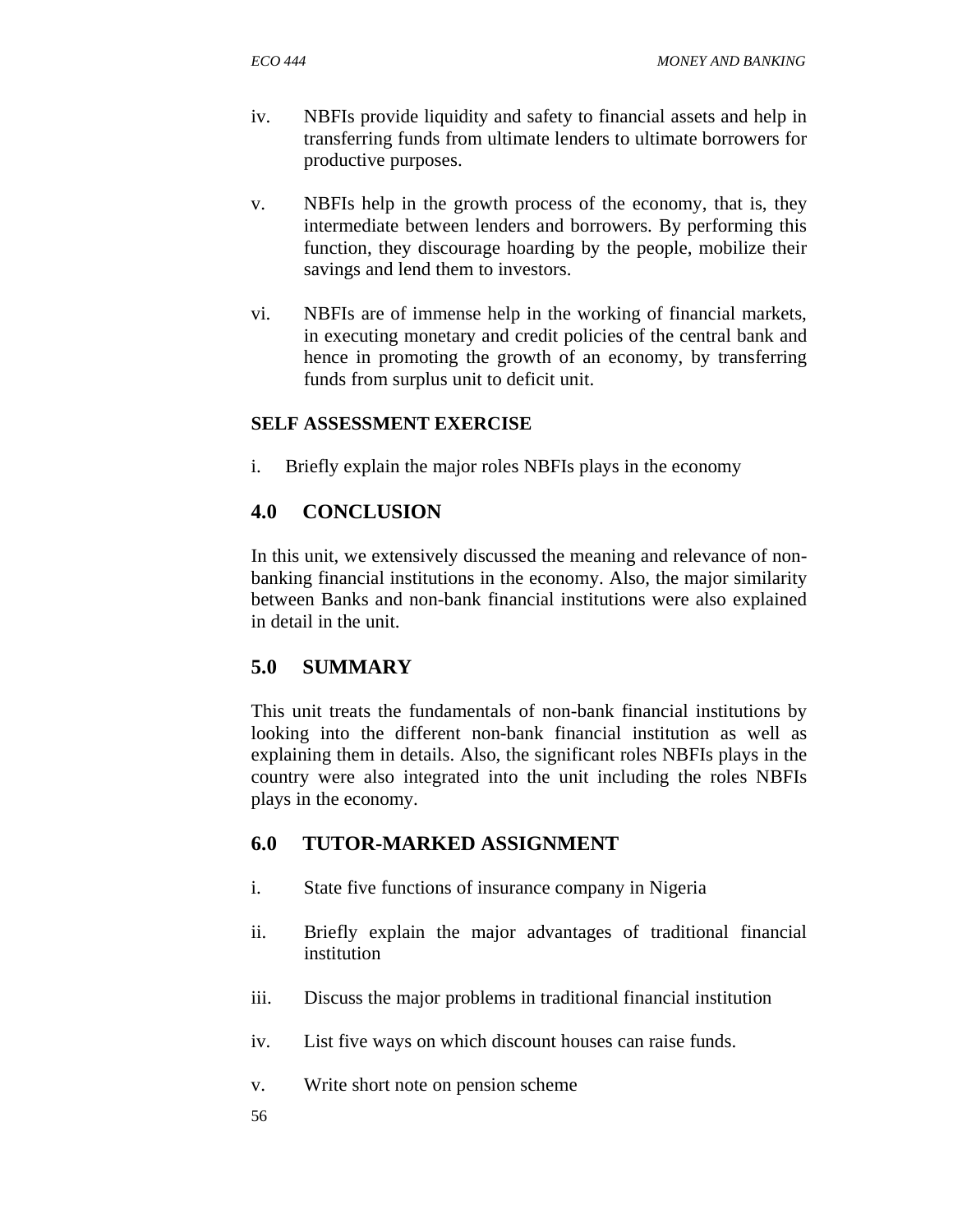## **7.0 REFERENCES/FURTHER READING**

- A.C.Onyia (2007). Element of Banking (1 st Ed) Tayo Falas Nigeria Enterprise, Lagos.
- E.S.Ogunleye (2004). Business Finance at a Glance (2 nd Ed) Jaapee publishers, Lagos.
- Lipsey and Chrystral (2007). Economics; Oxford University press Inc, New York. M.L. Jhingan (2010). Money, Banking, International Trade and Public Finance (8 th Ed), Vrindan Publication, Delhi.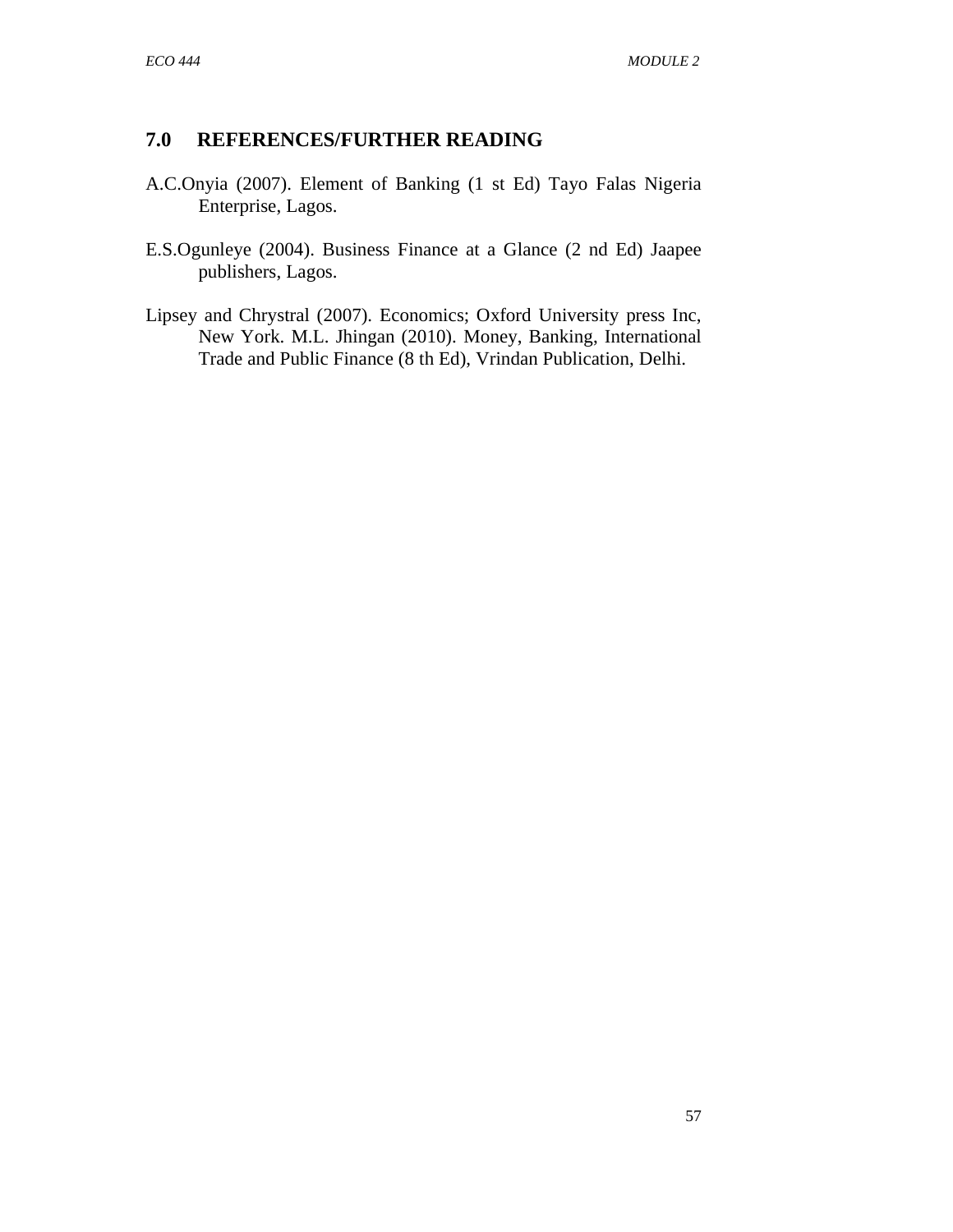## **MODULE 3 THE NIGERIAN FINANCIAL SYSTEM**

- Unit 1 Nigerian financial system and its significance to economic development
- Unit 2 The financial market and its role in economy acceleration
- Unit 3 The capital market, structure and its achievement

# **UNIT 1 NIGERIAN FINANCIAL SYSTEM AND ITS SIGNIFICANCE TO ECONOMIC DEVELOPMENT**

#### **CONTENTS**

- 1.0 Introduction
- 2.0 Objectives
- 3.0 Main Content
	- 3.1 Meaning of Financial System
	- 3.2 Significance of the Financial System
	- 3.3 Elements of Financial Reform
	- 3.4 Objectives of Financial Reform
	- 3.5 Achievements of the Financial sector reforms
- 4.0 Conclusion
- 5.0 Summary
- 6.0 Tutor Marked Assignment
- 7.0 References/ Further Reading

## **1.0 INTRODUCTION**

In recent past, the financial sector all over the world has witnessed remarkable changes, given the increasing depth of globalization, structural and technological changes, and integration of financial market. These have also been driven by the quest to implement strategies that engender sustainable economic development. These unit focus on the financial system and it crucial importance to economic development in Nigerian context.

## **2.0 OBJECTIVES**

- Define the term financial system
- Explain it significance to economic development
- Examines the financial reforms and it achievements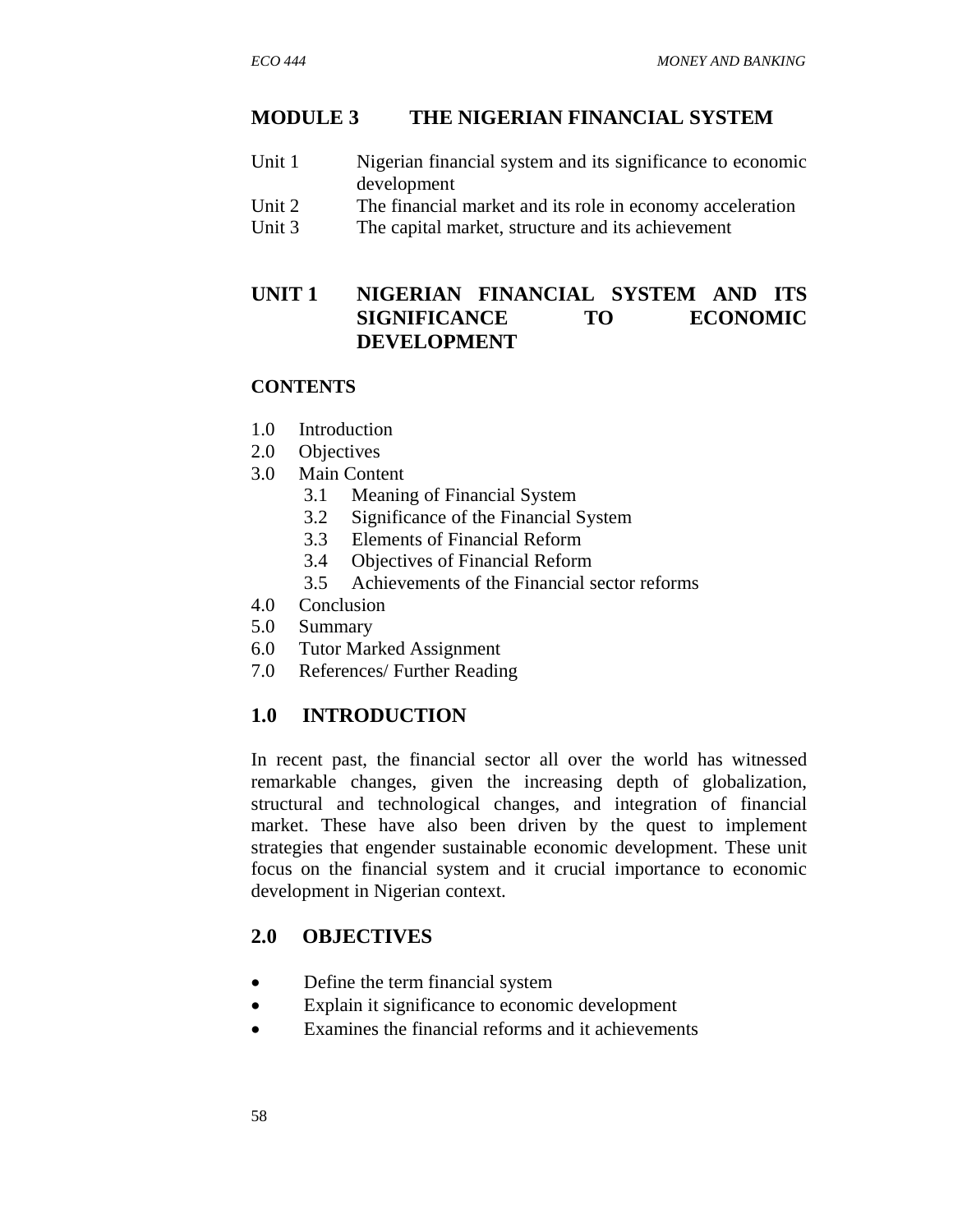# **3.0 MAIN CONTENTS**

## **3.1 Meaning of Financial System**

The financial system comprises the structure, institutions, markets, infrastructure, and mechanisms through which financial assets (loans, bond, stocks, and other securities) are sourced and channeled or traded, interest rates determined and financial delivered in the economy.

Typically, the financial system consists of the banking sector and non financial institutions. The financial sector play importance roles in economic development as economic activities cannot take efficiently without proper functioning of the financial system.

#### **SELF ASSESSMENT EXERCISE**

• Define the term financial system

## **3.2 Significance of The Financial System**

The significance of capital market to a country"s economy can be briefly discussed under the following broad outlines:

- 1. provision of market facilities and encouragement of investment
- 2. capital formation
- 3. capital mobilization
- 4. capital allocation
- 5. creation of employment opportunities
- 6. a measure of economy's performance
- 7. a safe depository for investors.

# **3.3 Provision of Market Facilities and Encouragement of Investment**

Simple economics states that income, in whatever form, either spent, saved or both. The same simple economics states that investment is a function of savings i.e. an individual (a person or an institution) can invest only to the extent of the surplus income or savings that is available, all other things remaining equal.

The capital market offers veritable for a and facilities for people and institutions in the surplus sector of an economy i.e. savers who are suppliers of fund to pass their savings to other people and institutions in the deficit sector of the economy i.e. borrowers who are consumers of fund.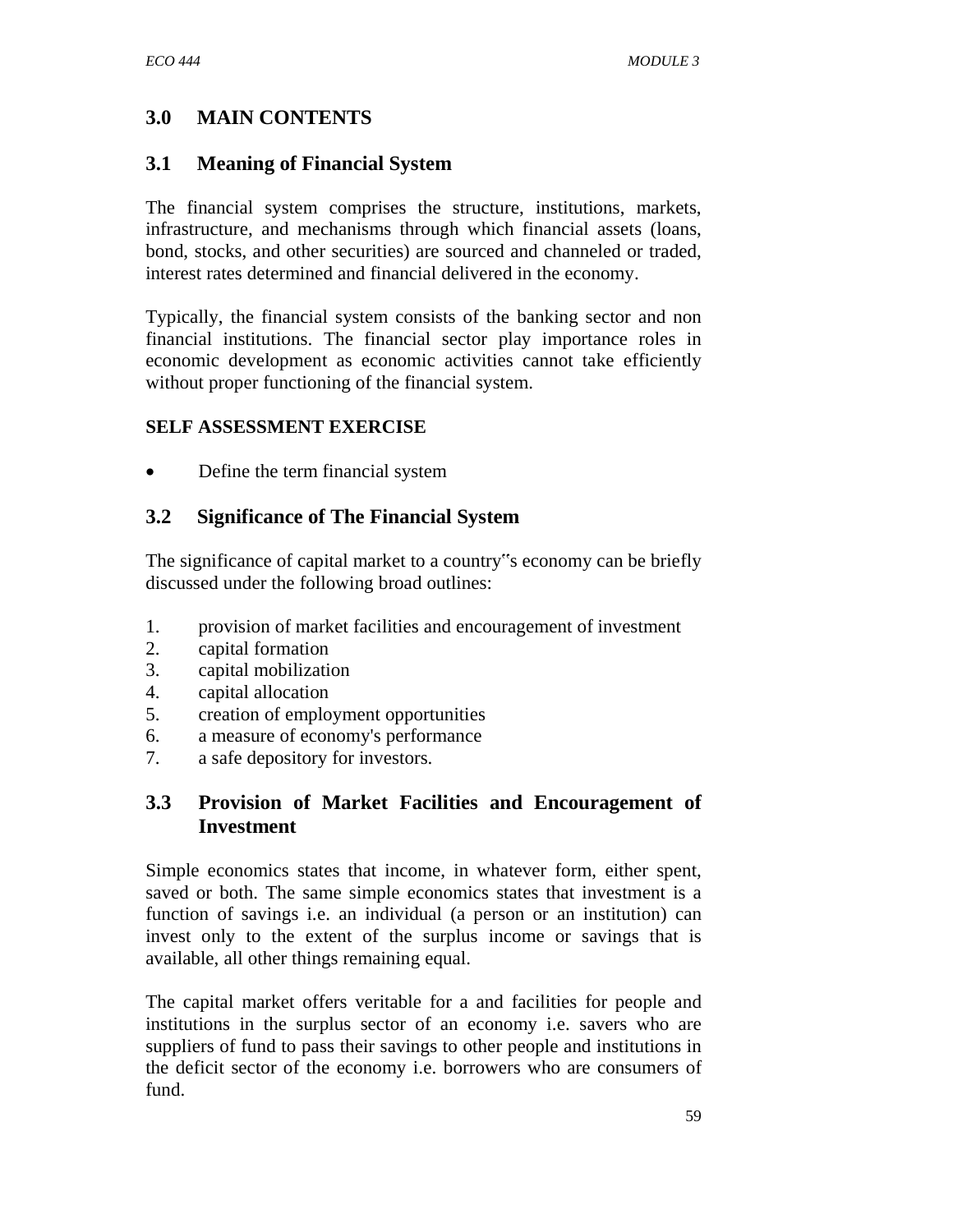• Capital Formation

Once the capital market had been formalised, or organised, enterprises tend to take advantage of the opportunities therein. Companies occasionally do require, capital or funds to

- 1. augment working capital
- 2. finance expansion programmes In respect of product range, branch network etc
- 3. refurbish existing machineries or acquire new ones
- 4. construct head office blocks, factory buildings, staff residential buildings etc.

The company could create securities to be offered to the investing community for subscription. While the company-issuer is able to source funds to meet its operational requirements, the breadth of the capital market gets bigger in the sense that the number of tradable securities increases. The increase in the number of securities automatically brings an increase in the market capitalisation.

If the capital market had not been so organised, the company issuer's ability to create securities or capital would have been greatly restricted.

• Capital Mobilisation

A public company, as opposed to a private limited liability company, has the opportunity to raise funds from its local market and also from the international market. The market "has a- lot of facilities and a number of functionaries that make security issuance feasible while facilitating the success of such public offers. This is the reason it is possible to make a public offer, in a country like Nigeria, within 3O days. A rights offer i.e. a security that is issued to only existing shareholders or members of a particular company is concluded within 4O days.

In effect, the capital market makes it possible and easy for a company, a fund or a government to invite the public to subscribe money and for the money or capital to be successfully collected within a reasonable time frame.

The capital market is also a veritable tool for sourcing funds from foreign countries.

Foreign companies and individuals can invest directly through the establishment of companies in the country. Foreigners can also engage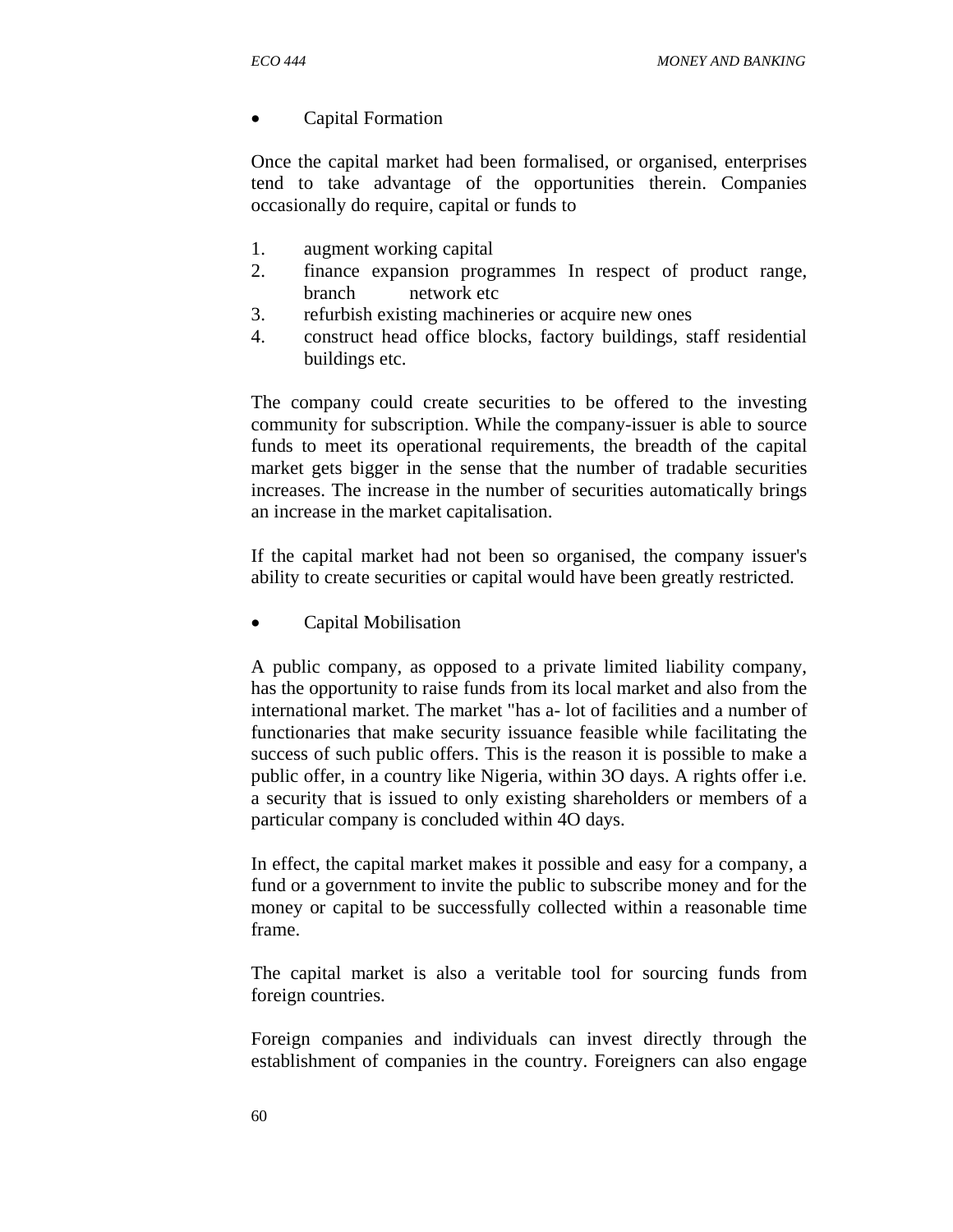in portfolio investment by buying securities of companies listed on the stock exchange or those not listed on the exchange

• Capital Allocation

This is the incidence of providing different sectors of the economy with part of or the entire funds they need for effective operations.

Both governments and companies have priority needs which they source funds to meet. For instance, a government may need funds to provide utilities or infrastructure for people i.e. water, electricity, roads etc. At the same time, companies may need funds for research, agriculture, manufacturing etc. there is no single institution or individual that can stay at a location, determine the capital needs of all those in the deficit sector of the economy, the total savings of all those in the surplus sector of the economy and allocate the savings to those in need of funds.

• Benefit To Government

The government benefits from two-tier taxation:

- a. the companies in the capital market pay a certain percentage of their net profits as corporate tax
- b. the investors in the companies also pay tax [on their dividends; in fact, the tax on dividend is deducted at source.
- Creation Of Employment Opportunities

First, the uniqueness of the capital market gives birth to unique services to be rendered by only trained and qualified personnel. The need for these services created employment opportunities for people-and institutions. Second, when the companies and governments utilise the funds they source from the market, they also provide things (e.g. infrastructure) that facilitate the establishment of some handicrafts, businesses etc which, in turn, provide employment for a number of people in the community. Some successful expansion programmes, of companies, had created employment opportunities for people in the environment.

• A measure of Economy's Performance

The capital market is a popular barometer for measuring the pulse of a country's economy. The operations in the market are closely monitored by the regulators, operators and informed investors. In this regard, the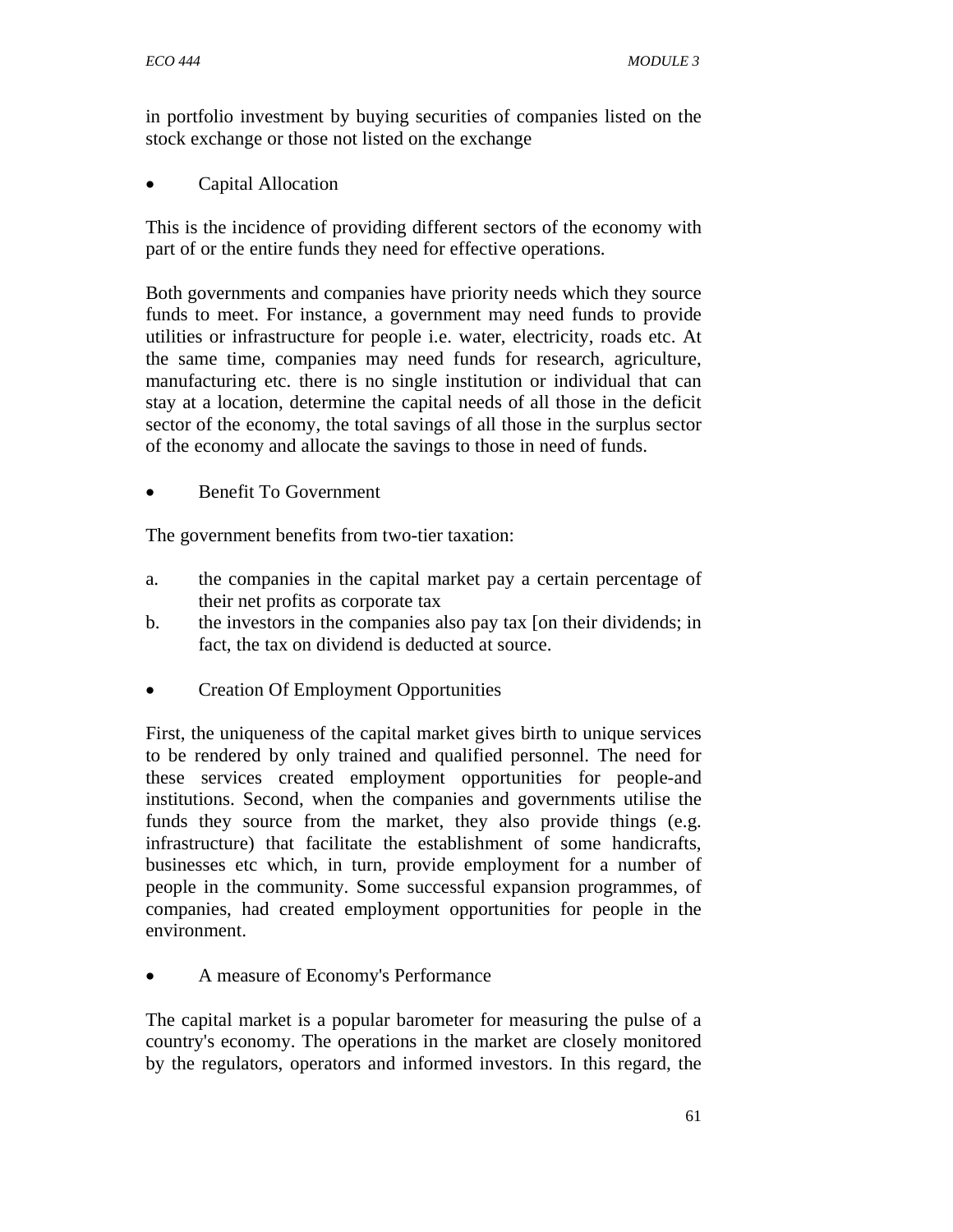trend in the all-share index and market capitalization are significant indices.

The macro or over-all performance of the capital market could signal improvement, stagnation or retrogression in the economy. Any of these signals poses some challenges not to only a country"s financial authorities but also the executive arm of government.

• Safe Depository For investors

The capital market acts as a safe-depository for investors whose money, if left at home, could have been under probable threat from robbers. As a corollary to a safe-depository above, the capital market is also a forum for hiding wealth from public glare. Unlike the positions with investments in transport, real estate and other assets, investment in the capital market is, to a large extent, invisible to or hidden from the public.

It is, therefore, not an overstatement to say that the formal existence of a functioning capital market is a catalyst to a country's economic growth and development. In effect, an active capital market can be regarded as a prerequisite for a country's economic survival.

• Rationale For Investment In the Capital Market

Different people and institutions invest in the capital market for different reasons. The following factors, among others, can be identified as motivating factors for investment in the capital market:

### **SELF ASSESSMENT EXERCISE**

1. Examine the significance of financial system in Nigerian economy

# **3.3 Elements Of Financial Reforms**

Following the prolonged use of direct controls, the pervasive government intervention in the financial system and the resultant stifling of competition and resource misallocation, a comprehensive economic restructuring programme was embarked upon in 1986 with increase reliance on market force.

In line with this orientation, financial sector reform was initiated to enhance competition, reduce distortion in investment decisions and evolve a sound and more efficient financial system.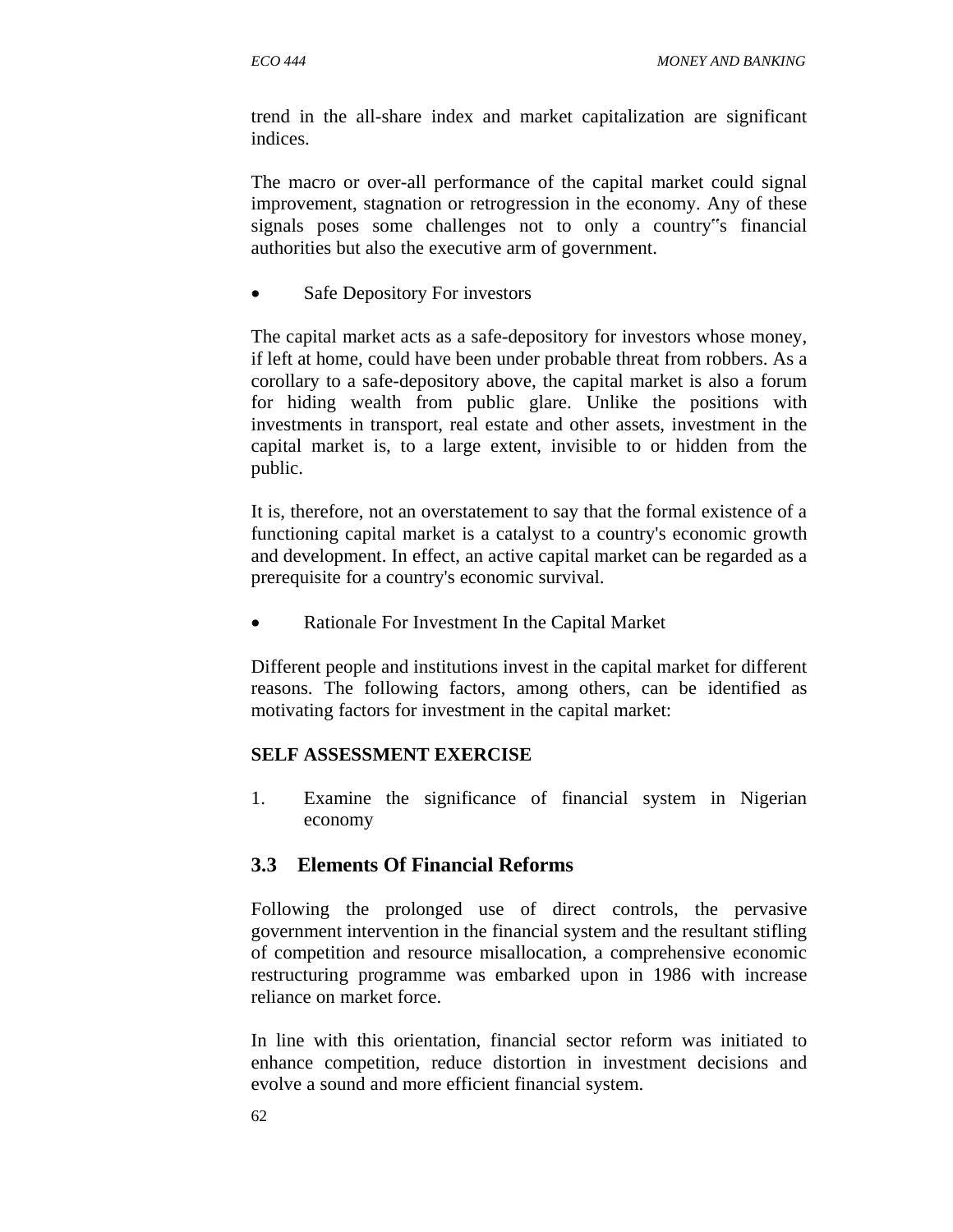The reforms which focuses on structural changes, monetary policy, interest rate administration and foreign exchange management, encompass both financial market liberalization and institutional building in the financial sector.

# **3.4 Objective of Financial Reforms**

The broad objectives of financial reforms include:

- a. Removal of controls on interest rate to increase the level of savings and improve allocation efficiency.
- b. Elimination of non-price rationing of credit to reduce misdirected credit and increase competition.
- c. Adoption of indirect monetary management in place of the imposition of credit ceiling on individual banks.
- d. Enhancing of institutional structure and supervision
- e. Strengthen the money and capital market through policy changes and distress resolution measures.
- f. Improving the linkages between formal and informal financial sectors.

# **3.5 Achievements of the Financial Sector Reforms**

A critical outlook of the financial reforms shows that the following achievement have been made

Increase in the Number of Operating Institutions-  $\Box$  one of objectives of the liberalization policy was to encourage the establishment of new financial institutions through relaxed entry requirements.

Also, innovative institutions were encouraged to take advantage of the opportunities created through deregulation. The structural reform increase competition, strengthen supervisory. Role of the regulatory authorities and streamline public sector relationship with the financial sectors.

1. Improved Service Delivery and Product Development

Another positive effect of the reform efforts in the financial sector is the continuous drive by the institutions to improve service delivery through innovations and product development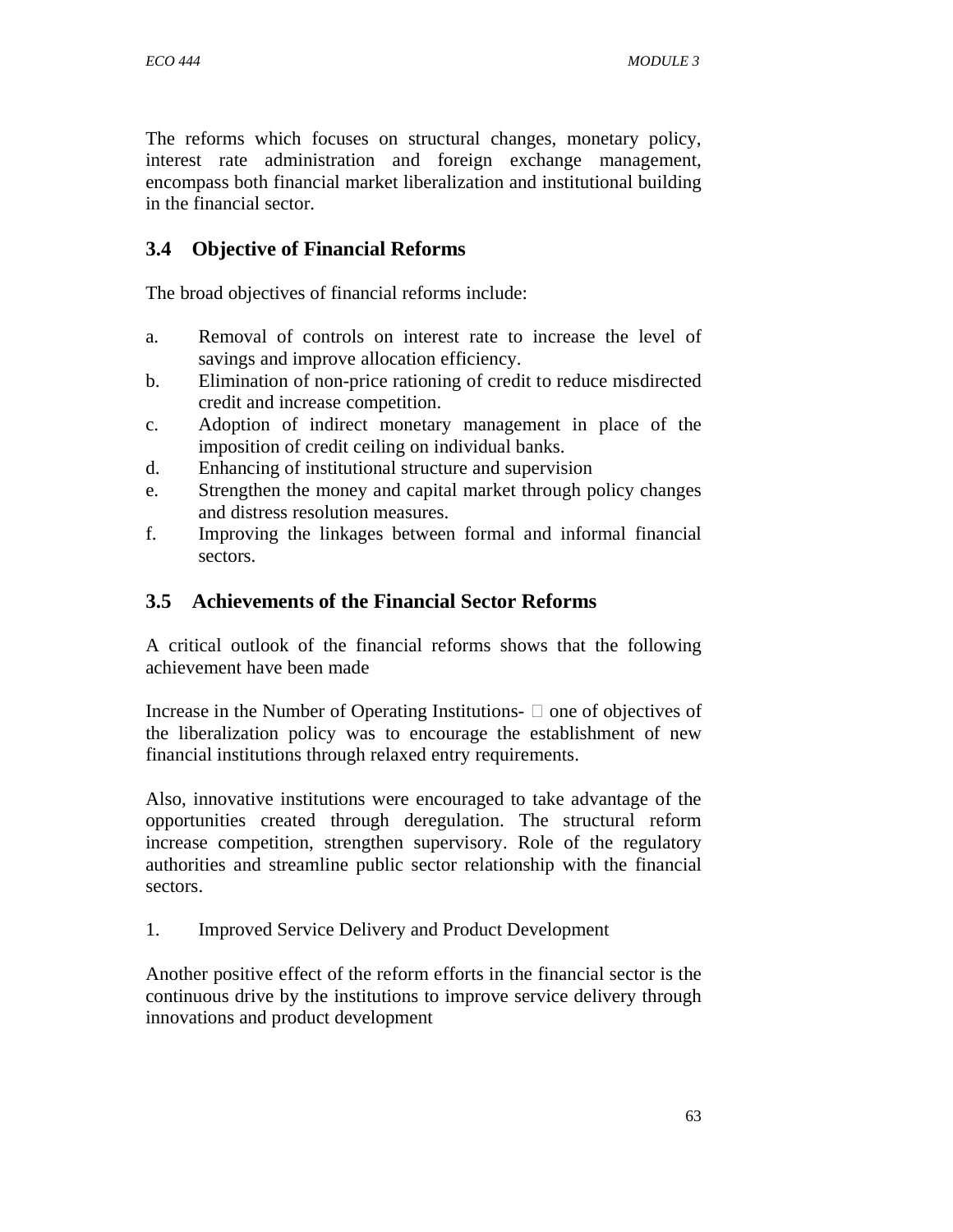#### 2. Innovation and Competition

The need to excel in service delivery has resulted in increased competition. In the financial sector. Bank now open for longer hours and on Saturday in order to make their service available to their customer.

3. Improvement in the Speed and Quality of Information

The use of information technology in all aspects of banking operations has become popular among the bank in response to competition generated by financial reforms and globalization.

4. Improve Regulatory Surveillance

The regulatory environment for the institution with in the sector has also improved with the reforms. Apart from the restructuring of the surveillance section of CBN into Banking Supervision and Bank examination Departments and the establishment of Nigeria Deposit insurance corporation as the insurer of deposits in the banks in event of failures.

5. Improve Approach to Monetary Management

It would be recalled that the direct approach to monetary management constituted the main technique before the introduction of SAP. A major action taken as part of monetary reform was the initial rationalization and eventual elimination of credit ceilings for sound banks.

6. Enhanced Interest Rate Management

The reform has been able to remove all control on interest rate and has adopted the policy of fixating only it minimum rediscount rate to indicate the desire direction.

### **SELF ASSESSMENT EXERCISE**

1. What are the achievements of this financial reform?

# **4.0 CONCLUSION**

In this unit, we have been able to examine the nature, structure and background of Nigerian financial market and we have also check out the recent reform and its achievement.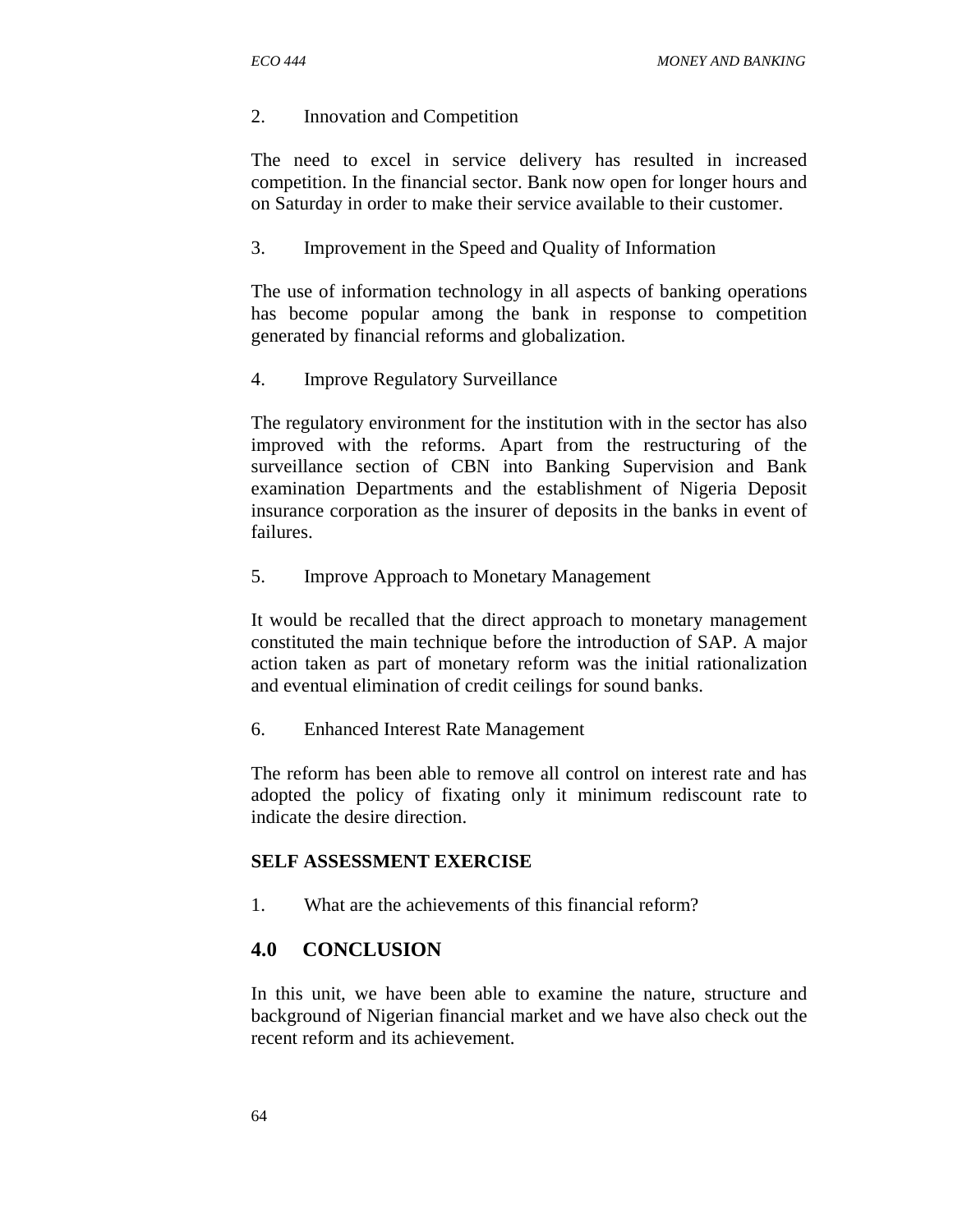# **5.0 SUMMARY**

We hope you have clearly understood the content in Nigerian financial market and the recent reform coupled with the achievement. We hope you are enlightened about it.

# **6.0 TUTOR MARKED ASSIGNMENT**

- i. State the difference between capital formation and capital mobilization.
- ii. What do you understand by understand by safe depository for investor.
- iii. List and explain the objectives of financial reform in Nigeria.
- iv. What are the achievements of this financial reform?
- v. Briefly explain the enhanced interest management.

# **7.0 REFERENCES/FURTHER READINGS**

- Freidman, M. (1959). The Role of Monetary Policy, New York University Press, 1969.
- Friedman, M. and Heller,W. (1956) Monetary vs Fiscal Policy , New York University Press, 1969.
- I.O.Dada (2003). The Nigeria Capital Market; Development, Issues and Policies, Spectrum Books publishers Ltd, Ibadan. (1 st Ed)
- Shaporo, E.(2006). Macroeconomic Analysis; 5 th Ed Galgotia Publications, New Delhi.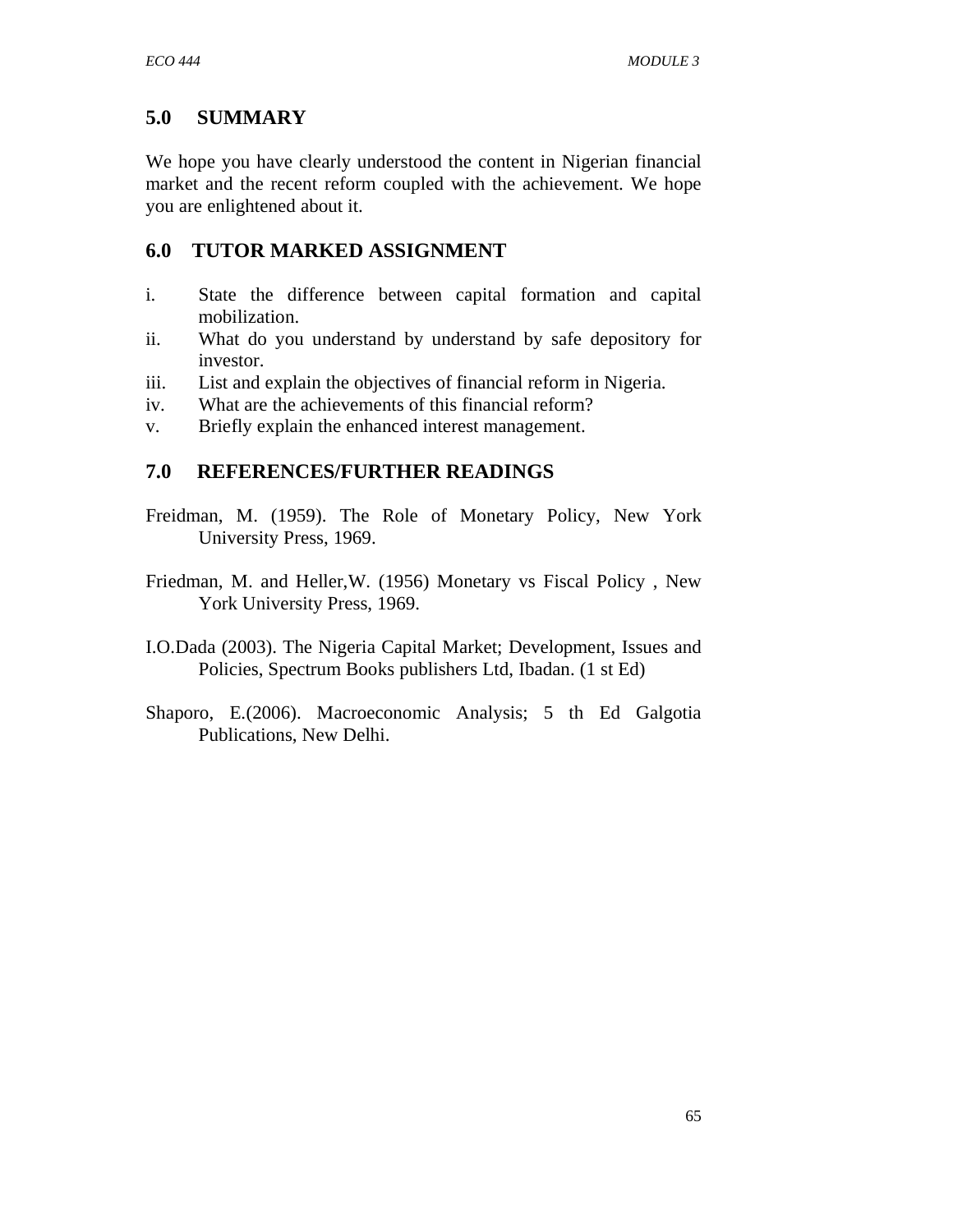# **UNIT 2 THE FINANCIAL MARKET AND ITS ROLE IN ECONOMY ACCELERATION**

#### **CONTENTS**

- 1.0 Introduction
- 2.0 Objectives
- 3.0 Main Content
	- 3.1 Objectives money market
	- 3.2 Regulatory frame work of money market
	- 3.3 Graphical and Algebraic analysis of money and product market
		- 3.3.1 Money market
		- 3.3.2 Money market equilibrium
		- 3.3.3 Derivation of LM function: Algebraic method
		- 3.3.4 Product market
		- 3.3.5 The product market equilibrium
		- 3.3.6 Derivation of IS function: Algebraic method
		- 3.3.7 General equilibrium of product and money market
		- 3.3.8 Simultaneous shift in the real sector and money sector
		- 3.3.9 Derivation of IS-LM function: Algebraic method
- 4.0 Conclusion
- 5.0 Summary
- 6.0 Tutor Marked Assignment
- 7.0 References/Further Reading

# **1.0 INTRODUCTION**

The financial markets comprises the money and capital Markets. The foundation for modern financial market in Nigeria was laid in the early 1960s. In the capital market, infrastructure and Institutions to facilities the money, mobilization of long terms capital were put in place. The money market which was meant to support in terms of short term financing was also established to enhance economic acceleration as well as allow liquidity flow from surplus to deficit. This unit focuses on the money market and it Institutions as well as its significance to economy development.

# **2.0 OBJECTIVES**

- Explain the meaning of money markets
- Identify the objectives of money market
- Describes it economy importance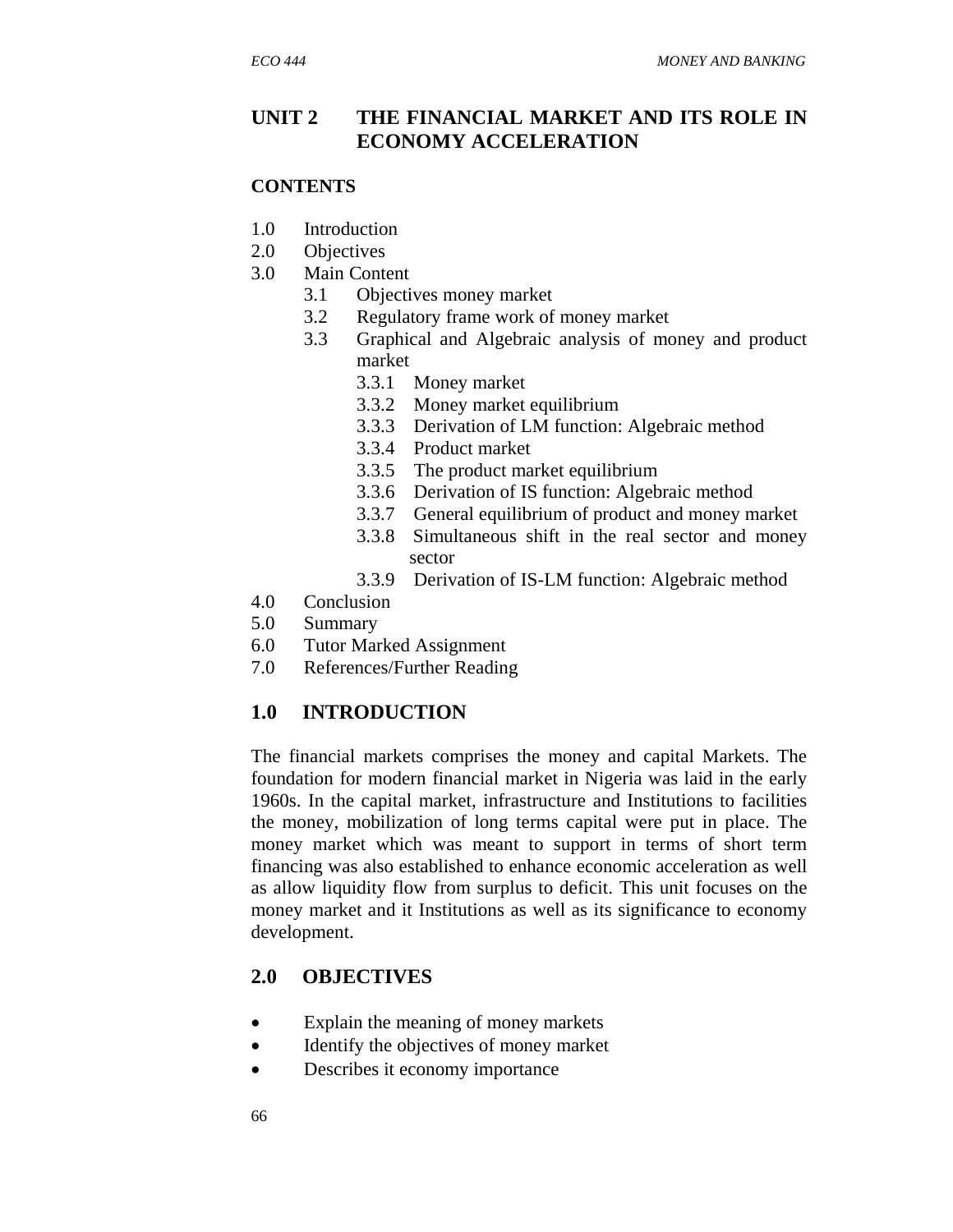# **3.0 MAIN CONTENT**

Money market is a market for short term finds, designed to channel resources from surplus sector to the deficits sector of the economy. Prior to the establishment of CBN, then was no a market. What existed then was a market for short terms borrowing based on commercial paper, which was an integral part of the London money market to Nigeria for the purpose of financing export produce. Following the establishment of CBN, there was a need to establish a local money market that would provide opportunities for investment in liquid domestic assets. This Head to the formation of money Market. After the establishment of money market in Nigeria certain instruments are used there. These instruments are : treasury bills, treasury certificates, C.B.N bills, C.B.N. certificates and commercial papers e.t.c.

## **3.1 Objectives Of Money Market**

The money market was set up to provide achieve the following objectives.

- 1. The money market was set up to provide the channel for the management of bank portfolio of assets and liabilities.
- 2. It was meant to enhance and facil itates effective"s monetary management in the economy.
- 3. It was also setup to prevent capital flight.

# **SELF ASSESSMENT EXERCISE**

- 1. Define the term Money Market.
- 2. What are the instruments used in money market?

### **3.2 Regulatory Frame Work In Money Market**

The following are the Regulatory Operation in the Money Market

• Central Bank Supervisory Frame Work

The apex bank maintains surveillance over the operation and improve operational standard, ensure adherence to the prudential regulations as well as compliance with legal provision to guide its operation.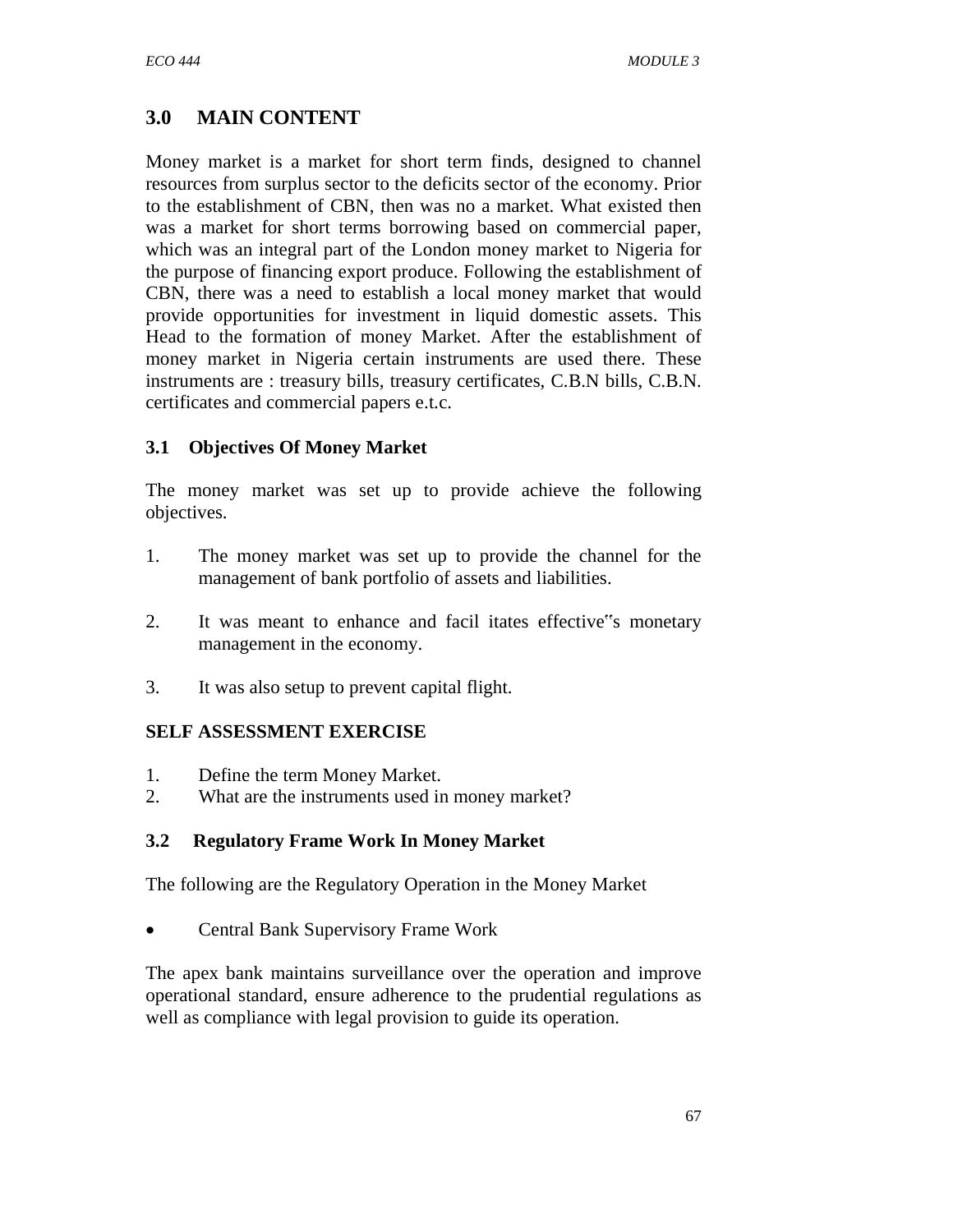### • Deposit Money Bank (DMBS)

The deposit money banks are the major player in the Nigeria money market. They accept deposit from banking public and facilitate raising of short term funds for deficits sector of the economy through surplus sectors by trading in short terms securities.

• Discount Houses (DHS)

Discount houses were established to serves as financial intermediaries between CBN and the licensed bank. They mobilized finds for investment in securities by providing discounting and rediscounting facilities in government short terms securities.

• Foreign Exchange Market

The foreign exchange market as a segment of the financial market play an importance roles in the money market transaction in the

Market are generally short term nature as it s essentially a spot market.

### **SELF ASSESSMENT EXERCISE**

• Differentiate between foreign exchange market and discount houses.

# **3.3 Graphically and Algebraic Analysis of Money and Product Market**

# **3.3.1 Money Market**

Money market is a market for short-term securities or funds. It consists of financial institutions having surplus funds to lend on short term basis and those wishing to borrow at short term purpose. The money market in a developing economy has several functions it performs. The functions are:

i). It allocates savings into investment and tends to obtain equilibrium between the demand for and supply of loanable funds, thereby promoting rational allocation of resources

ii) It promotes liquidity and safety of financial assets and thereby encourages savings and investment.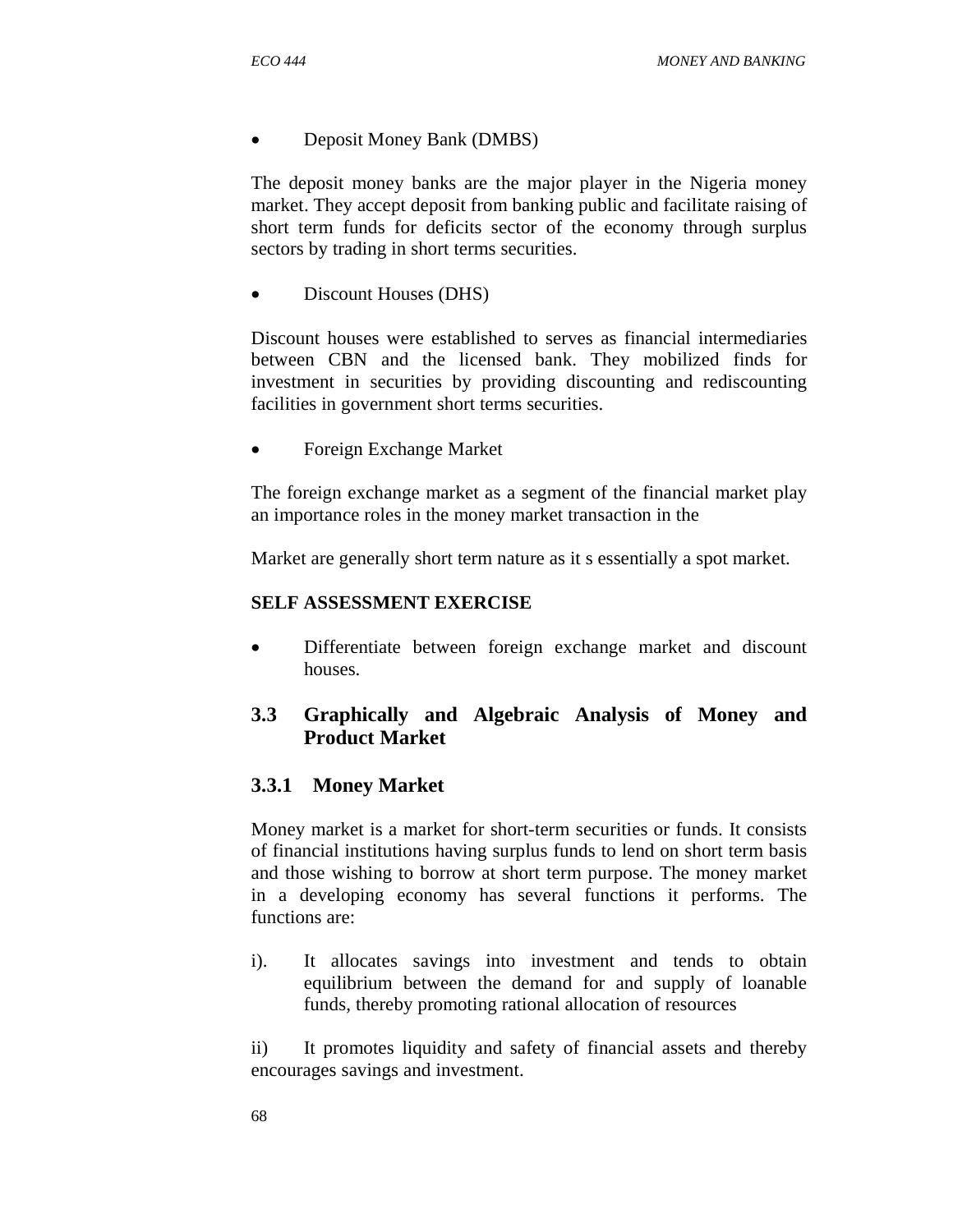- iii). Also, it promotes financial mobility by enabling the transfer of funds from one sector to the other. Such flow of funds is regarded as essential for the growth of the economy and commerce.
- iv). A well developed money market is essential for the successful implementation of the monetary policy of the central bank. Consequently, the money market institutions in Nigeria comprises of the central bank of Nigeria, Commercial bank, Merchant bank and discount houses etc. the major instruments used in money are treasury bills, Call money, treasury certificates of deposit, commercial papers etc.

## **3.3.2 Money Market Equilibrium**

Money market is in equilibrium when the demand for and supply of money are equal. This means that equilibrium is attained in a money when L=M i.e L= LT + Ls and M=  $LT(Y)$  + Ls(r)

The LM schedule or function in the money can be graphically and algebraically derived. Before deriving we need to define LM schedule. LM schedule or curve shows the combinations of interest rate and levels of income where the demand for money (L) and the supply of money (M) are equal such that the money market is in equilibrium.

The LM curve is derived from the Keynesian formulation of liquidity preference schedule and the schedule of supply of money. Assuming a fixed level of money supply, a change in income level would need to be accompanied by increase in transaction demand. This is not possible except interest rate is raised, to reduce speculative demand. On the other hand, when speculative demand falls, money is freed to meet increasing transaction demand. The relationship between interest rate (r) and national income (y) is given by the LM curve which is an upward sloping curve. Graphically the LM curve is shown as:



The graph above shows that an increase in interest rate is accompanied by increase in national income.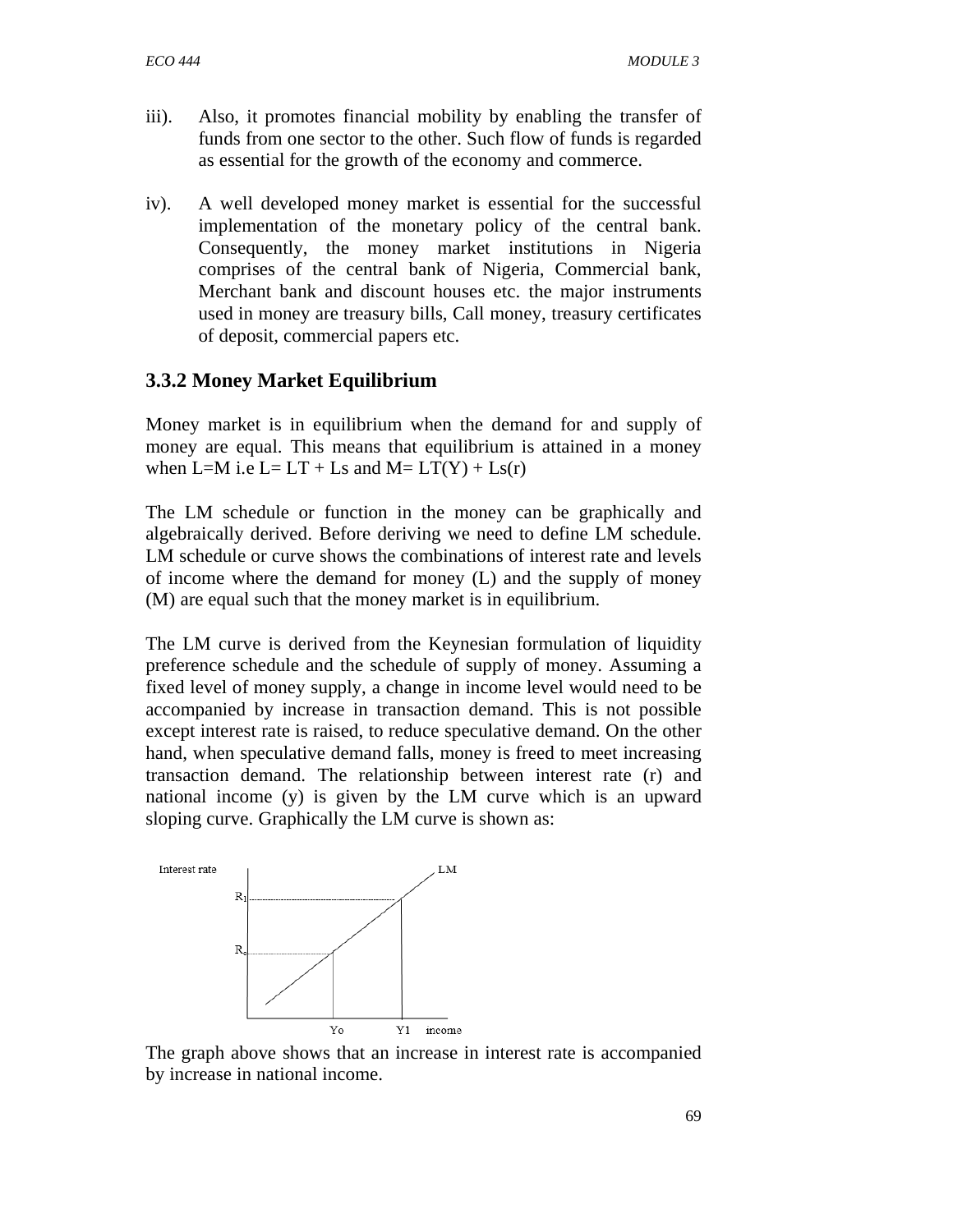Shifts in the LM curve

The LM function shifts to the right with the increase in the money supply, given the demand for money or due to the decrease in the demand for money, given the supply of money. For instance, if the central bank decides to follow an expansionary monetary policy, by buying securities in the open market then the money supply with public will increase for both transaction and speculative purposes.

Consequently, a decrease in the demand for money means a reduction in the quantity demanded at each level of income and interest rate. Such a decrease in the demand for money balances creates an excess of the money supplied over the money demanded, which will cause the LM curve to shift to the right. This can be analyzed graphically.



The above graph shows that with an increase in the money supply, the LM o curve shifts to the as LM1 which moves the economy to a new equilibrium point E1. The increase in the money supply brings down the interest rate from  $R$  1 to  $R$  2 in the money market. This in turn increases investment thereby raising the level of income to Y 2 . Conversely, a decrease in the money supply or an increase in the demand for money will shift the LM function to the left such that a new equilibrium is established at a higher interest rate and lower income level.

#### **3.3.3 Derivation Of Lm Function: Algebraic Method**

The LM function can be derived by using algebraic method. The equilibrium condition in a money market is given as: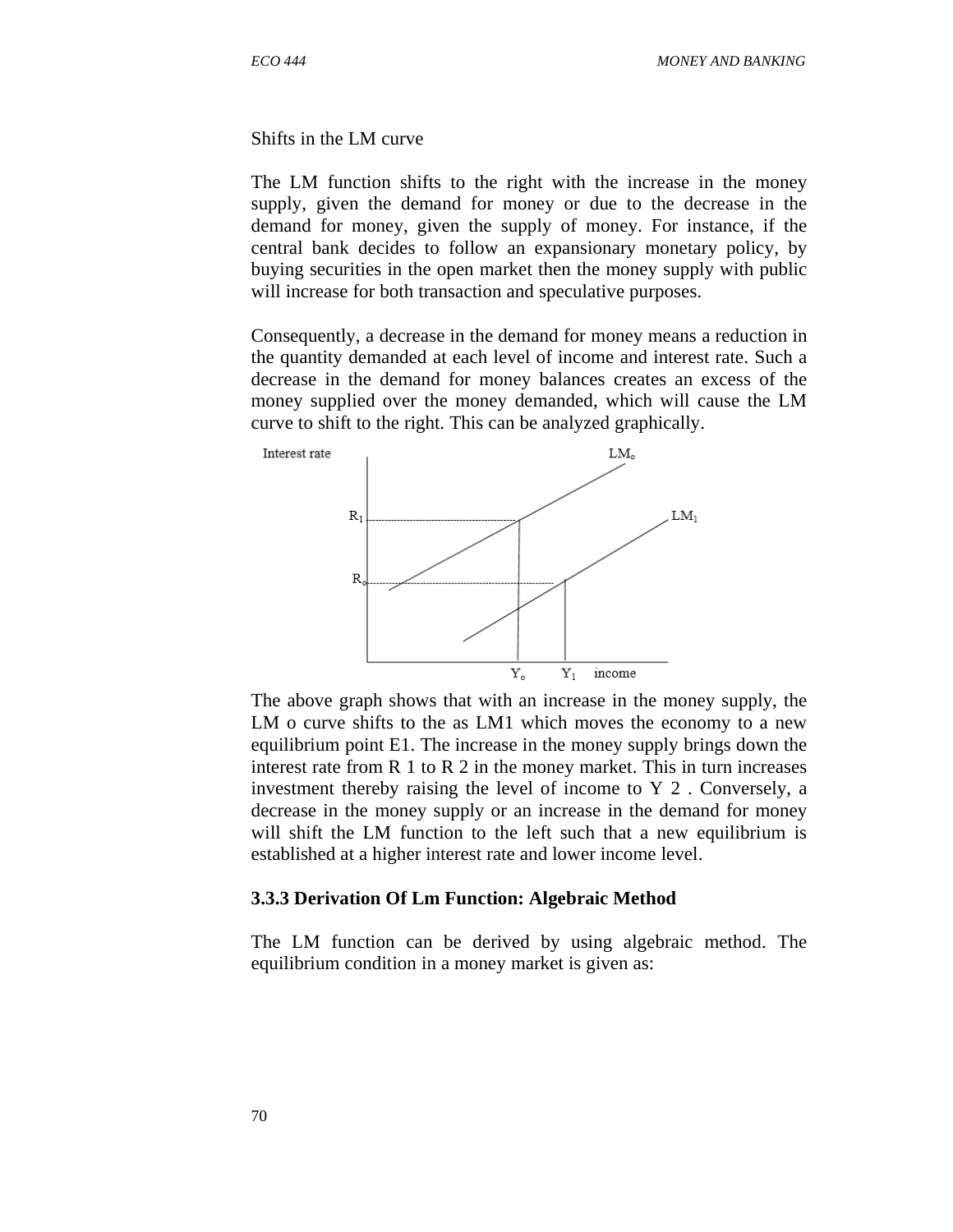$Md = Ms$ Where  $Md = demand$  for money  $\overline{Ms}$  = money supply which is constant  $Md = Mt + Msp$  $Mt = Transaction$  demand for money  $Msp = Speculative demand for money.$  $Mt = ky$  $Msp = I - L(r)$  $\overline{Ms} = KY + (L - l(r))$  $KY = \overline{Ms} - I - l(r)$  $Y = 1/\overline{k[Ms - I - l(r)]}$  this is the algebraic derivation of LM function in a money market Example Given that money market model is  $Ms = 150 million$  $Mt = 0.5y$  $Msp = 150 - 1500r$  $r = 8\%$ Calculate the national income level in the money market. Solution  $Md = Ms$  $Mt + Msp = Ms$  $KY + L - lr \equiv Ms$  $KY = Ms - L + lr$  $0.5y = 150 - 150 + 1500(8%)$  $0.5y = 150 - 150 + 1500(0.08)$  $0.5y = 120$  $Y = 1/0.5 * 120$  $Y = 2(120)$ 

#### $Y = 240$ Million.

#### **3.3.4 Product Market**

Product market is a market place where final good and service is bought and sold. A product market does not include trading in raw or other intermediate materials rather focuses on finished goods purchased by consumers, businesses, the public sector and foreign buyers.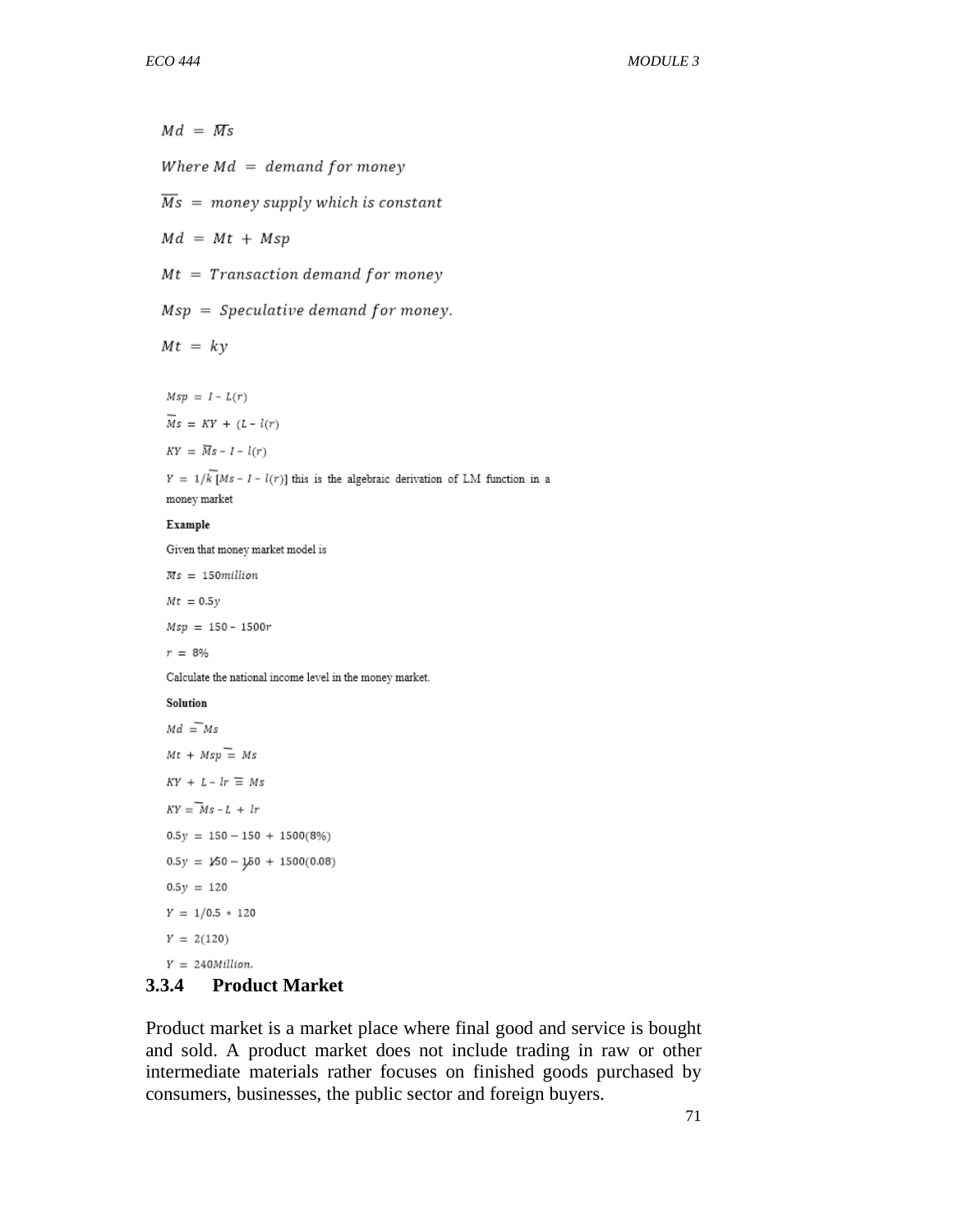#### **3.3.5 The Product Market Equilibrium**

The product market is in equilibrium when desired saving and investment are equal. Saving is a direct function of the level of income i.e  $S=f(y)$  and investment is a decreasing function of the interest rate i.e  $I=f(r)$ .

The product market equilibrium is known as the real sector equilibrium.

The IS curve can be derived graphically, using savings, income, investment and interest rate. S



The graph above shows that saving increases as the level of income and investment increases as interest rate falls.

Given a level of interest rate, the level of investment rises with the level of income. At 3% rate of interest, the investment curve is I2. If the rate of interest is reduced to 2%, the investment curve will shift upward to I3. The rate of investment will have to be raised to reduce the marginal efficiency of capital (MEC) to be equal with the lower rate of interest.

#### SHIFT IN THE IS CURVE

72 The IS function shifts to the right with a reduction in saving. Also, the IS function shifts to the right by an autonomous increase in investment.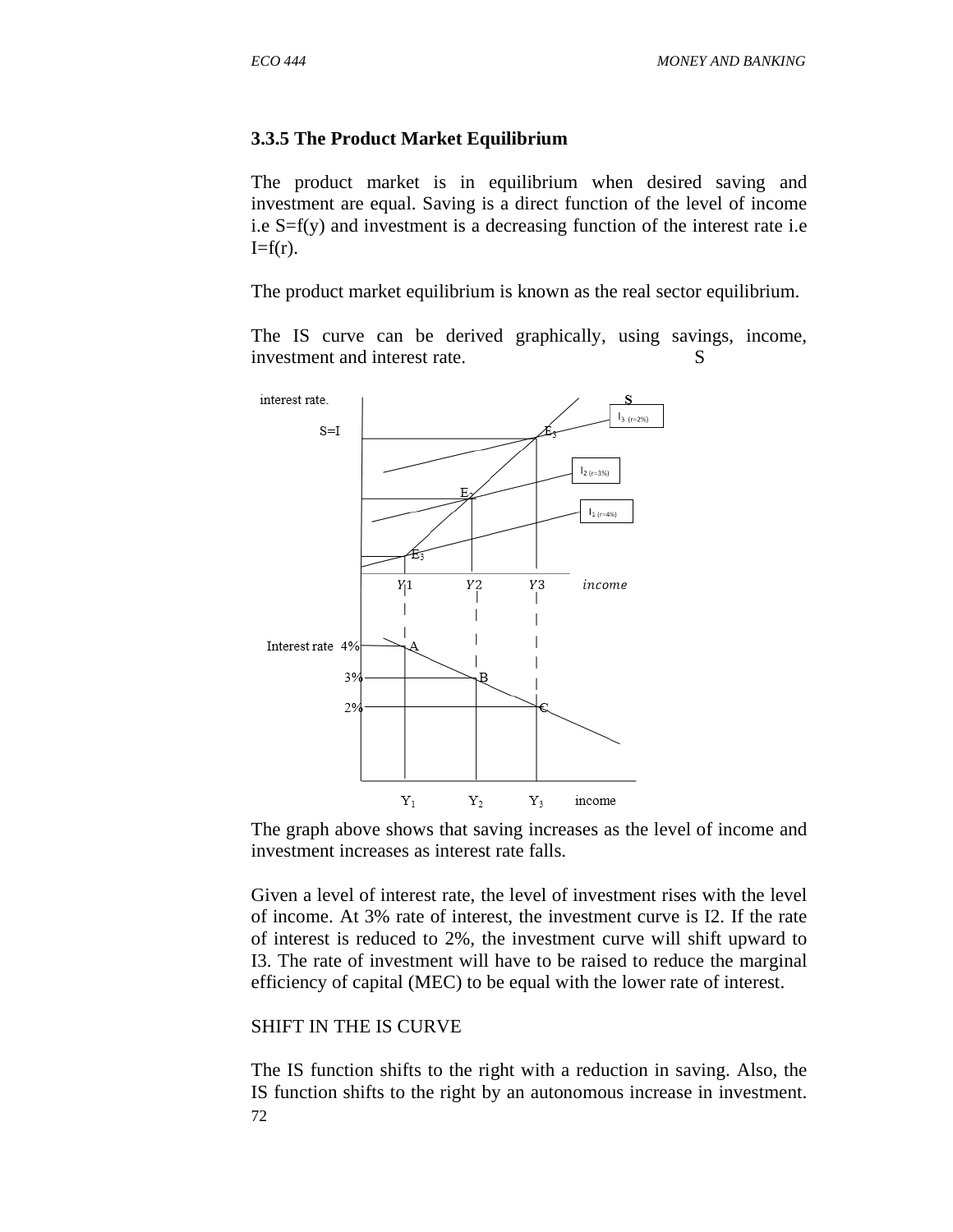The increase in investment may result from expectation of higher profits in the future, or from innovation or from expectation concerning increase in the future demand for the product.

With the increase in the autonomous investment, the IS curve shifts from IS1 to IS2 and the new equilibrium is established at point E2 which indicate a higher level of income Y2 at a higher interest rate R2. In the opposite case, when investment falls or saving increases, the IS function will shift to the left and the equilibrium will be established at a lower level of income and interest rate.



#### **3.3.6 Derivation Of IS Function: Algebraic Method**

The IS function can be derived by using both the equilibrium condition of the product market. The equilibrium condition is given as AD=AS. To derive the IS function algebraically, we start by saying that: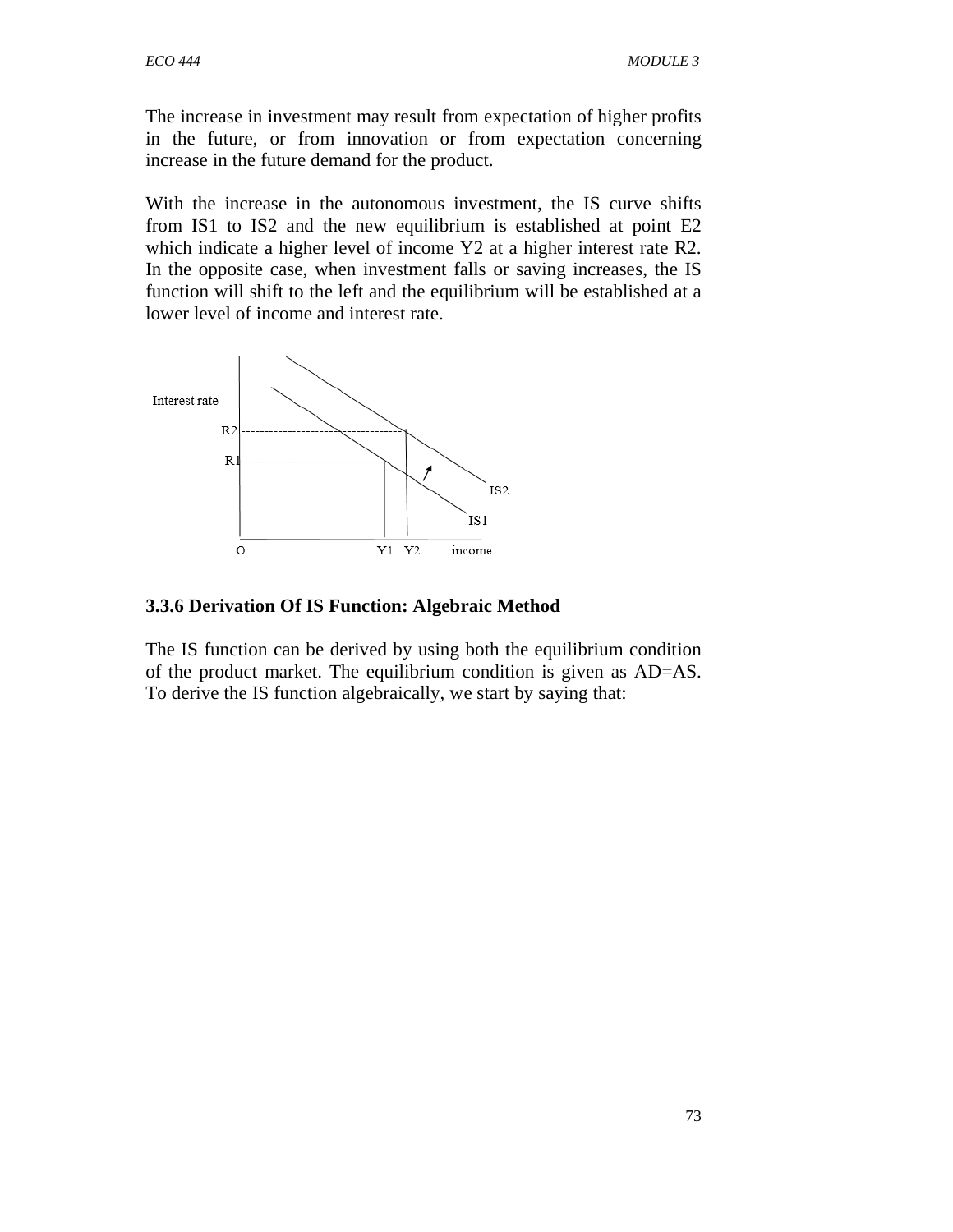```
AD = Y = C(y) + L(i)Where C(y) = a + bYL(i) = I - hrY = a + by + I - hrY = 1/1 - b * (a + I - hr)Let 1/1 - b = mY = m(a + I - hr)Example
Given C(y) = 10 + 0.5y and L(r) = 200 - 2000r, calculate the income level in the
product market, given that rate of interest is 7\%Solution
y = C(y) + L(r)y = a + by + I - hry - by = a + I - hry = 1/1 - b * a + I - hry = 1/1 - 0.5[(10 + (200 - 2000(0.07))]y = 2[(10 + 60)]y = 2(70)y = 140million.
```
#### **3.3.7 General Equilibrium of Product and Money Market**

General equilibrium of product and money market is a solution where we have an intersection in the real sector of the economy (IS) and in the money sector of the economy (LM), at a sing interest rate and income. The money market equilibrium and the product market equilibrium are better explained using graph.



74 From the above graph at point A, there is excess of investment over saving since point A lies to the left of the IS curve. The excess of I over S indicates excess demand for goods which raises the level of income. As the level of income rises, the need for transaction purposes increases. In order to have more money for transaction purposes, people sell bonds. This tends to raise the interest rate. This moves the LM curve from point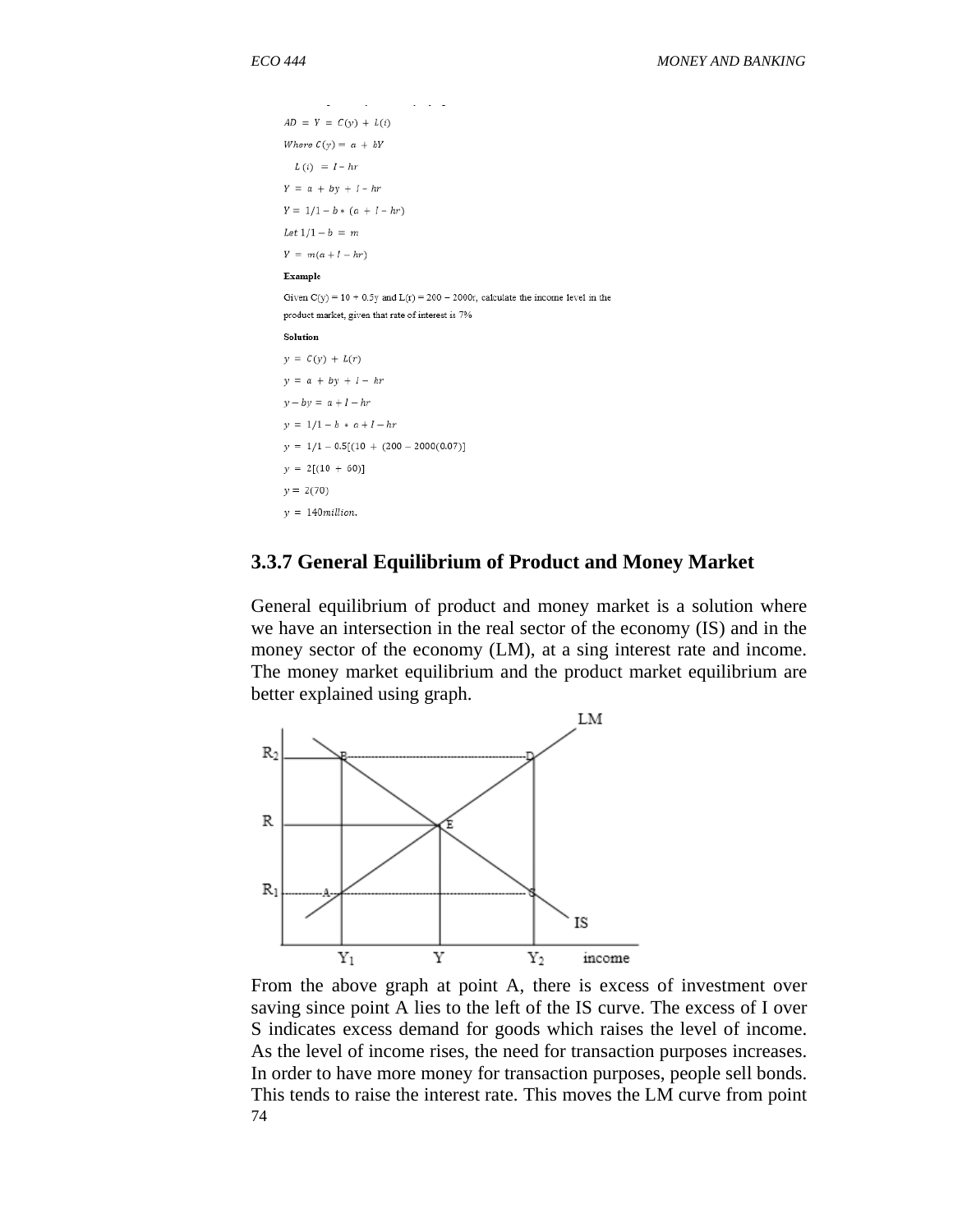A upward to point E where a combination of higher interest rate R and higher income level Y exist. On the other hand, rising interest rate reduces investment and increase income and saving. At point C, where the product market is at equilibrium at  $R$  1 interest rate and  $Y$  2 income level, the reduction in interest rate shows that the demand for money (L) is greater than the supply of money (M), because point C reflects lower rate of interest R 1 than is required for the equality of L and M. The excess demand for money as a result of reduction in interest rate, leads people to sell bonds but there is less demand for bonds which tends to raise the interest rate. When the rate of interest begins to rise, the product market is thrown into disequilibrium because investment falls. Falling investment leads to falling income which in turn reduce saving.

#### **3.3.8 Simultaneous Shift in The Real Sector And Money Sector**

The simultaneous shift in IS and LM function can be properly analyzed graphically. Suppose both the IS and LM curve shift to the right simultaneously as a result of the increase in investment and money supply respectively, how will these expansionary fiscal and monetary policies affect the level of income and the rate of interest?. This can be explain using a graph.



From the graph above, an increase in investment shifts the IS curve from IS 0 to IS 1 and an increase in the money supply, shifts the LM curve from LM 0 to LM 1 . Thus, the simultaneous shift in the IS and LM curve, will move the equilibrium point  $E_0$  to a new equilibrium point  $E_1$ 1 where IS 1 intersect LM 1 at R 1 interest rate. The rate of interest remains at the old level R 1 , but the income increases from Y 0 to Y 2 . Thus, given the money supply with no change in the LM curve, an increase in investment would raise both income and the rate of interest. A shift in IS curve from IS 0 to IS 1 , holding the LM curve constant, will cause the interest to move R 1 to R 2 thus, reduce the level of income to Y 1 and new equilibrium level will be formed i.e E 2 . Conversely, if the money supply increases by so much as to prevent the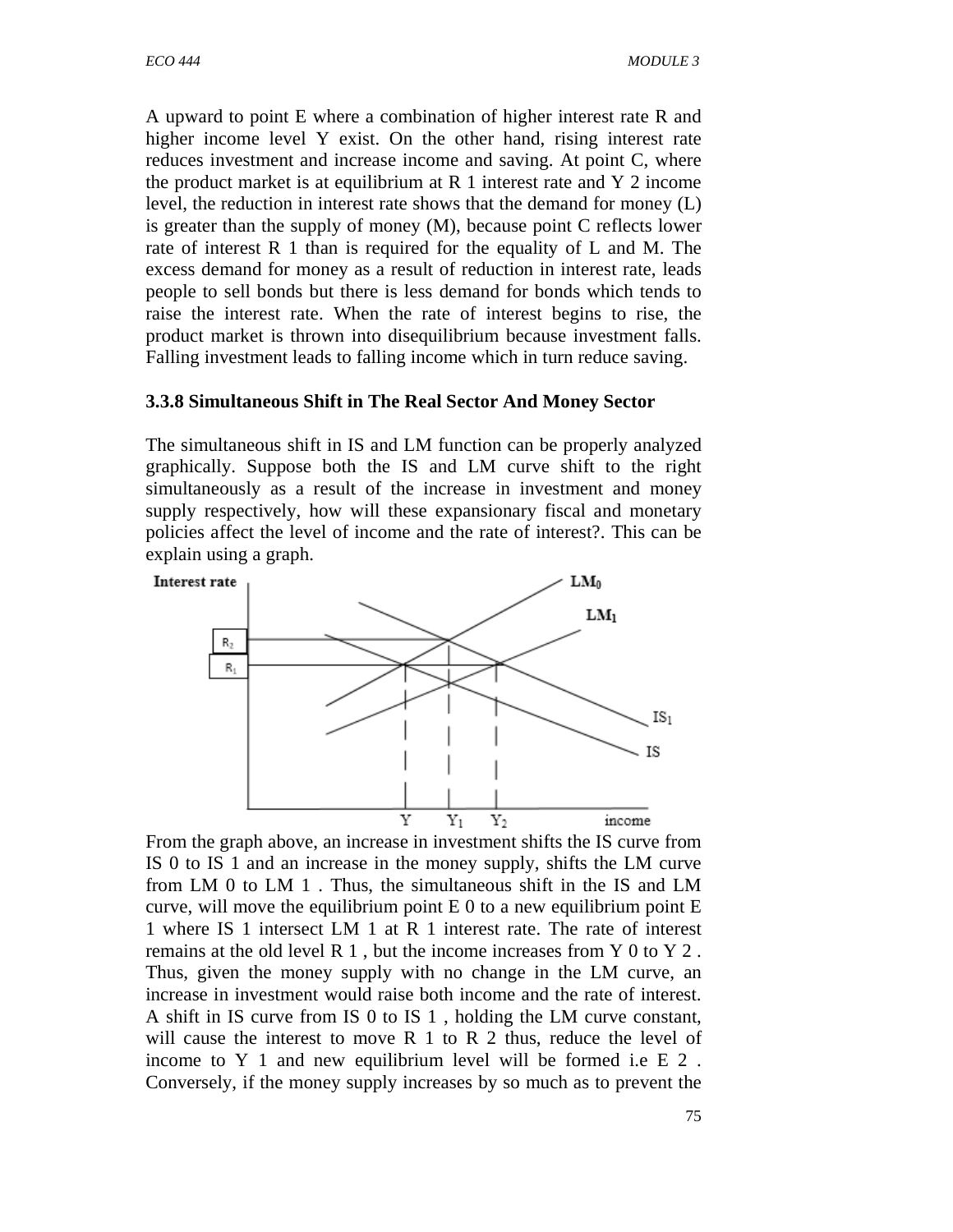rise in the interest rate, the increase in income will be equal to the full expansionary effect of the rise in investment, thus moving LM curve to shift to the right, to intersect with IS, at an equilibrium E 1 which will have a positive effect on income by increasing the level of income.

#### **3.3.9 Derivation of IS-LM Function: Algebraic Method**

Having derived the IS and LM function, we may now combine the two functions and find the

From already derived IS function and LM function above, we have that IS=LM, is generally given as:

 $1/1-b$  (a+I+hr) =  $1/k(M s - L + lr)$ 

Where  $1/1-b = m$ 

 $1/k = m$ 

Therefore:

 $m(a+I+hr) = m(M s - L + Ir)$ Example

From the derived functions, IS function  $=$  420-4000r, LM function  $=$ 300r, calculate the interest rate; use the result of the interest to determine income level.

Solution

is the equilibrium rate of interest

We can get equilibrium income by using either IS function or LM function

 $Y = 420 - 4000r$  IS function  $Y = 420 - 4000(0.06)$ 

 $Y = 420 - 240$ 

 $Y = 180$  million

# **4.0 CONCLUSION**

In this unit, we have examined the money market and its role in supporting businesses by raising fund on a short-term basis and we have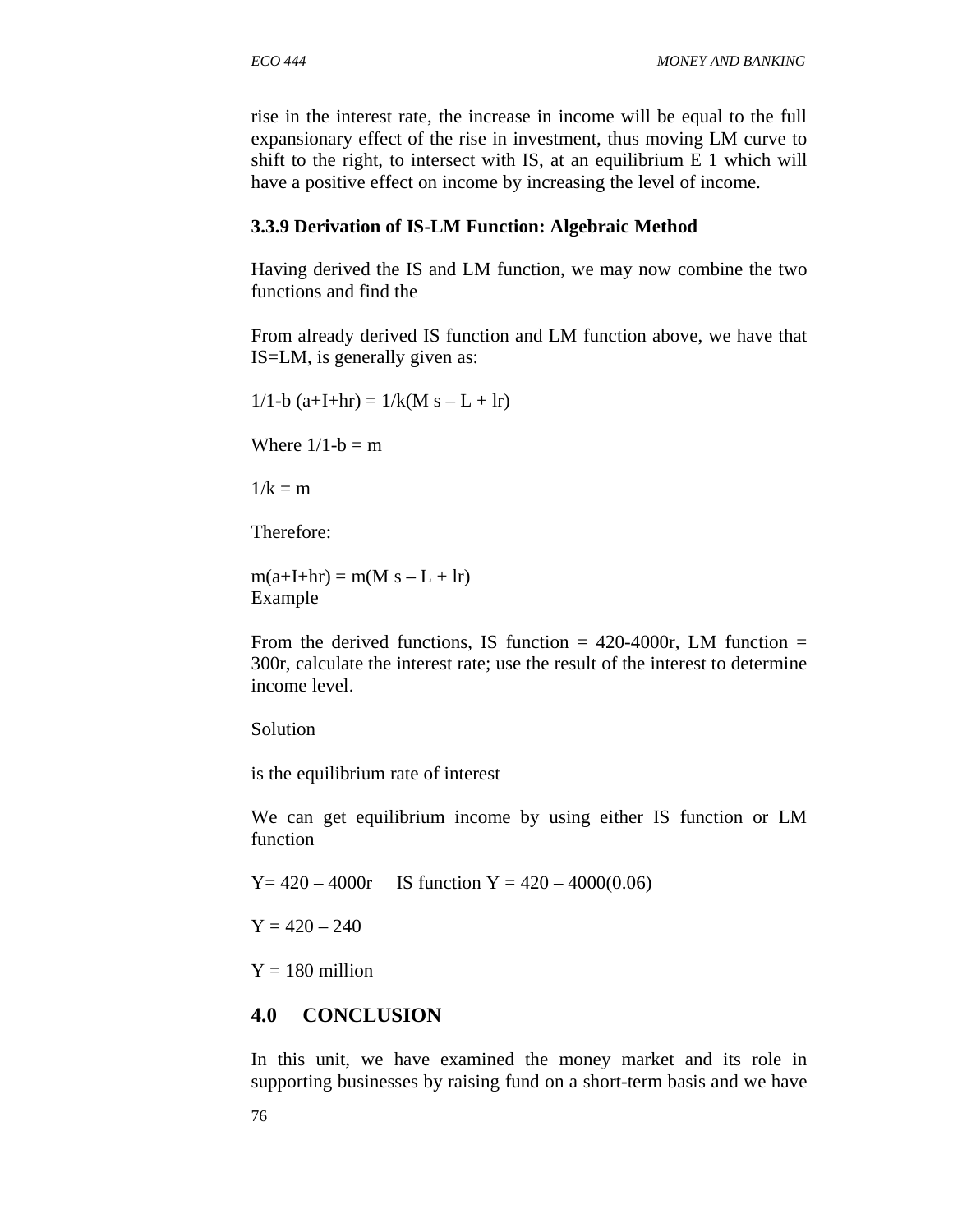also shed light on the regulatory framework behind the money market. Also, we have analyzed the product market and the money market. We hope you understand the analysis behind the derivations.

# **5.0 SUMMARY**

We have cross the road on the first level of the financial market which is the money market and we have explained the regulatory framework coupled with the market operators. We do hope students find it interesting as well as enlighten enough.

# **6.0 TUTOR-MARKED ASSIGNMENT**

- 1. What are the objectives of establishing a money market in Nigeria.
- 2. Explain four regulatory operations in the money market.
- 3. State four functions in the money market.
- 4. Distinguish between the product market and money market.
- 5. C(y) = 9 + 0.35y and L(r) = 300 2500r, calculate the income level in the product market, given that the rate of interest is 6%.
- 6. Derive the LM function from the following money sector model

 $Mt=0.5y$  Msp = 100 -1500r M s = 150 7.0

# **7.0 REFERENCES/FURTHER READINGS**

- Freidman, M. (1959). The Role of Monetary Policy, New York University Press, 1969.
- Friedman, M. and Heller,W. (1956) Monetary vs Fiscal Policy , New York University Press, 1969.
- I.O.Dada (2003). The Nigeria Capital Market: Development, Issues and Policies, Spectrum Books publishers Ltd, Ibadan. (1 st Ed)
- Shaporo, E.(2006) Macroeconomic Analysis, 5 th Ed Galgotia Publications, New Delhi
- D.N.Dwivedi (2011). Macroeconomics Theory and Policy, 3 rd Ed, published by Tata McGraw Hill Education Private Ltd, New Delhi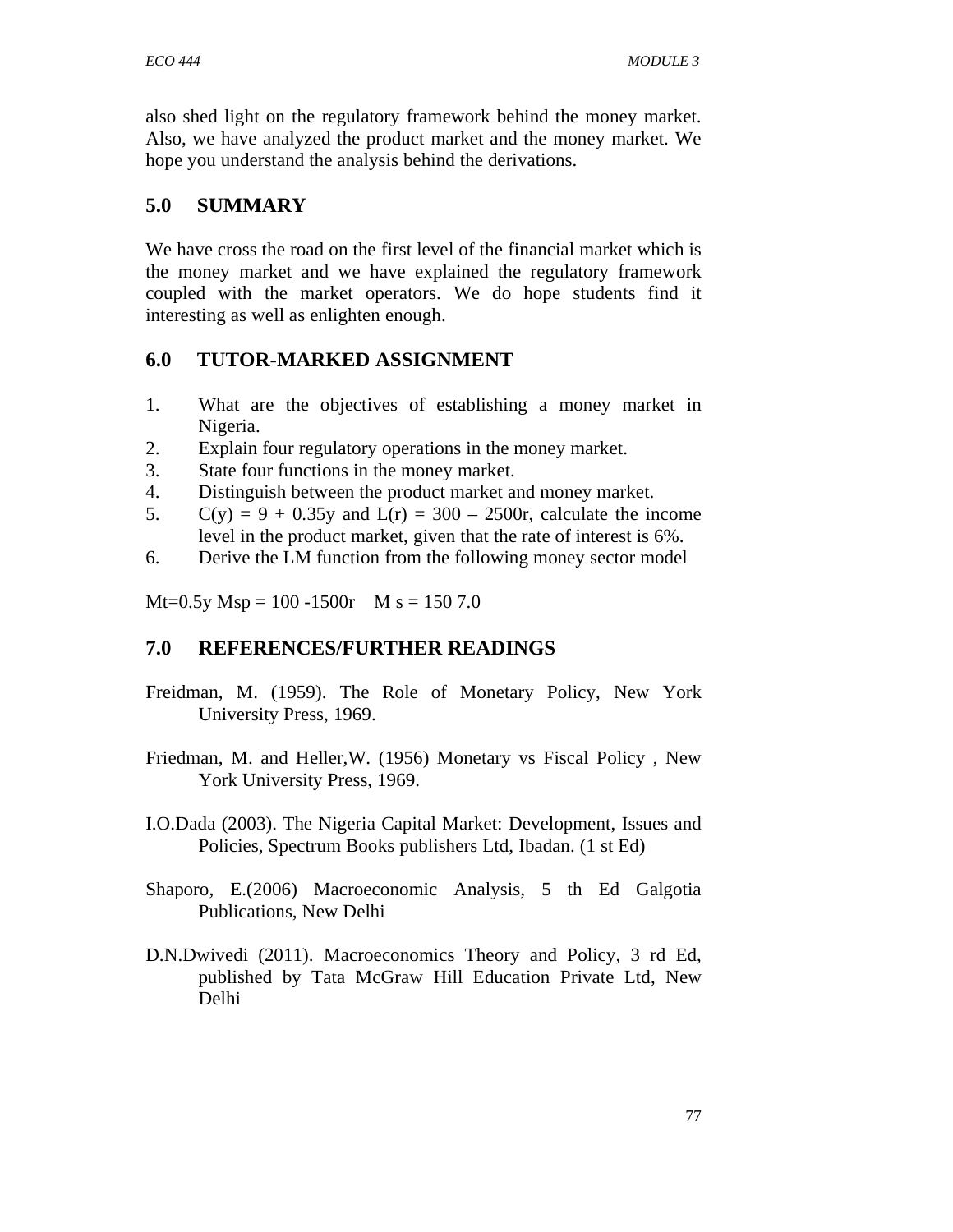### **UNIT 3 THE CAPITAL MARKET, STRUCTURE AND ITS ACHIEVEMENTS**

#### **CONTENTS**

- 1.0 Introduction
- 2.0 Objectives
- 3.0 Main Content
	- 3.1 Background of Nigeria Capital
	- 3.2 Structure of the Nigerian Capital Market
	- 3.3 Institutions in Nigeria Capital Market
		- 3.3.1 Segments of the Nigerian Stock Exchange
	- 3.4 Factors militating against the success of the market
	- 3.5 Consequences of the factor on Nigerian Capital Market
- 4.0 Conclusion
- 5.0 Summary
- 6.0 Tutor Marked Assignment
- 7.0 References/ Further Reading

#### **1.0 INTRODUCTION**

The primary aim of the Nigerian Capital Market is to mobilize long term funds. The Nigerian stock Exchange (NSE) is the centre-point of the market. It evolved from the Lagos Stock Exchange which commenced business 1961. Following government adoption of the recommendation of financial system review committee of 1976; the Nigeria stock exchange was set up in 1977; to provide a mechanism for mobilizing private and public savings and making such fund available for productive purpose. The exchange also provides a means for trading in existing securities and encourages small as well as large scale business gain access to the public investors.

This unit thrown light on the nature, structures and relevance regulatory framework of the market, its prospect and challenges.

#### **2.0 OBJECTIVES**

- Examine nature and structure of the market.
- Explain relevance institutions in the market.
- Examine its prospects and challenges.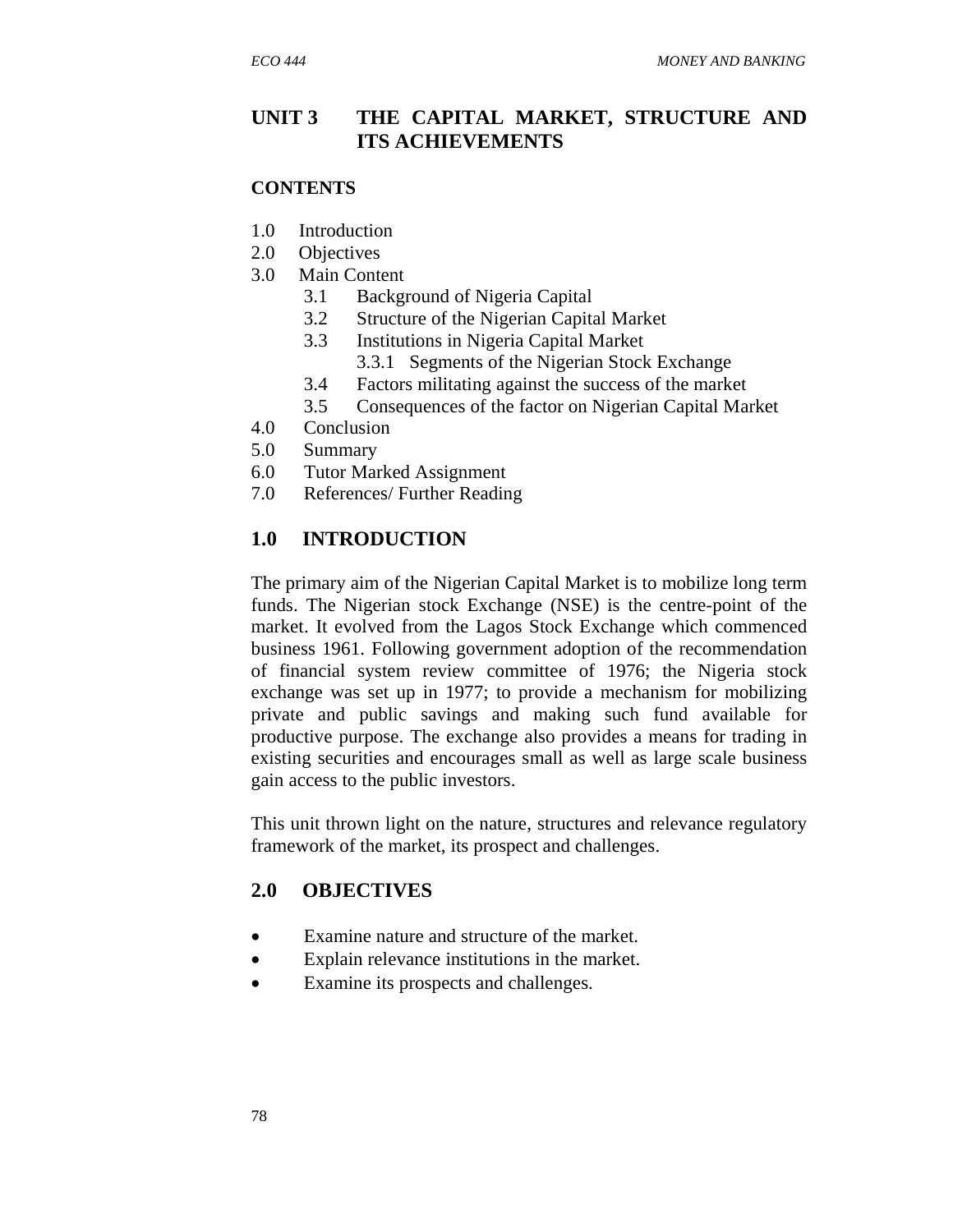# **3.0 MAIN CONTENTS**

# **3.1 Background Of Nigeria Capital Market**

The capital market is the long-terms end of the financial market. It is made up of institution, which facilitate the issuance and secondary trading of long terms financial instrument. Unlike the Money Market, which functions basically to provide short term funds, the Capital Market provides funds to industries and government to meet their long term requirements, such as financial of fixed investment-building, plants bridge etc. in Nigeria, the capital market first came into existence with establishment of the Lagos stock exchange in 1961. In December 1977 it becomes known as the Nigerian stock exchange, with branches established in some of the major commercial cities of the country. There are now eight branches of the Nigerian stock exchange each branches have a trade floor, some of the electronic. The head office is in Lagos was opened 1961 Kaduna in 1978, port court, 1980, Kano 1989, Onitsha 1990, Ibadan 1990, Abuja area office 1999, Yola, 2002; and Benin ,2005. The exchange started operations in Lagos 1961 with 19 securities listed for trade, currently, there are288 securities on the exchange made up of 33 government stocks, 47industrial loan (debentures/preference) stocks and 204 equity/ordinary share of companies with total market capitalization of N3.7trillion.many of the listed companies have foreign/ malfunctioned afflictions and represent a cross section of the economy, ranging from agriculture through manufacturing of services.

### **SELF ASSESSMENT EXERCISE**

1. Trace the origin of the Nigerian Capital Market and its objective

### **3.2 Structure Of The Nigerian Capital Market**

The Nigerian capital market consists of the following institutions: Securities and Exchange Commission (SEC)-the apex regulator: the Nigerian stock exchange (LSSE): the Abuja securities and commodity exchange (ASCE) and the facilitating institutions. The facilities institution include; the stock broking firms, the issuing houses investment advisers, portfolio funds managers, trusts solicitors, auditors reporting accountant ; receiving agency or registration.

There are two men segment of the market; these are primary and secondary markets. The major instruments used to raise fund at Nigerian capital market include: reunites (ordinary and preference share); government bonds (federal, states and social governments) and industrial loans, stock and bonds.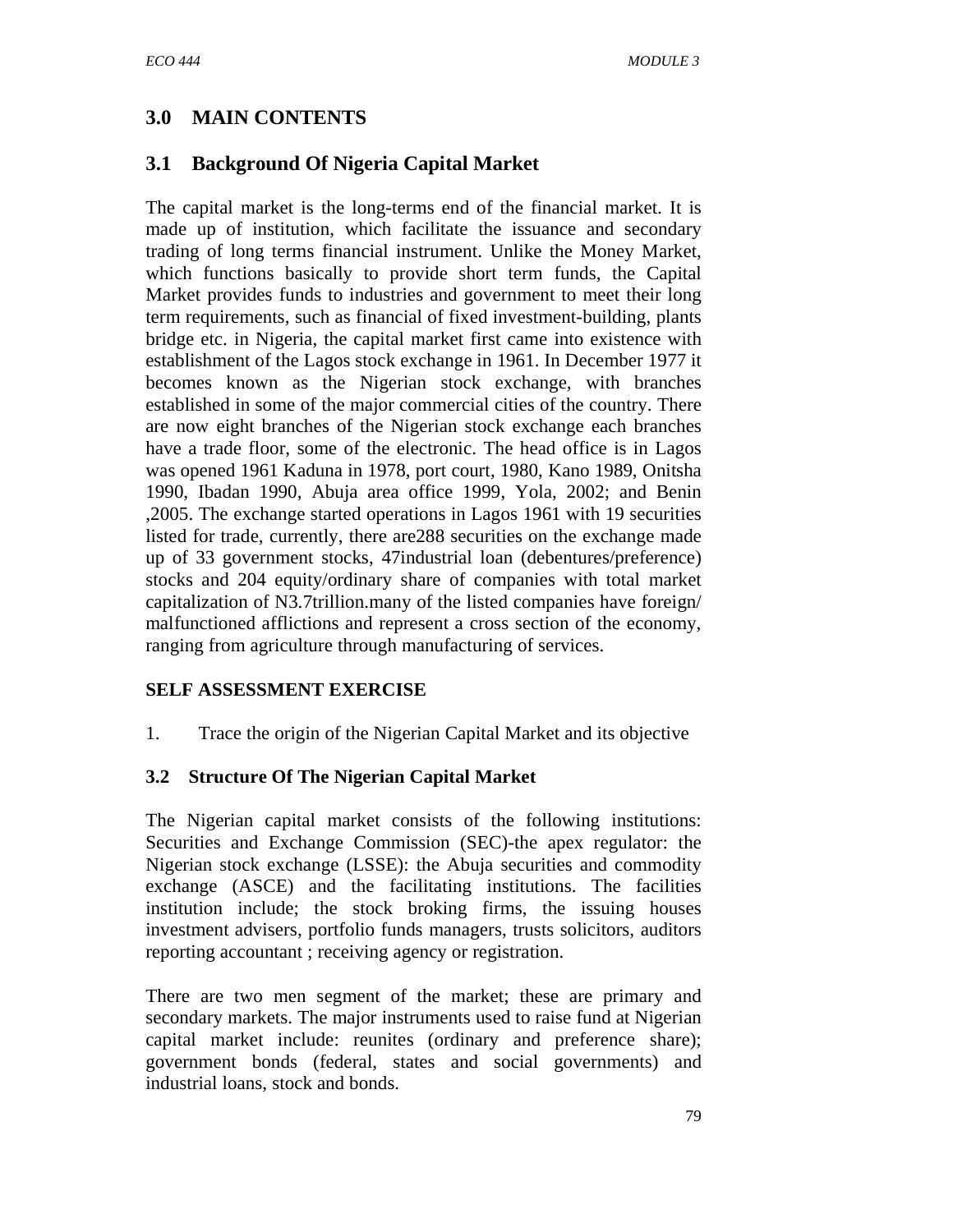#### **SELF ASSESSMENT EXERCISE**

1. Briefly explain the two major structures of the Nigerian capital market

### **3.3 Institutions In Nigerian Capital Market**

a. Securities and Exchange Commission

The man function and exchange commission are to regulate and develop the Nigerian capital market in order to achieve its wider objectives of investors protection and capital market development include regulation, registration, enforcement, mergers and acquisition and development functions.

b. The Nigerian Stock Exchange (NSE)

The NSE evolved from Lagos stock exchange as earlier mention. The functions the exchange includes: providing facilities to the public for purchase and sales of stock and share of any kind; and controlling the granting of quotation on the any exchange in respect of shares and stock. In the bid to reach out to the grassroots and bring the services of the stock exchange nearer to investing public a lot of branches have been created by the Institution. Also in recognition of the crucial role of small and medium scale enterprises in the overall industrial employment of the country, the NSE introduce second-tier security market (SSM) for listing small and medium scale enterprises that were unable to meet the stringent requirements of the main market.

### **3.3.1 Segments of the Nigerian Stock Exchange**

The NSE can be classified into two broad categories namely;

1. The Primary Market

This is the market for new issues of securities. The mode for the securities traded in the market include offer for subscription, right issue, offer for sales and private placements. It is important to note that the fund raised through the primary segment of the capital market goes to the companies as equity capitals.

2. The Secondary Market

This is the market for trading in existing securities. It consists of the stock exchange and over-the-counter markets. Money raised through the segment of the market goes to the investors. Activities in the secondary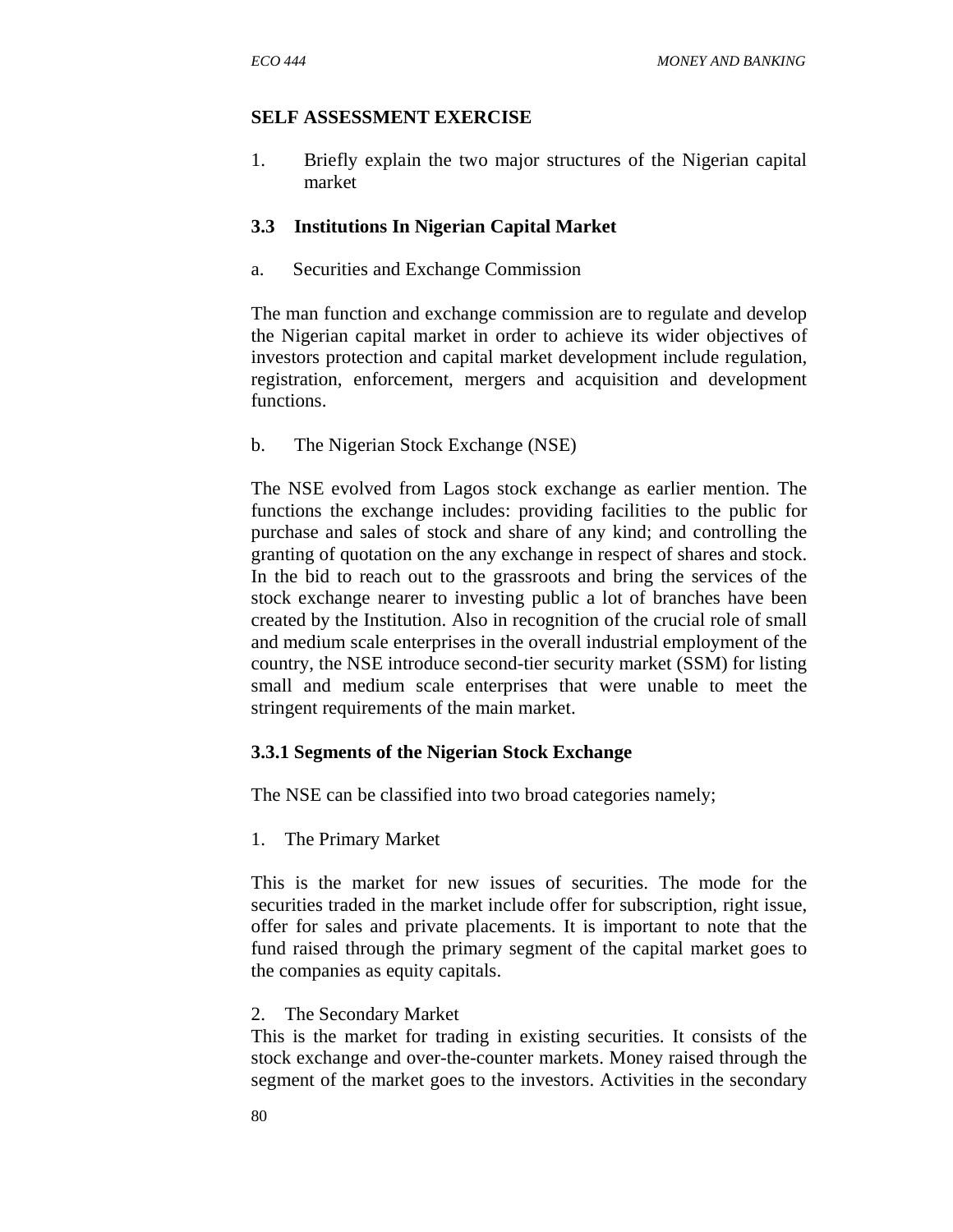market have increased substantially over the years. This has been facilitated by the opening of trading floor in some parts of the country by the NSE.

### **SELF ASSESSMENT EXERCISE**

Differentiate between the primary market and the secondary market

- 3.4 Factors Militating against the Success of the Markets
- 1. Pull-out of various Foreign Investors

To start with, many foreign investors that already have troubles in their home economics have pulled out of the Nigerian capital market leading to dumping of shares beyond the abilities of domestic investors to contain

1. Lack of Infrastructure and High Costs of Production

The cost of doing business is high in Nigeria. Basic infrastructures like good roads, power supply are lacking, lead to high of doing business. Many quoted and unquoted companies like Dunlop Nigeria Plc and Michelin Nigeria have close shops.

2. Impacts of Commercial Banks

Following the forced capitalization and reform in the Nigerian financial system, almost all banks utilized and access the capital market to raise funds. Within two years plus, many of the bank besieged the capital market more than once. These banks finally compete to suck every liquidity in the market leading to overheating. Inability of the Federal Government to Plot a Bailout Option. More so, government lacked wisdom to examine the socio-economic implications and chain effects of a failed capital market. It therefore, became impotent of hatching a bailout plan.

3. Structural Deficiencies

There appears to be some inadequacies of the Nigerian capital market, especially the absence of market makers. Thus, there are no functional market makers that can provide exit windows for investor who wish to check out.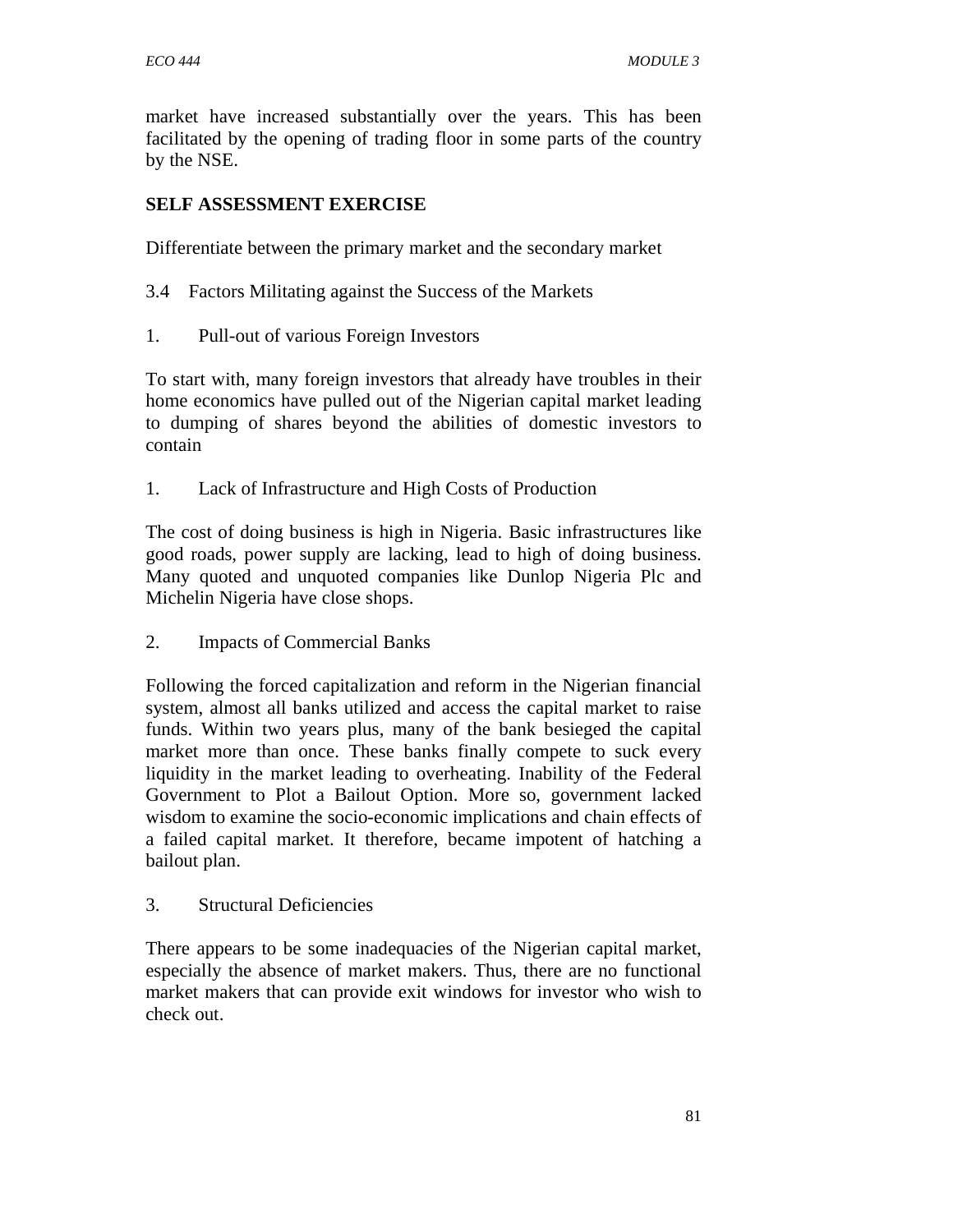#### 4. Regulating Inconsistencies

The apex regulator of the Nigerian capital market, the Securities and Exchange Commission, prior to the crash of the market alleged publicity that stock market prices were being manipulated and it announced that it was probing some quoted companies, such as Dunlop Nig, Eternal Oil Plc, Capital Oil Plc and so on. Following the publication, investors became afraid that there evidence that investment gambling exist in the market.

5. Opportunities of Meltdown and Fall in Oil Price

The recent meltdown and fall in oil price has provided excellent opportunities both local and foreign investors to grab the shares at rockbottom prices with greed of a hungry lion.

#### **SELF ASSESSMENT EXERCISE**

State five factors militating against the success of capital market in Nigeria

### **3.5 Consequences of the Factor on Nigerian Capital Markets**

- i. Loss of confidence in the Nigeria economy, as man investor"s proffer to convert their naira to foreign currencies, worth the country exchange rate. ii. Trillion of naira-what remains of capitalization ate tied down in ensile-able stocks.
- iii. Over exposure of investors and stock broking firms to banks. iv. Credit crunch in the economy as back do not have enough to lend.
- v. Loss of depositor"s fund.
- vi. Loss of confidence on bank.
- vii. Loss of value of pension assets.
- viii. Inability of stock broking firms to settle their client for securities sold.

#### **SELF ASSESSMENT EXERCISE 4**

Explain the consequences capital market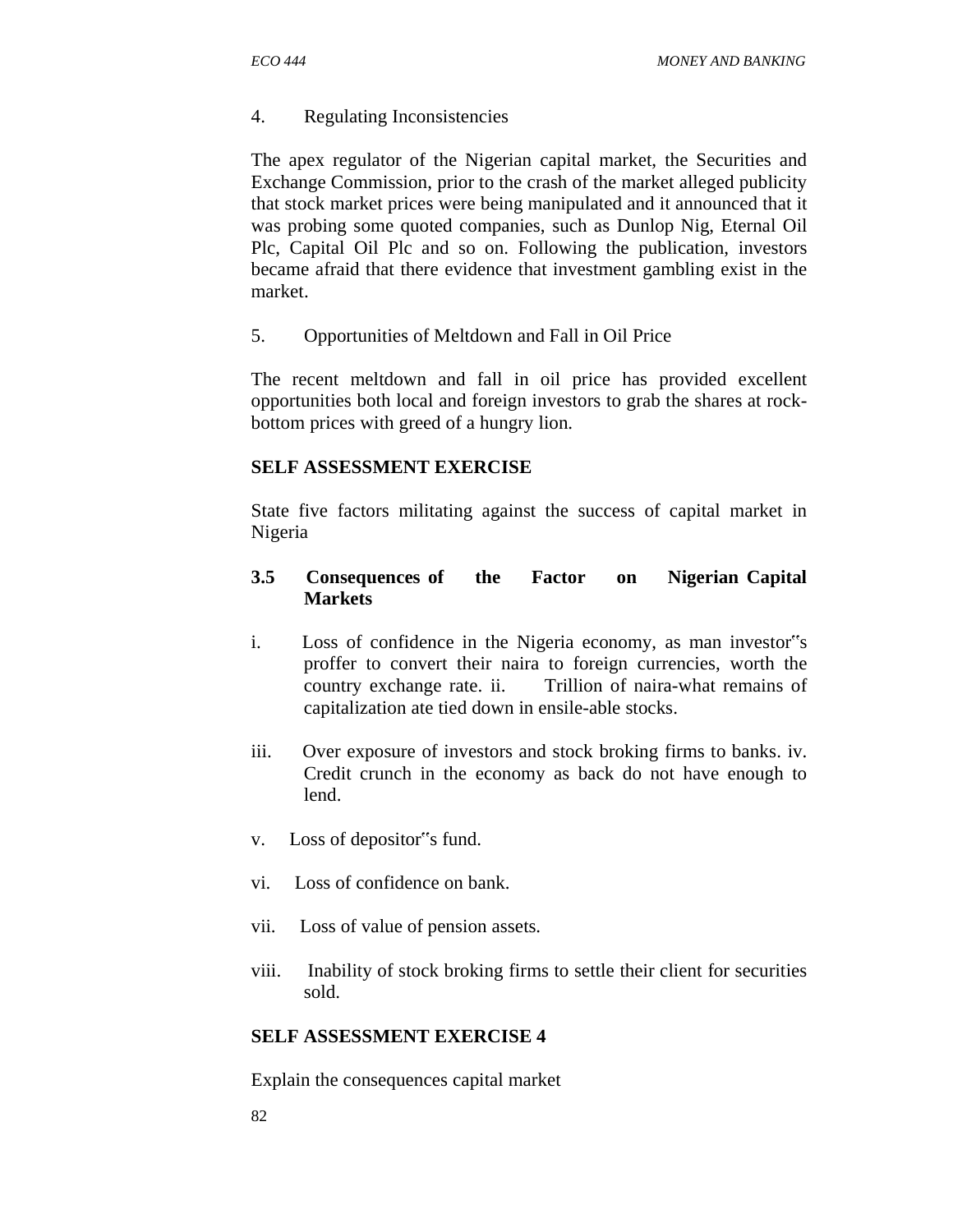# **4.0 CONCLUSION**

In this unit, we examined the Nigerian Capital Market with special emphasis to Nigerian Stock Exchange Market. We further check out the factors militating the market and the consequence of these factors on Nigerian economy.

# **5.0 SUMMARY**

Following our analysis, you must have understood the challenges militating against the Nigerian capital market and its reverse consequence on Nigeria economy

# **6.0 TUTOR MARKED**

- 1. Describes the meaning of capital market in the Nigerian context
- 2. Write short note on the followings; Securities and Exchange Commission and the Nigerian Stock Exchange.

# **7.0 REFERENCES/FURTHER READINGS**

- Freidman, M. (1959). The Role of Monetary Policy, New York University Press, 1969.
- Friedman, M. and Heller,W. (1956) Monetary vs Fiscal Policy , New York University Press,
- I.O.Dada (2003). The Nigeria Capital Market; Development, Issues and Policies, Spectrum Books publishers Ltd, Ibadan.  $(1<sup>st</sup> Ed)$
- Shaporo, E. (2006). Macroeconomic Analysis;  $5<sup>th</sup>Ed$  Galgotia Publications, New Delhi.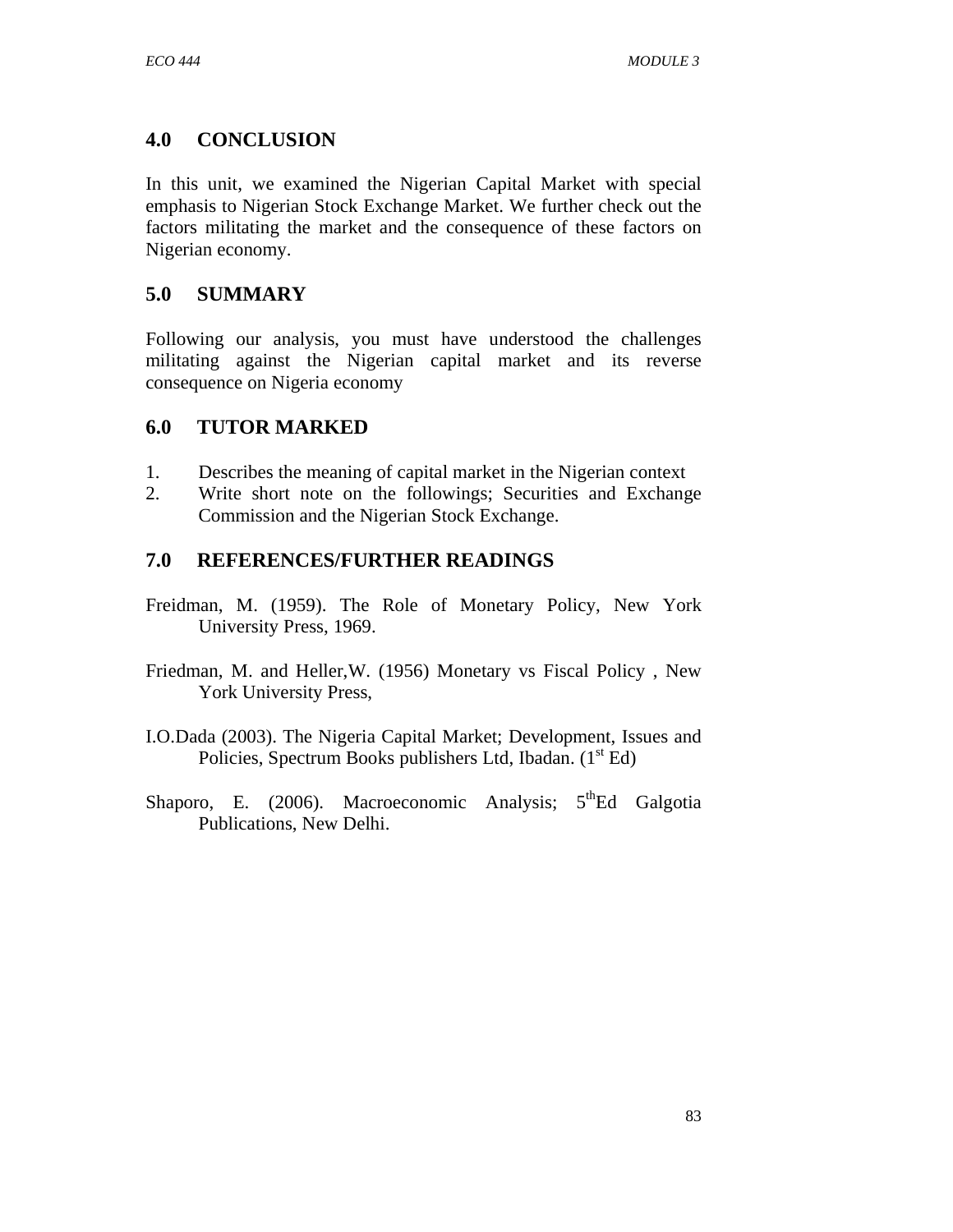# **MODULE 4 MONETARY POLICY FRAMEWORK AND ITS INTERNATIONAL MONETARY SYSTEM.**

- Unit 1 Concepts of Monetary Policy, Instruments and its Operational Framework.
- Unit 2 Central Bank in action and its Economic Significance
- Unit 3 International Monetary System.

# **UNIT 1 CONCEPTS OF MONETARY POLICY, INSTRUMENTS AND ITS OPERATIONAL FRAMEWORK**

#### **CONTENTS**

- 1.0 Introduction
- 2.0 Objectives
- 3.0 Main Content
	- 3.1 Definition of Monetary
	- 3.2 Definition, Functions and the Organization Structure of the Commercial Bank
		- 3.2.1 Functions of Commercial Bank
		- 3.2.2 The balance sheet of a Commercial Bank
	- 3.3 Roles of Commercial in Nigeria
		- 3.3.1 Problem of Commercial Bank in Nigeria
	- 3.4 Merchant Bank and its functions
		- 3.4.1 Functions of Merchant Banks
		- 3.4.2 Sources of fund to Merchant Bank
- 4.0 Conclusion
- 5.0 Summary
- 6.0 Tutor Marked Assignment
- 7.0 References/ Further Reading

### **1.0 INTRODUCTION**

One of the principal functions of the Central Bank of Nigeria (CBN) is to formulate and execute monetary policy to promote monetary. Stability and sound financial system in Nigeria. These functions are carried out in line with CBN Decree of 1991 and the Bank and Financial Institutions Decree of 1991. Usually, the monetary policy to be pursued is detail out in the form of guidelines to all banks and financial institutions.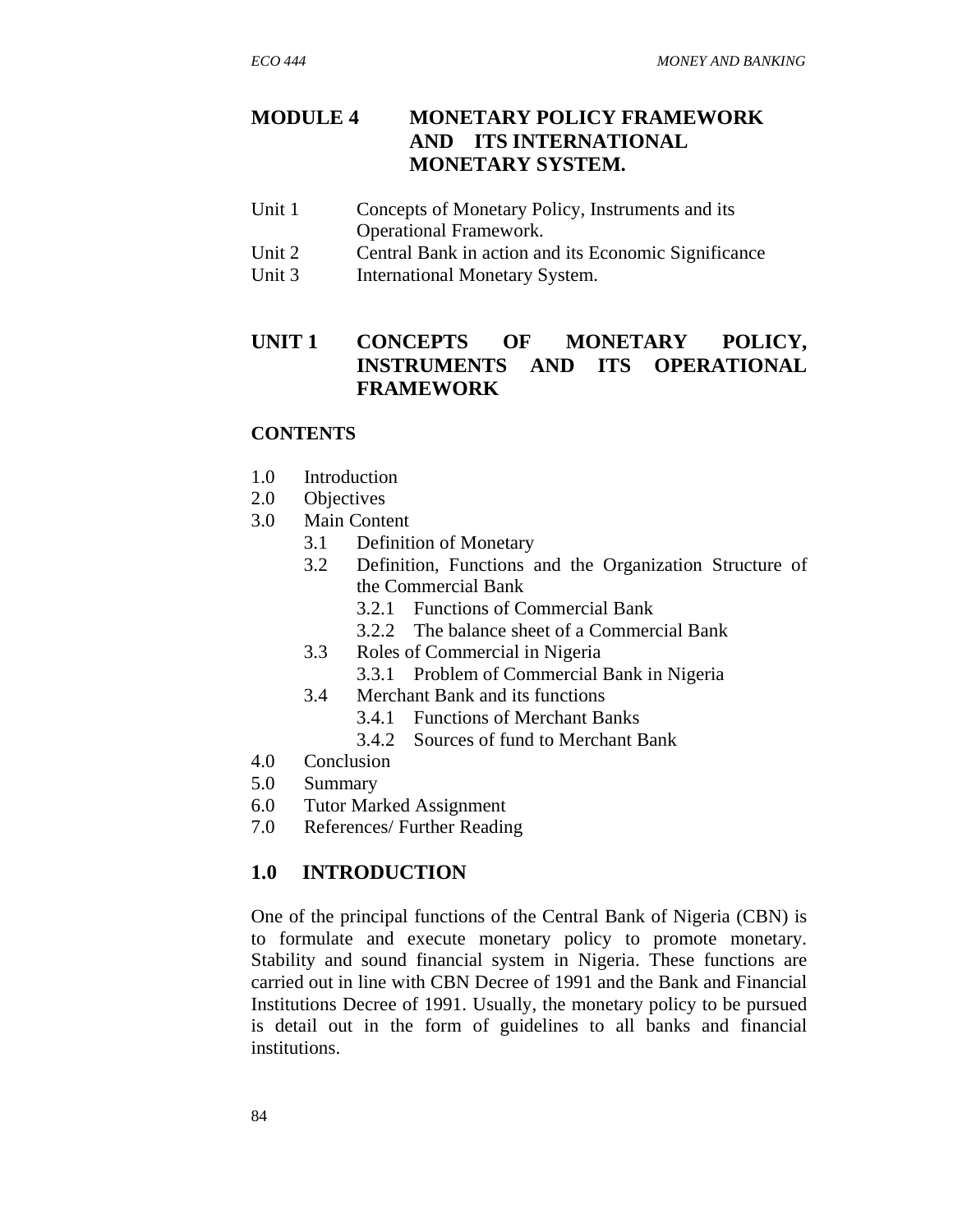This chapter spell-out and enlighten readers on framework, concepts and operational focus of monetary policy in Nigeria.

# **2.0 OBJECTIVES**

At the end of this unit, you should be able to:

- Explain the term monetary policy
- Identify monetary policy instrument
- Analyze framework of high powered money iv. Explain and discusses roles of monetary policy

# **3.0 MAIN CONTENT**

# **3.1 Definition Of Monetary Policy**

Monetary policy refers to the combinations of measures designed to regulate the value, supply and cost of money in an economy, with regard to the current level of economic activity.

Objectives of monetary policy

1. Full employment

Full employment has been ranked among the foremost objectives of monetary policy. It"s an important goal not only because unemployment lead to wastage of output, but loss of social standing.

2. Price stability

One of the policy objectives of monetary policy is to enhance stability in price level in other control inflationary and deflationary pressure.

3. Economic growth

This is an increase in real output per capita income of a country overtime and its can only be achieve through appropriate monetary appropriate monetary policy strategy.

4. Balance of Payment

Monetary balance of payments in an economy is not an easy task, considering the level of economic activities and change in economic phenomenon. However, the framework of monetary policy helps to formulate policy that will bring equilibrium in this regard.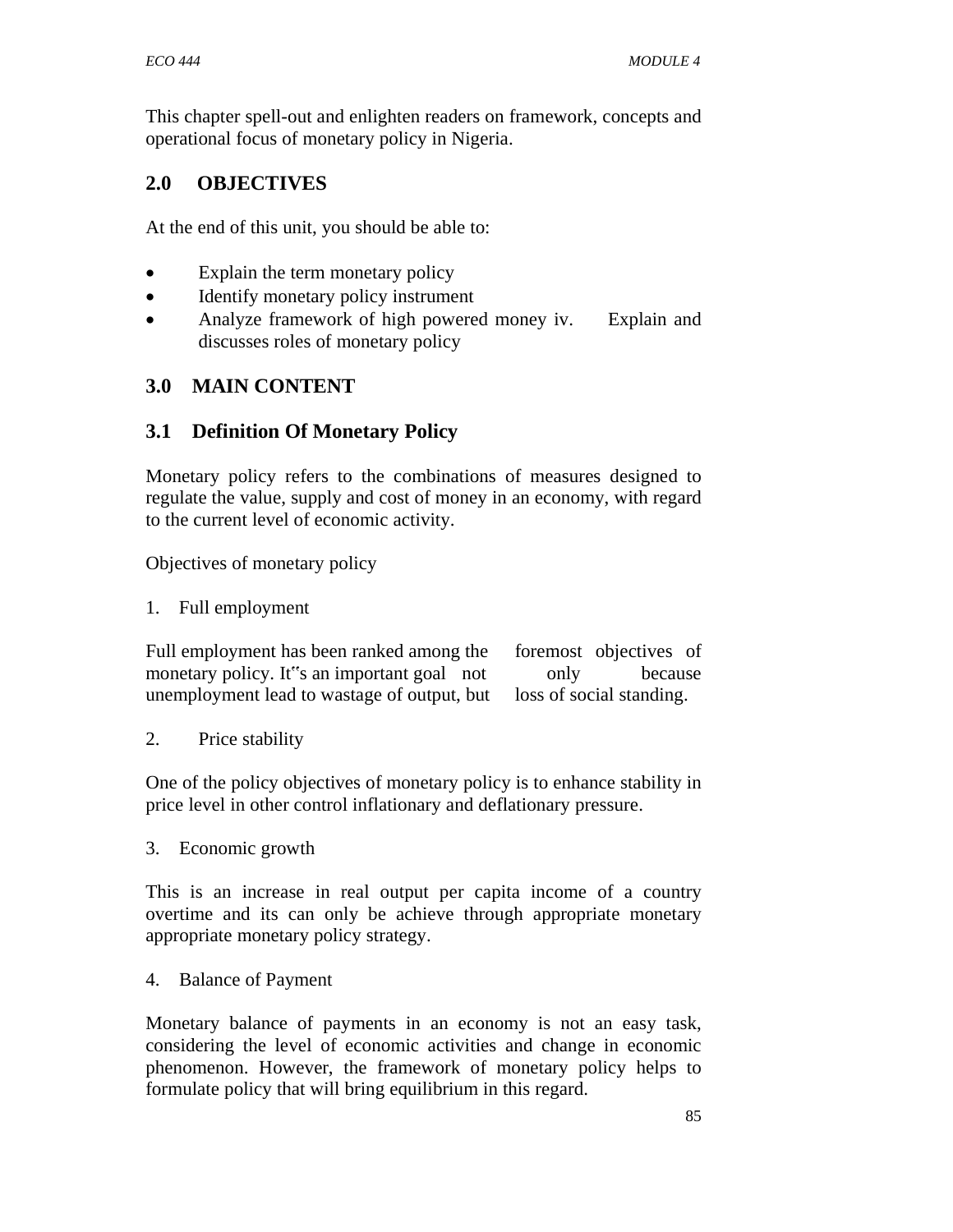#### **SELF ASSESSMENT EXERCISE**

Define and explain the objectives of monetary policy in Nigeria

#### **3.2 Instruments of Monetary Policy**

The instruments of monetary policy used by the CBN depend on the level of development of the economy, especially its financial sectors the commonly used instruments are discussed below:

Reserve Requirements

The central bank may require deposit money banks to hold a fraction (or a combination of their deposit abilities (reserves as) vault cash or deposits with it. Fraction reserve limit the amount of loan banks can make to the domestic economy and this limit the supply of money. The assumption is that deposit money banks generally maintain a stable relationship between their reserves holdings and the amount of credit of credit extends to extend to public.

**D** Open Market Operation

The Central Bank buys and sells (on behalf of the fiscal authority (the treasury) securities to the banking and non banking public. Those activities increases and reduces supply of money in the circulation.

□ Interest Rate

The Central Bank Nigeria lends to financially sound deposits money banks at a most favourable rate of interest, called Monetary Policy Rate (MPR). The MPR sets the floor for interest rate regime in the money market, thereby affecting supply of credit.

Direct Credit Control

The Central Bank Nigeria can direct deposit money bank on the measurement percentage or amount of loans to different economic sectors or activities, interest rate caps, liquid asset ratio and issue credit guarantee to preferred loan.

Moral Suasion

The Central Bank Nigeria issue licenses or operating permit to deposit money banks and also regulates the operation of the banking system.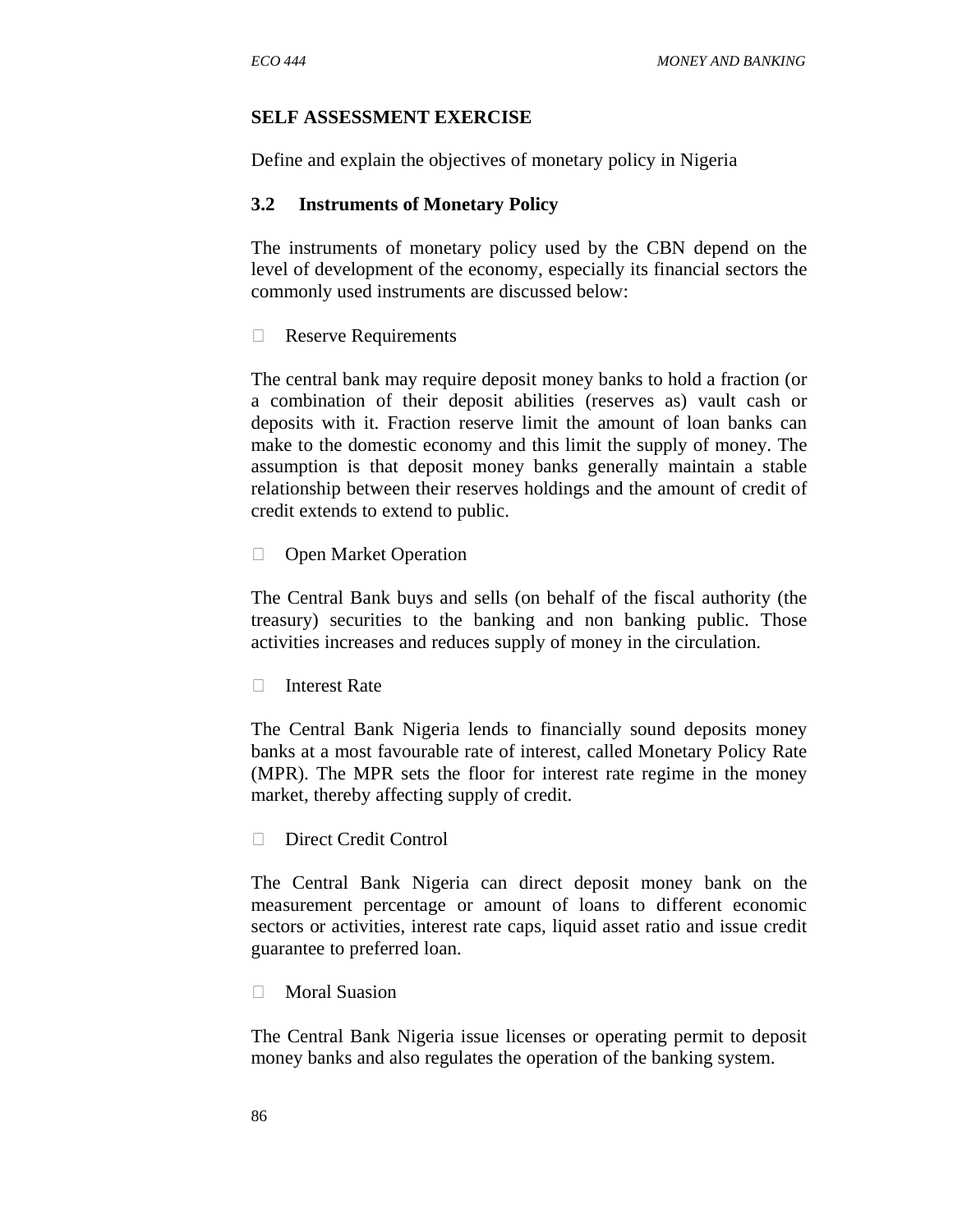□ Exchange Rate

The balance of payments can be in deficit or surplus and each of these affect monetary base, and hence, the money supply in one direction or other. By selling and buying of foreign exchange, Central Bank Nigeria ensure equilibrium or equal balance of domestic currency in terms of value with foreign currencies.

 $\Box$  Prudential Guidelines

The Central Bank Nigeria may in writing require deposit money banks to exercise particular care in their operations in order that specified outcomes are realized.

# **SELF ASSESSMENT EXERCISE**

Generally discuss the monetary policy instruments used by CBN to checkmate the excess money in circulation.

## **3.3 Theory of Money Supply and Multipliers Analysis.**

Money supply simply means the available stock in the economy. It is important to note that the total money that serves as medium of exchange and store of value is supplied mainly by two sources; the central bank and the commercial banks. Banks as it is called does not create their own money rather they add to the money supply through their system of borrowing and lending. Thus, the money supply from both sources is interlinked. The analysis of how money supplied by the central bank multiplies itself in the process of monetary transactions results into the theory of money supply.

The theory of money supply makes a distinction between the two concepts of money supply i.e the ordinary money or the stock of money (M) and high-power

money (H) which is also called "base money" . The ordinary money includes the currency held by the public and the demand deposits, both used as medium of exchange and store of value.

The ordinary money (M) is given as  $M = C + DD$ , where  $C =$  Currency with the public and  $DD =$  Demand deposit with banks.

High-Power money is define as the net liabilities of the central bank that is jointly held by the public as currency and as a reserve by the commercial banks. The high– power money multiplies the process of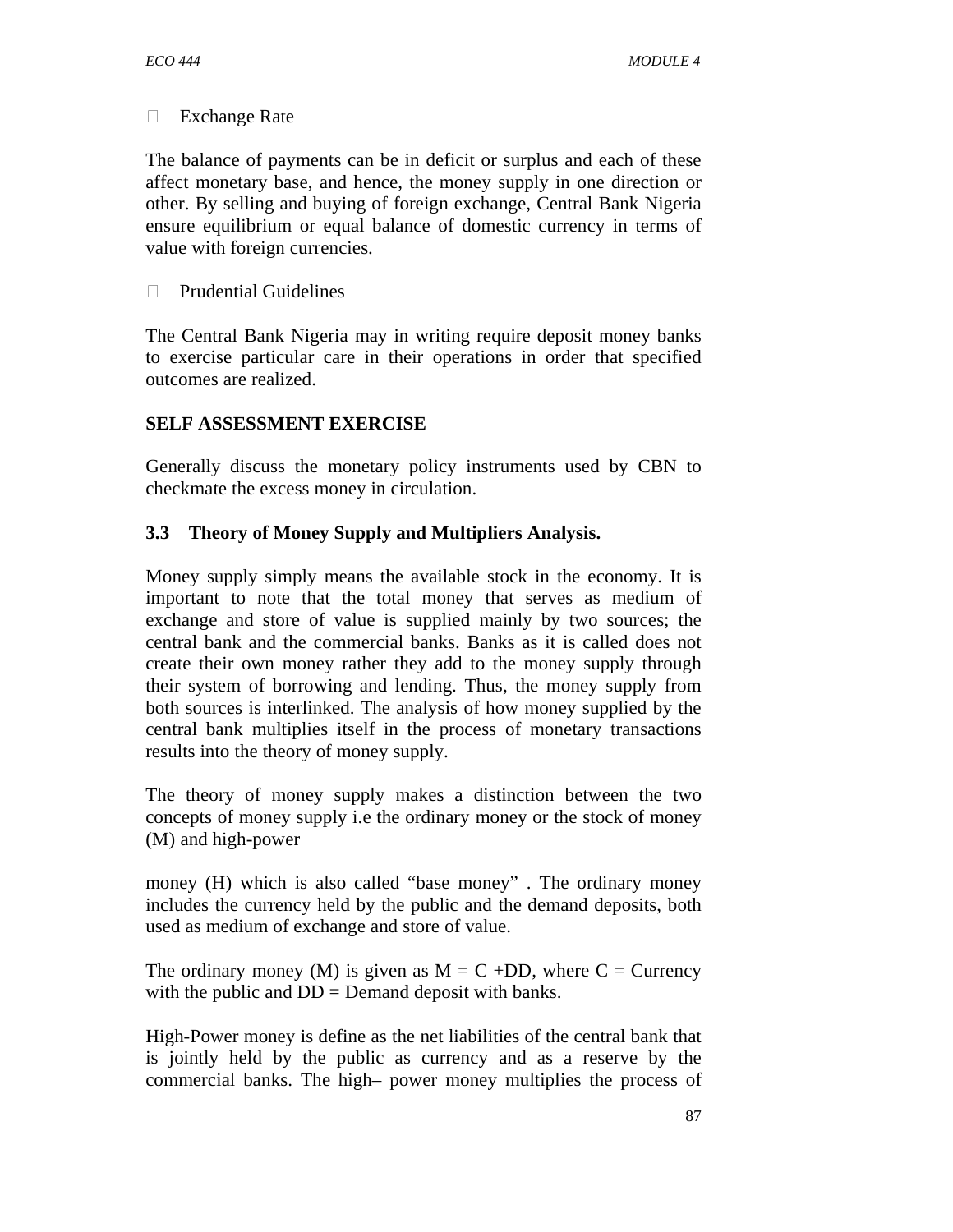monetary transactions between the people and the banks. It is however given as  $H = C + R$ , where  $C =$  Currency with the public and  $R =$  cash reserve with the central bank and with other banks.

#### **3.3.1 Factors that determines Money Supply in an Economy .**

i. Public desire to hold currency and deposit:

This determines the money supply. For instance, if people are in the habit of keeping less in cash and more in deposit with the commercial banks, the money supply will be large. This is because banks can create more money with larger deposit.

ii. High power money

This is the net monetary liabilities of the central bank that is held jointly by the commercial bank in the form of reserve and by the public in form of currency. Also, it is the base for the expansion of bank deposit and creation of money supply.

iii. The level of bank reserves:

This determines the money supply. Commercial banks reserves consist of reserve on deposits with the central bank and currency in their vault. The central bank is the only authorized entity that can influence the reserves of other banks so as to determine the supply of money. Note, the central bank requires all commercial bank to hold reserves equal to a fixed percentage of both time and demand deposit.

### **3.3.2 The Money Multipliers**

Money multiplier is the rate at which high power money or reserve money gets multiplied to make the supply of total ordinary or broad money.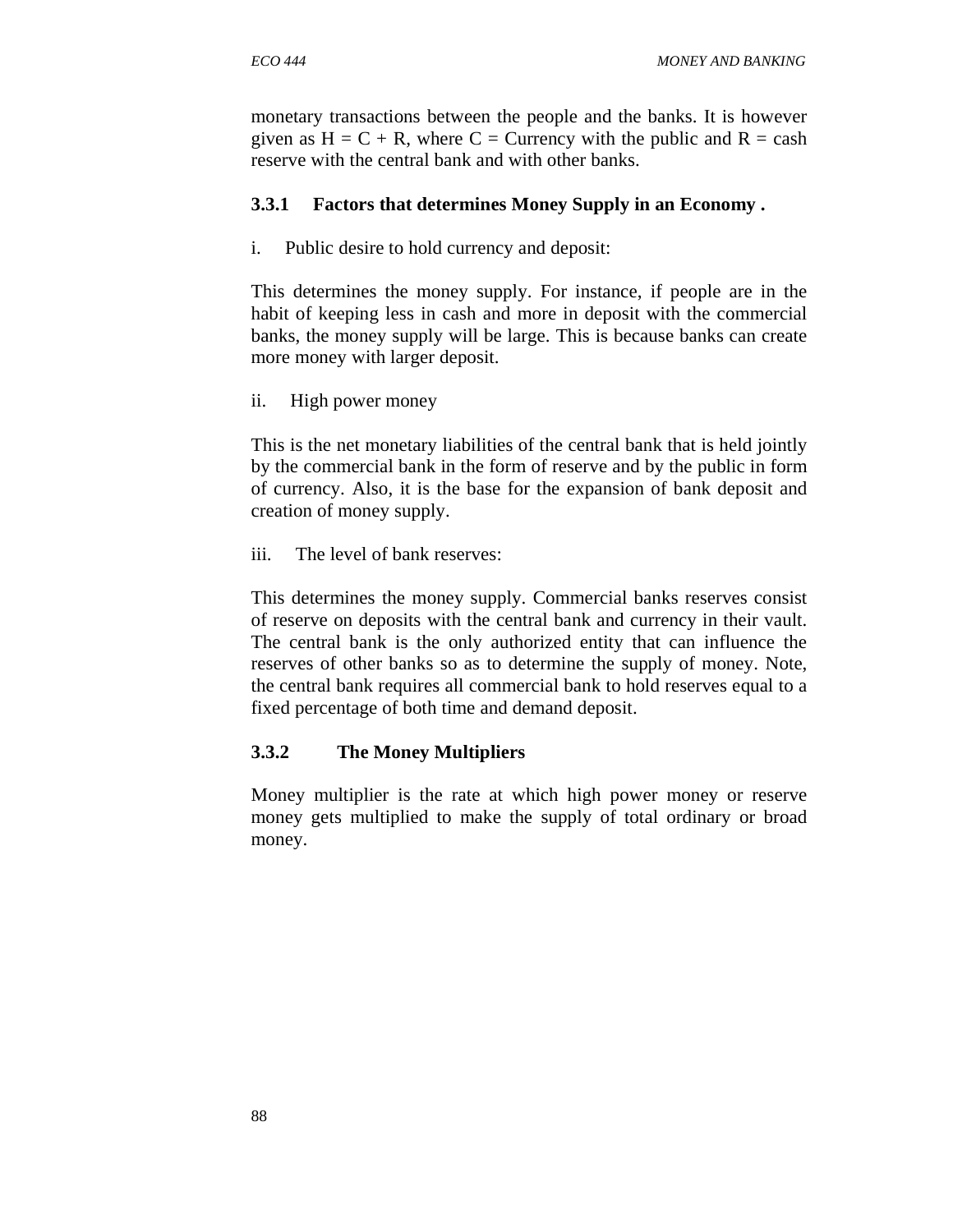## **3.3.3 Factors that Determines Money Multiplier**

The determinants of money multiplier (M) can be grouped under two categories:

### A) THE PROXIMATE OR IMMEDIATE FACTORS

The proximate determinants of the money multiplier are merely the numerical ratios that appear in the multiplier formula. i.e it shows the factors that are included in money multiplier. These factors are:

i. Currency – deposit ratio (c) and money multiplier:

The higher the currency – deposit ratio  $(c)$ , the smaller the money multiplier (m). This means that if public prefers to hold a high proportion of (H) in the form of cash (c) and a smaller proportion of it as deposit (D),then the ability of the bank to create secondary deposits and credit will be reduced to the extent that it reduces the value of  $.M^{\prime\prime}$ .

ii. Reserve – deposit ratio (r) and money multiplier:

The role of reserve-deposit ratio (r) is more obvious, i.e the higher the

reserve – deposit ratio (r), the lower the value of money multiplier. For instance, if banks reserve requirement (RR) increases, their ability to create deposit and credit decreases and therefore, the value of (m) decreases.

iii. Time – deposit ratio (t) and money multiplier:

The ratio of time deposit to demand deposit, in the determination of

money multiplier is like that of the reserve – deposit ratio (r), i.e the

higher value of t, the smaller the value of (m).That is, if public decides to increase the ratio of time deposit (TD) to demand deposit (DD), then the value of (m) decreases.

# B) THE ULTIMATE FACTORS:

The factors that determine the value of c, r, and t are the ultimate factors. They are ultimate in the sense that they arise out of the working of the economic system and the decision taken by the Central Bank, the public and the commercial banks.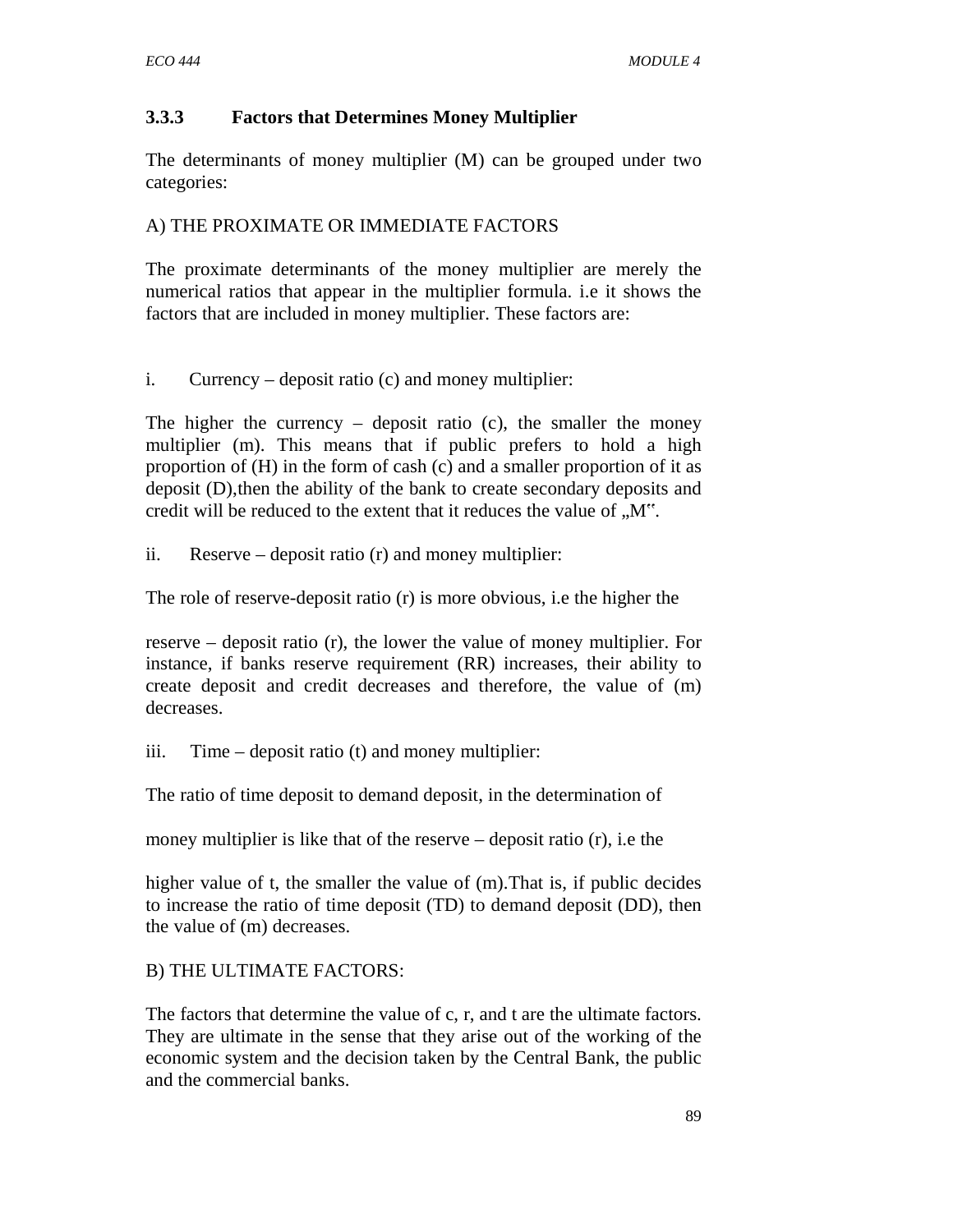#### **3.3.4 Derivation of Money Multiplier with Demand Deposit (DD)**

The derivation of this will require two determinants of money multiplier which are currency – deposit ratio (cr) and reserve deposit ratio (rr).

Given the ordinary money (M) ie  $M = C + DD$  and the base money (H) i.e  $H = C + R$ , following the mankiw<sup>\*</sup>s approach, we can d erive the money multiplier as follows.

```
M = C + DD - - - - -
                                                              (1)H = C + R - - - -
                                          \sim\sim 10(2)Divide equation 1 and 2
 \frac{M}{H} = \frac{C + DD}{C + R} - - - - - - - -
                                                              (3)Divide equitation 3 by Demand deposit (DD)
  \frac{M}{H}=\frac{c/\textit{DD}+\textit{DD}/\textit{DD}}{c/\textit{DD}+\textit{R}/\textit{DD}}\text{ - }\text{ - } \text{ -- } \text{ (4)}Where C/_{DD} = Cr
R/_{DD} = rr
\frac{M}{H} = \frac{Cr+1}{Cr+rr}Cross multiply
M(Cr + rr) = (Cr + 1)H.M = \left(\frac{Cr+1}{Cr+rr}\right)HWhere \frac{c_{r+1}}{c_{r+rr}} = m i.e multiplier.
M = mH.. making small m the subject of the formula. Then m = \frac{M}{H}.
Example
If in a country, cr = 0.4 and rr = 0.05 then what is m
Solution
m = \frac{cr+1}{cr+rr}m = \frac{0.4+1}{0.4+0.05} = \frac{1.4}{0.45}
```
 $m = 3.11$ 

#### **3.3.5 Money Multiplier with Demand Deposit and Time Deposit.**

In solving for money multiplier, it does involve the incorporation of time deposit (t) into it. Thus given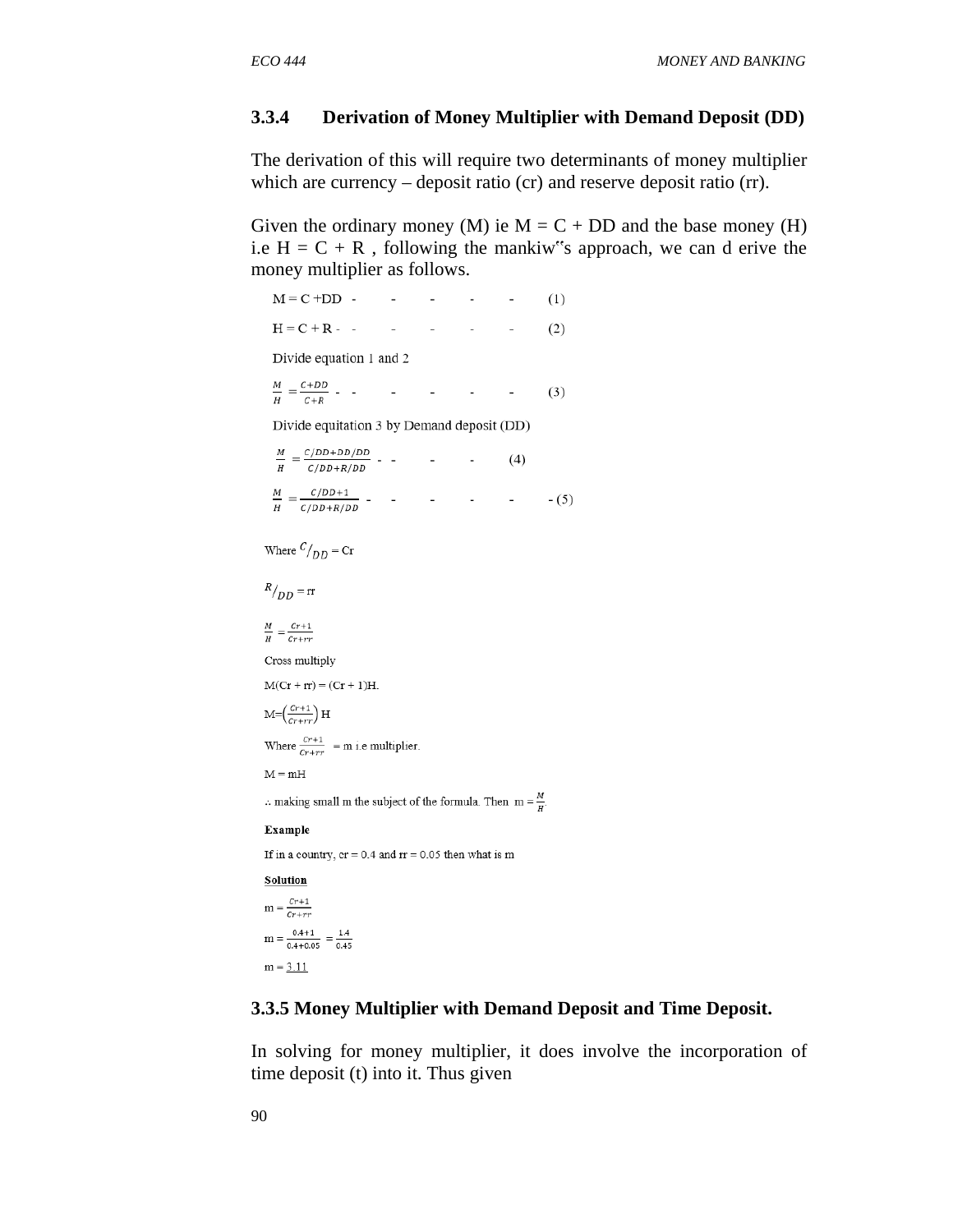$C + DD = (C + R)m$ Where  $R = r (DD + TD)$  $T = t$ . $DD$  $C = C.DD$  $\therefore$  C + DD = [(C + r (DD + t . DD)]m  $C.DD + DD = [(C.DD + r (DD + t. DD)]m$ Divide both sides by DD c.  $D\theta /_{D\theta} + \theta D /_{D\theta} = \left( c \cdot D\theta /_{D\theta} + r \cdot (\theta D /_{D\theta} + t \cdot DD /_{D\theta}) \right) m$  $c + 1 = ((c + r (1 + t))$  $m(c + r(1 + t)) = c + 1$ 

 $m = \frac{c+1}{c+r(1+t)}$  money multiplier.

». Having derived this, it is important we incorporate money supply and high power money so that money supply is equal to multiplier times high power money

 $M = \left(\frac{C+1}{C+R(1+t)}\right)H$ 

Substitute the values of money supply and high-power money

$$
C + DD = (C + R)m
$$

Where  $R = r (DD + TD)$ 

 $T = t$ .DD

 $C = C.DD$ 

 $C + DD = [(C + r (DD + t \cdot DD)]m$ 

 $C.DD + DD = [(C.DD + r (DD + t. DD)]m$ 

Divide both sides by DD

 $/ + / = ($  / / / ) m

 $c+1=$  ( )

```
m = c+1
```
m= money multiplier.

Having derived this, it is important we incorporate money supply and high – power money so that money supply is equal to multiplier times high power money  $M=$  ( ) H.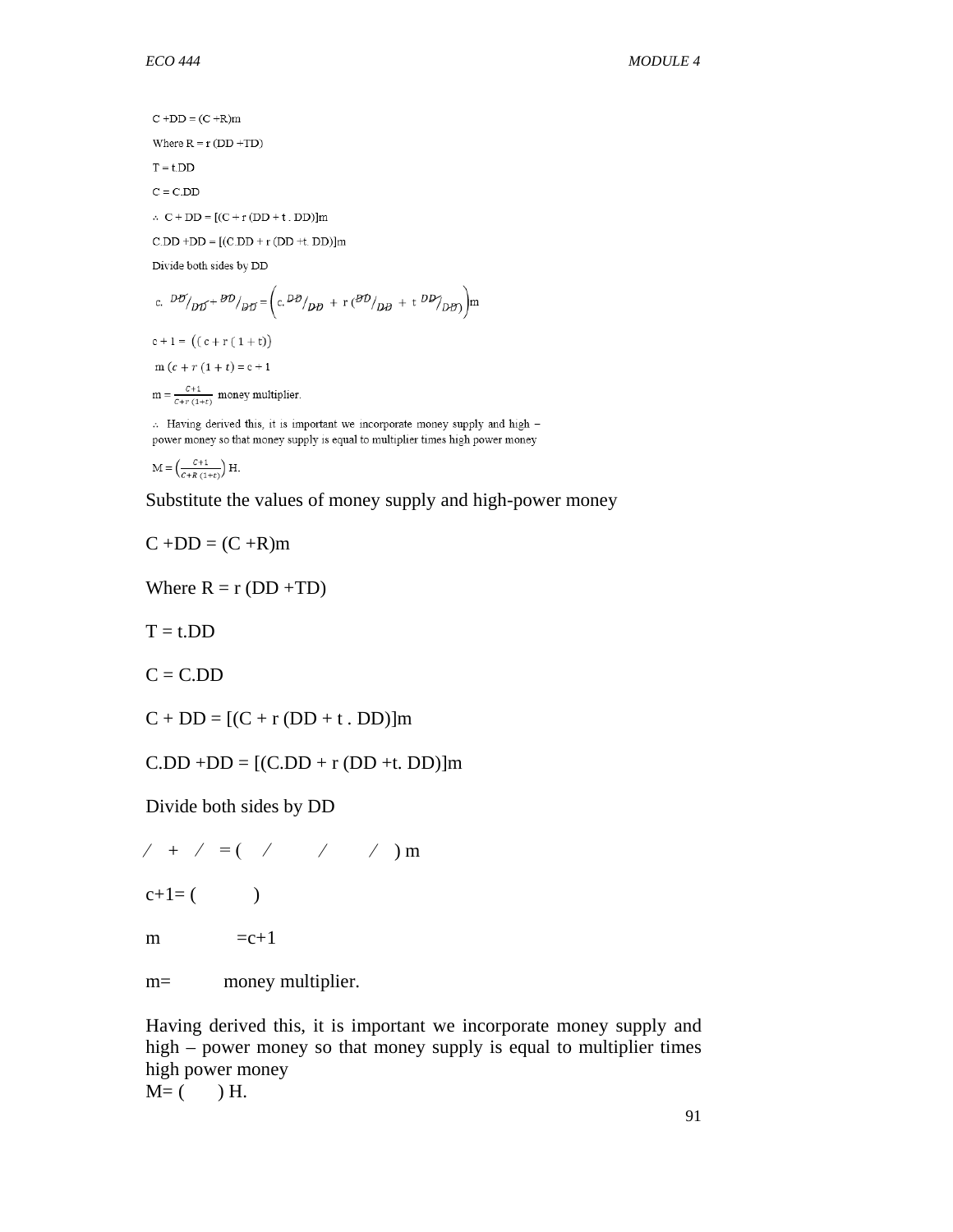The above equation shows that the total money supply i.e ordinary money  $(M)$  is the function of the high – power money  $(H)$ . Thus c, r and t are assumed to be constant, which shows that H is the key factor in the determination of ordinary money supply.

Example:

Given the immediate factors c, r, and t, where  $c = 0.3$  r = 0.1 and t = 0.2, (i) calculate the money multiplier (ii) Determine what happens to money multiplier if the public decide hold large part of H as cash i.e if  $C = 0.5$ .

Solution

(a) 
$$
m = \frac{C+1}{C+r (1+t)}
$$
  
\n
$$
m = \frac{0.3+1}{-0.3+0.1 (1+0.2)}
$$
\n
$$
m = \frac{1.3}{0.3+0.1+0.02}
$$
\n
$$
m = \frac{1.3}{0.43}
$$
\n
$$
m = 3.1
$$

 $(ii)$ If the public decides to increase the currency deposit  $-$  ratio (c) say to 0.5 then.

 $m = \frac{0.5+1}{0.5+0.1(1+0.2)}$  $m = \frac{1.5}{0.5 + 0.1 + 0.02}$  $m = \frac{1.5}{0.62} = 2.42$ 

This means that as the public holds more currency as cash, the multiplier (m) will decrease as against holding small part of H as cash.

#### **3.4 Conflicts Or Trade Off In Monetary Policy Objectives**

The objectives discussed above are not complementary to each other. Rather they conflict with one another. Below is conflict between different monetary policy objectives.

1. Full Employment and Economic Growth

The relationship between full employment and economic growth boil down to trade off as both cannot be achieved simultaneously.

2. Economic Growth and Price Stability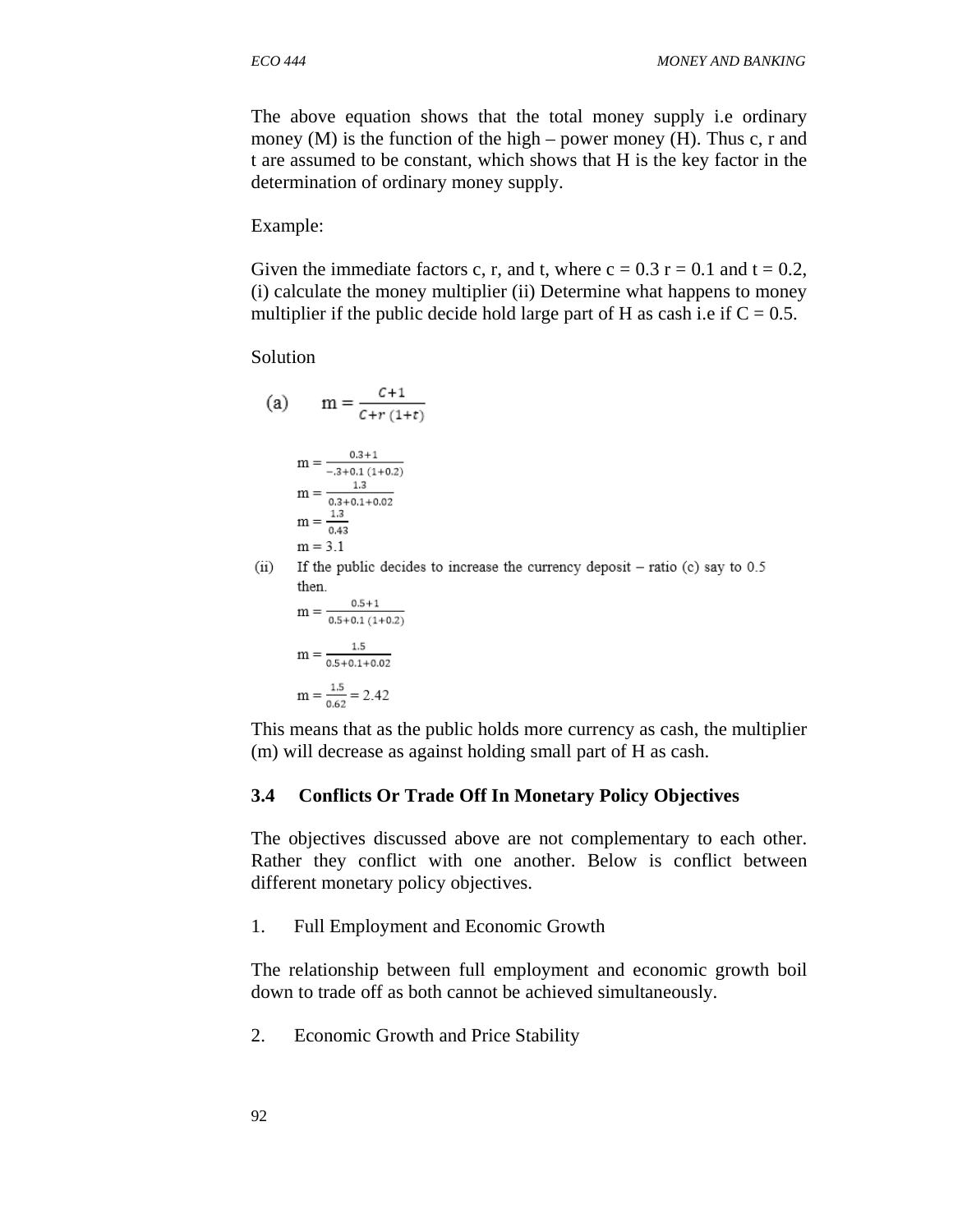There is conflict between goals of growth and price stability. The rise in prices is inherent in the growth process. The demand for goods and services arises as a result of stepping up investments on a large scale and consequent increase in income. This often leads to inflation.

### 3. Full Employment and Price Stability

They have been extensive study is in the regard. The work of Philips, Samuelson, Solow and others in 1960s established a conflict between the two objectives as they cannot be achieved simultaneously. This finding explained in forms of Philips curve, suggests that full employment can be attained with high inflationary pressure.

## **3.5 The Economics of Financial Intermediation**

The efficiency of an economy is tied to the effectiveness of its financial intermediation.

A financial intermediately is a form whose assets and liabilities are mainly financial instruments. The goal of financial intermediation is to pool resources from savers and lend to people and forms who need to borrow. The institutions also gather and relay information about the financial conditions of firms and individual.

Role of financial intermediaries

Financial intermediation is a huge part of the market economy. In terms of size other activity associated with indirect finance through intermediation can and does not exceed the GDP. The following are their roles:

- 1. Pooling of resources from small savers
- 2. Providing safekeeping and services and access to the payment system
- 3. Supplying liquidity
- 4. Providing method of diversification
- 5. Collecting and processing of information costs.
- D Pooling of Savings

The most obvious function of financial intermediary is to pool resources of a large number of small savers. By pooling the resources the bank can then make large loan to firms.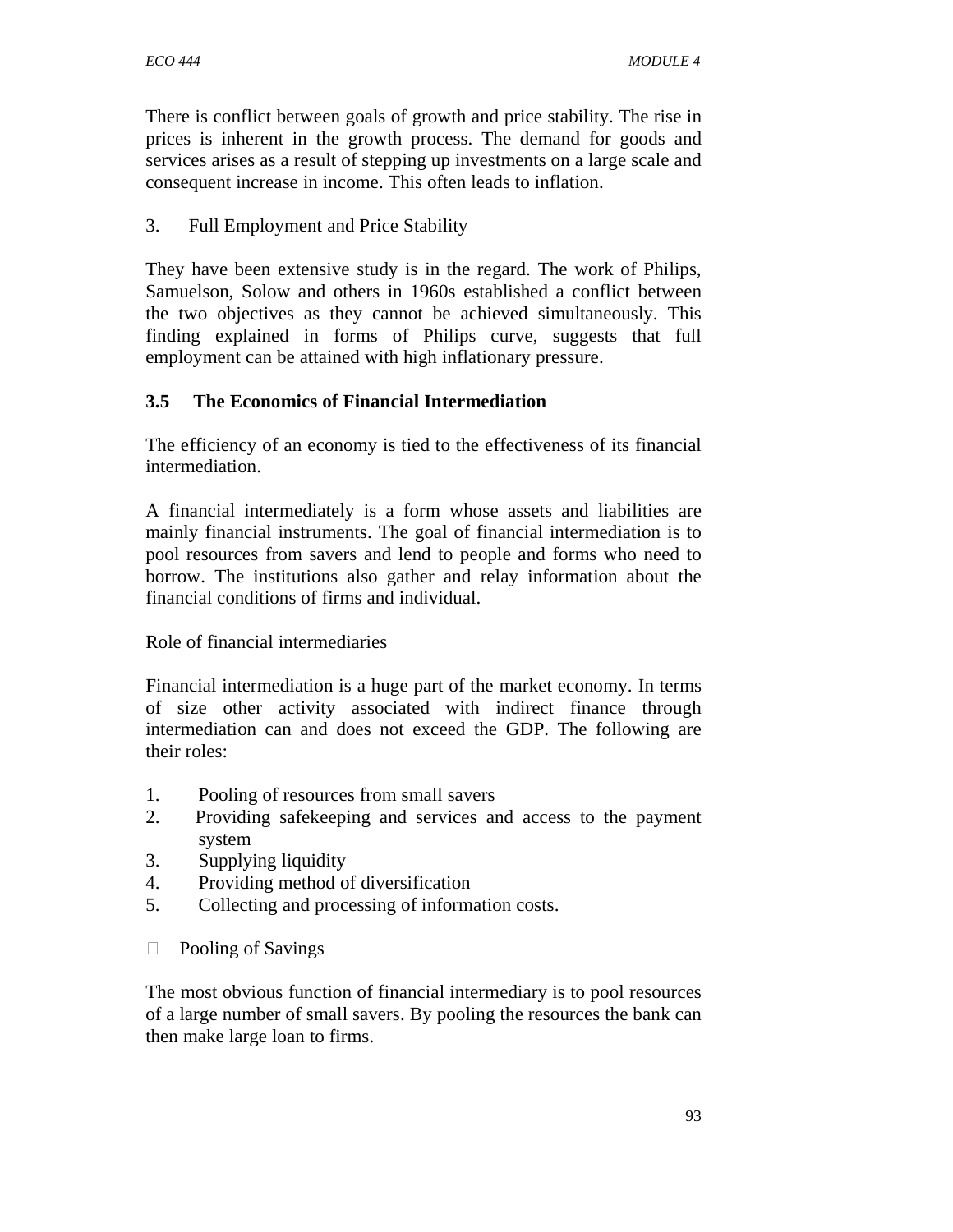$\Box$  Safekeeping and Effective Access to Payment System

Financial intermediaries provide security. For instances, banks used to construct large, heavy safe locked imposing. The safekeeping of valuable assets is an essential function of financial intermediaries.

 $\Box$  Providing Liquidity

Financial intermediaries provide liquidity to their customers. Liquidity is simply the ease at which assets can turned into means of payments and thus consumption. Bank allows their depositor to quickly and easily turn benefit from easier liquidity.

 $\Box$  Banks mitigate several types of risk.

First, they take depositors from many people and make thousands of loans with these deposits. Thus each depositor face only small risk associated with loan. That will go default. Banks also provide a low cost of diversification of investment.

 $\Box$  Collecting and processing information

One of the biggest problems that savers face is who to lend their assets to. The fact is that the borrower. Could he about their true state and the lender have little ability to verify the truth? Finding out the truth can be a costly venture. By collecting and processing information financial intermediaries reduce problems associated with information asymmetric.

#### **4.0 CONCLUSION**

It is crystal clear at this junction that we have been able to explain relevant framework of monetary policy in Nigeria context. We do hope that you understand that some monetary goals have conflicts with one another. This implies that objectives of monetary policy cannot be achieved simultaneously.

#### **5.0 SUMMARY**

In this unit we have learnt that for a sound macro-economic stability monetary policy serve as a valid tool for achieving it.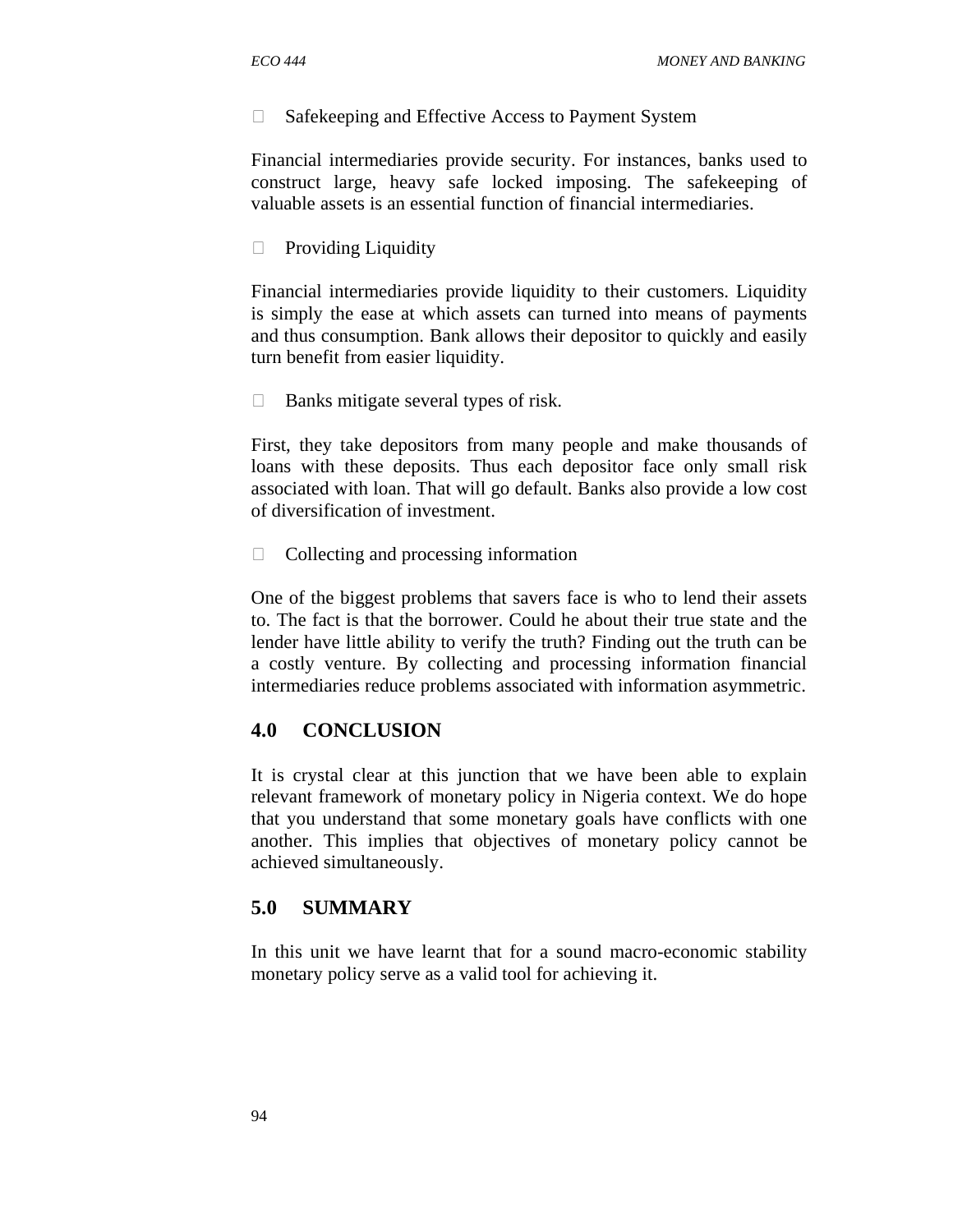# **6.0 TUTOR MARKED ASSIGNMENT**

- 1. Explain the objectives of monetary policy.
- 2. State the monetary instruments the monetary authorities can use in controlling money supply in the economy.
- 3. State the factors that determine money supply in the economy.
- 4. State five roles of financial intermediaries in Nigeria.
- 5. Given the immediate factors c, r, and t where  $c = 0.5$ ,  $r = 0.2$  and  $t = 0.3$ , calculate the money multiplier.

### **7.0 REFERENCES/FURTHER READINGS**

- Freidman, M. (1959). The Role of Monetary Policy, New York University Press, 1969.
- Friedman, M. and Heller,W. (1956) Monetary vs Fiscal Policy , New York University Press, 1969.
- I.O.Dada (2003). The Nigeria Capital Market: Development, Issues and Policies, Spectrum Books publishers Ltd, Ibadan. (1 st Ed)
- Shaporo, E.(2006) Macroeconomic Analysis, 5 th Ed Galgotia Publications, New Delhi
- D.N.Dwivedi (2011). Macroeconomics Theory and Policy, 3 rd Ed, published by Tata McGraw Hill Education Private Ltd, New Delhi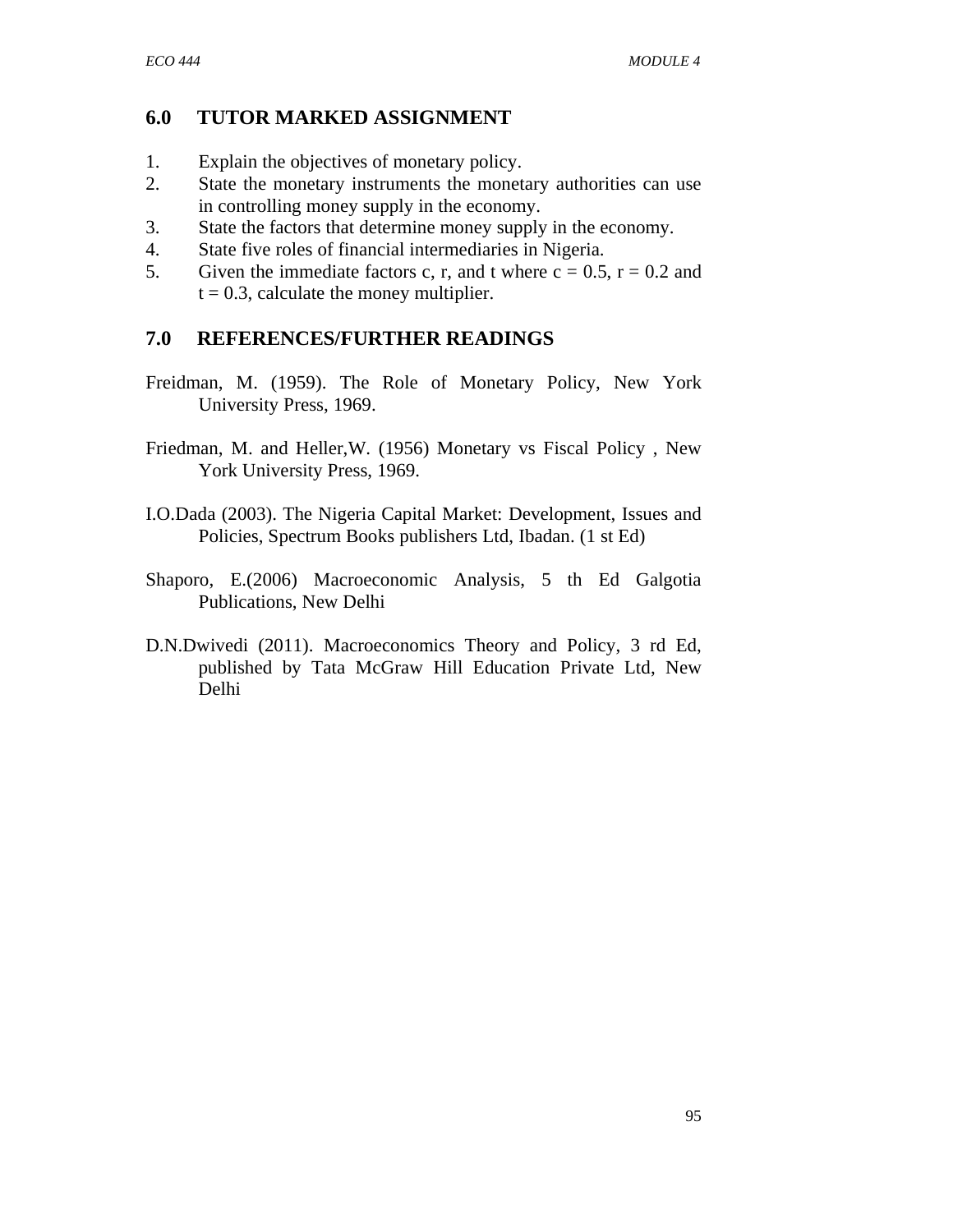### **UNIT 2 CENTRAL BANK IN ACTION AND ITS ECONOMIC SIGNIFICANCE**

#### **CONTENTS**

- 1.0 Introduction
- 2.0 Objectives
- 3.0 Main Content
	- 3.1 Meaning of Central Bank
	- 3.2 Objectives of Central Bank of Nigeria
	- 3.3 Operational Strategies of Central Bank
	- 3.4 Evolution of Central Bank of Nigeria
		- 3.4.1 Challenges faced by Central Bank of Nigeria
		- 3.4.2 Solution to the above challenges
		- 3.4.3 Functions Central Bank
	- 3.5 Objectives of credit control by Central Bank of Nigeria
- 4.0 Conclusion
- 5.0 Summary
- 6.0 Tutor Marked Assignment
- 7.0 References/ Further Reading

# **1.0 INTRODUCTION**

In Nigeria central bank was set up by the government to perform the traditional function of promoting economic development and enhancing sound and strong financial system in the country. However, for a central bank to succeed in its desire there are need to improve its sources of information and use effectively monetary instrument to facilitate economy activities. This unit explains the concept of central bank, operational strategies and its significance in the economy coupled with the prospects and challenges.

# **2.0 OBJECTIVE(S)**

- Meaning and Objectives of Central Bank
- Describes Evolution of the Central Bank
- Identify and explain the operational strategies and it functions.

# **3.0 MAIN CONTENT**

# **3.1 Meaning Of Central Bank**

Central bank is the open, national financial institution that posses the monopoly of the issuance of a legal tender money and entrusted with the custody of cash reserve and out as lender of last resort.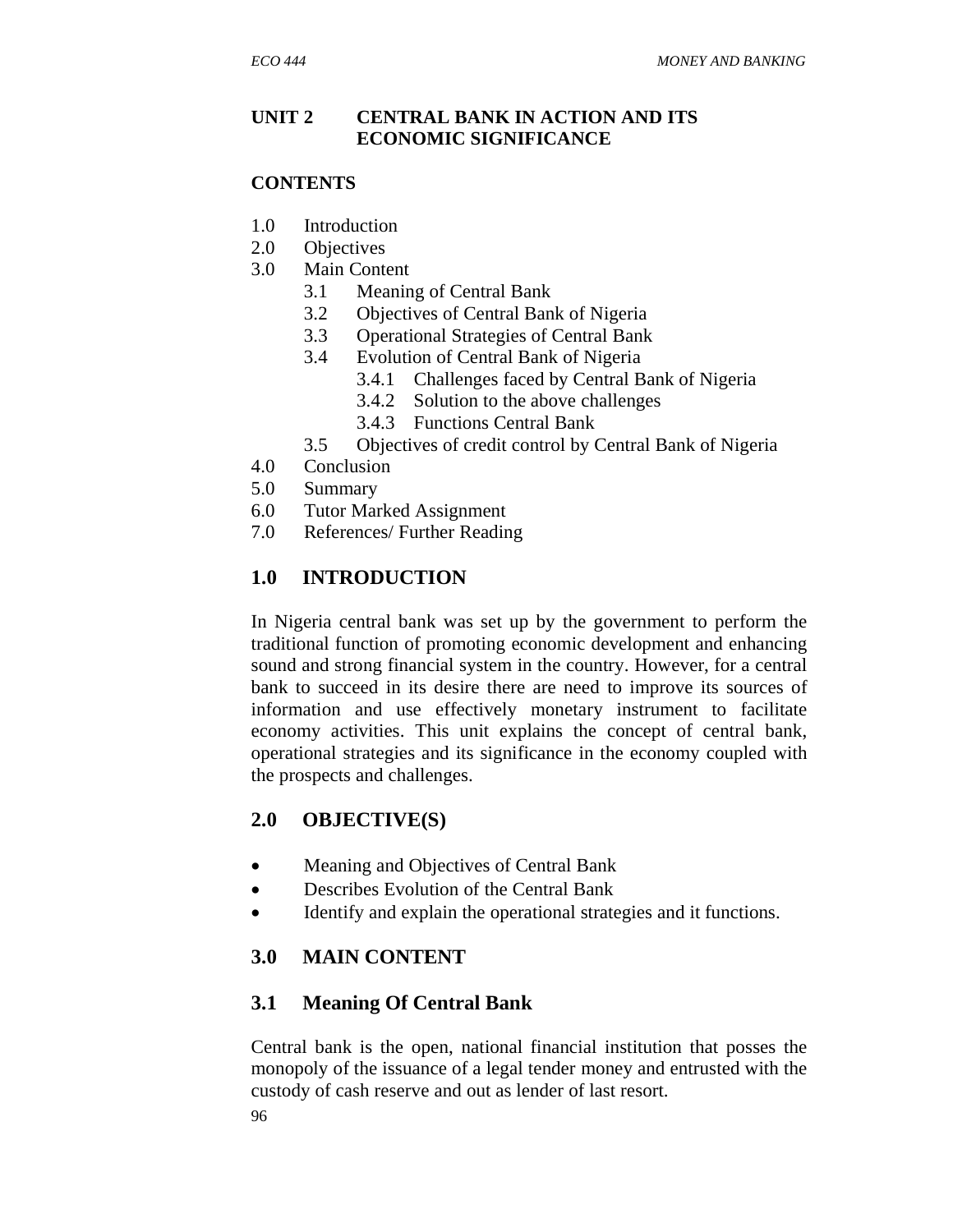# **3.2 Objectives Of Central Bank Of Nigeria**

According to the CBN ordinance of 1958 which spell out the objectives of CBN as:

- 1. To issues legal tender currency in Nigeria.
- 2. To maintain external reserve in order to safeguard the international value of the currency.
- 3. To promote monetary stability and strong financial structure.
- 4. To out as banker and financial adviser to the federal government.
- 3.3 Operational Strategies Of Central Bank

The central bank is charge with the responsibility for promoting a sound financial system in Nigeria: to this end, these are some of its operational strategies.

### 1. Bank Clearance

The bank act as a banker to all commercial merchant, development banks and other financial institutions for operational regulatory purpose the C.B.N under the frame work of laws act as inter-link between interbank to day operation s of the clearing houses.

### 2. Bank Examination

The CBN exercise surveillance over the operations of the banks with a view to ensuring sound banking practices. The CBN Implement periodic examination of financial statement to ensure they are financial prudent enough to operate in the economy.

3. Monetary of Foreign

The Central Bank of Nigeria conduct routine examinations into the foreign exchange operations of the authorized dealers by investigating and certainly. The activities of Bureau De change. This routine allows Central Bank of Nigeria to monitor the exchange rate and its activities.

### 4. Act as lender of the last resort

By granting accommodation in form of re-discounts and collateral advance to commercial banks and other financial institutions the Central Bank of Nigeria act as a lender of last resort.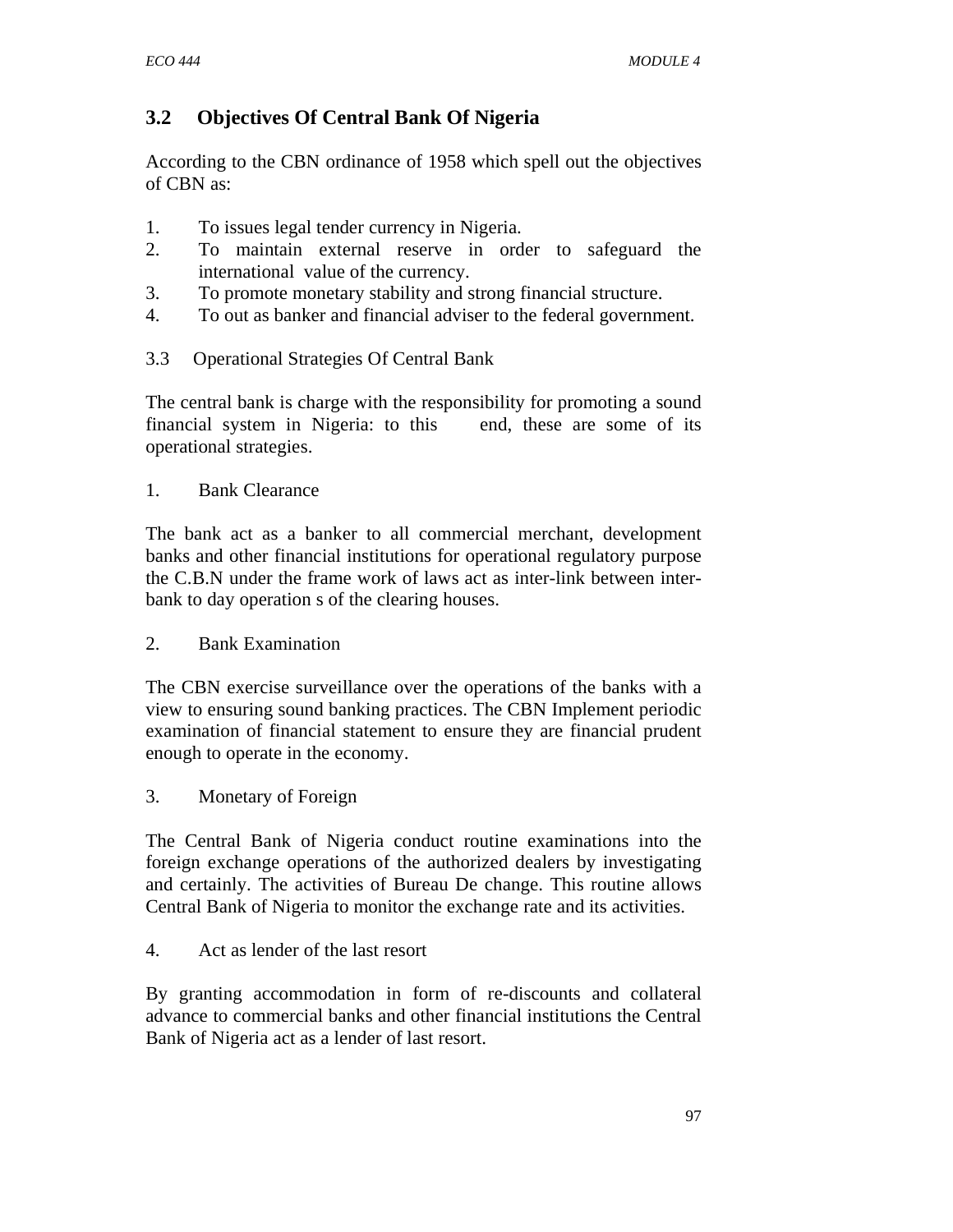#### **3.4 Evolution Of Central Bank Of Nigeria**

The Central Bank of Nigeria is the apex regularly authority of the Nigeria banking act of 1958- the act conferred on the bank a number of functions and power to control the operations of banks. The act has undergone amendments at different times to reflect changes in economic circumstances and to reposition the bank to face the challenges of the changing economy. For instance, amendments introduce in 1962, 1967, 1997, 1999 and 2002 were made to restructure and foster the development of modern financial structure.

#### **3.4.1 Challenges Faced by Central Bank of Nigeria**

1. Globalization

The current picture of the Nigeria financial system clearly showed that it lacks improvement in sophistication of financial market and risk management.

2. Governance Structure

Experiences in different economics of the world show that efficient operation of the financial sector requires good governance. In its current form, the present structure need to provide incentive for portfolio risk management and avoid political interference in management decision of the institutions.

3. Financial Reform

The Nigerian financial sector reforms are not exceptions; they have their short coming which needs to be addressed as a challenge to the economy. For instance, capacity constraints, knowledge gap and lack of manpower.

#### **3.4.2 Solution to the Above Challenges**

- 1. A well improved economy structure should be put in place to enhance strong financial system
- 2. Real commitment with international monetary group who are ready to contribute to the financial reform should be encouraged.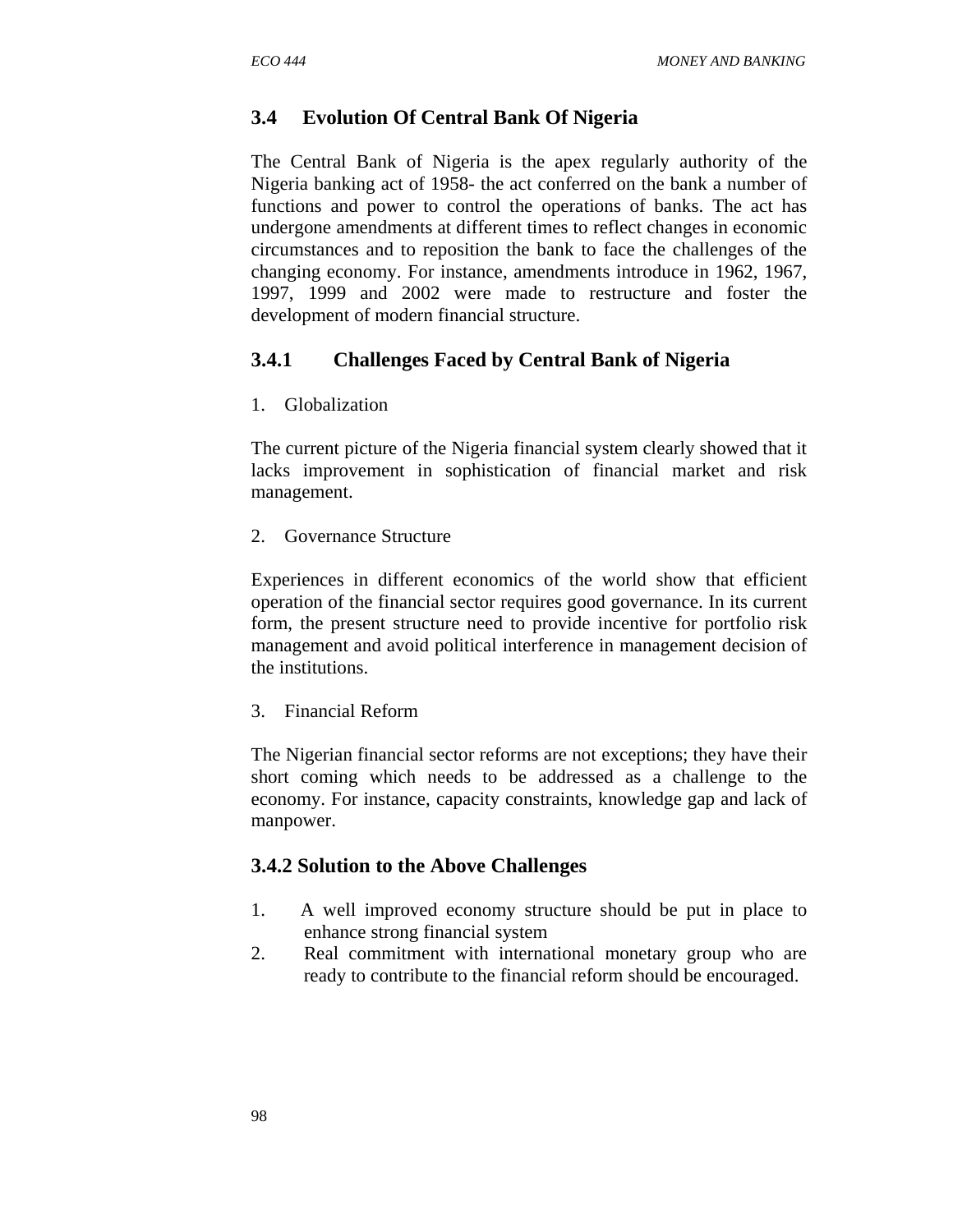## **3.4.3 Functions of Central Bank**

### 1. Currency Regulator:

The Central Bank Acts as monopoly of currency issuance. It has its issue department which issues note and coins to the public

2. Bankers, Fiscal Agent and Adviser

Central Bank act as banker to the government, keep deposit of federal and state governments and makes payment on behalf of government. 3. Custodian of Cash Reserves of Commercial Banks Commercial banks are required by law to keep reserves equal to certain percentage of both time and demand deposit liabilities with central bank. Its on basis of this reserves that C.B.N transfer funds from one bank to another to facilitate change clearing.

4. Custody and Management of Foreign Reserve

The Central Bank keeps and manages foreign exchange reserve of the country. It is an official reservoir of naira and foreign currencies. It sell dollar at fixed prices to the monetary authorities of other countries.

5. Controller of Credit

The most important function of central bank is to control the credit creation power of commercial bank in other to control inflationary and deflationary pressures within the economy.

# **3.5 Objectives Of Credit Control By Cbn**

Credit control is the mean to control lending policy of commercial bank by the central bank. The following are objectives of credit control.

1. Stabilization of Internal Price Pressure

One of the objectives of credit is to stabilities the price level in the economy. Since economist policy agreed that fragment change in price might lead to inflationary or deflationary pressure, it become mandatory for CBN to control lending policy.

2. Stabilization of Exchange Rate

A change in internal price affects the import and export of a country. Consequently, the demand for domestic currency increases foreign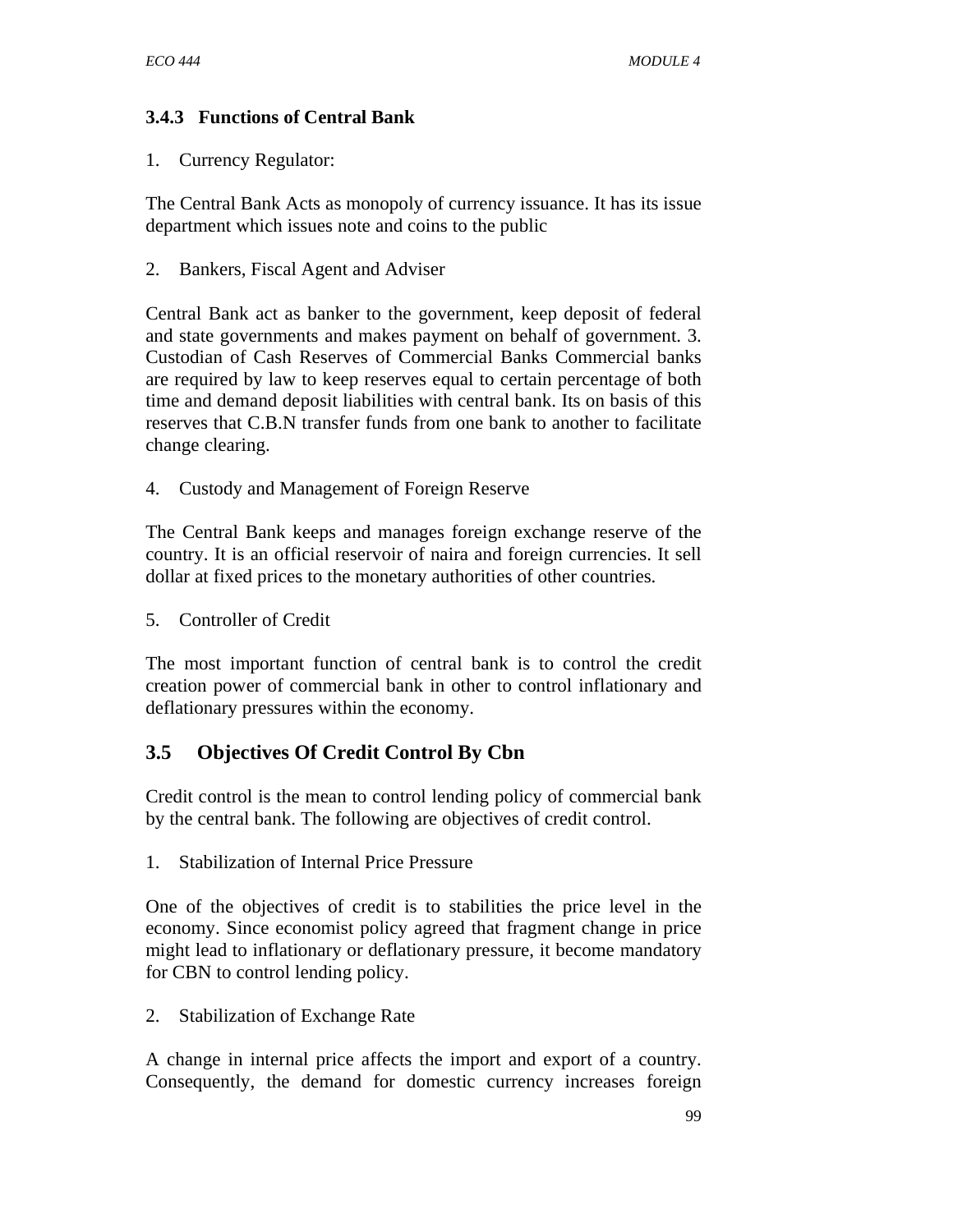market lead an increase in foreign exchange. Therefore, the CBN most ensure that the lending policy is favourable to price level in the economy.

3. To control Business Cycles

Business fluctuation is "Common phenomena in the economic activities that can lead to unfavourable swing in price lead to inflationary or deflationary pressure. To control this, lending policy is essential.

### **SELF ASSESSMENT EXERCISE**

1. To what extent can business cycle be controlled?

## **4.0 CONCLUSION**

We hope you understand that Central Bank is the apex bank that issued currency to the circulation and as well as control other banks using a instrument known as monetary policy. We have examined relevant issues and its operations and we hope we have an insight to the bank guidelines.

# **5.0 SUMMARY**

In this unit, we have enlightened you on the operational background as well as the function of the Central Bank of Nigeria. We hope that you understand the guidelines and its objectives.

# **6.0 TUTOR MARKED ASSIGNMENT**

- i. Discuss the challenges faced by CBN and hence proffer solutions to the challenges.
- ii. State at least four operational strategies of the central bank of Nigeria.
- iii List and explain the functions of CBN
- iv State four objectives of CBN according to the CBN ordinance of 1958.

# **7.0 REFERENCES/FURTHER READINGS**

- Freidman, M. (1959). The Role of Monetary Policy, New York University Press, 1969.
- Friedman, M. and Heller,W. (1956) Monetary vs Fiscal Policy , New York University Press, 1969.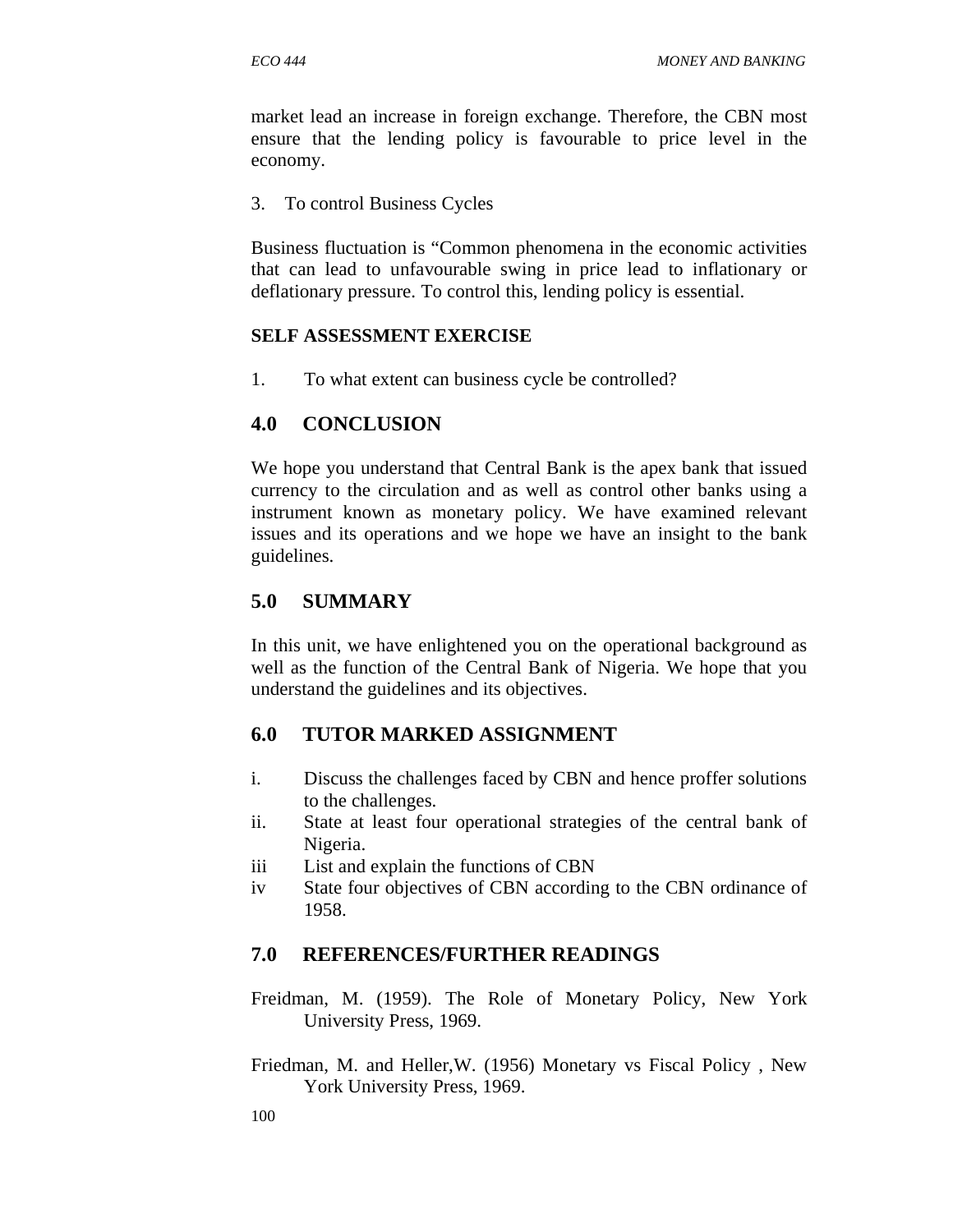- I.O.Dada (2003). The Nigeria Capital Market: Development, Issues and Policies, Spectrum Books publishers Ltd, Ibadan. (1 st Ed)
- Shaporo, E.(2006) Macroeconomic Analysis, 5 th Ed Galgotia Publications, New Delhi
- D.N.Dwivedi (2011). Macroeconomics Theory and Policy, 3 rd Ed, published by Tata McGraw Hill Education Private Ltd, New Delhi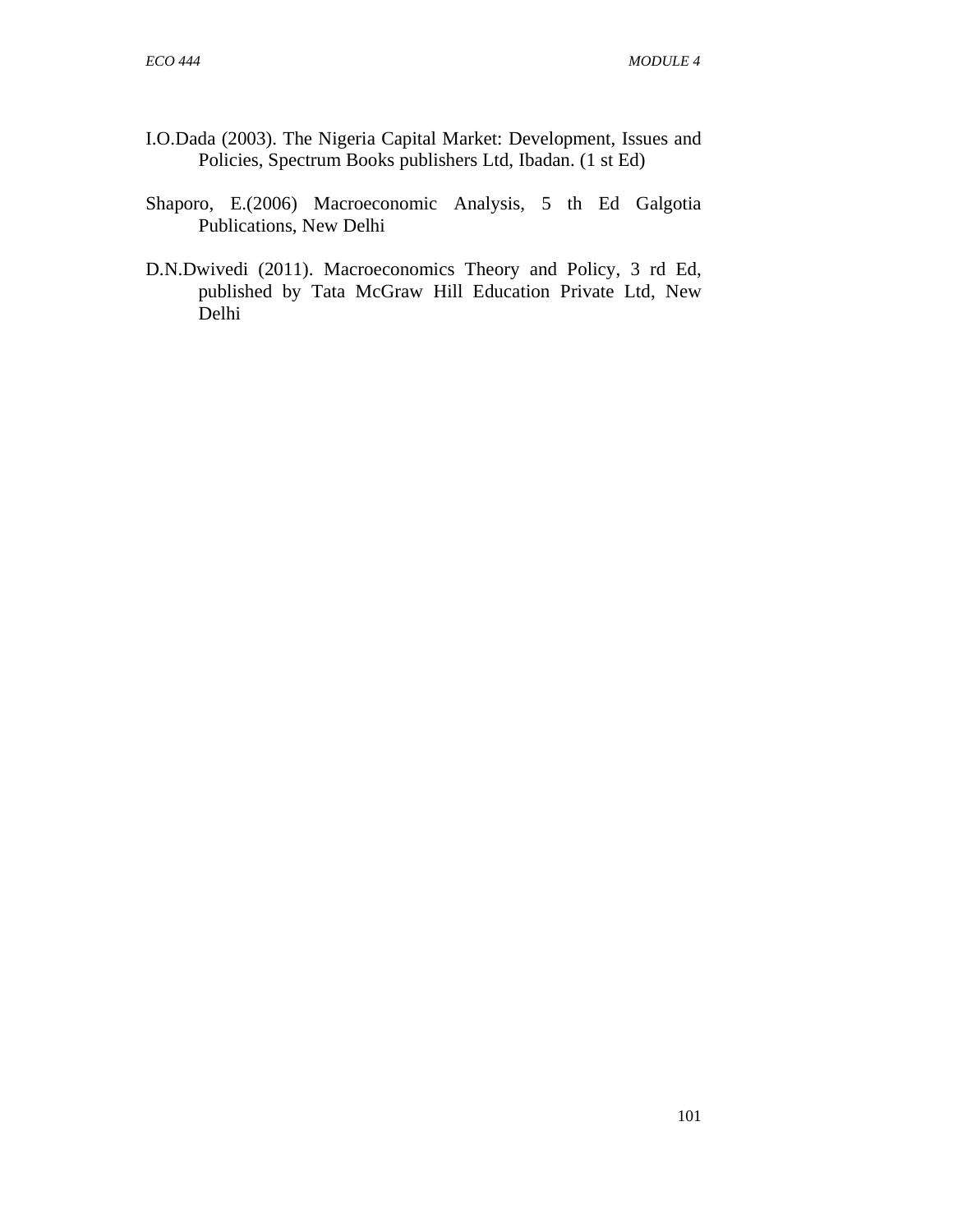## **UNIT 3 INTERNATIONAL MONETARY SYSTEM**

#### **CONTENTS**

- 1.0 Introduction
- 2.0 Objectives
- 3.0 Main Content
	- 3.1 The Evolution of the International Monetary System
		- 3.1.1 The Gold Standard
		- 3.1.2 Bretton Wood
		- 3.1.3 Current Hybrid System
	- 3.2 International Monetary Institution
		- 3.2.1 The International Monetary System
		- 3.2.2 The World Bank
		- 3.2.3 The World Trade Organization
		- 3.2.4 The Bank for International Settlement
	- 3.3 Current Challenges and Future Prospects
		- 3.3.1 The Way Forward
	- 3.4 The Foreign Exchange Market
		- 3.4.1 Functions of Foreign Market
		- 3.4.2 Kinds of Foreign Exchange Market
	- 3.5 Exchange Rate
		- 3.5.1 The Market Theory of Exchange rate
		- 3.5.2 Change in Equilibrium Exchange rate
		- 3.5.3 The Purchasing Power Parity theory
		- 3.5.4 Drawback of the PPP theory
		- 3.5.5 The fixed exchange rate and its determination
		- 3.5.6 Flexibles rate
		- 3.5.7 Other kinds of exchange rate system
		- 3.5.8 Factors affecting changes in exchange rate
- 4.0 Conclusion
- 5.0 Summary
- 6.0 Tutor Marked Assignment
- 7.0 References/ Further Reading

## **1.0 INTRODUCTION**

International monetary system refers to the system and rules that govern the use and exchange of money around the world and between countries. Each country has its own currency as money but international monetary system governs the rules for valuing and exchanging these currencies among countries. However, the international monetary system consists of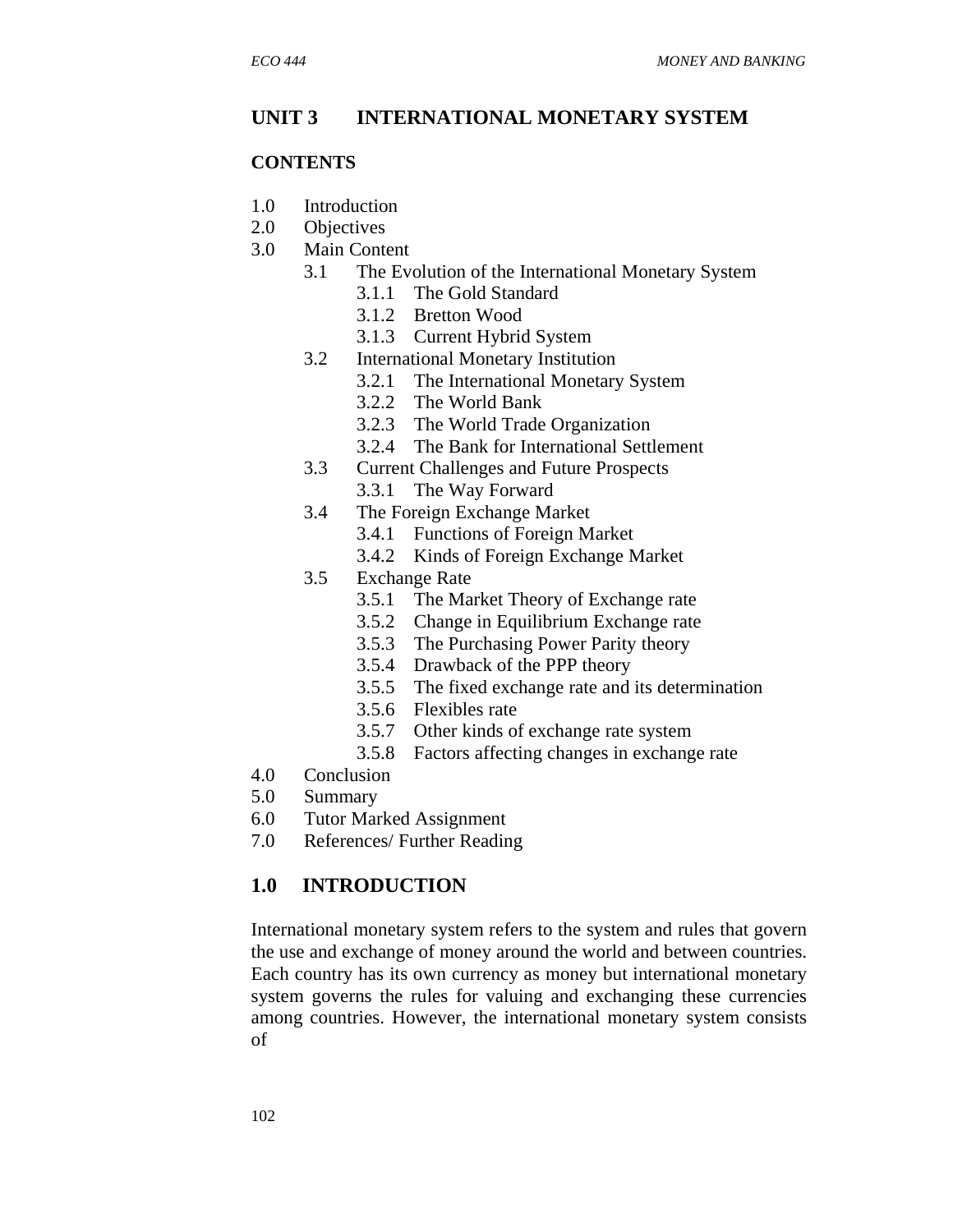- □ Exchange rate arrangements
- **Capital flows and**

A collection of institution, rule and contention that governors its operation.

To the effective, the international monetary system must deliver both sufficient nominal stability in exchange rates and domestic process, and timely adjustment to shocks and structural changes. In this unit, efforts will be made to explain the brain behind the international monetary systems, institutions as well as the challenges and possible way forward.

## **2.0 OBJECTIVES**

At the end of this unit, you should be able to

- Examine the framework of international monetary system.
- Trace the origin as well as the institution behind the formation of international monetary system.
- Identify challenges and possible solutions of international monetary system

## **3.0 MAIN CONTENT**

## **3.1 The Evolution Of The International Monetary System**

## **3.1.1 The Gold Standard**

Under the classical gold standard; from 1870 to 1914 the International Monetary System was largely decentralized and market based. There was minimal institutional support; apart from the commitment of the major economies to maintain the gold price of their currencies. Although the adjustment to external imbalances should, in theory, have been relatively smooth, in practice it was not problem free. Surplus countries did not always abide by the convention of the system and tried to frustrate gold flows. Deficit countries find the adjustment wage and price stickiness. Once the shocks were large and persistence enough, the consequences of forfeiting monetary independent and asymmetric adjustment ultimately undermined the system.

The gold standard did not survive world intact. Widespread of inflation caused by money financed war expenditures and major shift in the composition of global economic power undermined the pre-war gold parities.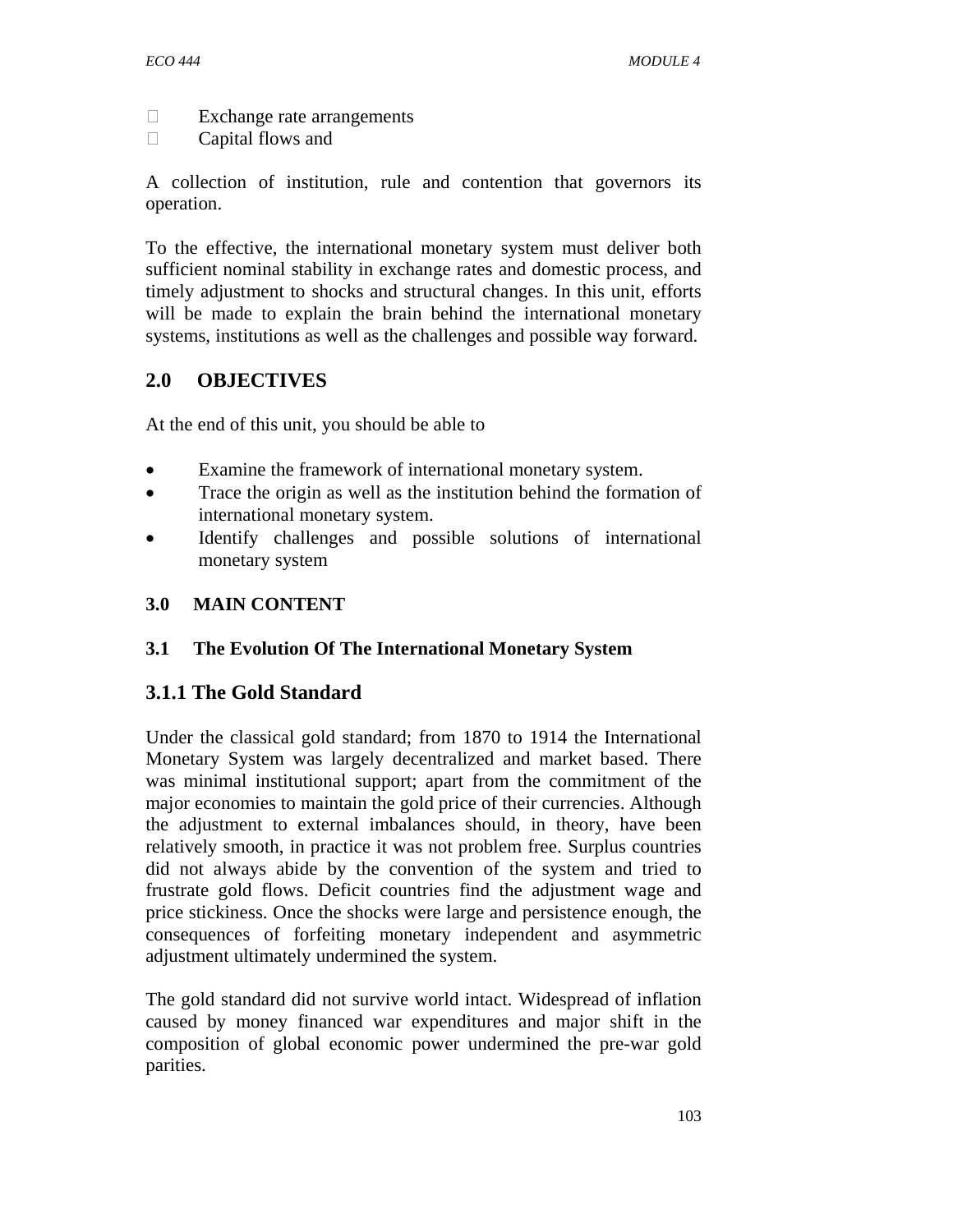Crucially, the was no mechanism to coordinate an orderly return to inflation adjusted exchange.

## **3.1.2 Bretton Woods**

The Breton Wood system of pegged, but adjustable, exchange rate was direct response to the instability of the interwar period.

Breton wood was very difficult from gold standard: It was more administered than market based; adjustment was coordinated through international monetary fund (IMF). There were rules rather than conventions; and capital controls were widespread.

Despite these institutional changes; surplus countries still resisted adjustment. Fore shade owing present problems, countries often sterilized the impact of surpluses on domestic money supply and prices.

Like today, these interventions were justified by arguing that imbalances were temporary and that in any event, surpluses were evidence more of virtue than disequalitora. The Bretton wood system finally collapsed in the early 1970 after U.S. policy became very conpassionary its trade deficit unstable, and the loosening of capital control began to put pressure on fixed exchange rates. Once again, all countries suffered from the aftershocks.

### **3.1.3 Current Hybrid System**

After breakdown of the Breton woods system, the international monetary system reverted to a more decentralized, market based model. Major countries floated their exchange rate, made their currencies convertible, and gradually liberalized capital flows.

In recent years, several major emerging markets adopted similar policies after experiencing the difficulties of managed rate regimes with increasing open capital accounts. The more to more market determined exchange rates has increase control fo domestic monetary policy and inflation, accelerated the development of financial sectors, and ultimately boosted economic growth. Intimately the trend has been far from universal.

### **SELF ASSIGNMENT EXERCISE**

Briefly discuss the evolution of international monetary system.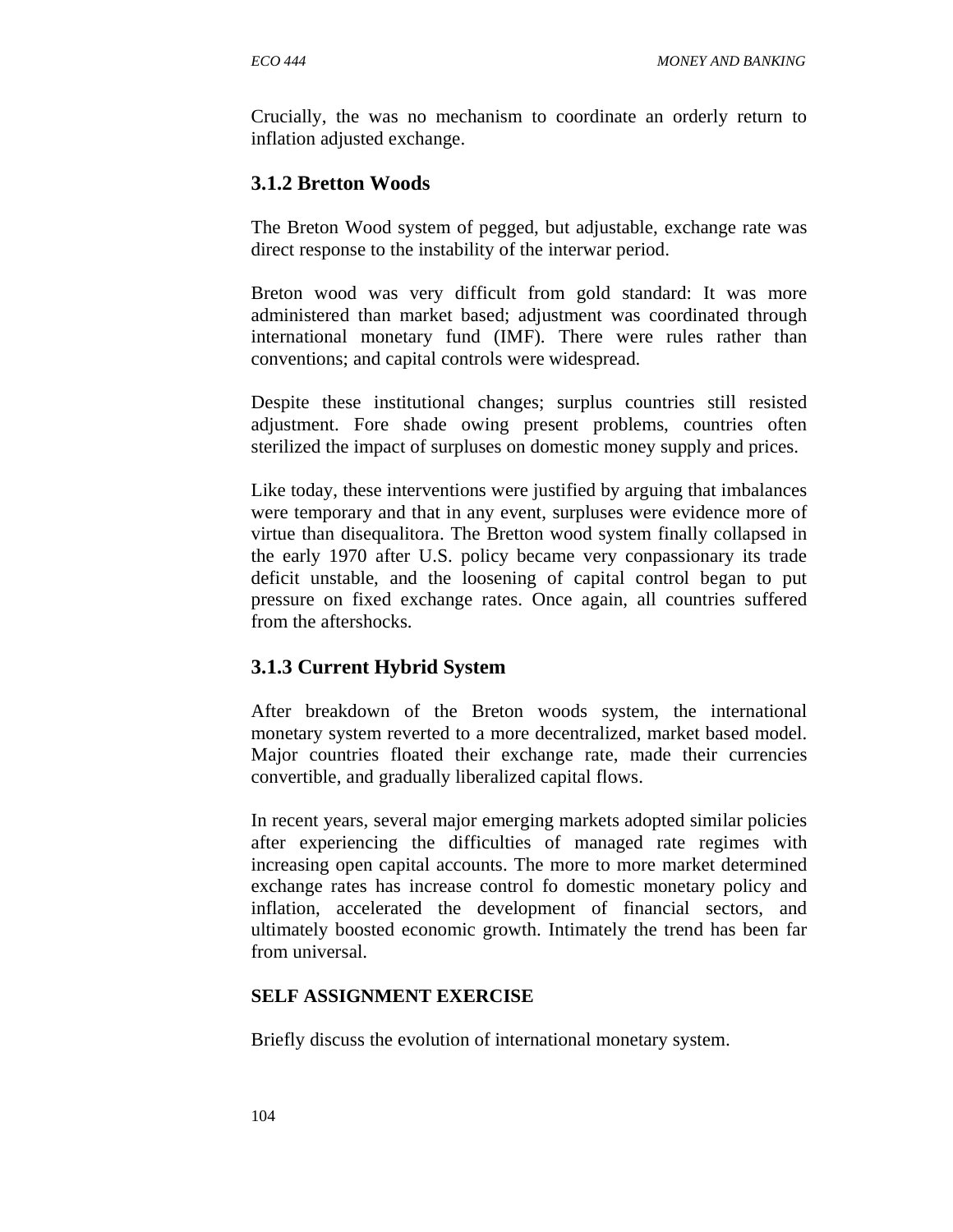# **3.2 International Monetary Institution**

# **3.2.1 The International Monetary Fund**

The international monetary fund (IMF) based in Washington, D.C., was established in 1945. The IMF was established in order to oversee the gold exchange standard system of fixed exchange rates, and provide advice and financing to countries experiencing acute balance of payments crises. When the Bretton Woods system of fixed exchange rates broke down in 1971-73, the IMF evolved into a lender of last resort to countries facing macroeconomic and financial crises, and has been involved in many episodes including those of the Latin American debt crisis of 1980s, the Mexican Peso crisis of 1994, The South East Asian and Russian crises of 1997 and1998, the Turkish crisis in 2001 and the Argentinean collapse of 2002. More recently, it has become increasingly involved with debt problems of developing countries. The IMF has often come under criticism for the conditionality of its support to member countries. Although it has not always been prefect in its recommendations, the problems it has been called upon to solve originated with unsound economic but populist entitlement policies that governments have offered their population to buy their vote. When these policies fail, governments are powerless to go back on their word and solve the problems they have created and they blame the international investment community and capitalists for their ills. When their financial systems collapse, then they carry out the necessary reforms under the excuse that they are imposed on them from the IMF in exchange for the badly needed financing.

## **3.2.2 The World Bank**

The world bank (WB), based in Washington, D.C, established in 1946. The World Bank has three main branches: the International Bank for Reconstruction and Development (IBRD), the International Development Agency (IDA) and the International Finance Corporation (IFC). It aims to promote economic development in the world's poorer countries through technical advice, project financing, long-term lending at rates below market interest rates averaging around \$30 billion a year and spread over 100 countries.

# **3.2.3 The World Trade Organization**

The world trade Organization (WTO), based in Geneva, established in 1995, that has succeeded the General Agreement on Tariffs and Trade (GAAT), based in Geneva, established in 1995. The WTO was established following the Uruguay Round of multilateral trade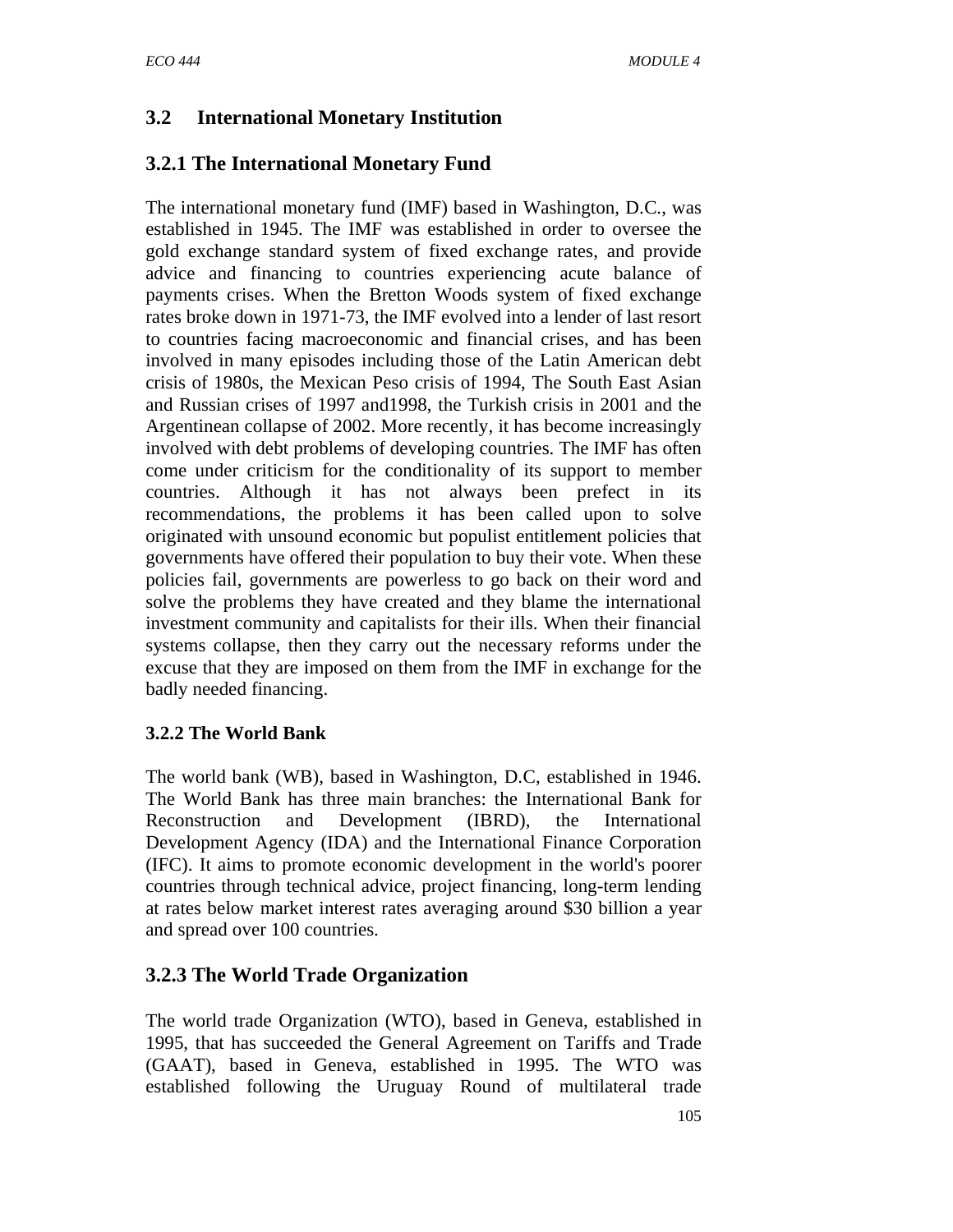negotiations that were concluded in 1993. This organization should have come to life in the 1940s along with the other two, under the name International Trade Organization (ITO). The US Congress failed to ratify the agreement so the organization never came to life; rather the less formal Secretariat of the GATT was created instead. The WTO is the institution that governs international trade, setting international standards and the rules of trade. Started with 132 members it now has 150 following the admission of Vietnam in January 2006.

## **3.2.4 The Bank for International Settlements**

Bank for international settlement was established in 1930, is based in Basel, Switzerland and serves as a bank for central banks and international organizations. The BIS is the oldest international financial organization established originally following the end of the First World War to facilitate the war reparations payments of Germany. In addition to being a clearing house for central banks, the BIS conduct research and facilitate the coordination of central bank policies and standards. The BIS is the author of the 1988 Basel Capital Accord and the Basel II revision. These accords establish minimum risk adjusted capital adequacy requirements (Tier I and Tier II capital) that internationally active banks should follow to reduce the risk of bank Failures and enhance the resilience of the global banking system.

### **SELF ASSIGNMENT EXERCISE**

Discuss the establishment of the bank for international settlements

## **3.3 Current Challenges And Future Prospects**

There are numerous challenges facing the international monetary system today. Two of the most important challenges today are the following:

The integration in the international monetary system of major emerging economies such as Brazil, Russia, India, and China (BRIG). Today's international monetary system is not that homogenous. The leading industrial countries such as the United States, the European Union, Japan, Canada, and Australia among others have adopted flexible exchange rate regimes. Other countries, most notably China, have maintained a fixed exchange rate system whereby they have fixed the value of their currency against major currencies, principally the U.S. dollar. North African countries link their currencies to the euro. Still others maintain a managed float that is they allow their currencies to fluctuate within a target range set by a basket of currencies of countries with which they conduct most of their trade. For example, India and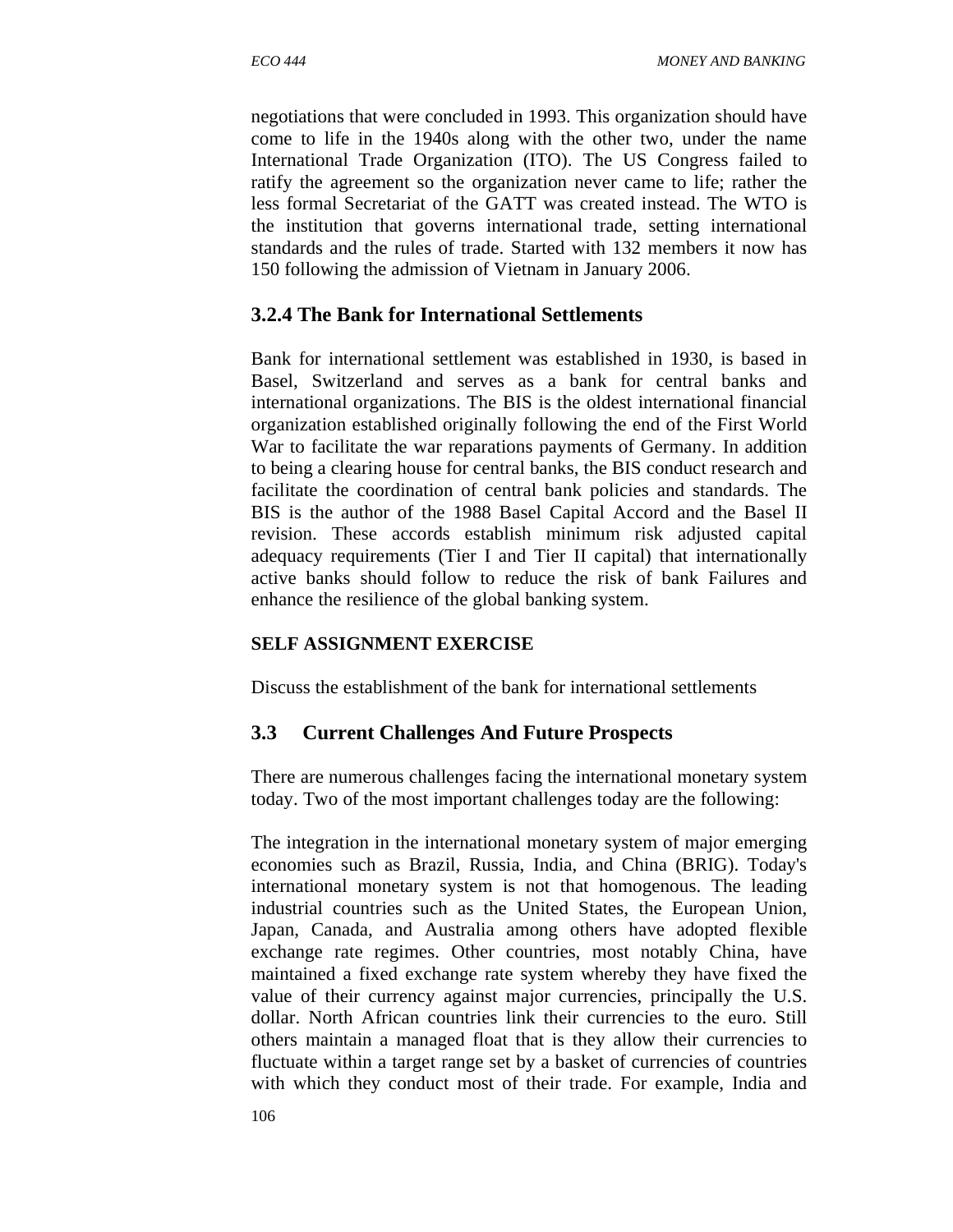Turkey follow such an approach. For the international monetary system to function properly you need a large degree of uniformity were all countries -at least the major players- follow the same approach and play by the same rules. A measure of how well the system functions, for example, is the avoidance of major imbalances which can create stress that can lead to a break up of monetary crises like the ones experienced during the Asian crisis, the Mexican or the Argentinean crisis.

Some of the problems, therefore are that a) not all countries rely on floating exchange rate regimes, the principal example here being China and the Gulf Cooperation Council; b) not all countries' central banks have become independent from the executive branch of their government, the principle examples here are the central banks of China, Russia, Brazil, Argentina and Turkey, among others; c) the financial markets of different countries do not have the same degree of development, breadth and depth, market instruments and degree of openness required to allow their currency markets to function properly. For example, it is only recently that China has set up futures and derivatives markets and they are still inexperienced and untested; d} economic information on reserves, capita! flows, asset prices, budget and trade balances are not always publicly available and when they are it is with considerable delay and sometimes concealed from the public. To function properly, markets need timely information and data if they are to perform their policing and adjustment role effectively. When governments conceal crucial bits of information from markets, problems are allowed to simmer until it is too late and then markets are caught by surprise and they over react, resulting in financial crises.

Another problem is that not all countries play by the same rules. Some countries use the guise of fixed exchange rates and even floating exchange rates to pursue neo-mercantilist policies. The chief examples here are the Asian economies, mainly Japan and China. Japan has been on flexible exchange rates since 1971. However, instead of allowing their currency to trade freely and find its own level (a clean float) they have been very active in manipulating the value of their currency (a dirty float) in order to maintain its value at a competitive level vis a vis the U.S. dollar. The objective of this manipulation, of course, is to give their exporters a trading advantage in the huge US market. This way they have maintained large chronic trade surpluses against the United States. As a consequence they have accumulated huge US dollar reserves that they lend back to the USA. This is not how the system is supposed to work. When you experience trade surpluses, the value of your currency should rise until the trade surpluses have become reduced and vice versa when you experience a trade deficit. Another example is China. By maintaining the Chinese Yuan at an artificially low fixed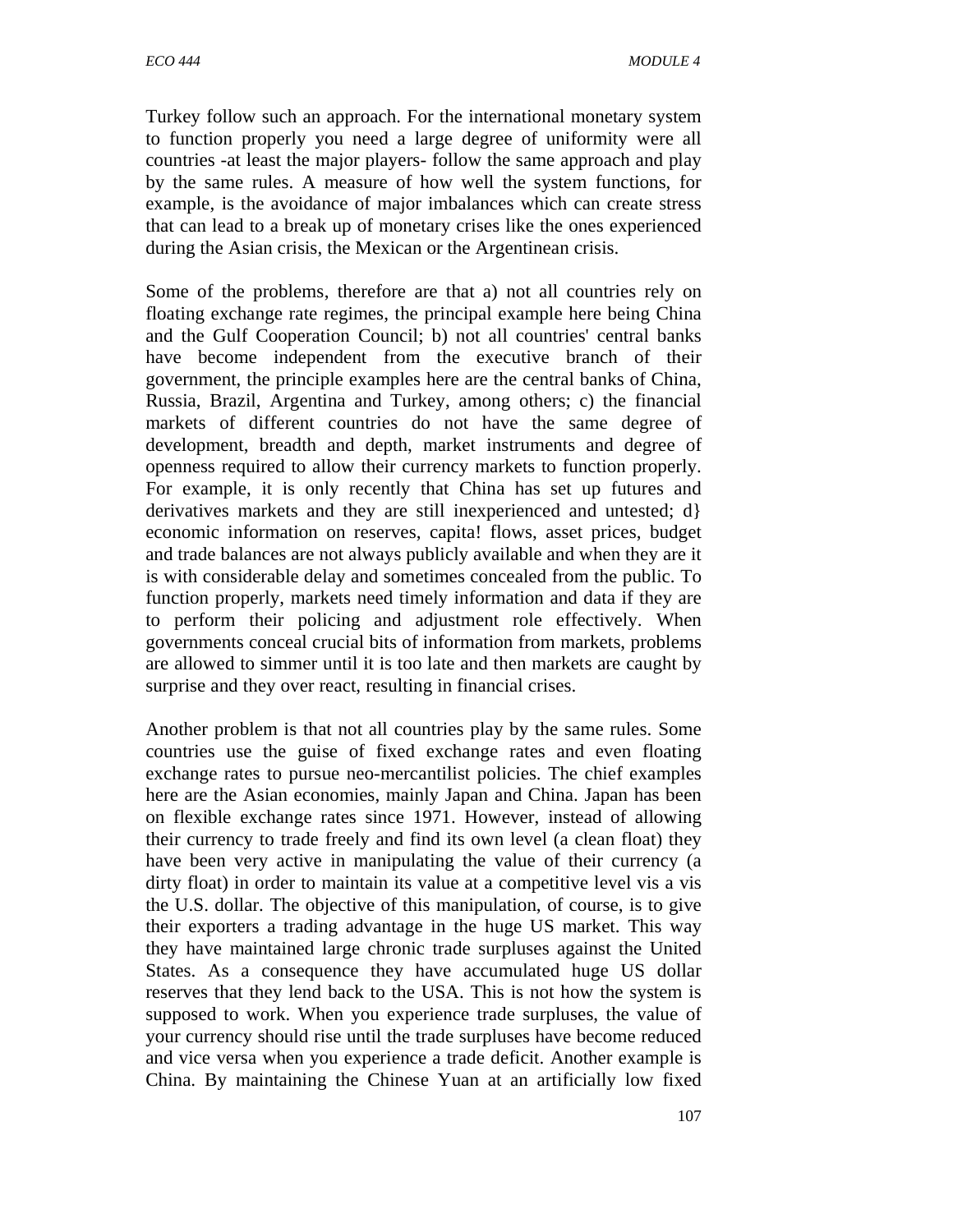parity against the US dollar  $(1 \text{ USD} = 8.28 \text{ Yuan})$ , China makes its exports competitive against US products and ensures a trading advantage. As long as China was small and developing you could afford to overlook such mercantilist practices. Now that China has emerged into the world's third biggest economy, (behind the USA and the EU and ahead of Japan), the continuation of such currency manipulation creates instability in the international financial system. Since 2005 China has been facing increasing pressure from other countries to adjust its currency higher, either by outright revaluation, or by floating it and letting market forces push its price higher. Responding to this pressure, China has ended the fixed parity with the US dollar and has announced that it will tie the value of the yuan to a basket of currencies of countries with which it conducts most of its trade. However, the composition of this basket has not been disclosed so markets do not know on what basis the currency is supposed to move. Moreover, the appreciation of the yuan has been so minimal (around 5% so far) that it undermines the credibility of Chinese government authorities. What matters most here is that sooner than later China allows its currency to start floating more, and to let its currency appreciate at least by a reasonable degree to reduce the stress that is building up in the international monetary system. Such a move does not only benefit the countries that are suffering trade deficits against China, like the USA, but it also benefits China. A stronger yuan will act as a check against inflation in China and reduce the risk of a housing bubble, and the need to raise interest rates, but also expand the global buying power of Chinese consumers and producers who will be able to buy finished goods and resources (e.g. oil) more cheaply from the rest of the world! Some flexibility can go a long way to the benefit of all players.

The chronic US balance of payments deficit. The USA is experiencing a persistent and growing balance of payments (trade) deficit that has now risen to nearly 6% of its GDP, a level that would have caused a violent currency collapse and deflation in any other nation. There are a number of reasons for this problem. First, the undervaluation of the Chinese yuan is one of the factors, as we saw above, but it is not the only factor. Other Asian countries such as Japan, Korea, Taiwan, Hong Kong, Malaysia, Thailand and Indonesia are doing the same on the excuse that they cannot allow their currencies to appreciate too much against the Chinese yuan because it will damage their trade with China itself. What is needed here is that the entire South East Asian block of currencies appreciate their currencies vis a vis the US dollar and to a lesser extent the euro, the pound, the Canadian and other world currencies. To the extent that they revalue as a block, the smaller the percentage increase that will be required from China or any individual country to make, and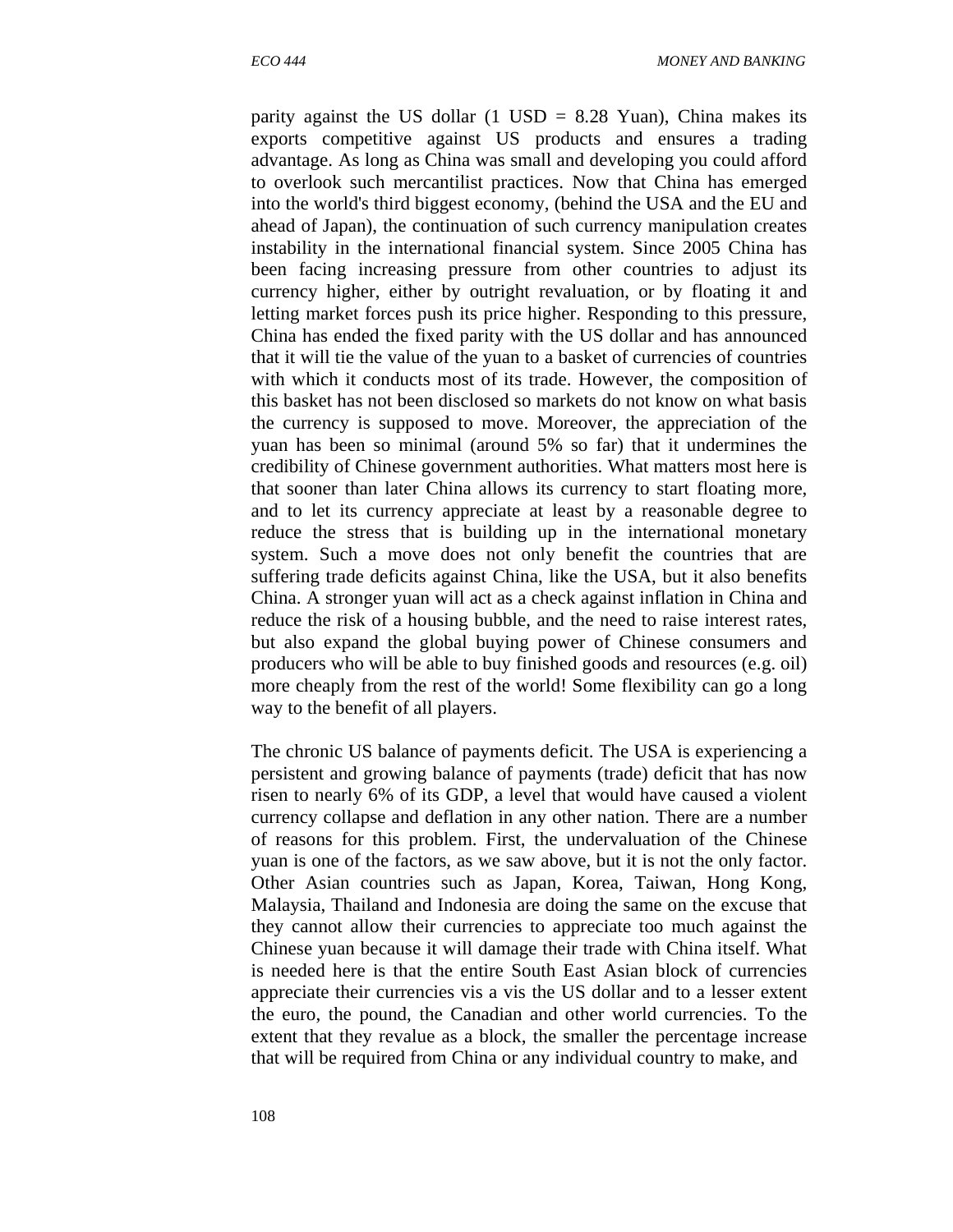the less disruptive such a move ends up being on the international monetary system.

# **3.3.1 The Way Forward**

To enhance a stable exchange rate as well as avoid outcomes of the challenges discussed earlier. There are several options.

- 1. The first is to reduce overall demand for reserves. Alternatively. Include regional reserve pooling mechanisms and lending and insurance facilities at the international monetary fund.
- 2. The common lesson of the gold standard, the Breton woods system and the current hydride system is that it is the adjustment mechanism;; not the choice of reserve asset, that ultimately matters.
- 3. The G-20 framework moves in the right direction, it stressed countries shared responsibility to ensure that their policies support strong, sustainable as balanced growth.

## **3.4 The Foreign Exchange Market**

The foreign exchange market refers to the organizational setup under which foreign currencies are bought and sold by the buyers and sellers. The buyers and sellers include central banks, commercial banks, foreign exchange brokers, business firms, exporters, importers, and individuals. Also, it is a system i.e a market system which works and provides facilities to the market.

The key players in the foreign exchange market are shown below.



i. The central banks hold the top position in the foreign exchange market. They work as custodian of foreign exchange of the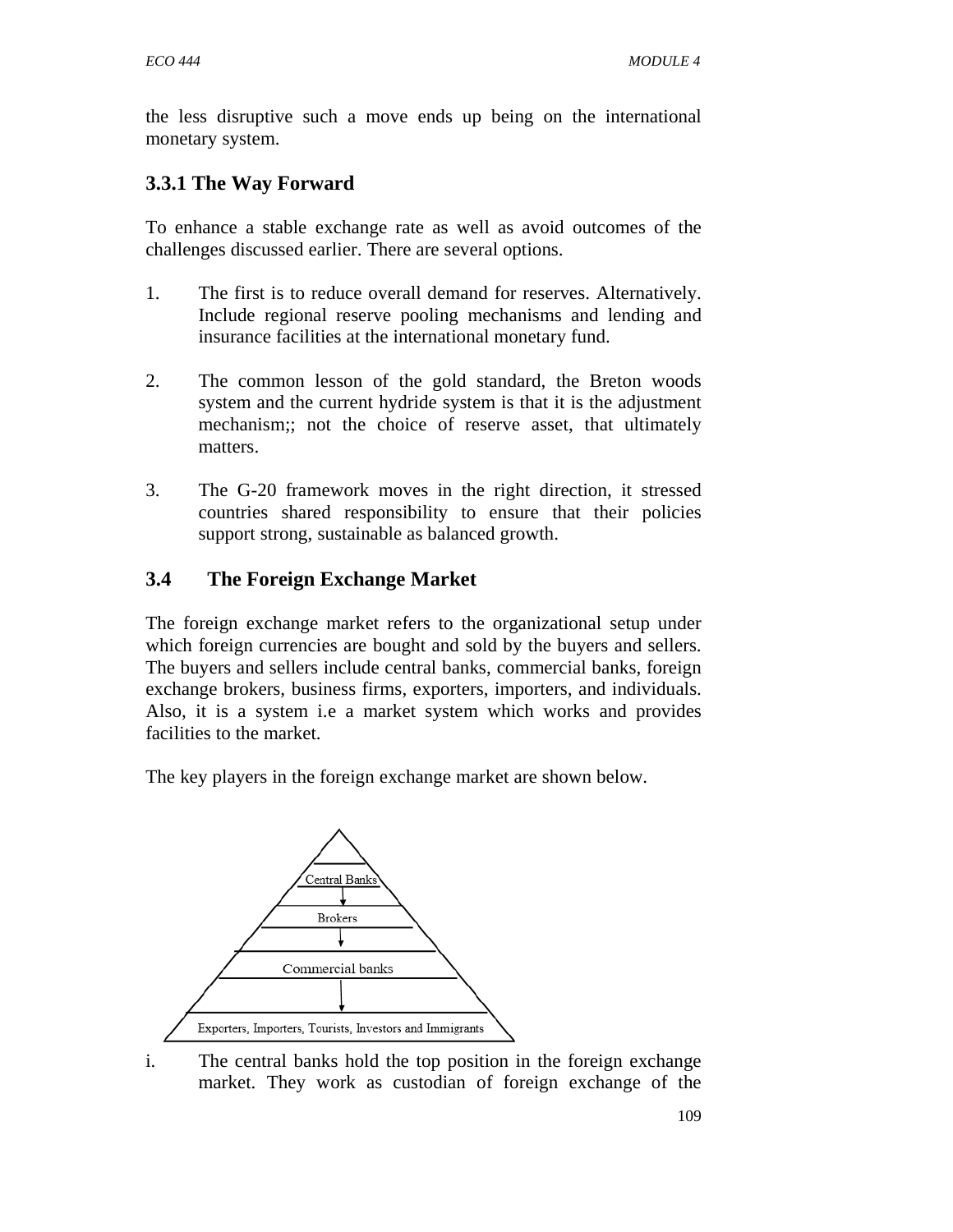country and lender of the last resort. They also have power to control and regulate the domestic foreign exchange market to ensure that it works in an orderly manner. One of their main functions is to prevent by direct intervention, if necessary, the violent fluctuations in the exchange rate. The main form of intervention is by buying and selling of foreign currency i.e selling a foreign currency when it is overvalued in terms of domestic currency and buying it back when it tends to be undervalued against domestic currency.

- ii. The foreign exchange brokers hold the second most important place in the foreign exchange market. Brokers work as a link between the central bank and the commercial banks and between the banks. They are the major source of market information. Their main function is to liason the foreign exchange transactions between the actual buyers and the banks and the sellers.
- iii. The commercial banks make the third important organ of the foreign exchange market. Banks dealing in foreign exchange play the role of market makers in the sense that they quote the exchange rate for buying and selling a foreign currency. Thus, they clear the market by buying the foreign currency in demand from the brokers and selling it to the buyers.
- iv. The exporters, importer, tourist, investors and immigrants are the actual users of the foreign exchange. Those who need a foreign currency approach the commercial banks to buy and those who want to sell go the exchange dealers.

#### **3.4.1 Functions of Foreign Exchange Market**

The major functions of foreign exchange market are:

- i. Transferring foreign currency from one country to another where it is needed in the settlement of payments.
- ii. Providing short-term credit to the importer and thereby facilitating smooth flow of goods and services between the countries.
- iii. Stabilizing the foreign exchange rate by spot and forward sale and purchase of foreign currencies.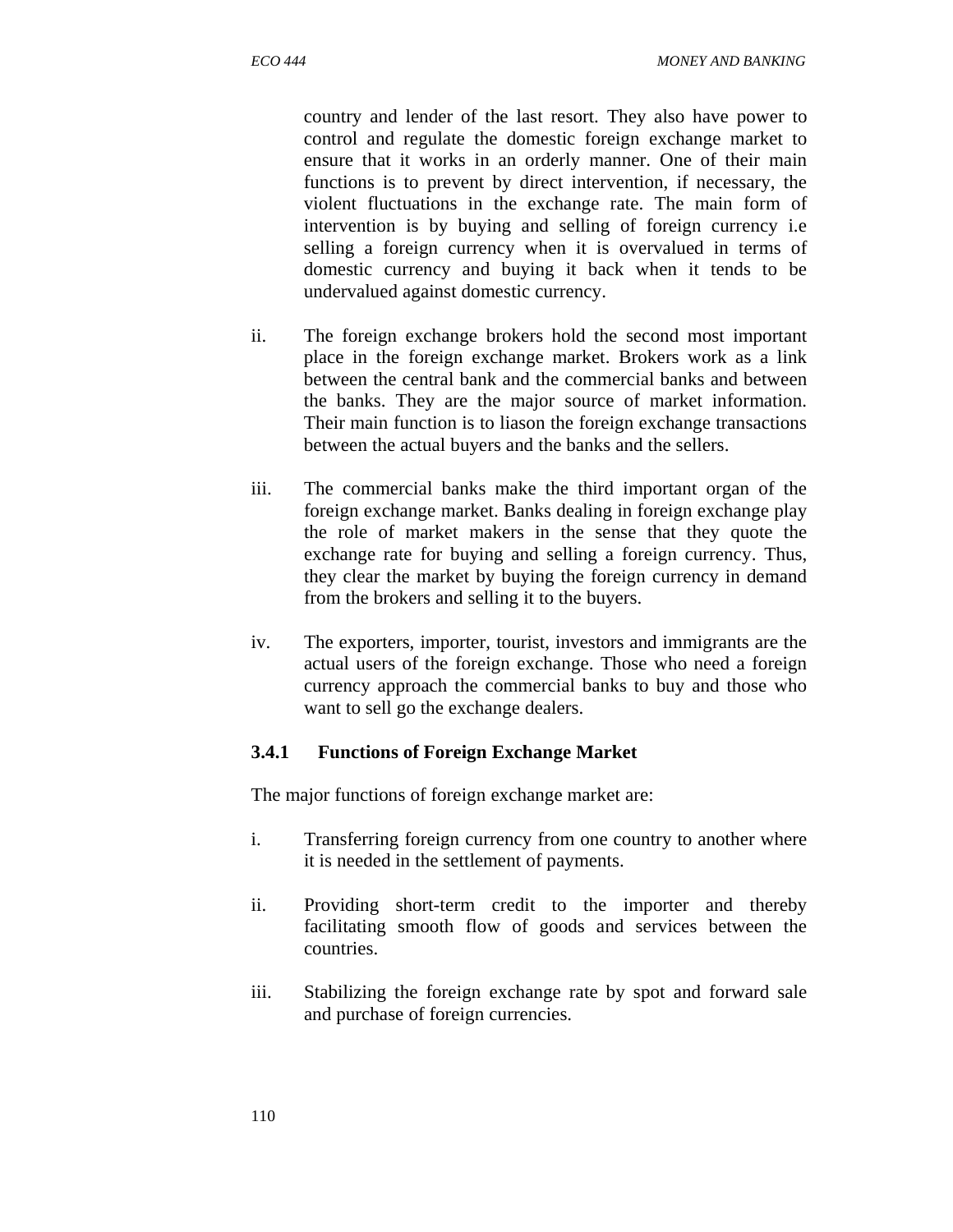## **3.4.2 Kinds of Foreign Exchange Market**

The foreign exchange market is classified on the basis of whether foreign exchange transactions are spot or forward.

Accordingly, there are two kinds of foreign exchange markets spot market and forward market. Spot Market:

This refers to that segment of the foreign exchange market in which sale and purchase of foreign currency are settled within two days of the deal. The rate at which foreign currency is bought and sold in the spot market is called spot exchange rate. The spot rate is treated as the current exchange rate.

#### Forward Market:

The forward exchange market refers to the deals for sale and purchase of a foreign currency at some future date at a pre settled exchange rate. When buyers and sellers enter an agreement to buy and sell a foreign currency after 90 days of deal, it is called forward transaction. The forward transactions in foreign exchange make the forward market. The exchange rate settled between the buyers and sellers for forward sale and purchase of currency is called forward exchange rate.

### **SELF ASSESSMENT EXERCISE**

1. Distinguish between spot market and forward market.

### **3.5 EXCHANGE RATE**

Exchange rate is the rate at which currency of a country is bought and sold against the currency of another country in the foreign exchange market.

Most economist have attempted to explain the exchange rate determination resulting in different kinds of theories, i.e the market theory, the purchasing power parity theory, the monetary theory and the portfolio balance theory. As a matter fact, this unit will only consider two that are used in general practice. They are market theory of exchange rate determination and the purchasing power parity theory.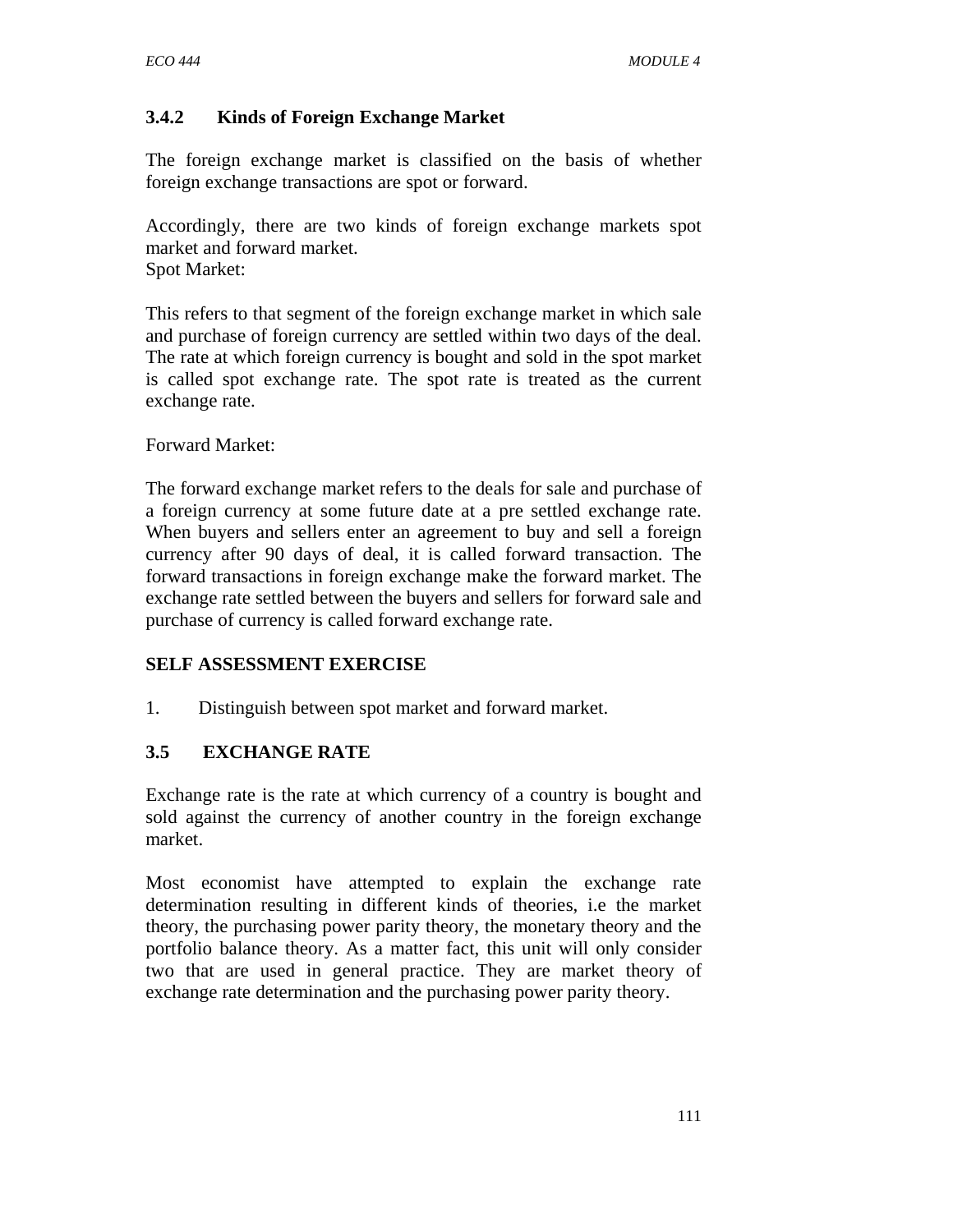#### **3.5.1 The Market Theory of Exchange Rate**

The market theory of exchange rate determination is also called demand and supply theory which applies to the conditions of a free market.

A free foreign exchange market is one in which there is no government intervention and no restriction on holding and transacting foreign currency. In a free foreign exchange market, the rate of foreign exchange is determined like the price of a commodity, by the demand for and supply of foreign exchange. The exchange rate determination in a free foreign exchange market is illustrated using graph.



The graph above shows that the demand for foreign exchange is a derive demand for foreign goods, services and securities. On the other hand, it is a composite demand. As, a composite demand, it means that there is an inverse relationship between the demand for foreign exchange and the exchange rate. The inverse relationship here means that a higher exchange rate implies higher of foreign goods. A higher price reduces the demand foreign goods and reduces imports. Lower import signifies lower demand for foreign exchange. Conversely, when exchange rate decreases, foreign goods becomes cheaper and therefore imports increases. Increase in imports lead to a greater demand for foreign exchange. That is why foreign exchange demand curve show an inverse relationship between the exchange rate and the demand for foreign exchange.

On the supply side, the supply curve of foreign exchange is derived from a composite supply of foreign exchange by the speculators, foreign exchange dealers and the monetary authorities providing foreign exchange for foreign payments or trying to get rid of their excess foreign exchange reserves.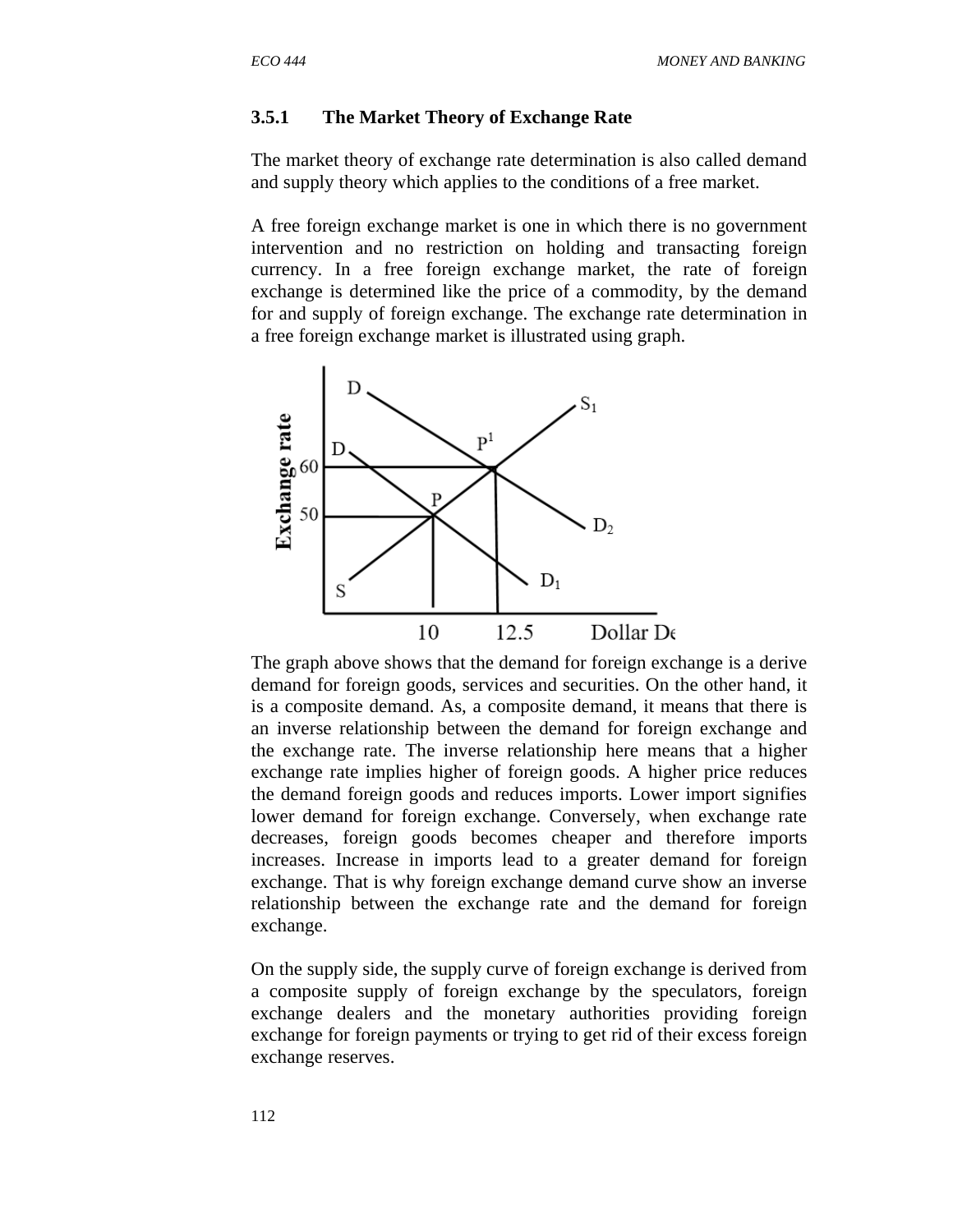Another way of looking at the supply curve of foreign exchange, is by looking at the supply schedule of a country`s currency. The supply schedule of a country's currency is an inverted image of its demand for foreign exchange.

This means that when a country demands foreign currency, it offers its own currency in payment and in the process; it supplies its own currency, which makes the supply curve to have a positive slope.

To further analyze the above graph, in the graph DD and SS intersect at point P determining the exchange rate at N50 per dollar. At this exchange rate, the total demand for dollar equals at \$10 it means that the dollar naira exchange market is cleared. Therefore the exchange rate (\$1  $=$  N50) is the equilibrium exchange rate in the free foreign exchange market. In case demand for dollar increases for some reasons, say due to the increase in demand for U.S.A goods, the demand curve will shift to DD 2 and a new equilibrium exchange rate will be determined at  $$1 =$ N60 and market will be clear at \$12.5 million.

# **3.5.2 Change in Equilibrium Exchange Rate**

The foreign exchange market condition are however not static, thus they are subject to change due to changing domestic and external economic conditions. The market determined exchange rate is subject to frequent variations due to the following factors.

(i) Change in domestic prices:

A change in domestic prices, foreign prices remaining constant, changes the demand and supply conditions of foreign exchange. For example, a rise in domestic prices, all other things remaining the same, reduces foreign demand for goods and increase demand for foreign goods.

(ii) Change in the real income:

A change in real income of a country, other factors remaining the same, increases its demand for both domestic and foreign goods. Demand for foreign goods increase because, in general, imports are income elastic. Increase in imports increases demand for foreign exchange and therefore the exchange rate.

(iii) Change in the rate of interest:

Change in the interest rate in different countries affects the capital flows between the nations and the demand and supply conditions. Capital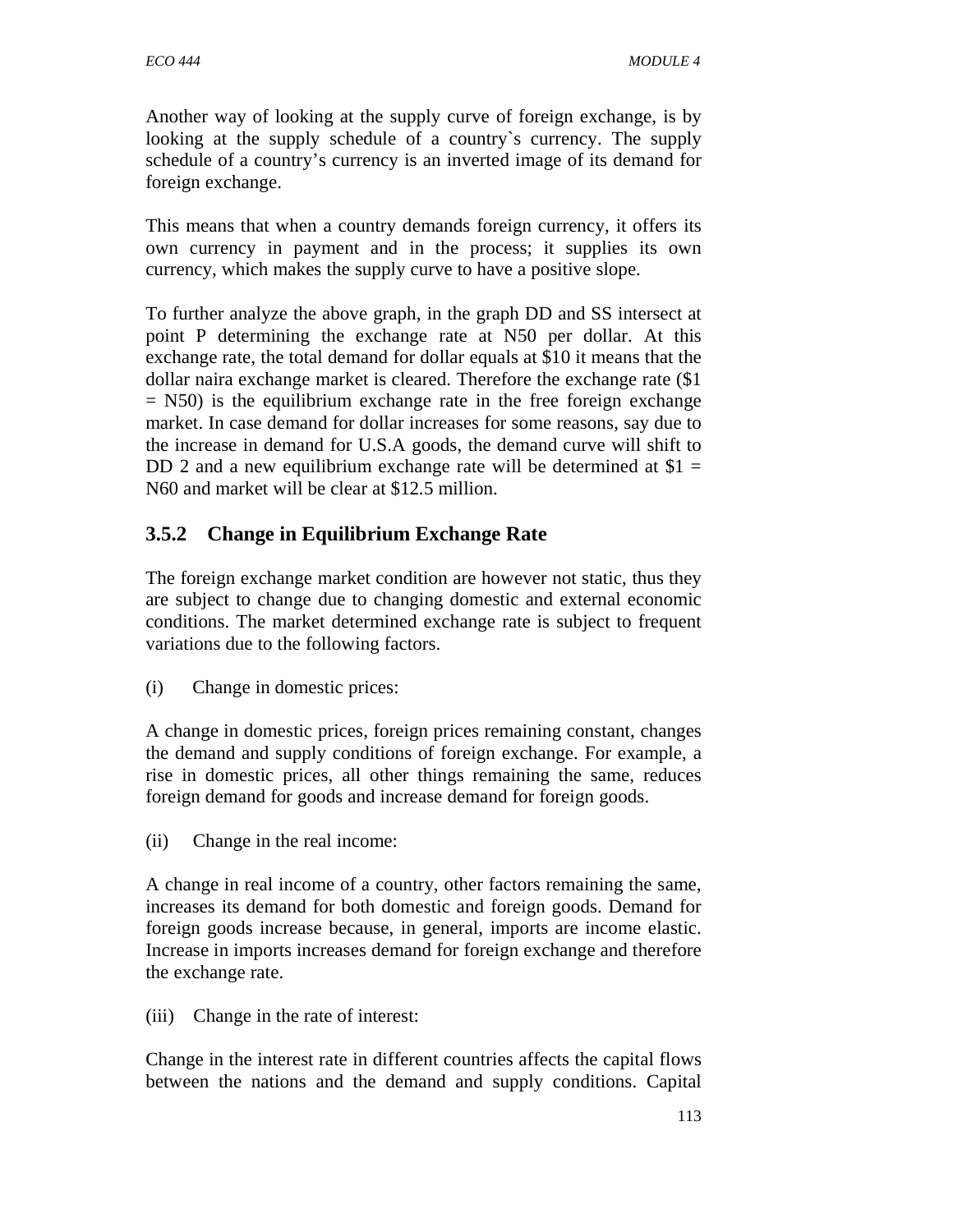tends to flow from low – interest rate countries to the high interest rate countries. The change in the pattern of capital flow leads to a change in demand and supply conditions for foreign exchange which changes the exchange rate.

(iv) Structural change:

The structural change in an economy for exchange, change in the composition of GNP and technological and industrial innovations, change the cost structure of a country which in turn changes the relative price structure.

(v) The speculative demand for and supply of foreign exchange: The speculative demand for and supply of foreign exchange too, change the position of the demand and supply curves and therefore the exchange rate.

## **3.5.3 The Purchasing Power Parity Theory**

The PPP theory developed by Gustav Cassel, asserts that the relative value of different currencies correspond to the relation between the real purchasing power of each currency in its own country.

The purchasing power parity theory can be stated in the form of the following two statements.

- (i) Under inconvertible paper standard, the absolute rate of exchange between any two currencies is determined on the basis of their purchasing power in their respective countries.
- (ii) The relative change in exchange rate between any two currencies is proportional to the change in the relative prices.

## **3.5.4 Drawback of the PPP Theory**

The purchasing parity theory has been criticized on the following grounds.

(a) That the whole sale price index number (WPI) used in PPP theory does not give an accurate and relevant measure of purchasing power of a currency in the context of foreign trade. For determining the purchasing power of a currency, prices of only internationally traded goods are relevant, not the domestic price of all goods and services. Therefore, it does not give a realistic exchange rate.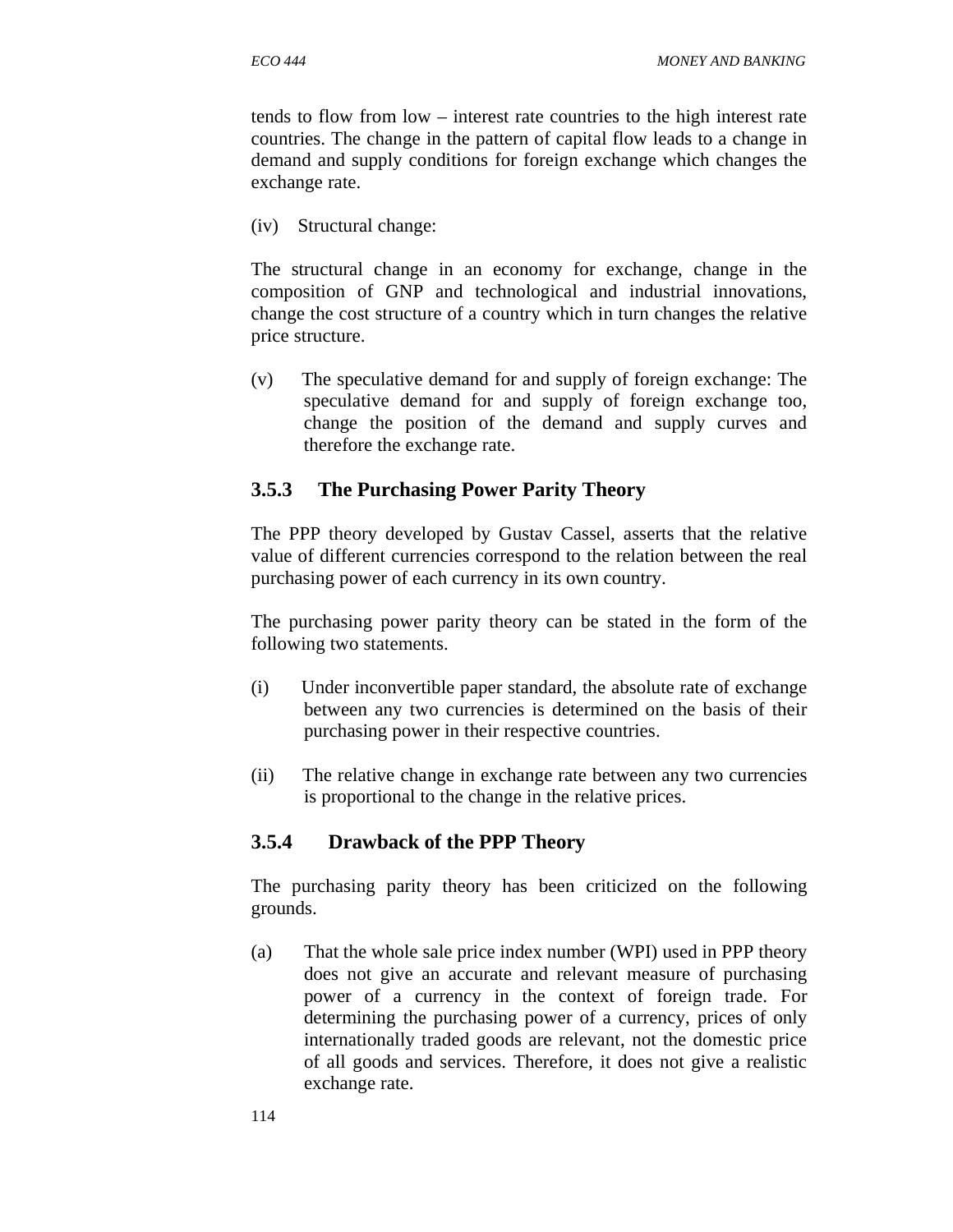- (b) Beside a large amount of capital transfers which take place between the nations, such transactions do affect purchasing power of a currency, but WPI does not take this transaction into account.
- (c) The change in the exchange rate depends, by and large on the elasticity of reciprocal demand for imports and exports, but ppp theory does not take this factor into account
- (d) The PPP theory assumes that relative price is the sole determinant of international transactions. This is not true because changes in the exchange rate take place also due to disequilibrium caused by capital transfers, service payment and changes in the real income.

## **3.5.5 The Fixed Exchange Rate and Its Determination**

Under fixed or pegged exchange rates all exchange transactions take place at an exchange rate that is determined by the monetary authority. It may fix the exchange rate by legislation or intervention in currency markets. It may buy or sell currencies according to the need of the country or may take policy decision to appreciate or depreciate the national currency. The monetary authority holds foreign currency reserves in order to intervene in the foreign exchange market when the demand and supply of foreign exchange are not equal at the fixed rate. The main argument in support of this system is that it stabilizes international prices of goods and services and thus encourages international trade.

Advantages of Fixed Exchange Rates

(i) Based on common currency:

A fixed exchange rate encourages international trade by making prices of goods involved in trade more predictable. For instance, a country having a common currency with a fixed value facilities trade increases production and leads to faster growth of the economy. Similarly, a country would benefit if it has a fixed value of its currency in relation to other countries.

(ii) Encourages long term capital flows:

Fixed exchange rate encourages long-term capital flows in an orderly and smooth manner.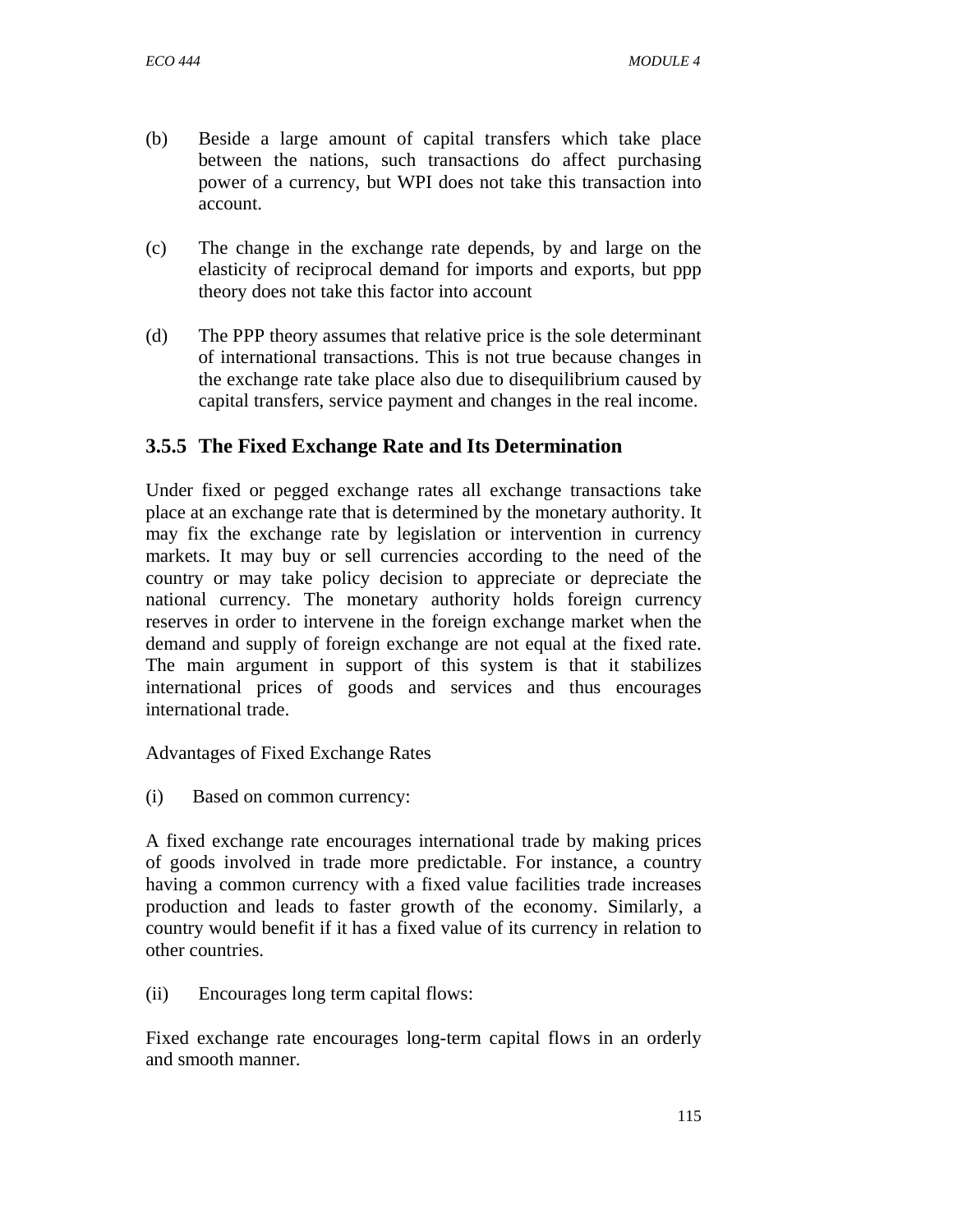(iii) No fear of currency fluctuation:

There is no fear of currency depreciation or appreciation under a system of fixed exchange rates. For instance, it removes fear that holding large quantities of fo reign currency might lead to losses, if a currency"s value drops.

(iv) No Adverse effect of speculation:

There is no fear of any adverse effect of speculation on the exchange rate, as speculative activities are controlled and prevented by the monetary authorities under a regime of fixed exchange rate.

(v) Less inflationary:

It leads to greater monetary discipline and so to less inflationary pressures.

(vi) Certainty:

Fixed exchange rates create certainty about foreign payment among exporters and importers of goods because they know what they have to receive or pay in foreign exchanges.

(vii) Suitable for common currency Areas:

This system is suitable for common currency areas such as Euro, Dollar, etc where fixed exchange rates promote growth of world trade.

Disadvantages of Fixed Exchange Rate

(i) Unexpected disturbances:

Under this system, the effects of unexpected disturbances in the domestic economy are transmuted abroad. While a country may be protected by fixed exchange rates from the full consequences of domestic disturbance and policy mistakes, it has to bear a share of the burden of the disturbances and mistakes of others.

(ii) Heavy Burden:

Under this system, large reserves of foreign currencies are required to be maintained. Countries with balance of payment deficits must have large reserves if they want to avoid devaluation.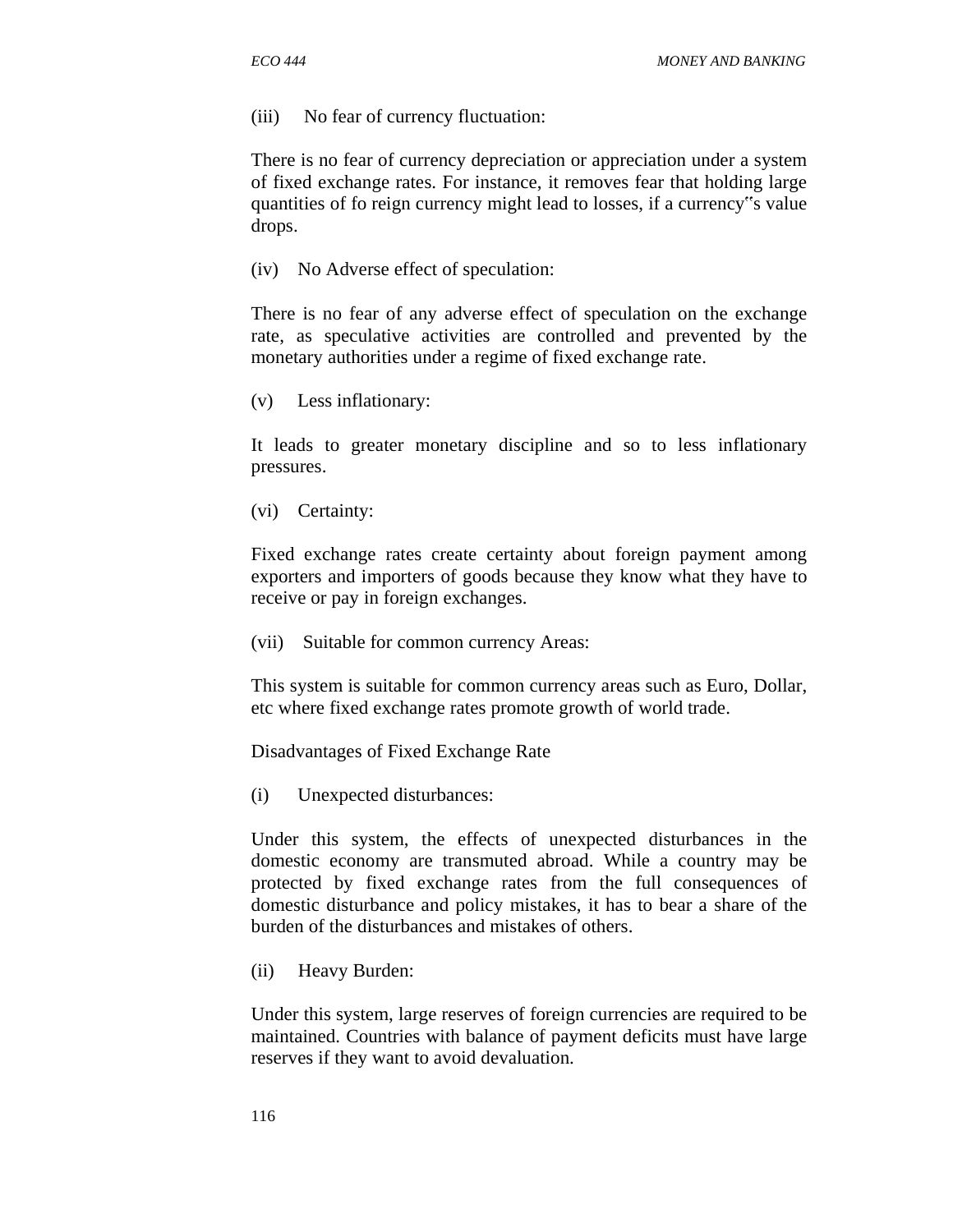#### (iii) Misallocation of Resources:

This system requires complicated exchange control measures which lead to misallocation of the economy"s resources.

(iv) Complex system:

This system is very complex because it requires highly skilled administrator to operate it. It is also time consuming and may lead to uncertain results.

(v) Comparative advantage unclear:

Under this system, the comparative advantage of a country is not clear. For instance, the exchange may be so low that a product may seen very cheap to the other country.

(vi) Balance of payment disequilibrium persist:

This system fails to solve the problem of balance of payments disequilibrium. It can be tackled only temporarily because its permanent solution lies in monetary, fiscal and other measures.

## **3.5.6 Flexible Exchange Rates**

Under this system, exchange rates are determined by the market forces of demand and supply. In other words, the monetary authority does not intervene for the purpose of influencing the exchange rate. Under a regime of freely fluctuating exchange rates, if there is an excess supply of a currency, the value of that currency in foreign exchange markets will fall. It will lead to depreciation of the exchange rate. Consequently, equilibrium will be restored in the exchange market. On the other hand, shortage of a currency will lead to appreciation of exchange rate thereby leading to restoration of equilibrium in the exchange market.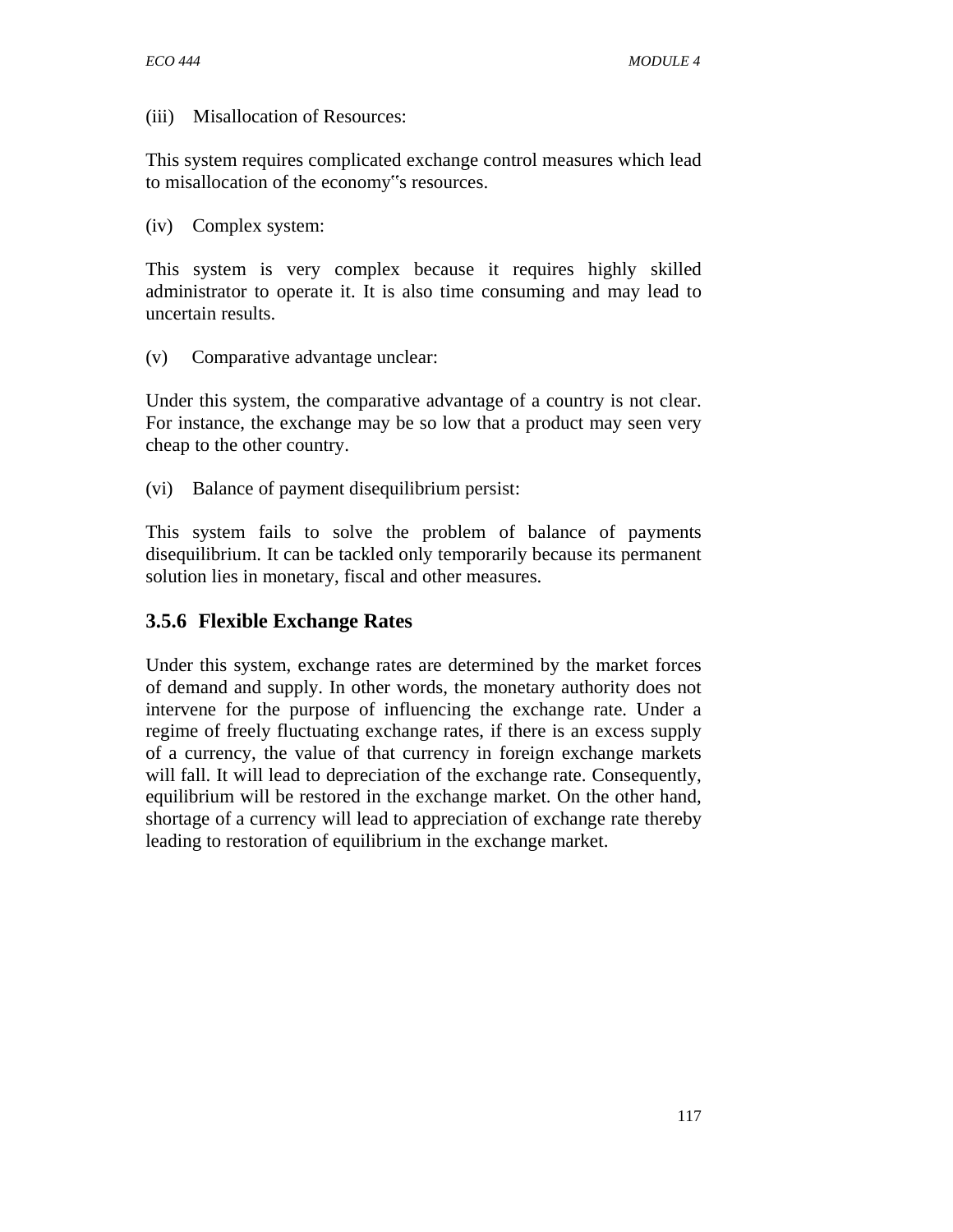

Given that the initial exchange rate demand and supply intersect at point P and the equilibrium exchange rate E is determined. Suppose the exchange rate rises to E 2 , the quantity of pounds supplied OQ 3 is more than the quantity demanded OQ 2 , meaning that there is excess supply of pound, which means that the price of pounds will fall in the foreign exchange market and the value will also depreciates. The same will happen when there is shortage in the supply of pound, the price of pounds will rise since there is excess demand for pounds in the foreign market which will lead to appreciation of pounds

Advantages of Flexible Exchange Rate

(i) Removes problem of international liquidity:

A system of flexible exchange rates removes the problem of international liquidity. The shortage of international liquidity is the result of pegged exchange rates and intervention by monetary authorities to prevent fluctuation beyond narrow limit.

(ii) Autonomy of Economic policies:

Under this system, autonomy of the domestic economic policies is preserved. Modern governments are committed to maintain full employment and promote stability with growth.

(iii) Disequilibrium in the balance of payment automatically corrected: Since under a system of flexible exchange rates, disequilibrium in the balance of payment is automatically corrected, there is no need to accommodate gold movements and capital flows in and out of counties.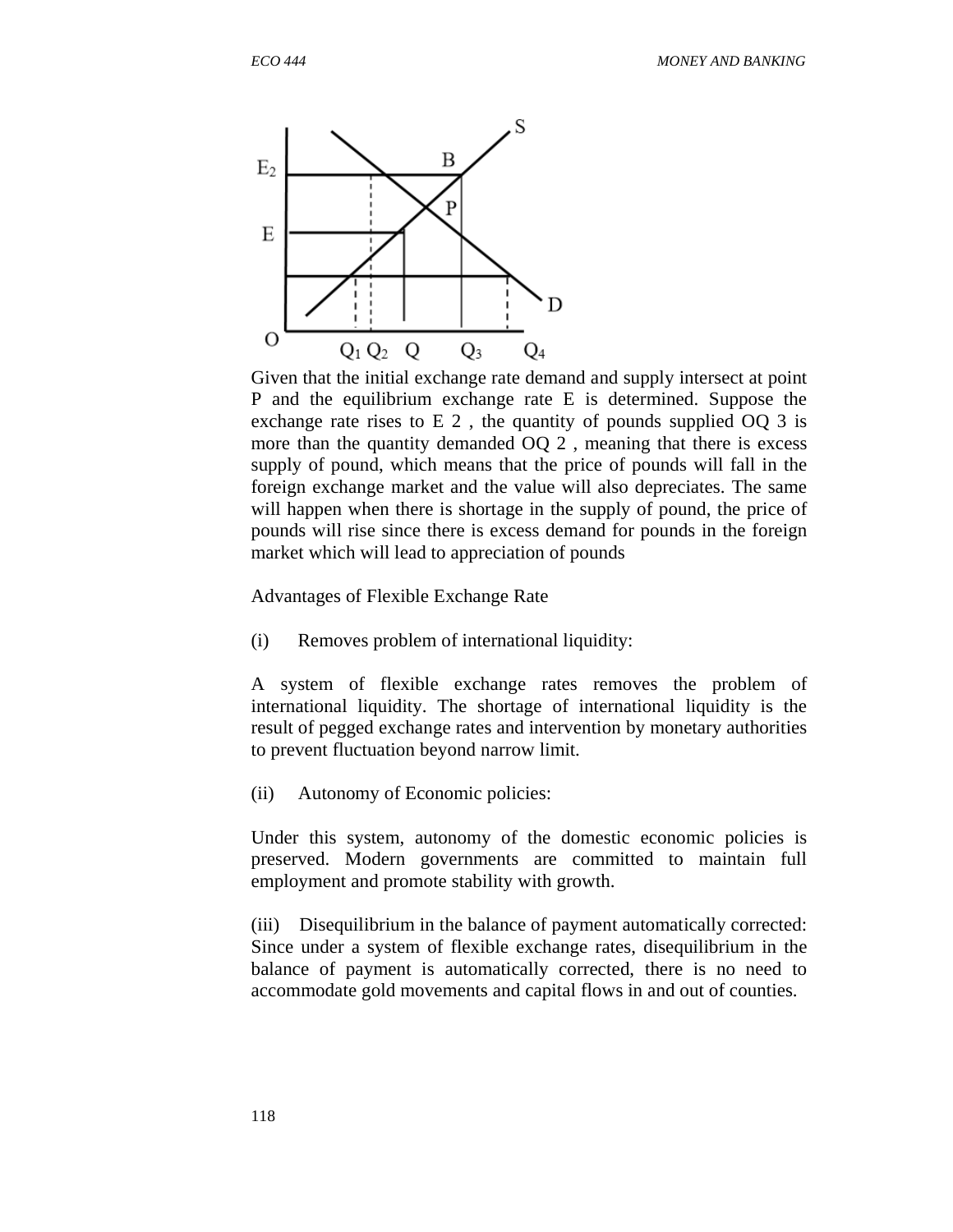(iv) No need of foreign exchange reserve:

There is no need for foreign exchange reserves where exchange rates are moving freely. A deficit country will simply allow its currency to depreciate in relation to foreign currency instead of intervening by supplying foreign exchange reserve to the other country to maintain a stable exchange rate.

(v) Effective monetary policy:

The system of flexible exchange rates reinforces the effectiveness of monetary policy. If a country wants to increase output, it lower interest rate under a regime of flexible exchange rates, the lowering of interest rates will result in an outflow of capital, a rise in the spot rate for the currency which will, in turn, cause exports to rise and imports to fall.

(vi) Does not require complicated trade restriction:

A system of flexible exchange rate does not require the introduction of complicated and expansive trade restrictions and exchange controls.

(vii) Economical:

This system is very economical because it does not require idle holding of foreign currencies.

(viii) This system promotes international trade:

This system promotes international trade because it maintains the exchange rates at their natural level through continuous market adjustments.

Disadvantages of Flexible Exchange Rate

(i) Misallocation of Resources:

The equilibrium exchange rate in the foreign exchange market at a point of time may not give correct signals to concerned parties in the country. This may lead to wrong decisions and misallocation of resources with the country.

(ii) Official intervention:

It is not possible to have an exchange rate where there is absolutely no official intervention. Government may not intervene directly in the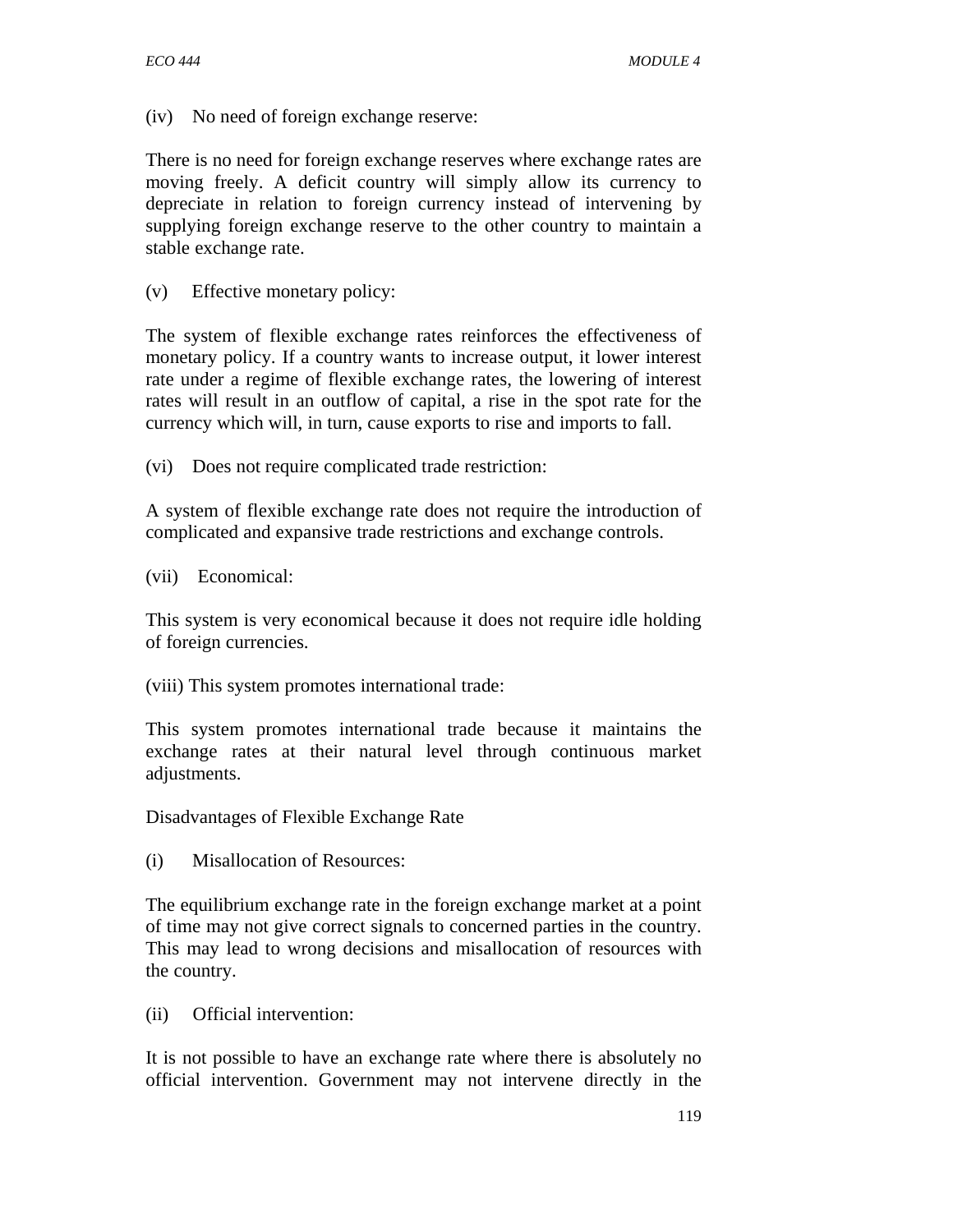foreign exchange market, but domestic monetary and fiscal measure do influence foreign exchange rate.

(iii) No justification:

As a corollary, there is no justification for a government to leave the determination of exchange rates to international market forces when prices, rents, wages, interest rates etc are often controlled by the government

(iv) Encouragement to inflation:

This system has inflationary bias. Critics argue that under a system of flexible exchange rates, a depreciation of the exchange rate leads to a vicious circle of inflation.

#### **3.5.7 Other Kinds of Exchange Rate System**

Because of the problem of illiquidity associated with a completely fixed exchange rate system, specifically the gold standard due to scarcity of gold, and the problems of instability and uncertainty of completely flexible exchange rate, most modern governments are now opting from other kinds of exchange rate system like.

i. Managed Floating Exchange Rate System

This is an exchange rate system in which exchange rate between currencies are usually determined by the market forces of demand and supply, but in which monetary authorities intervene at times to stabilize the rate or to achieve other specific economic goals

ii. Clean Float System

Under this system, the exchange rate is determined by the free market forces of demand and supply of foreign exchange. The exchange rate moves up and down freely without any intervention by the monetary authority. It is also known as free floating exchange rate.

iii. Dirty Float System

Under this system, the exchange rate is basically determined by the free market forces of demand and supply of foreign exchange. But the monetary authority intervenes form time to time to control excessive fluctuations in exchange rate. Thus, the monetary authority allows an orderly exchange rate adjustment when there are major changes in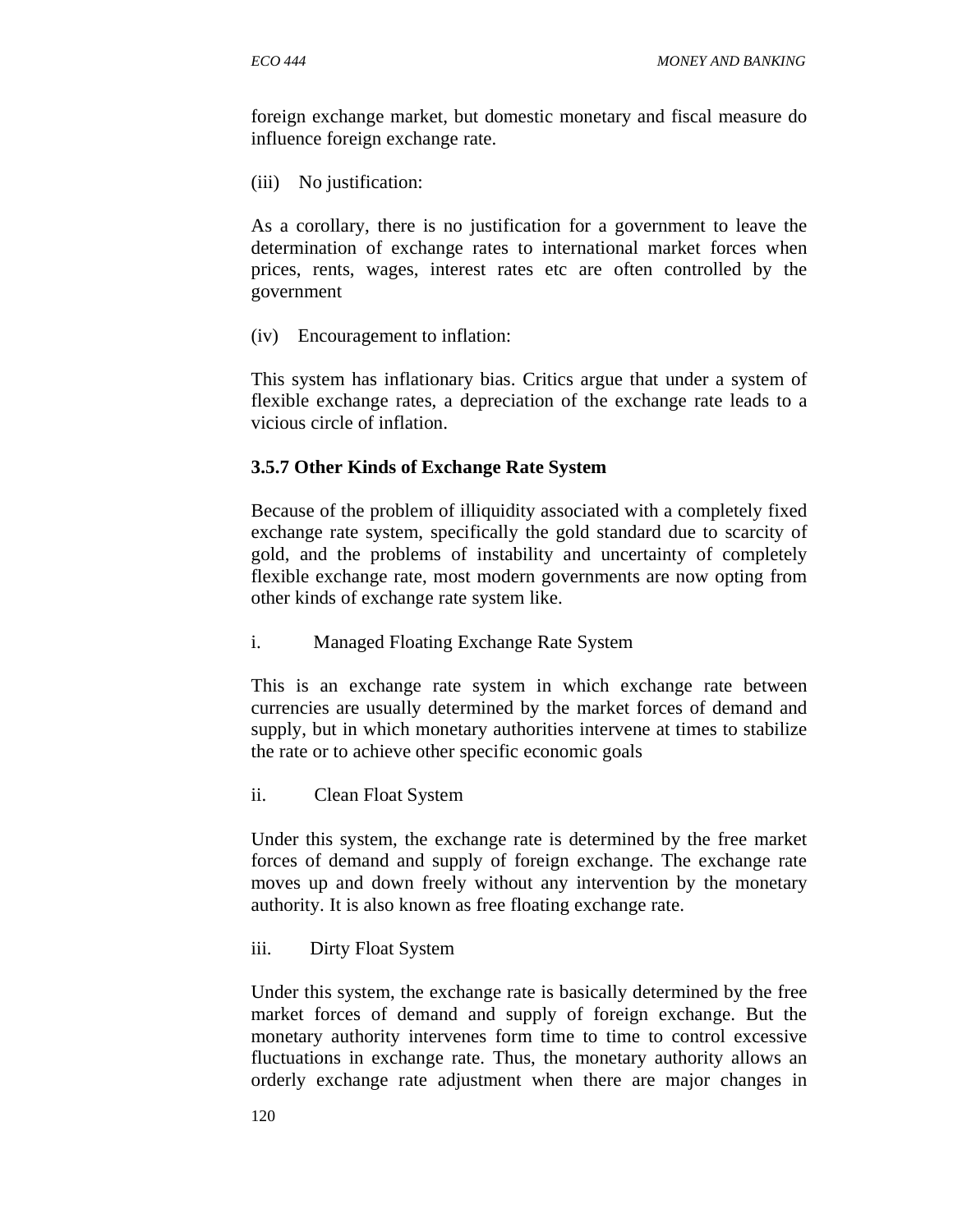demand and supply of foreign exchange. But at the same time, it prevents violent fluctuations that may occur under free floating of exchange rate. The monetary authority intervenes through the sale and purchase of foreign exchange in the market.

#### iv. Filthy Float System

Under this system, the monetary authority is compelled to intervene heavily under frequent and high fluctuation.

v. Joint Float System

Under the system of joint float, a group of countries have an adjustable peg system between their own currencies but they have a joint float against other countries. This system is in use under the European monetary system where its exchange rate mechanism has an adjustably pegged exchange rate band with member countries but a joint float against other currencies of the world.

## **3.5.6 Factors Affecting Changes in Exchange Rate**

i. Inflation rate:

When domestic inflation rate is more rapid than those of the rest of the world, it would lead to implicit over valuation of the Naira and Occasion an excessive demand – supply gap which would in turn put exchange rate under pressure below the equilibrium position. This is because rapid domestic inflation rate makes domestic goods expensive relative to imported ones so that foreign demand for exports becomes discouraged while imports become more attractive.

ii Fall in Export Earning:

If world prices of major export commodities fall, the foreign exchange earning or supply falls. This widens the gap between demand and supply of foreign exchange given a constant or rising demand.

iii Rising incomes in industrial sectors excluding the export sector:

When incomes rise for industrial sectors but exclude agricultural and mining sector which earn the foreign exchange, imports will rise while exports remain stagnant. This is because imports are dependent positively on rising incomes particularly industrial urban incomes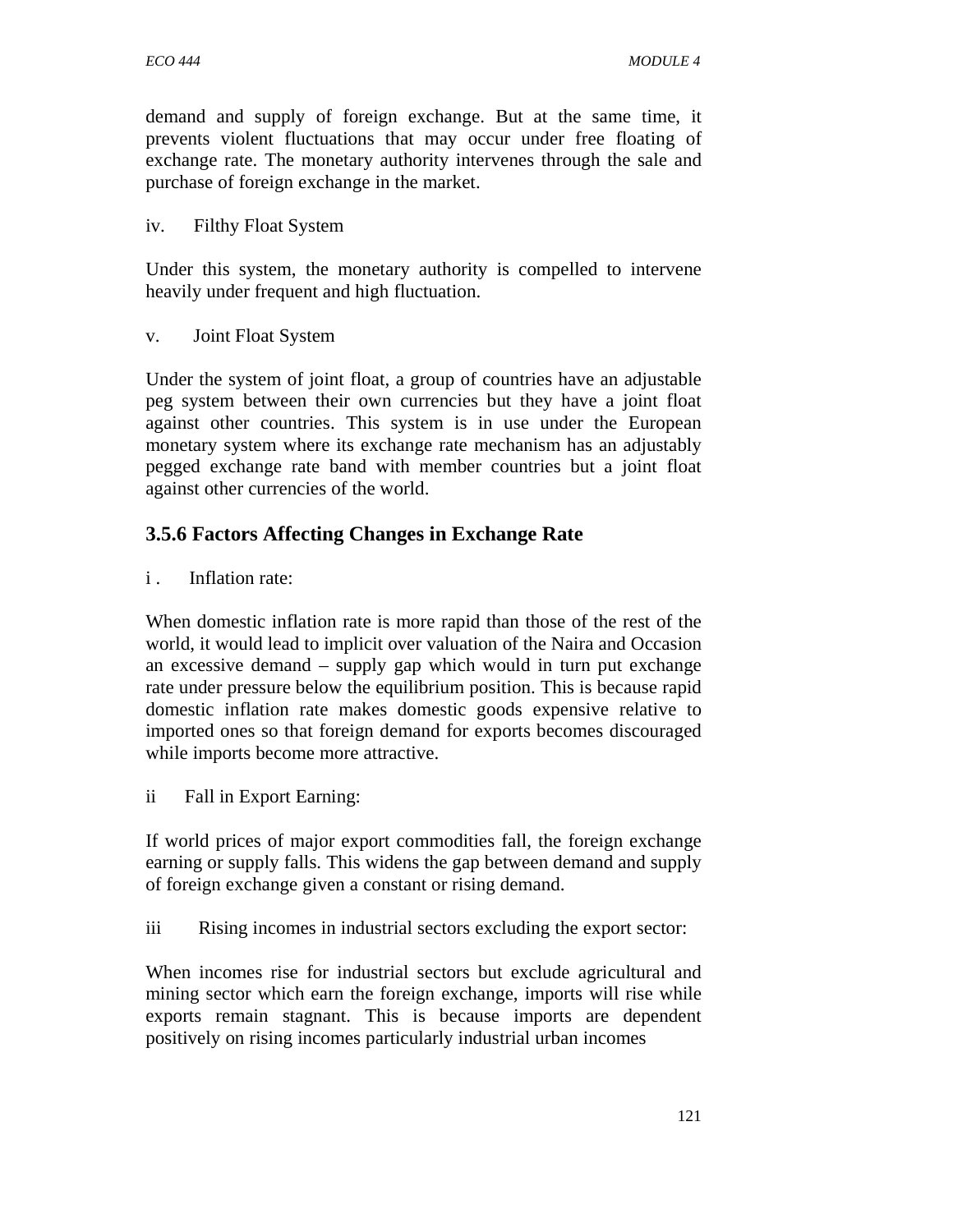iv Government Regulations and Policies:

Regulations that curb unscrupulous foreign exchange dealings will arrest the pace of domestic currency depreciation or rising exchange rate Expansionary fiscal policy that fails to encourage exports in the same why will increase import demand without a corresponding increase in foreign exchange supply.

v Political Instability:

Political Instability encourages capital flight and discourages capital inflow. This depresses supply but enhances demand for foreign exchange, thus precipitating changes in exchange rate.

#### **SELF ASSESSMENT EXERCISE**

- 1. State five advantages of fixed exchange rate.
- 2. What do you understand by free foreign exchange market.

### **4.0 CONCLUSION**

In the unit, we have extensively explained the meaning, nature and component of international monetary systems and its relevance institution. We shed light on its challenges and historical landmark by looking at the fundamental of gold standard Breton woods system its been operated. We do hope you learn their common lessons and way forward.

#### **5.0 SUMMARY**

At this junction, we have succeeded in explain all relevant issue forwarding the international monetary system and do hope you put them analysis in your future ready

### **6.0 TUTOR MARKED ASSIGNMENT**

- i. Distinguish between clean float and dirty float exchange rate.
- ii. Explain five factors affecting changes in exchange rate.
- iii Explain the advantages in adopting flexible exchange rate system.
- iv State the difference between world Trade Organization and International Monetary Fund.